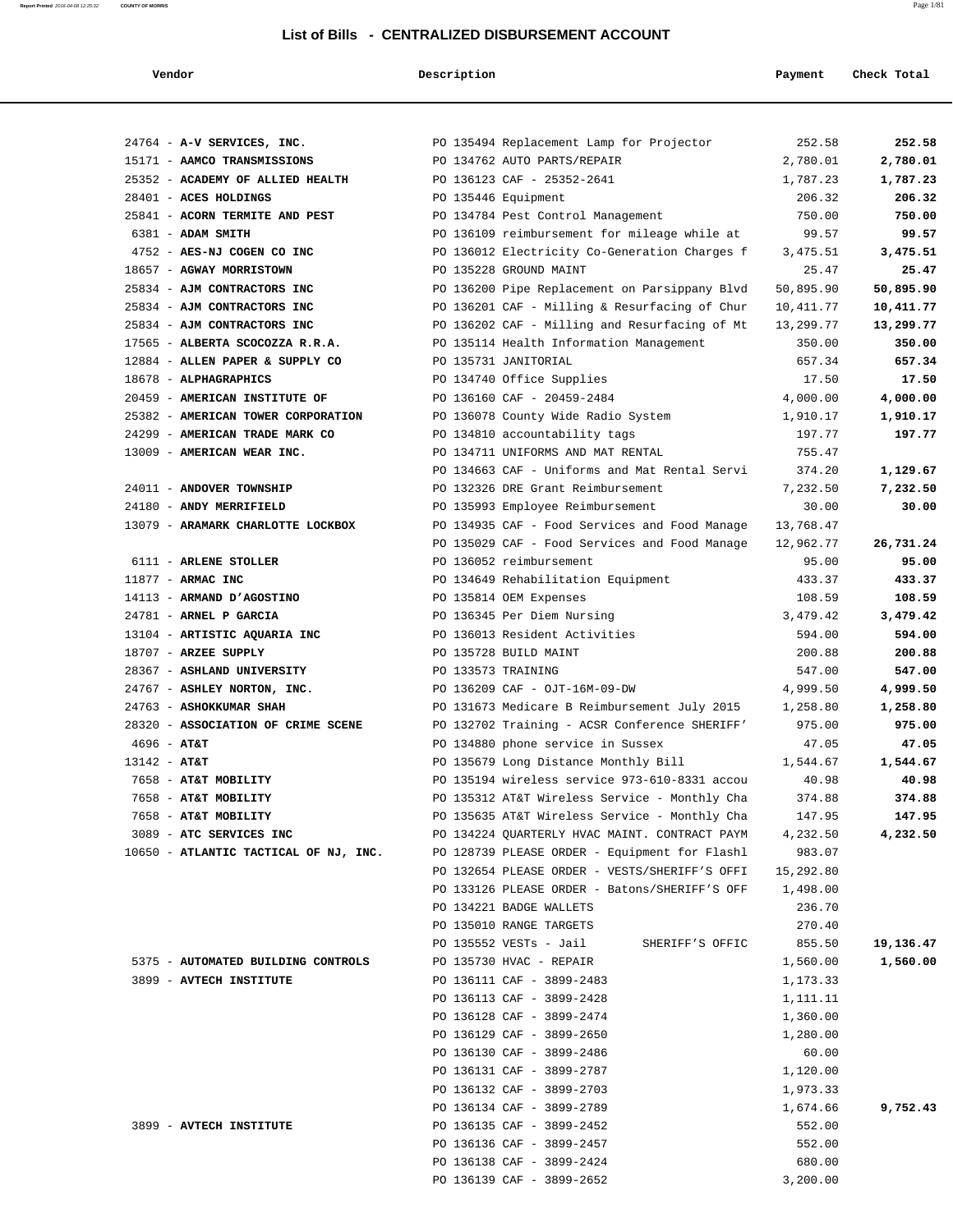| Vendor                                                               | Description        |                                                                                | Payment            | Check Total        |
|----------------------------------------------------------------------|--------------------|--------------------------------------------------------------------------------|--------------------|--------------------|
|                                                                      |                    |                                                                                |                    |                    |
|                                                                      |                    | PO 136140 CAF - 3899-2792                                                      | 1,244.44           |                    |
|                                                                      |                    | PO 136141 CAF - 3899-2727                                                      | 1,480.00           |                    |
|                                                                      |                    | PO 136142 CAF -3899-2793                                                       | 1,333.33           |                    |
|                                                                      |                    | PO 136143 CAF - 3899-2640                                                      | 1,336.00           | 10,377.77          |
| 3899 - AVTECH INSTITUTE                                              |                    | PO 136144 CAF - 3899-2651                                                      | 1,392.00           |                    |
|                                                                      |                    | PO 136145 CAF - 3899-2587                                                      | 960.00             |                    |
|                                                                      |                    | PO 136150 CAF - 3899-2585                                                      | 693.34             |                    |
|                                                                      |                    | PO 136163 CAF - 3899-2460                                                      | 408.00             |                    |
|                                                                      |                    | PO 136164 CAF - 3899-2585                                                      | 800.00             |                    |
|                                                                      |                    | PO 136194 CAF - 3899-2474                                                      | 800.00             | 5,053.34           |
| 27962 - AVVENTIS TECH INC.                                           |                    | PO 136124 CAF - 27962-2679                                                     | 3,200.00           | 3,200.00           |
| 13191 - AW DIRECT                                                    |                    | PO 134771 AUTO PARTS                                                           | 207.27             | 207.27             |
| 13217 - BAKER & TAYLOR BOOKS                                         |                    | PO 134233 Received Books                                                       | 833.17             | 833.17             |
| 26539 - BALTIMORE COUNTY POLICE                                      | PO 135013 TRAINING |                                                                                | 1,170.00           | 1,170.00           |
| 776 - BARBARULA LAW OFFICE                                           |                    | PO 136246 Legal services-March, 2016                                           | 228.00             | 228.00             |
| 12060 - BARKEL FLEMMING                                              |                    | PO 136346 Per Diem Nursing                                                     | 2,298.83           | 2,298.83           |
| 13259 - BAYWAY LUMBER                                                |                    | PO 134785 B & G Maintenance Supplies                                           | 624.45             |                    |
|                                                                      |                    | PO 134848 BUILD MAINT                                                          | 3,591.00           |                    |
|                                                                      |                    | PO 135660 Maintenance Repairs & Parts                                          | 350.00             | 4,565.45           |
| 10413 - BEATRIZ OSPINA                                               |                    | PO 135611 MAP -Car insurance for the 1st half                                  | 72.00              | 72.00              |
| 26403 - BERKELEY COLLEGE                                             |                    | PO 136125 CAF - 26403-2029                                                     | 390.00             | 390.00             |
| 21359 - BERYL SKOG                                                   |                    | PO 136095 SANE SART Nurse Supplemental Pay                                     | 181.85             | 181.85             |
| 26410 - BEST ENTERPRISES, LLC                                        |                    | PO 131752 Skywatch System Upgrades                                             | 83,774.66          |                    |
|                                                                      |                    | PO 133790 Mobile Pro System Enhancements                                       | 4,349.59           | 88,124.25          |
| 8986 - BETTY ANN DERCO                                               |                    | PO 135782 SANE SART Nurse Supplemental Pay                                     | 65.15              | 65.15              |
| 23983 - BEYER FORD                                                   |                    | PO 130515 ***PLEASE ORDER***<br>$12 - 9 - 15 - R$                              | 50,116.00          | 50,116.00          |
| 23983 - BEYER FORD                                                   |                    | PO 130517 ***PLEASE ORDER***<br>$12 - 9 - 15 - R - 13$                         | 25,058.00          | 25,058.00          |
| 23983 - BEYER FORD                                                   |                    | PO 134913 CAR PARTS                                                            | 243.36             | 243.36             |
| $25329 - BFI$                                                        |                    | PO 131705 PLEASE ORDER FURNITURE AS LISTED ON<br>PO 133238 Furniture           | 2,832.84           | 2,832.84           |
| 28246 - NATIONAL OFFICE FURNITURE                                    |                    |                                                                                | 1,836.60           | 1,836.60           |
| 5260 - BIG BROTHERS BIG SISTERS OF                                   |                    | PO 136251 CAF - JJ-1507                                                        | 6,562.00           | 6,562.00           |
| 9476 - BINSKY SERVICE LLC<br>6725 - BIO-REFERENCE LABORATORIES, INC. |                    | PO 134846 CAF - Boiler Services                                                | 1,456.83           | 1,456.83           |
| 26462 - BLACHER CANVAS PRODUCTS, INC.                                |                    | PO 134731 CAF - Medical Laboratory Diagnostic<br>PO 129515 Covers for Sprayers | 1,182.03<br>605.00 | 1,182.03<br>605.00 |
| 13239 - BOB BARKER COMPANY, INC.                                     |                    | PO 132830 JANITORIAL SUPPLIES                                                  | 343.85             |                    |
|                                                                      |                    | PO 134199 Bob Barker supplies                                                  | 659.36             |                    |
|                                                                      |                    | PO 135713 Equipment                                                            | 113.74             |                    |
|                                                                      |                    | PO 136114 Personal hygeine, cleaning and/or c                                  | 2,301.81           | 3,418.76           |
| 2485 - BOROUGH OF BUTLER                                             |                    | PO 135592 Electric (Butler)                                                    | 431.12             | 431.12             |
| 13560 - BOROUGH OF BUTLER                                            |                    | PO 136371 Borough of Butler Electric                                           | 205.58             | 205.58             |
| 21320 - BOROUGH OF ROCKAWAY                                          |                    | PO 133079 CAF - Re-grant Agreements                                            | 1,772.00           | 1,772.00           |
| 21703 - BOSWELL ENGINEERING INC                                      |                    | PO 136069 CAF - Design and Survey Services fo                                  | 6,457.00           | 6,457.00           |
| 27517 - BRANFORD HALL CAREER INSTITUTE                               |                    | PO 136127 CAF - 27517-2027                                                     | 800.00             | 800.00             |
| 6230 - BROWN INDUSTRIES INC                                          |                    | PO 135409 Recreation Volunteer Award                                           | 54.00              | 54.00              |
| 24321 - BROWN'S HUNTERDON                                            |                    | PO 134777 TRUCK PARTS                                                          | 1,696.48           | 1,696.48           |
| 3483 - BUC INTERNATIONAL CORP                                        |                    | PO 134234 Proforma Invoice                                                     | 186.95             | 186.95             |
| 27675 - BUSH INDUSTRIES INC.                                         |                    | PO 135410 Furniture for Nursing Unit Office                                    | 369.50             | 369.50             |
| 28368 - C R DANIELS INC.                                             |                    | PO 135190 two new bins for the Election Dept.                                  | 812.00             | 812.00             |
| 13856 - CABLEVISION                                                  |                    | PO 134744 Optimum Online                                                       | 490.59             | 490.59             |
| 13856 - CABLEVISION                                                  |                    | PO 135066 Hanover Garage Optimum/Cablevision                                   | 196.96             | 196.96             |
| 13591 - CABLEVISION                                                  |                    | PO 136006 Resident Activities~Television/Inte                                  | 3,696.24           | 3,696.24           |
| 2102 - CAESAR'S ENTERTAINMENT CORP.                                  |                    | PO 135192 NJAC 2016 Confirmation #VCTGS & 6BT                                  | 360.00             | 360.00             |
| 24595 - CAPOZZI OVERHEAD DOORS, INC.                                 |                    | PO 134857 CAF - Labor Rates for Garage Door                                    | 988.00             | 988.00             |
| 24595 - CAPOZZI OVERHEAD DOORS, INC.                                 |                    | PO 135224 CAF - Labor Rates for Garage Door                                    | 560.00             | 560.00             |
| 5218 - CAREER TRACK                                                  | PO 136158 Aging    |                                                                                | 79.00              | 79.00              |
| 9273 - CARMAGNOLA & RITARDI LLC                                      |                    | PO 136196 Legal services - MCPO subpoena                                       | 1,536.00           | 1,536.00           |
| 25474 - CARRELLE L CALIXTE                                           |                    | PO 136347 Per Diem Nursing                                                     | 2,407.00           | 2,407.00           |
| 5603 - CARRIER CORPORATION                                           |                    | PO 134840 CAF - Labor Rates HVAC Repairs & Se                                  | 8,541.60           |                    |
|                                                                      |                    | PO 134845 CAF - Labor Rates HVAC Repairs & Se                                  | 20,595.49          |                    |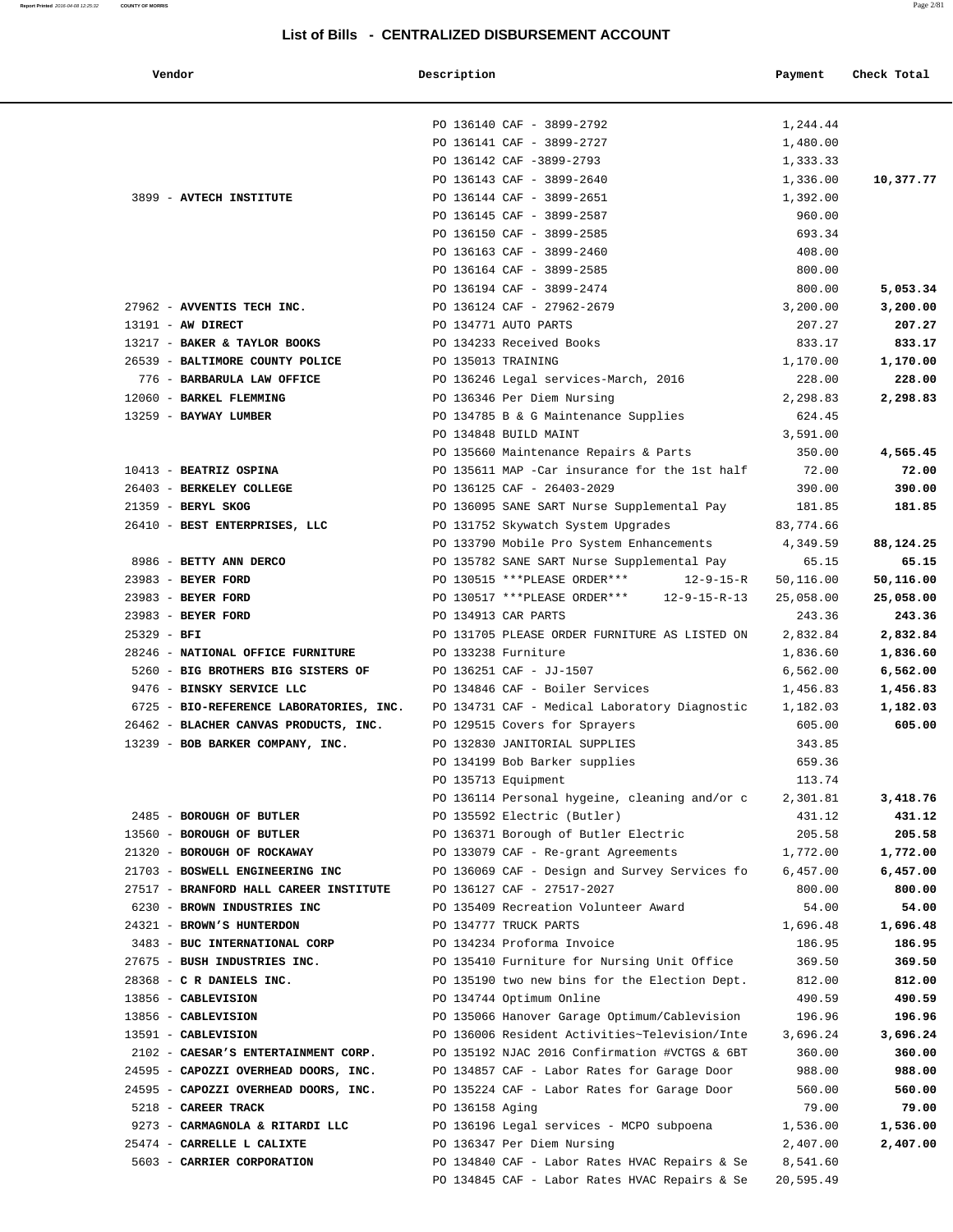**Report Printed** 2016-04-08 12:25:32 **COUNTY OF MORRIS** Page 3/81

| Vendor                                 | Description                                                                                    | Payment               | Check Total |
|----------------------------------------|------------------------------------------------------------------------------------------------|-----------------------|-------------|
|                                        | PO 134944 CAF - Labor Rates HVAC Repairs & Se                                                  | 6,903.64              |             |
|                                        | PO 134850 CAF - Labor Rates HVAC Repairs & Se                                                  | 4,239.00              |             |
|                                        | PO 134850 CAF - Labor Rates HVAC Repairs & Se                                                  | 21,195.00             |             |
|                                        | PO 135226 CAF - Labor Rates HVAC Repairs & Se                                                  | 3,895.64              |             |
|                                        | PO 135226 CAF - Labor Rates HVAC Repairs & Se                                                  | 28.36                 | 65,398.73   |
| 21725 - CARTRIDGE WORLD FAIRFIELD      | PO 134216 Received Aug 11 & Nov 19, 2015                                                       | 967.78                | 967.78      |
| 13682 - CASHA & CASHA, LLC             | PO 136261 Legal services rendered-Land Use                                                     | 2,214.90              | 2,214.90    |
| 4598 - CDW GOVERNMENT LLC              | PO 134200 Quote 1BMCPD2 Fujitsu 7160 Deluxe P                                                  | 2,034.90              | 2,034.90    |
| 28094 - CENTENARY COLLEGE              | PO 134197 Youth Shelter Activities 2016                                                        | 840.00                | 840.00      |
| 3638 - CENTER POINT LARGE PRINT        | PO 134235 Received Large Print Books                                                           | 118.15                | 118.15      |
| 20487 - CENTURYLINK                    | PO 126258 NUTRITION PHONE EXPENSE                                                              | 44.73                 | 44.73       |
| 20487 - CENTURYLINK                    | PO 134383 Nutrition Telephone Expense                                                          | 47.00                 | 47.00       |
| 20487 - CENTURYLINK                    | PO 135048 Nutrition Telephone Expense                                                          | 44.86                 | 44.86       |
| 20487 - CENTURYLINK                    | PO 135091 phone service for Sussex ETS office                                                  | 300.59                | 300.59      |
| 20487 - CENTURYLINK                    | PO 136188 Telephone T1 Chester                                                                 | 1,785.33              | 1,785.33    |
| 4735 - CERBO LUMBER & HARDWARE         | PO 135727 WO77219/ RE: B&G/ 03-01-16                                                           | 135.12                | 135.12      |
| 24625 - CFCS - HOPE HOUSE              | PO 135497 CAF - Grant in Aid 2016 - the AIDS                                                   | 5,674.00              | 5,674.00    |
| 24625 - CFCS - HOPE HOUSE              | PO 135595 CAF - Grant in Aid 2016 - Substance                                                  | 6,790.00              | 6,790.00    |
| 13765 - CHANNING BETE CO INC           | PO 135374 BLS INSTRUCTOR PACKAGE                                                               | 119.95                | 119.95      |
| 13788 - CHERRY WEBER & ASSOC. PC       | PO 135676 CAF - Engineering Design Services f<br>PO 135677 CAF - Construction Inspection Servi | 5,465.45<br>15,795.00 |             |
|                                        | PO 136066 CAF - Design Services for County Br                                                  | 1,165.00              |             |
|                                        | PO 136067 CAF - Design Services for County Br                                                  | 2,851.10              |             |
|                                        | PO 136070 CAF - Construction Inspection Servi                                                  | 5,200.00              | 30,476.55   |
| 11375 - CHIRON TRAINING CENTER         | PO 135505 CAF - 11375-2770                                                                     | 1,257.67              | 1,257.67    |
| $4126$ - CHRIS LIOS                    | PO 136343 Work Boots                                                                           | 90.00                 | 90.00       |
| 18340 - CHRISTOPHER J. VITZ            | PO 136236 Expense Voucher                                                                      | 375.00                | 375.00      |
| 28436 - CHRISTOPHER SCHELLORN          | PO 135476 Membership                                                                           | 375.00                | 375.00      |
| 89 - CINTAS CORPORATION                | PO 134739 First Aid Supplies                                                                   | 407.80                |             |
|                                        | PO 135035 safety supplies                                                                      | 354.07                | 761.87      |
| 11824 - CIVIL DYNAMICS INC             | PO 135858 REHABILITATION                                                                       | 11,900.00             |             |
|                                        | PO 135859 REHABILITATION                                                                       | 11,200.00             |             |
|                                        | PO 135860 DAM INSPECTIONS                                                                      | 9,900.00              | 33,000.00   |
| 24174 - CLAIRMINA CHERIDOR             | PO 135994 Employee Reimbursement                                                               | 30.00                 | 30.00       |
| 25571 - CLEARY GIACOBBE ALFIERI &      | PO 135615 Open Space-General legal services                                                    | 700.00                | 700.00      |
| 25571 - CLEARY GIACOBBE ALFIERI &      | PO 135616 Morris County General Counsel legal                                                  | 16,131.00             | 16,131.00   |
| 25571 - CLEARY GIACOBBE ALFIERI &      | PO 135690 Labor Manager - 12/28/15 - 2/23/16                                                   | 13,920.00             | 13,920.00   |
| 25571 - CLEARY GIACOBBE ALFIERI &      | PO 136247 Legal services -Government Records                                                   | 60.00                 | 60.00       |
| 8454 - CLIFTON ELEVATOR SERVICE CO INC | PO 134843 CAF - Elevator Maintenance & Inspec                                                  | 6, 205.00             |             |
|                                        | PO 134941 CAF - Elevatior Maintenance & Inspe                                                  | 1,680.00              | 7,885.00    |
| $12043$ - COMCAST                      | PO 135030 L.V. Garage High Speed Internet                                                      | 249.20                | 249.20      |
| 26074 - COMMUNICATIONS SERVICE         | PO 134719 Car Radio Expenses (83897)                                                           | 1,582.15              | 1,582.15    |
| 9486 - COMPLETE SECURITY SYSTEMS, INC. | PO 134871 CHECK CONNECTIONS/POPPITS                                                            | 249.00                |             |
|                                        | PO 134873 PANIC BUTTON                                                                         | 1,482.00<br>422.00    |             |
|                                        | PO 134875 RE: PSTA/ 01-27-16<br>PO 135268 Youth Shelter                                        | 140.00                | 2,293.00    |
| 27936 - CONTINENTAL TRADING &          | PO 134849 SNOW & ICE REMOVAL/ BUILD MAINT/ HV                                                  | 12,381.65             | 12,381.65   |
| 8043 - CONTRACT PHARMACY SERVICES INC  | PO 134732 CAF - Pharmaceutical and Related Se                                                  | 12,277.18             |             |
|                                        | PO 135103 CAF - Pharmaceutical and Related Se                                                  | 17,857.79             | 30,134.97   |
| 611 - CORNELL AGBA                     | PO 135612 MAP - Car insurance for 1st half of                                                  | 72.00                 | 72.00       |
| 14643 - CORNERSTONE FAMILY             | PO 135692 Aging                                                                                | 9,453.16              | 9,453.16    |
| 14644 - CORNERSTONE FAMILY PROGRAMS    | PO 135685 CAF - 2015 Chapter 51 4th Quarter C                                                  | 3,477.00              |             |
|                                        | PO 135686 CAF - 2015 Chapter 51 CH51-1520 Qua                                                  | 6,710.90              |             |
|                                        | PO 135687 CAF - Grant in Aid Funding 2015 4th                                                  | 6,197.60              | 16,385.50   |
| 14029 - COUNTY COLLEGE OF MORRIS       | PO 135948 CAF - Printing Services for 2016                                                     | 16,256.25             | 16,256.25   |
| 14022 - COUNTY COLLEGE OF MORRIS       | PO 135949 1st Half 4/16 Operating Budget                                                       | 492,916.67            | 492,916.67  |
| 14022 - COUNTY COLLEGE OF MORRIS       | PO 135950 2nd Half March 2016 Operating Budge                                                  | 492,916.67            | 492,916.67  |
| 14027 - COUNTY COLLEGE OF MORRIS       | PO 136316 Expenditures in connection with maj                                                  | 118,688.76            | 118,688.76  |
| 14031 - COUNTY CONCRETE CORP.          | PO 135227 MASON                                                                                | 58.15                 | 58.15       |
|                                        |                                                                                                |                       |             |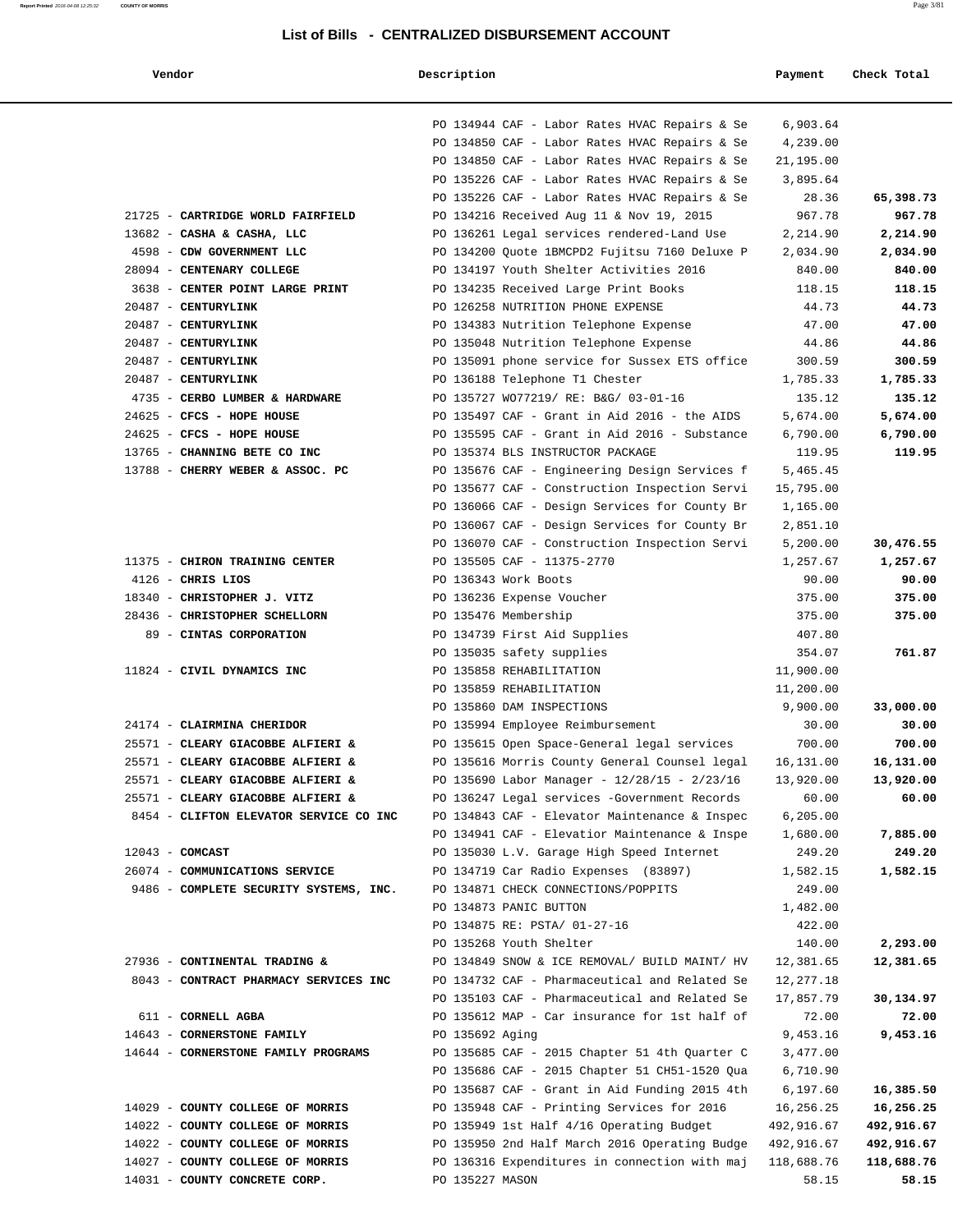| Vendor                                                                    | Description        |                                                      | Payment            | Check Total        |
|---------------------------------------------------------------------------|--------------------|------------------------------------------------------|--------------------|--------------------|
| 13 - COUNTY OF MORRIS                                                     |                    | PO 135201 Payment to Morris County Library fo        | 35.00              | 35.00              |
| 13 - COUNTY OF MORRIS                                                     |                    | PO 136267 Salary Reimbursement for Health Man        | 9,371.61           | 9,371.61           |
| 13 - COUNTY OF MORRIS                                                     |                    | PO 136268 OT Reimbursement for HazMat                | 4,553.14           | 4,553.14           |
| 13 - COUNTY OF MORRIS                                                     |                    | PO 136412 2nd Half 3/16 Metered Mail                 | 305.78             | 305.78             |
| 13 - COUNTY OF MORRIS                                                     |                    | PO 136414 2nd Half 3/16 Metered Mail                 | 10,019.87          | 10,019.87          |
| 14041 - COUNTY WELDING SUPPLY CO                                          | PO 133657 Oxygen   |                                                      | 80.96              |                    |
|                                                                           |                    | PO 134329 welding materials                          | 38.35              |                    |
|                                                                           |                    | PO 134520 welding material                           | 221.99             |                    |
|                                                                           |                    | PO 135535 Oxygen Compressed                          | 59.83              | 401.13             |
| 25373 - CREATING WITH CLAY LLC                                            |                    | PO 136014 Resident Activities                        | 200.00             | 200.00             |
| 11283 - CROSS COUNTRY EDUCATION, LLC                                      | PO 132279 TRAINING |                                                      | 199.00             | 199.00             |
| 14099 - CUSTOM BANDAG INC                                                 | PO 130085 TIRES    |                                                      | 16.00              | 16.00              |
| 14102 - CY DRAKE LOCKSMITHS, INC.                                         |                    | PO 134681 Lock, Keys                                 | 17.40              |                    |
|                                                                           |                    | PO 134779 AUTO PARTS                                 | 168.60             |                    |
|                                                                           |                    | PO 135267 KEYS, REKEY, AND CYLINDER REPAIR           | 79.20              | 265.20             |
| 28452 - CYNTHIA RUETER                                                    |                    | PO 136311 Dessert for MCIA Meeting March 16,         | 9.99               | 9.99               |
| 12683 - D. C. EXPRESS INC                                                 |                    | PO 135753 CAF - Delivery of Voting Machines a        | 630.00             | 630.00             |
| 7247 - DAILY RECORD                                                       |                    | PO 135202 Youth Shelter 2016                         | 45.50              | 45.50              |
| 14123 - DAILY RECORD                                                      |                    | PO 135461 ADVERTISEMENT                              | 102.76             | 102.76             |
| 14123 - DAILY RECORD                                                      |                    | PO 135555 Contract Awards - $3/09/16$ Meeting        | 56.12              | 56.12              |
| 14123 - DAILY RECORD                                                      |                    | PO 135707 Legal Notice with Affidavit - CADB         | 39.40              | 39.40              |
| 14123 - DAILY RECORD                                                      |                    | PO 135745 ADVERTISEMENT                              | 83.40              | 83.40              |
| 14123 - DAILY RECORD                                                      |                    | PO 135912 AD 0001119366 ASB 54031274                 | 86.04              | 86.04              |
| 14123 - DAILY RECORD                                                      |                    | PO 135914 AD 0001137559 ASB 54031274                 | 82.52              | 82.52              |
| 14123 - DAILY RECORD                                                      |                    | PO 136064 ADVERTISEMENT                              | 178.24             | 178.24             |
| 14123 - DAILY RECORD                                                      |                    | PO 136370 ADVERTISEMENT                              | 76.80              | 76.80              |
| 15642 - DALE KRAMER                                                       |                    | PO 135910 Reimbursement Voucher NJAEO 79th An        | 108.83             | 108.83             |
| 27177 - DAMACINA L. OKE                                                   |                    | PO 136348 Per Diem Nursing                           | 1,334.00           | 1,334.00           |
| 28414 - DANIEL A. PFEIFFER                                                |                    | PO 135488 Meeting Expense                            | 29.24              | 29.24              |
| 11155 - DANILO LAPID                                                      |                    | PO 136349 Per Diem Nursing                           | 1,478.15           | 1,478.15           |
| 25386 - DAVID JEAN-LOUIS                                                  |                    | PO 136350 Per Diem Nursing                           | 3,480.00           | 3,480.00           |
| 14202 - DECOTIIS, FITZPATRICK &                                           |                    | PO 135656 Greystone Psychiatric Hospital lega        | 1,031.55           | 1,031.55           |
| 28249 - DEFENDER EMERGENCY PRODUCTS SALES & PO 128854 Thermal Camera Kits |                    |                                                      | 7,694.00           | 7,694.00           |
| 1167 - DELILAH SMITH                                                      |                    | PO 131765 Medicare B Reimbursement July 2015         | 1,258.80           | 1,258.80           |
| 14228 - DELL MARKETING L.P.                                               |                    | PO 133648 Server Warranty Extensions                 | 29,423.61          |                    |
|                                                                           |                    | PO 133982 Prosecutor's Office - State Cash Ba        | 399.90             |                    |
|                                                                           |                    | PO 134445 VM Ware Server - Memory Upgrades           | 3,748.32           |                    |
|                                                                           |                    | PO 134510 Equipment                                  | 103.18             | 33,675.01          |
| 21131 - DELLA PELLO PAVING INC.                                           |                    | PO 135657 CAF - Milling and Resurfacing of Ch        | 70,326.55          | 70,326.55          |
| 14249 - DELUXE INTERNATIONAL                                              |                    | PO 134791 TRUCK PARTS                                | 391.47             | 391.47             |
| 14265 - DENTRUST DENTAL INC.                                              |                    | PO 134733 CAF - Dental Services                      | 4,574.00           |                    |
|                                                                           |                    | PO 135261 CAF - Dental Services                      | 4,278.00           | 8,852.00           |
| 22536 - DIANA KRUG                                                        |                    | PO 135924 Pre-Election Work 67.5 Hrs @ 15.00         | 1,012.50           | 1,012.50           |
| 24349 - DIRECT ENERGY BUSINESS MARKETING                                  |                    | PO 135682 NATURAL GAS                                | 1,073.85           | 1,073.85           |
| 7067 - DIRECT MACHINERY SERVICE CORP.                                     |                    | PO 134786 CAF - Laundry Equipment Service & R        | 854.35             |                    |
|                                                                           |                    | PO 135412 CAF - Laundry Equipment Service & R        | 770.00             | 1,624.35           |
| 8735 - DIRECT TV INC                                                      |                    | PO 135928 DirecTV - MCC                              | 66.99              |                    |
|                                                                           |                    | PO 135929 DirecTV - EOC                              | 45.00              | 111.99             |
| $26274$ - DISC MAKERS                                                     |                    | PO 134182 PLEASE ORDER - DVDs G.Walsh/CIS            | 1,014.30           | 1,014.30           |
| 24335 - DISCOVERY BENEFITS INC.                                           |                    | PO 133695 COBRA Payment for 1/16                     | 65.00              | 65.00              |
| 11808 - DITSCHMAN/FLEMINGTON FORD                                         |                    | PO 130525 ***PLEASE ORDER***                         | 29, 184. 25        | 29,184.25          |
| 3152 - DIVITA BALANCE SERVICE CO LLC                                      |                    | PO 135747 REPLACEMENT SCALES                         | 2,286.00           | 2,286.00           |
| 8347 - DOMINICK ESPOSITO                                                  |                    | PO 131240 Medicare B Reimbursement July 2015         | 1,258.80           | 1,258.80           |
| 24659 - DOROTHY DIFABIO                                                   |                    | PO 135783 SANE SART Nurse Supplemental Pay           | 59.60              | 59.60<br>629.40    |
| 27041 - DOROTHY HARRSCH                                                   |                    | PO 131372 Medicare B Reimbursement July 2015         | 629.40             | 10,580.00          |
| 12553 - ECLECTIC ARCHITECTURE LLC                                         |                    | PO 135934 CAF - Improvements to Historic Spee        | 10,580.00          |                    |
| 12467 - EDITHA MARQUEZ<br>20689 - EDMUND M. KRAMER                        |                    | PO 136351 Per Diem Nursing<br>PO 135104 ADMIN PHOTOS | 1,924.00<br>450.00 | 1,924.00           |
| 26117 - EDWARDS LEARNING CENTER                                           |                    | PO 135704 CAF - Edwards-JR/JS-16-WFNJ (cost-r        | 4,621.14           | 450.00<br>4,621.14 |
|                                                                           |                    |                                                      |                    |                    |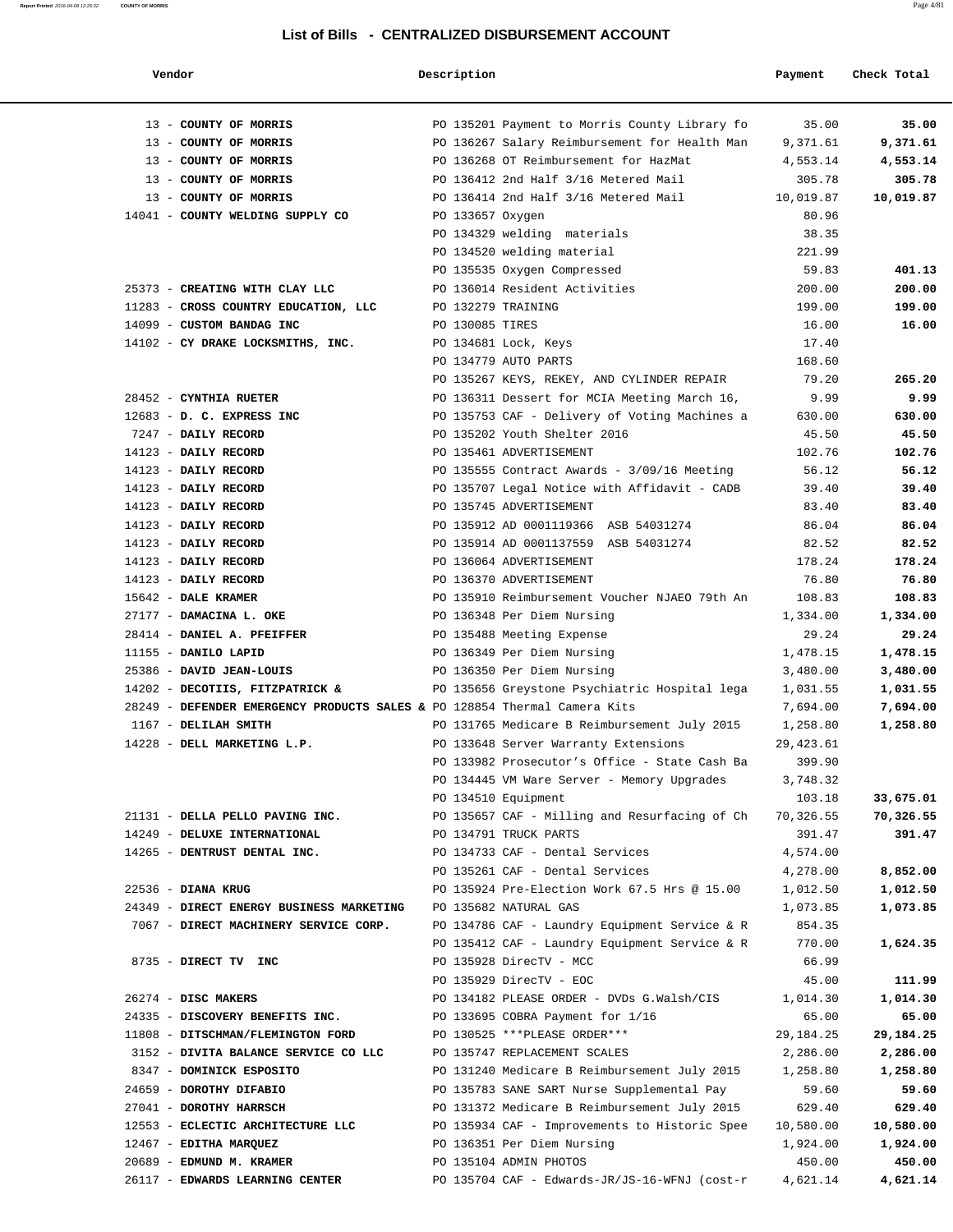| Vendor |
|--------|
|--------|

# **1988 CHECK TOTAL CONSTRUCTER CHECK TOTAL PAYMENT CHECK TOTAL**

|                                                                                    | 14491 - EL PRIMER PASO, LTD. 200 20135659 CAF - Grant in Aid 2016 - El Primer 24,726.00               | 14,726.00                            |
|------------------------------------------------------------------------------------|-------------------------------------------------------------------------------------------------------|--------------------------------------|
| 21722 - ELITE TRANSCRIPTS INC.                                                     | PO 134738 Transcripts                                                                                 | 167.40<br>167.40                     |
|                                                                                    | 14505 - ELIZABETHTOWN GAS COMPANY PO 135370 NATURAL GAS - LONG VALLEY                                 | 639.00<br>639.00                     |
| 27141 - ELLEN M. NOLL                                                              | PO 136352 Per Diem Nursing                                                                            | 1,167.25<br>1,167.25                 |
| $11345$ - EMBROIDME                                                                | PO 133954 OEM Gear                                                                                    | 113.00<br>113.00                     |
|                                                                                    | 2047 - EMPLOYMENT HORIZONS, INC. PO 135748 JANITORIAL SERVICES: FEBRUARY 2016 885.00                  | 885.00                               |
| 8651 - EMSAR NJ                                                                    | PO 134932 OEM Medical Support                                                                         | 2,585.00                             |
|                                                                                    | PO 135200 Morgue Supplies                                                                             | 1,475.00<br>4,060.00                 |
|                                                                                    | 28383 - END VIOLENCE AGAINST <b>DESAURA EXPLOSE SERVICE AGAINST</b> PO 134729 SANE SART Grant Expense | 570.00<br>570.00                     |
|                                                                                    | 14569 - ENVIRONMENTAL SYSTEMS TO THE PO 134961 ArcGIS Maintenance Renewal                             | 400.00<br>400.00                     |
| 9723 - ERICA JOHNSON                                                               | PO 135638 MAP - CAR INSURANCE FOR 01/01 - 06/                                                         | 90.00<br>90.00                       |
| 27678 - ESSEX TRAVEL SERVICE                                                       | PO 135475 Witness Airfare                                                                             | 714.20<br>714.20                     |
| 27678 - ESSEX TRAVEL SERVICE                                                       | PO 135609 Extradition                                                                                 | 620.00<br>620.00                     |
| 20265 - EVELYN TOLENTINO                                                           | PO 136353 Per Diem Nursing                                                                            | 2,071.26<br>2,071.26                 |
| 27086 - EXTREME NETWORKS INC.                                                      | PO 131151 Network Infrastructure Equipment fo                                                         | 84,627.09<br>84,627.09               |
| 3549 - EZ WHEELS DRIVING SCHOOL                                                    | PO 135514 CAF - 3549-2841                                                                             | 1,013.49                             |
|                                                                                    | PO 136104 CAF - 3549-2668                                                                             | 1,546.28                             |
|                                                                                    | PO 136105 CAF - 3549-2856                                                                             | 1,085.28                             |
|                                                                                    | PO 136159 CAF - 3549-2825                                                                             | 1,069.80                             |
|                                                                                    | PO 136165 CAF - 3549-2909                                                                             | 1,013.49                             |
|                                                                                    | PO 136166 CAF - 3549-2742                                                                             | 2,132.80                             |
|                                                                                    | PO 136167 CAF - 3549-2811                                                                             | 1,142.40                             |
|                                                                                    | PO 136169 CAF - 3549-2829                                                                             | 1,126.10<br>10,129.64                |
| 3549 - EZ WHEELS DRIVING SCHOOL                                                    | PO 136170 CAF - 3549-2867                                                                             | 1,066.40                             |
|                                                                                    | PO 136171 CAF - 3549-2713                                                                             | 104.96<br>1,171.36                   |
| 14641 - FAMILY INTERVENTION                                                        | PO 132699 CAF - FC-1514                                                                               | 41,940.00                            |
|                                                                                    | PO 136250 CAF - Grant in Aid Funding 2015 7,363.00                                                    | 49,303.00                            |
| 12515 - FASTENAL COMPANY                                                           | PO 134842 SNOW & ICE REMOVAL                                                                          | 6,270.00                             |
|                                                                                    | PO 134874 BUILD MAINT                                                                                 | 93.85                                |
|                                                                                    | PO 135230 BLDG MAINT                                                                                  | 280.62                               |
|                                                                                    | PO 135413 Morris View B&G Maintenance Supplie                                                         | 109.21<br>6,753.68                   |
| 24129 - FBI NATIONAL ACADEMY                                                       | PO 132683 "2016" MEMBERSHIP DUES - R Wall & S                                                         | 180.00<br>180.00                     |
| $14668$ - FEDEX                                                                    | PO 134718 Express Freight                                                                             | 283.43                               |
|                                                                                    | PO 135478 Express Mail                                                                                | 187.46                               |
|                                                                                    | PO 135414 Express Shipping                                                                            | 56.62                                |
|                                                                                    | PO 136015 Express Shipping                                                                            | 114.60                               |
|                                                                                    | PO 136329 Shipping                                                                                    | 86.47<br>728.58                      |
| 9388 - FF1 PROFESSIONAL SAFETY SERVICES<br>9388 - FF1 PROFESSIONAL SAFETY SERVICES | PO 135016 FIREFIGHTING BOOT NJSC A80961<br>PO 135583 Uniforms, Accessories                            | 142.50<br>142.50<br>352.43<br>352.43 |
| 9388 - FF1 PROFESSIONAL SAFETY SERVICES PO 136239 Uniforms, Accessories            |                                                                                                       | 4,257.18<br>4,257.18                 |
| 14693 - FINANCIAL INFORMATION INC                                                  | PO 134388 Confirm Library Reference Service                                                           | 895.00<br>895.00                     |
| 3051 - LAZ PARKING                                                                 | PO 136191 CAF - Juror Parking                                                                         | 8,310.00                             |
|                                                                                    | PO 136192 CAF - Juror Parking                                                                         | 9,030.00<br>17,340.00                |
| 747 - FISHER HEALTHCARE                                                            | PO 134924 Morgue Supplies                                                                             | 498.16<br>498.16                     |
| 12151 - FLEMINGTON BUICK CHEVROLET                                                 | PO 134793 CAR PARTS                                                                                   | 1,060.30<br>1,060.30                 |
| 27167 - FLEMINGTON CHRYSLER                                                        | PO 135606 Vehicle Repair                                                                              | 4,724.23<br>4,724.23                 |
| 28060 - FORENSIC NURSE COORDINATORS'                                               | PO 134767 Dues                                                                                        | 100.00<br>100.00                     |
| 28283 - FRED BEANS PARTS, INC.                                                     | PO 134796 TRUCK PARTS                                                                                 | 2,111.58<br>2,111.58                 |
| 14786 - FRED PRYOR SEMINARS                                                        | PO 134222 TRAINING                                                                                    | 297.00<br>297.00                     |
| 14787 - FREEDOM HOUSE INC.                                                         | PO 135608 CAF - Grant in Aid 2016 - Halfway H                                                         | 4,326.00<br>4,326.00                 |
| 28238 - FRIENDLY CARE MEDICAL                                                      | PO 135415 Resident Transport                                                                          | 850.00<br>850.00                     |
| $14839 - GALE$                                                                     | PO 134389 Received Books                                                                              | 760.48<br>760.48                     |
| 8707 - GARRETT SCHUBERT                                                            | PO 135913 Reimbursement Voucher NJAEO 79th An                                                         | 103.83<br>103.83                     |
| 4938 - GARY DENAMEN                                                                | PO 135756 ADM - CHILD SUPPORT CONFERENCE 03/0                                                         | 220.87<br>220.87                     |
| 14726 - GEN-EL SAFETY & INDUSTRIAL                                                 | PO 133933 Megan's Law Grant                                                                           | 364.22                               |
|                                                                                    | PO 134930 Calibration Gas                                                                             | 68.40<br>432.62                      |
| 495 - GENERAL CODE PUBLISHERS                                                      | PO 134392 Confirm Order Automatic Library Sub                                                         | 30.00<br>30.00                       |
| 19093 - GENERAL PLUMBING SUPPLY INC.                                               | PO 134650 Plumbing Supplies                                                                           | 24.83<br>24.83                       |
| 14887 - GENERAL PLUMBING SUPPLY INC.                                               | PO 135733 PLUMBING                                                                                    | 4,297.34                             |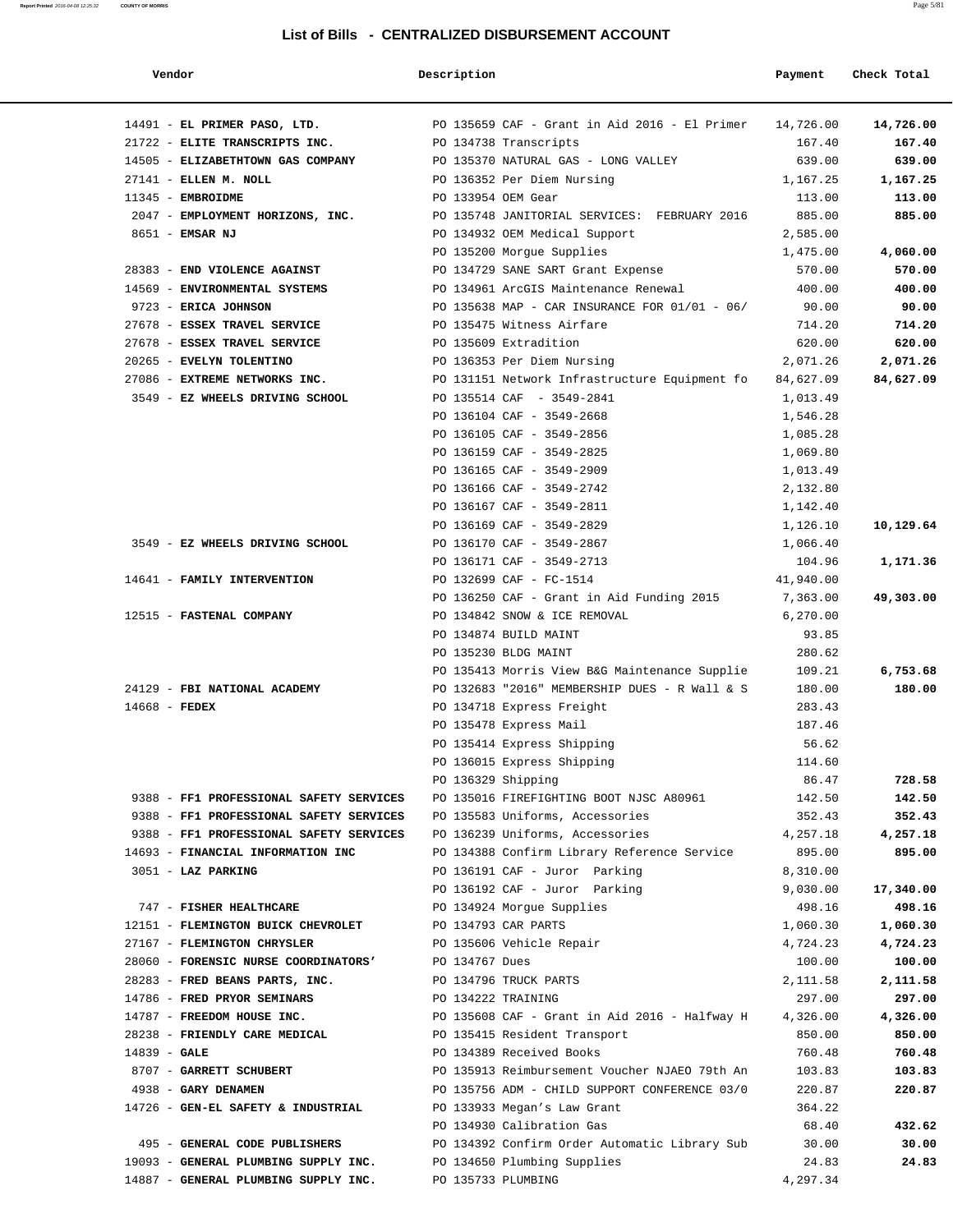| Vendor                                                                      | Description        |                                                | Payment    | Check Total |
|-----------------------------------------------------------------------------|--------------------|------------------------------------------------|------------|-------------|
|                                                                             | PO 135734 PLUMBING |                                                | 2,981.49   | 7,278.83    |
| 8269 - GEORGINA GRAY-HORSLEY                                                |                    | PO 136354 Per Diem Nursing                     | 1,624.00   | 1,624.00    |
| 14916 - GILL ASSOCIATES IDENTIFICATION                                      |                    | PO 134972 polaroid film and white vinyl card   | 1,179.25   |             |
|                                                                             |                    | PO 134818 PLEASE ORDER - Ribbon<br>SHERIFF'S   | 448.00     |             |
|                                                                             |                    | PO 134817 PLEASE ORDER - Prox Cards / SHERIFF' | 1,400.50   | 3,027.75    |
| $11521$ - GPC, INC.                                                         |                    | PO 135499 CAF - Alteration and Conversion of   | 72,980.24  |             |
|                                                                             |                    | PO 136266 CAF - Alteration and Conversion of   | 106,796.71 | 179,776.95  |
| $14984$ - GRAINGER                                                          |                    | PO 135206 SHOP SUPPLIES                        | 1,207.26   |             |
|                                                                             | PO 134869 HVAC     |                                                | 322.74     |             |
|                                                                             |                    | PO 135722 SMALL TOOLS / HVAC                   | 918.26     |             |
|                                                                             |                    | PO 135750 OTHER OPERATING/ BUILD MAINT/ PLUMB  | 1,952.92   | 4,401.18    |
| $14983$ - GRAINGER                                                          |                    | PO 135300 VACUUM BAGS                          | 34.41      | 34.41       |
| 19122 - GRASS ROOTS TURF PRODUCTS INC                                       |                    | PO 135225 GROUND MAINT                         | 572.30     | 572.30      |
| 20712 - GREELCO INC                                                         |                    | PO 134884 PLOW PARTS                           | 238.78     | 238.78      |
| 27989 - GREEN POWER CHEMICAL LLC                                            |                    |                                                | 4,829.00   |             |
|                                                                             |                    | PO 134682 55 Gal Drums Asphalt Release         |            | 4,829.00    |
| 15007 - GREENMAN PEDERSEN INC                                               |                    | PO 136074 CAF - Construction Inspection Servi  | 21,410.40  | 21,410.40   |
| 28260 - GRIFFITH ELECTRIC SUPPLY CO, INC.                                   |                    | PO 134787 Electrical Supplies                  | 460.43     |             |
|                                                                             |                    | PO 135050 ELECTRICAL SUPPLIES R28 01-13-16     | 401.56     |             |
|                                                                             |                    | PO 134853 CAF - Electrical Supplies            | 1,497.38   |             |
|                                                                             |                    | PO 134865 CAF - Electrical Supplies            | 198.00     |             |
|                                                                             |                    | PO 135223 CAF - Electrical Supplies            | 2,628.46   | 5,185.83    |
| 20726 - GUARDIAN TRACKING LLC                                               |                    | PO 135586 Proprietary Software                 | 2,504.00   | 2,504.00    |
| 15159 - HELRICK'S INC                                                       |                    | PO 134715 Office Supplies                      | 191.81     | 191.81      |
| 21459 - HERTZ EQUIPMENT RENTAL CORP                                         |                    | PO 127804 OTHER OUTSIDE                        | 4,404.80   | 4,404.80    |
| 21459 - HERTZ EQUIPMENT RENTAL CORP                                         |                    | PO 129589 OTHER OUTSIDE                        | 4,262.54   | 4,262.54    |
| 21459 - HERTZ EQUIPMENT RENTAL CORP                                         |                    | PO 132015 OTHER OUTSIDE                        | 2,078.54   | 2,078.54    |
| 11538 - HEWLETT-PACKARD COMPANY                                             |                    | PO 133011 Printers for ETS - Quotation Name:   | 200.00     | 200.00      |
| 6973 - HISTORICAL SOCIETY OF BOONTON TWP                                    |                    | PO 133077 CAF - Re-grant Agreements            | 3,119.20   | 3,119.20    |
| 10414 - HUBER & ASSOCIATES                                                  |                    | PO 136156 Competency Evaluation                | 400.00     | 400.00      |
| $10636$ - HUNAN WOK                                                         | PO 135054 Meals    |                                                | 540.50     | 540.50      |
| 10767 - ILLIENE CHARLES, RN                                                 |                    | PO 136356 Per Diem Nursing                     | 5,190.11   | 5,190.11    |
| 4592 - INFORMATION & TECHNOLOGY                                             |                    | PO 135851 CAF - 4592-2544                      | 1,290.00   |             |
|                                                                             |                    | PO 135507 CAF - 4592-2670                      | 800.00     |             |
|                                                                             |                    | PO 135520 CAF - 4592-2670                      | 1,173.84   | 3,263.84    |
| 12041 - INGLESINO, WEBSTER,                                                 |                    | PO 135641 Morris View Nursing Home legal serv  | 240.40     | 240.40      |
| 1664 - INGRAM LIBRARY SERVICES                                              |                    | PO 134400 Received Books                       | 2,256.45   |             |
|                                                                             |                    | PO 134401 Received Books                       | 1,572.24   | 3,828.69    |
| 1664 - INGRAM LIBRARY SERVICES                                              |                    | PO 134402 Received Books                       | 255.98     | 255.98      |
| 4859 - INSTITUTE FOR FORENSIC PSYCHOLOGY PO 135591 R#44 1/13/16, Evaluation |                    |                                                | 1,500.00   |             |
|                                                                             |                    | PO 135373 NEW HIRE PSYCH. EVALUATIONS R-44 01  | 3,150.00   | 4,650.00    |
| 6100 - INTER CITY TIRE                                                      | PO 134886 TIRES    |                                                | 4,576.38   | 4,576.38    |
| 25455 - INTERNATIONAL ACADEMIES OF                                          |                    | PO 134889 Education, School, Training          | 30.00      | 30.00       |
| 28369 - INTERNATIONAL DIMENSIONAL STONE LLC PO 136219 CAF - OJT-16S-08-DW   |                    |                                                | 4,996.39   | 4,996.39    |
| 20792 - IPC HOSPITALIST PHYSICIANS NJ                                       |                    | PO 136016 CAF - Medical Care for Residents     | 3,525.00   | 3,525.00    |
| 8482 - JAGDISH DANG                                                         |                    | PO 136000 Professional Services                | 2,200.00   | 2,200.00    |
| 4885 - JAN-MICHAEL MONRAD                                                   |                    | PO 135472 Office Supply and Membership         | 92.81      | 92.81       |
| 14340 - JANET DONALDSON                                                     |                    | PO 136183 Receipts for the Daily Record and S  | 54.00      | 54.00       |
| 8200 - JANT PHARMACAL CORP.                                                 |                    | PO 134925 Morgue Supplies                      | 545.00     | 545.00      |
| 26526 - JASON VIVIAN                                                        |                    | PO 135989 Reimbursement for Work Boots         | 90.00      | 90.00       |
| 20591 - JEFFREY PAUL                                                        |                    | PO 135809 EOC Expenses                         | 269.55     | 269.55      |
| 28448 - JEN ELECTRIC INC.                                                   |                    | PO 135600 44 Troys Hills Road 2/25/2016        | 9,825.00   | 9,825.00    |
| 21088 - JENNIFER CARPINTERI                                                 |                    | PO 136007 Reimbursement of Morris View Petty   | 189.76     | 189.76      |
| 1585 - JERSEY BATTERED WOMEN'S                                              |                    | PO 136253 CAF - JJ-1506                        | 1,850.00   | 1,850.00    |
| 960 - JERSEY CENTRAL POWER & LIGHT                                          | PO 132784 JCP&L    |                                                | 45.46      | 45.46       |
| 960 - JERSEY CENTRAL POWER & LIGHT                                          | PO 134686 JCP&L    |                                                | 41.98      | 41.98       |
| 960 - JERSEY CENTRAL POWER & LIGHT                                          | PO 135533 JCP&L    |                                                | 32.33      | 32.33       |
| 960 - JERSEY CENTRAL POWER & LIGHT                                          | PO 135539 JCP&L    |                                                | 64.68      | 64.68       |
| 960 - JERSEY CENTRAL POWER & LIGHT                                          |                    | PO 135584 Utility - Electric JCPL              | 307.30     | 307.30      |
| 960 - JERSEY CENTRAL POWER & LIGHT                                          | PO 135830 JCP&L    |                                                | 623.94     | 623.94      |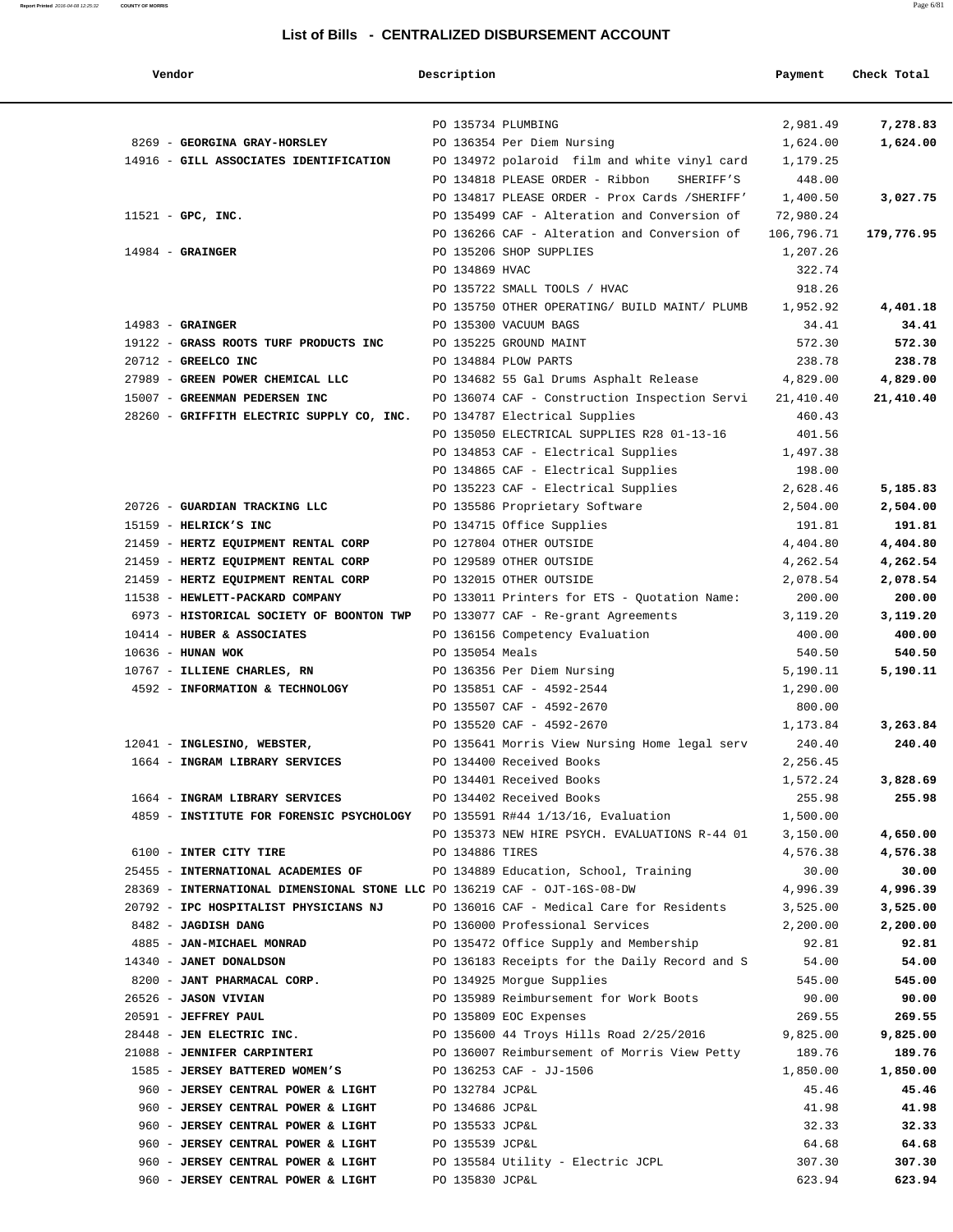| Vendor                                  | Description                      |                                               | Payment            | Check Total |
|-----------------------------------------|----------------------------------|-----------------------------------------------|--------------------|-------------|
|                                         |                                  |                                               |                    |             |
| 960 - JERSEY CENTRAL POWER & LIGHT      | PO 135831 JCP&L                  |                                               | 331.33             | 331.33      |
| 960 - JERSEY CENTRAL POWER & LIGHT      | PO 135832 JCP&L                  |                                               | 55.62              | 55.62       |
| 960 - JERSEY CENTRAL POWER & LIGHT      | PO 135833 JCP&L                  |                                               | 20.21              | 20.21       |
| 960 - JERSEY CENTRAL POWER & LIGHT      | PO 135834 JCP&L                  |                                               | 20.09              | 20.09       |
| 960 - JERSEY CENTRAL POWER & LIGHT      |                                  | PO 136137 Utility - Electric JCPL             | 1,480.79           | 1,480.79    |
| 960 - JERSEY CENTRAL POWER & LIGHT      |                                  | PO 136187 Utility - Electric JCPL             | 2,646.98           | 2,646.98    |
| 960 - JERSEY CENTRAL POWER & LIGHT      |                                  | PO 136203 ELECTRIC - CAC COMPLEX              | 13,850.66          | 13,850.66   |
| 960 - JERSEY CENTRAL POWER & LIGHT      |                                  | PO 136240 ELECTRIC - WARRANTS                 | 778.17             | 778.17      |
| 960 - JERSEY CENTRAL POWER & LIGHT      |                                  | PO 136264 ELECTRIC - COMM CENTER              | 6,621.67           | 6,621.67    |
| 960 - JERSEY CENTRAL POWER & LIGHT      | PO 136342 JCP&L                  |                                               | 95.10              | 95.10       |
| 16888 - JERSEY PAPER PLUS INC           |                                  | PO 134828 Jersey Paper                        | 311.45             | 311.45      |
| 1622 - JERSEY TRACTOR TRAILER           |                                  | PO 135515 CAF - 1622-2818                     | 3,200.00           |             |
|                                         |                                  | PO 136102 CAF - 1622-2814                     | 1,600.00           |             |
|                                         |                                  | PO 136162 CAF - 1622-2826                     | 3,200.00           | 8,000.00    |
| $1815$ - JESCO INC.                     |                                  | PO 134890 TRUCK PARTS                         | 1,875.88           | 1,875.88    |
| 26156 - JJS SERVICES, INC.              |                                  | PO 136320 ICE REMOVAL                         | 1,420.00           | 1,420.00    |
| 15508 - JML MEDICAL INC.                |                                  | PO 136017 Incontinence Products               | 17,227.20          |             |
|                                         |                                  | PO 136018 CAF - Various Medical Supplies      | 23,951.70          | 41,178.90   |
| 15511 - JOE'S PIZZERIA                  | PO 135329 Meals                  |                                               | 287.50             | 287.50      |
| 8936 - JOHN BOWER                       |                                  | PO 135828 Work Boots                          | 90.00              | 90.00       |
| 17288 - JOHN E. REID AND ASSOCIATES INC | PO 134148 Training               |                                               | 1,100.00           | 1,100.00    |
| 28420 - JOHN M. MILLS ESQ.              |                                  | PO 135662 Sussex Turnpike Improvement Project | 600.00             | 600.00      |
| 1930 - JOHN PATTEN                      |                                  | PO 135698 travel & expense reimbursement      | 647.50             | 647.50      |
| 8769 - JOHN ROSSMAN                     |                                  | PO 135557 Medicare B Reimbursement - 2015 Adj | 504.00             | 504.00      |
| 12452 - JOHNSON & JOHNSON, ESQS         |                                  | PO 135639 Legal Services for February 2016    | 7,958.97           | 7,958.97    |
| 2998 - JOHNSTON COMMUNICATIONS          |                                  | PO 134742 Fax Server Maintenance              | 600.00             | 600.00      |
| 2695 - JOHNSTONE SUPPLY                 | PO 135751 HVAC<br>PO 135901 HVAC |                                               | 4,094.92<br>423.10 |             |
|                                         | PO 135816 HVAC                   |                                               | 1,080.97           | 5,598.99    |
| 9550 - JOSEPH COSTELLO                  |                                  | PO 135483 Membership                          | 75.00              | 75.00       |
| 27113 - JOSEPH DEMAIO                   |                                  | PO 135829 Work Boots                          | 90.00              | 90.00       |
| 24175 - JUDITH M VELGER                 |                                  | PO 135996 Employee Reimbursement              | 30.00              | 30.00       |
| 7432 - JUNE WITTY                       |                                  | PO 135784 SANE SART Nurse Supplemental Pay    | 171.40             | 171.40      |
| 23993 - KEISHA R ROSARIO                |                                  | PO 136008 Employee Reimbursement              | 30.00              | 30.00       |
| 15565 - KELLER & KIRKPATRICK            |                                  | PO 135863 CAF - Engineering Consultants for V | 5,408.00           | 5,408.00    |
| 15574 - KENVIL POWER EQUIPMENT, INC.    |                                  | PO 134891 SNOW BLOWER PARTS                   | 75.73              |             |
|                                         | PO 135034 Oil                    |                                               | 15.61              | 91.34       |
| 26559 - KERRY KUBER                     |                                  | PO 136003 Resident Activities                 | 300.00             | 300.00      |
| 15587 - KEYSTONE PUBLIC SAFETY INC.     |                                  | PO 130242 Proprietary software                | 11,385.00          | 11,385.00   |
| 15596 - KILBOURNE & KILBOURNE           |                                  | PO 135416 Employee Recognition                | 82.10              | 82.10       |
| 20682 - KINGS KID DELI                  | PO 134685 Meals                  |                                               | 609.50             | 609.50      |
| 15634 - KORNER STORE INC                |                                  | PO 134841 MEAL RECEIPTS                       | 340.00             |             |
|                                         | PO 135331 Meals                  |                                               | 345.00             | 685.00      |
| 3088 - KRONOS INC                       |                                  | PO 134976 Kronos WTK7 Upgrade - Project 20594 | 1,292.50           | 1,292.50    |
| 19318 - KUIKEN BROTHERS CO. INC.        |                                  | PO 135725 SMALL TOOLS                         | 95.66              | 95.66       |
| 15657 - KURT'S LOCKSMITH SERVICE, LLC   |                                  | PO 134939 LOCK PARTS                          | 235.80             | 235.80      |
| $28402 - L.E.A.D. INC.$                 |                                  | PO 134677 Training - 21st Conference          | 250.00             | 250.00      |
| 15800 - LAKE PHYSICIANS & HOSPITAL      |                                  | PO 135105 MEDICAL SUPPLIES                    | 99.80              | 99.80       |
| 12726 - LANGUAGE LINE SERVICES          |                                  | PO 135375 LANGUAGE TRANSLATION SERVICE        | 370.60             | 370.60      |
| 20143 - LASCOMP INSTITUTE               |                                  | PO 135508 CAF - 20143-2492                    | 3,200.00           |             |
|                                         |                                  | PO 136173 CAF - 20143-2497                    | 3,200.00           |             |
|                                         |                                  | PO 136174 CAF - 20143-2663                    | 3,200.00           | 9,600.00    |
| 25486 - LASZLO CSENGETO                 |                                  | PO 135318 Mileage reimbursement for February  | 31.15              | 31.15       |
| 21208 - LAURIE A ENGEMANN               |                                  | PO 135344 Transcript                          | 26.44              |             |
|                                         |                                  | PO 135344 Transcript                          | 102.26             | 128.70      |
| 27072 - LEIGH CARTER                    |                                  | PO 136093 travel & expense reimbursement      | 175.77             | 175.77      |
| 5068 - LEXIS NEXIS/ MATTHEW BENDER      |                                  | PO 133754 Yearly Renewal for NJ Register      | 211.00             | 211.00      |
| 15783 - LINCOLN TECHNICAL INSTITUTE     |                                  | PO 135509 CAF - 15783-2207                    | 376.16             | 376.16      |
| 5989 - LINCOLN TECHNICAL INSTITUTE      |                                  | PO 135512 CAF - 5989-2498                     | 686.45             | 686.45      |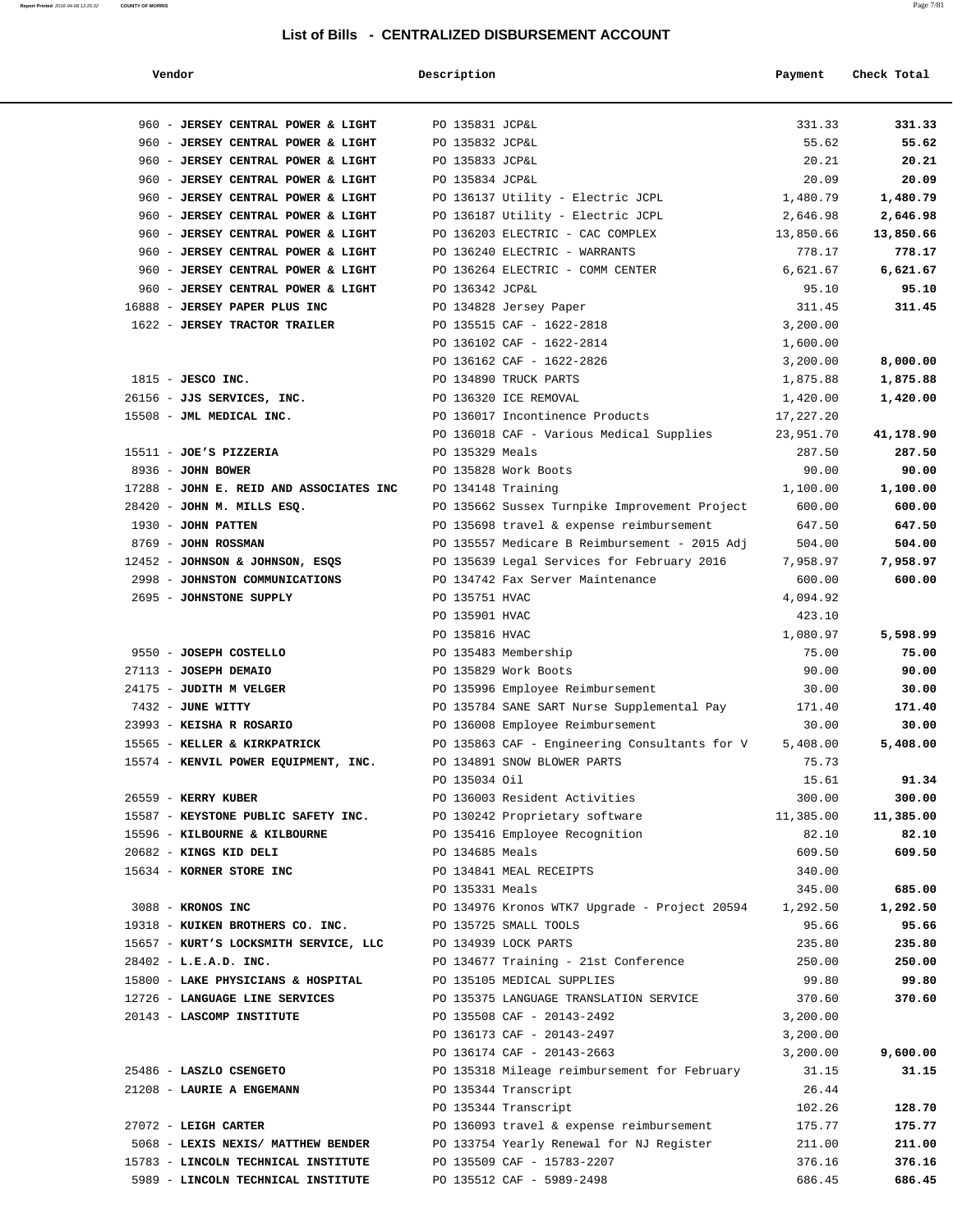| Vendor |  |  |
|--------|--|--|
|        |  |  |

| Vendor                                | Description      |                                                         | Payment    | Check Total |
|---------------------------------------|------------------|---------------------------------------------------------|------------|-------------|
| 412 - LINDA CSENGETO                  |                  | PO 135617 FSS - FEBRUARY MILEAGE                        | 51.10      | 51.10       |
| 15816 - LONGFELLOWS SANDWICH DELI     |                  | PO 135710 Dinner for 8 People - 3-17-16 CBA M           | 87.92      | 87.92       |
| 24046 - LORRAINE A SCHULTZ            |                  | PO 136009 Employee Reimbursement                        | 30.00      | 30.00       |
| 21100 - LOUISE R. MACCHIA             |                  | PO 136357 Per Diem Nursing                              | 3,524.99   | 3,524.99    |
| 53 - LOVEYS PIZZA & GRILL             | PO 135004 Meals  |                                                         | 517.50     |             |
|                                       |                  | PO 136323 Jan, Feb, March payments for Loveys           | 440.42     | 957.92      |
| 15850 - LUM, DRASCO & POSITAN LLC     |                  | PO 136086 Legal Services                                | 2,364.00   | 2,364.00    |
| 20534 - LUZ ELENA URREGO              |                  | PO 135715 MAP - CAR INSURANCE FOR 01/16 - 06/           | 72.00      | 72.00       |
| 15919 - M.C. PROSECUTOR'S EMERGENT    |                  | PO 135471 Reimbursement- Special Projects               | 4,965.00   | 4,965.00    |
| 16385 - M.O.M.A.C                     |                  | PO 136197 CAF - 2016 Municipal Aliance Funds            | 2,988.03   | 2,988.03    |
| 15942 - MACK CAMERA & VIDEO SERVICE   |                  | PO 131050 Replacement Recording System for De           | 40,867.00  | 40,867.00   |
| 7568 - MADUKWE IMO IBOKO, RN          |                  | PO 136358 Per Diem Nursing                              | 1,776.00   | 1,776.00    |
| 21026 - MAGGIE CALDERWOOD             |                  | PO 135481 Membership                                    | 125.00     | 125.00      |
| 12638 - MAIRA ROGERS                  |                  | PO 135613 MAP - Car insurance for 1st half of           | 72.00      | 72.00       |
| 3210 - MANPOWER                       |                  | PO 127776 temporary staffing                            | 1,083.40   | 1,083.40    |
| 25080 - MARIA CARMELITA OBLINA        |                  | PO 136359 Per Diem Nursing                              | 725.00     | 725.00      |
| 27032 - MARIA T VELASQUEZ             |                  | PO 135317 Insurance reimbursement for 1/16 -            | 72.00      | 72.00       |
| 9463 - MARIE MAGLOIRE                 |                  | PO 131481 Medicare B Reimbursement July 2015            | 950.40     | 950.40      |
| $11023$ - MARTHA YAGHI                |                  | PO 136360 Per Diem Nursing                              | 1,193.25   | 1,193.25    |
| 3769 - MARTIN LUTHER KING             |                  | PO 134659 Martin Luther King Breakfast                  | 50.00      | 50.00       |
| 9383 - MATERNAL FETAL MEDICINE        |                  | PO 134292 INMATE MEDICAL CARE                           | 425.75     | 425.75      |
| 9175 - MATHEW POTTER                  |                  | PO 135780 Extradition                                   | 358.06     | 358.06      |
| 1836 - MC MUA TRANSFER STATION        |                  | PO 135819 DUMPSTER SERVICE: FEBRUARY 2016               | 350.00     | 350.00      |
| 16065 - MC VOCATIONAL SCHOOL DISTRICT |                  | PO 135954 4/16 District Taxes to Be Raised              | 389,482.67 |             |
|                                       |                  | PO 136310 Various Capital Projects                      | 92,919.83  | 482,402.50  |
| 27603 - MCKESSON MEDICAL SURGICAL     |                  | PO 126903 Syringes for County Flu Vaccination           | 167.20     |             |
|                                       |                  | PO 127301 Syringes for County Flu Vaccination           | 204.50     |             |
|                                       |                  | PO 128613 Supplies for County Vaccinations              | 204.50     |             |
|                                       |                  | PO 130128 Nursing Supplies                              | 2,046.60   |             |
|                                       |                  | PO 132180 Nursing Supplies                              | 1,558.70   | 4,181.50    |
| 16095 - MCMASTER-CARR SUPPLY CO       |                  | PO 134960 Misc. Supplies                                | 218.77     | 218.77      |
| 26598 - MEDCARE MEDICAL SUPPLY INC.   |                  | PO 134359 MedA Patient Entereal Feeding Suppl           | 1,208.08   | 1,208.08    |
| 26598 - MEDCARE MEDICAL SUPPLY INC.   |                  | PO 134360 NESTLE Nutrition Food Source                  | 257.12     | 257.12      |
| 12460 - MEDIA SUPPLY, INC.            |                  | PO 134499 Investigative Expense                         | 1,740.00   | 1,740.00    |
| 20839 - MEDLINE INDUSTRIES INC        |                  | PO 134348 Incontinence & Nursing Supplies               | 15,170.75  | 15,170.75   |
| 20839 - MEDLINE INDUSTRIES INC        |                  | PO 134349 Nursing Supplies                              | 2,017.50   | 2,017.50    |
| 20839 - MEDLINE INDUSTRIES INC        |                  | PO 135418 Rehabilitation Supplies                       | 1,121.42   | 1,121.42    |
| 20839 - MEDLINE INDUSTRIES INC        |                  | PO 135419 Incontinence Products                         | 2,698.64   | 2,698.64    |
| 20839 - MEDLINE INDUSTRIES INC        |                  | PO 135420 Rehabilitation Equipment Capital Pu 11,389.90 |            | 11,389.90   |
| 13689 - MEGGIT TRAINING SYSTEMS INC.  |                  | PO 134244 Target Retrieval System for PSTA              | 219,975.00 | 219,975.00  |
| 8443 - MELOJANE CELESTINO             |                  | PO 136361 Per Diem Nursing                              | 1,496.65   | 1,496.65    |
| 11509 - MICHAEL BLASKO                |                  | PO 135523 REIMBURSEMENT CAS RENEWAL                     | 85.00      | 85.00       |
| 27974 - MICHAEL BOST                  | PO 135473 Travel |                                                         | 28.01      | 28.01       |
| 14728 - MICHAEL FITZPATRICK & SON INC |                  | PO 135002 Contracted Snow Removal                       | 9,024.00   | 9,024.00    |
| 24951 - MICHELLE CAPILI               |                  | PO 136362 Per Diem Nursing                              | 296.00     | 296.00      |
| 12592 - MICHELLE TIMMONS              |                  | PO 135482 Investigative Expense                         | 68.17      | 68.17       |
| 28397 - MICROMATION SCIENCES CORP     |                  | PO 134907 tenacity champ blue binder                    | 312.25     | 312.25      |
| 8285 - MICROSOFT CORPORATION          |                  | PO 135237 EOC Enhancements                              | 333.68     |             |
|                                       |                  | PO 135237 EOC Enhancements                              | 19,627.98  | 19,961.66   |
| 295 - MID-ATLANTIC TRUCK CENTRE INC   |                  | PO 134968 TRUCK PARTS                                   | 98.46      | 98.46       |
| 11453 - MIDWEST TAPE LLC              |                  | PO 134393 Received DVD's & CD's                         | 750.42     | 750.42      |
| 3879 - MILLENNIUM SOLUTION FOCUS      |                  | PO 135706 CAF - 3879-2550                               | 600.00     | 600.00      |
| 16207 - MILLER & CHITTY CO INC        |                  | PO 134954 CAF - Boiler Cleaning & Services              | 867.90     | 867.90      |
| 6408 - MIRION TECHNOLOGIES (GDS) INC  |                  | PO 134185 Film/Badges - SHERIFF'S OFFICE                | 693.35     | 693.35      |
| 25428 - MIRLENE ESTRIPLET             |                  | PO 136363 Per Diem Nursing                              | 5,457.50   | 5,457.50    |
| 6953 - MOBILEX USA                    |                  | PO 134350 X-Ray Screening & Supplies                    | 1,280.37   |             |
|                                       |                  | PO 134938 CAF - On-Site Radiology Services              | 340.00     |             |
|                                       |                  | PO 135027 CAF - On-Site Radiology Services              | 476.00     | 2,096.37    |
| 10330 - MODERN HANDLING EQUIPMENT     |                  | PO 134894 TRUCK PARTS                                   | 305.81     | 305.81      |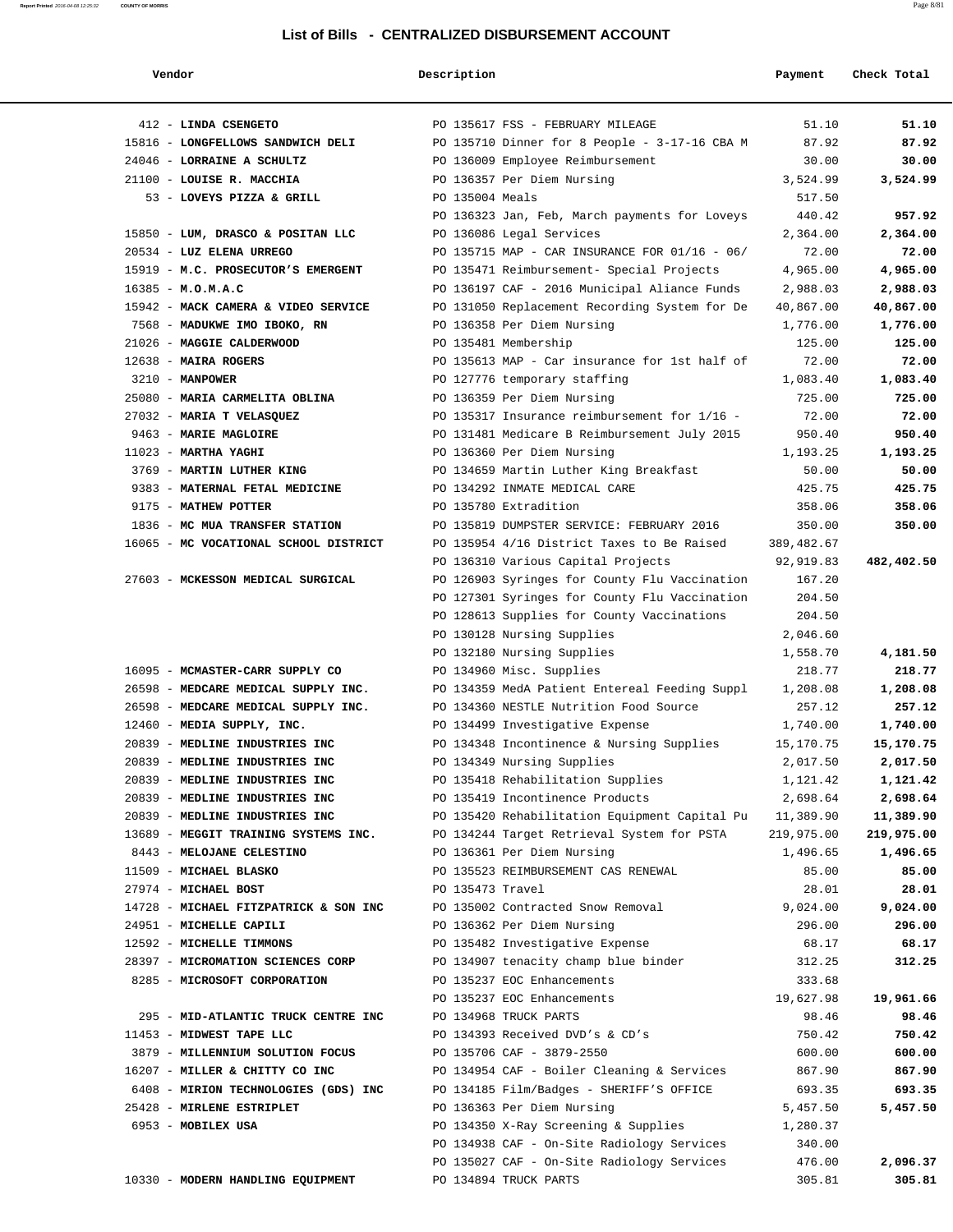#### **Report Printed** 2016-04-08 12:25:32 **COUNTY OF MORRIS** Page 9/81

| Vendor                                                                   | Description        |                                                                                    | Payment               | Check Total |
|--------------------------------------------------------------------------|--------------------|------------------------------------------------------------------------------------|-----------------------|-------------|
| 28439 - MOIRE REILLY                                                     |                    | PO 135550 Reimbursement - Air Fair Expenses/S         716.70                       |                       | 716.70      |
| 24348 - MOONLIGHT DESIGNS                                                |                    | PO 136004 Resident Activities                                                      | 165.00                | 165.00      |
| $13106$ - MORRIS ARTS                                                    |                    | PO 132698 CAF - JJ-1502                                                            | 2,250.00              | 2,250.00    |
| 19478 - MORRIS COUNTY CHAMBER OF PO 135089 Economic Development Luncheon |                    |                                                                                    | 340.00                |             |
|                                                                          |                    | PO 135596 Legislative Luncheon                                                     | 375.00                | 715.00      |
| 12819 - MORRIS COUNTY M.U.A                                              |                    | PO 135274 FACILITY GARBAGE COMPACTOR TIPPING                                       | 645.43                | 645.43      |
| 19483 - MORRIS COUNTY MUNICIPAL                                          |                    | PO 135154 CAF - Solid Waste Collection Servic 7,448.92                             |                       | 7,448.92    |
| 19483 - MORRIS COUNTY MUNICIPAL                                          |                    | PO 135155 REFUSE REMOVAL                                                           | 618.97                | 618.97      |
| 19483 - MORRIS COUNTY MUNICIPAL                                          |                    | PO 135421 Solid Waste Removal Removal                                              | 6,113.93              | 6,113.93    |
| 1800 - MORRIS COUNTY PARK COMMISSION                                     |                    | PO 136084 MCPC TAX SUPPORT 2016                                                    |                       |             |
| 26488 - MORRISTOWN CAR WASH                                              |                    | PO 135655 Nutrition Fleet Vehicles                                                 | 1,000.00              | 1,000.00    |
| 16321 - MORRISTOWN LUMBER &                                              | PO 134688 Flashing |                                                                                    | 15.99                 |             |
|                                                                          |                    | PO 134670 Miscellaneous Supplies                                                   | 41.97                 |             |
|                                                                          |                    | PO 134927 Nuts and Bolts for Fire Props                                            | 24.77                 |             |
|                                                                          | PO 135530 Bolts    |                                                                                    | 19.12                 |             |
|                                                                          |                    | PO 135531 Marking Paint                                                            | 18.20                 |             |
|                                                                          |                    | PO 135220 BUILD MAINT                                                              | 133.50                |             |
|                                                                          |                    | PO 135536 Drill Kit                                                                | 149.99                |             |
|                                                                          |                    | PO 135528 Saw Blades                                                               | 27.98                 | 431.52      |
| 16321 - MORRISTOWN LUMBER &<br>16340 - MORRISTOWN PARKING AUTHORITY      |                    | PO 135721 Misc. Supplies                                                           | 94.46                 | 94.46       |
|                                                                          |                    | PO 135740 PARKING MAINTENANCE FEE                                                  | 5,340.00              |             |
|                                                                          |                    | PO 135907 PARKING MAINTENANCE FEE - 170<br>PO 135908 PARKING MAINTENANCE FEE - 170 | 40,740.00<br>6,720.00 |             |
|                                                                          |                    | PO 136199 PARKING MAINTENANCE FEE - ADDITIONA                                      | 5,670.00              | 58,470.00   |
| 27295 - MORTON SALT, INC.                                                |                    | PO 132753 CAF - Rock Salt                                                          | 35,013.61             |             |
|                                                                          |                    | PO 132921 CAF - Rock Salt                                                          | 77,019.99             |             |
|                                                                          |                    | PO 133209 CAF - Rock Salt                                                          | 23,573.16             |             |
|                                                                          |                    | PO 133315 CAF - Rock Salt                                                          | 90,749.55             |             |
|                                                                          |                    | PO 133429 CAF - Rock Salt                                                          | 16,757.14             |             |
|                                                                          |                    | PO 133658 CAF - Rock Salt                                                          | 21, 113.40            |             |
|                                                                          |                    | PO 134311 CAF - Rock Salt                                                          | 24, 125. 25           |             |
|                                                                          |                    | PO 134687 CAF - Rock Salt                                                          | 46,185.38             | 334,537.48  |
| 27295 - MORTON SALT, INC.                                                |                    | PO 135051 CAF - Rock Salt                                                          | 34,518.92             | 34,518.92   |
| 26584 - MOTION PICTURE LICENSING CORP.                                   |                    | PO 134394 Annual Renewal License Covering Mar                                      | 290.46                | 290.46      |
| 19501 - MSC INDUSTRIAL SUPPLY CO.                                        |                    | PO 134895 SHOP SUPPLIES                                                            | 2,212.71              | 2,212.71    |
| 28209 - MTB ELECTRIC                                                     |                    | PO 130231 Upgrade of security systems                                              | 37,024.00             |             |
|                                                                          |                    | PO 133311 ELECTRICAL                                                               | 1,530.00              |             |
|                                                                          |                    | PO 134854 INSTALL ONE ADDITIONAL RUN OF ACCES 1,250.00                             |                       | 39,804.00   |
| 20763 - MUNICIPAL SOFTWARE INC                                           |                    | PO 132891 4015 Fund Accounting & Web Requisit 980.00                               |                       | 980.00      |
| 19523 - N.J. NATURAL GAS COMPANY PO 135736 NATURAL GAS - MONTVILLE       |                    |                                                                                    | 1,466.19              | 1,466.19    |
| 1304 - NATIONAL BUSINESS                                                 | PO 135020 2 CHAIRS |                                                                                    | 326.00                | 326.00      |
| 4206 - NATIONAL OFFICE FURNITURE                                         |                    | PO 134451 NJSC# A81721 - OFFICE FURNITURE                                          | 3,109.80              | 3,109.80    |
| 28330 - NESTLE WATERS NORTH AMERICA INC. PO 135234 DRINKING WATER        |                    |                                                                                    | 8.98                  |             |
|                                                                          |                    | PO 135735 Water 2/15/16-3/14/16                                                    | 22.94                 |             |
|                                                                          |                    | PO 135737 WATER FOR BUILDINGS & GROUNDS / CO                                       | 127.63                |             |
|                                                                          |                    | PO 135739 DRINKING WATER                                                           | 29.92                 |             |
|                                                                          | PO 135668 Water    |                                                                                    | 17.76                 |             |
|                                                                          |                    | PO 135746 DRINKING WATER MARCH 2016                                                | 22.92                 |             |
|                                                                          |                    | PO 135988 Spring Water Acct. # 8450007060                                          | 89.23                 |             |
|                                                                          |                    | PO 135752 Inv. 16B0427719620 February 2016 Wa                                      | 39.66                 | 359.04      |
| 28330 - NESTLE WATERS NORTH AMERICA INC.                                 |                    | PO 135651 Office Water                                                             | 749.21<br>26.43       |             |
|                                                                          |                    | PO 135258 Water 1/15/16-2/14/16<br>PO 134712 Monthly Water Delivery                | 45.84                 |             |
|                                                                          |                    | PO 134827 water for Youth Shelter Jan- Feb 20                                      | 71.80                 |             |
|                                                                          |                    | PO 134723 Water for Morris Township - 1/15/16                                      | 348.98                |             |
|                                                                          |                    | PO 134883 2016 Department of Human Services O                                      | 18.83                 |             |
|                                                                          |                    | PO 134885 Water for Boiler Room Personnel                                          | 15.96                 |             |
|                                                                          |                    | PO 135241 drinking water for ETS                                                   | 59.33                 | 1,336.38    |
| 28330 - NESTLE WATERS NORTH AMERICA INC.                                 |                    | PO 135818 Water for Youth Shelter March                                            | 68.31                 |             |
|                                                                          |                    |                                                                                    |                       |             |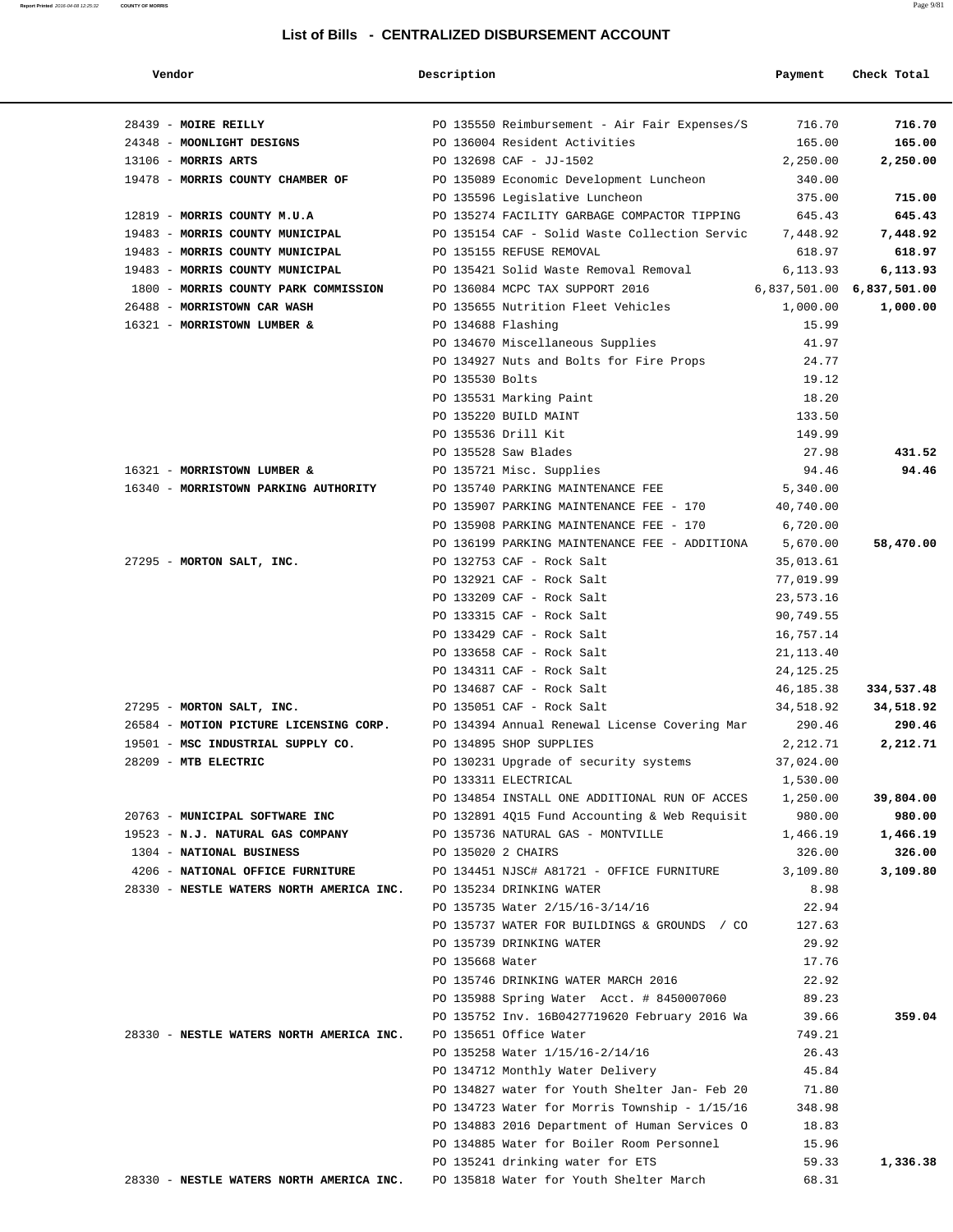#### **Report Printed** 2016-04-08 12:25:32 **COUNTY OF MORRIS** Page 10/81

| Vendor                                                                                   | Description        |                                                                              | Payment         | Check Total        |
|------------------------------------------------------------------------------------------|--------------------|------------------------------------------------------------------------------|-----------------|--------------------|
|                                                                                          |                    | PO 135838 Hanover Garage Water                                               | 29.90           |                    |
|                                                                                          |                    | PO 135837 Shade Tree Water                                                   | 36.88           |                    |
|                                                                                          |                    | PO 136059 Water & Cooler Rental, Mailroom                                    | 4.48            |                    |
|                                                                                          |                    | PO 136060 Treasurer Water & Cooler                                           | 39.38           | 178.95             |
| 24261 - NEW JERSEY ASSOCIATION OF COUNTIES PO 135086 NJAC Conference                     |                    |                                                                              | 4,075.00        | 4,075.00           |
| 24261 - NEW JERSEY ASSOCIATION OF COUNTIES PO 135890 Registration for the NJAC Conferenc |                    |                                                                              | 425.00          | 425.00             |
| 28348 - NEW JERSEY OVERHEAD DOOR LLC                                                     |                    | PO 135231 CAF - Labor Rates Garage & Overhead                                | 617.50          | 617.50             |
| 4108 - NEW JERSEY STATE POLICE                                                           |                    | PO 135264 Instrument Calibration 12/20/13                                    | 80.00           | 80.00              |
| 16552 - NEWBRIDGE SERVICES INC                                                           |                    | PO 135501 CAF - NEWSER-15M-WIA                                               | 250.00          |                    |
|                                                                                          |                    | PO 135504 CAF - NEWSER-16M-WIA                                               | 510.00          |                    |
|                                                                                          |                    | PO 135506 CAF - NEWSER-16M-WIA                                               | 3,140.00        |                    |
|                                                                                          |                    | PO 135516 CAF - NEWSER-16M-WIA                                               | 250.00          |                    |
|                                                                                          |                    | PO 135517 CAF - NEWSER-16M-WIA                                               | 760.00          |                    |
|                                                                                          |                    | PO 135518 CAF - NEWSER-16M-WIA                                               | 3,140.00        |                    |
|                                                                                          |                    | PO 135519 CAF - NEWSER-16M-WIA                                               | 3,140.00        |                    |
|                                                                                          |                    | PO 135521 CAF - NEWSER-16M-WIA                                               | 510.00          | 11,700.00          |
| 16552 - NEWBRIDGE SERVICES INC                                                           |                    | PO 135705 CAF - NEWSER-16M-WIA                                               | 1,125.00        | 1,125.00           |
| 12176 - NEWSBANK INC                                                                     |                    | PO 134395 Shipping & Handling for Vesicular F                                | 256.00          | 256.00             |
| 24712 - NICHOLAS L. ROCCAFORTE                                                           |                    | PO 136005 Resident Activities                                                | 75.00           | 75.00              |
| 28450 - NICOLE GIBBS                                                                     |                    | PO 135491 Travel Expense                                                     | 179.85          | 179.85             |
| 16570 - NISIVOCCIA, LLP                                                                  |                    | PO 136407 CAF - 2015 Auditing Services                                       | 8,300.00        |                    |
|                                                                                          |                    | PO 136408 CAF - 2015 Auditing Services                                       | 52,000.00       | 60,300.00          |
| 16575 - NJ ASSOC OF COUNTIES                                                             |                    | PO 134764 2016 NJAC ANNUAL CONFERENCE                                        | 850.00          | 850.00             |
| 16583 - NJ ASSOC OF CTY PURCHASING                                                       |                    | PO 135462 DUES RENEWAL                                                       | 150.00          | 150.00             |
| 10693 - NJ CHILD SUPPORT COUNCIL                                                         |                    | PO 133324 Attendance at Annual CSP Conference                                | 200.00          | 200.00             |
| 10594 - NJ STATE ASSO. OF CHIEFS POLICE                                                  |                    | PO 134692 Membership                                                         | 275.00          | 275.00             |
| 16664 - NJ STATE BAR ASSOCIATION                                                         | PO 134691 Training |                                                                              | 325.00          | 325.00             |
| 16672 - DIVISION OF STATE POLICE                                                         |                    | PO 134824 Calibation - D. Laird/SHERIFF'S OFF                                | 50.00           | 50.00              |
| 4853 - TREASURER                                                                         |                    | PO 135474 Filing Fee                                                         | 50.00           | 50.00              |
| $16678$ - NJ TRANSIT                                                                     |                    | PO 135926 Bus Pass order                                                     | 1,710.00        | 1,710.00           |
| $10662$ - NMS LABS                                                                       |                    | PO 135578 Forensic Toxicology Analysis                                       | 5,284.00        | 5,284.00<br>236.00 |
| 26357 - NORTHEAST COMMUNICATIONS, INC.<br>16738 - NORTHEASTERN HARDWARE CO INC           |                    | PO 134902 TRUCK PARTS / COMMUNICATION EQUIPME<br>PO 135537 Asphalt Lute Rake | 236.00<br>56.95 |                    |
|                                                                                          |                    | PO 135538 Alunimum Rakes                                                     | 113.90          | 170.85             |
| 26726 - OFFICE CONCEPTS GROUP, INC.                                                      |                    | PO 114873 office supplies                                                    | 32.50           | 32.50              |
| 26726 - OFFICE CONCEPTS GROUP, INC.                                                      |                    | PO 134153 Office Supplies                                                    | 115.03          | 115.03             |
| 26726 - OFFICE CONCEPTS GROUP, INC.                                                      |                    | PO 134217 Confirm Processing Materials                                       | 230.43          | 230.43             |
| 26726 - OFFICE CONCEPTS GROUP, INC.                                                      |                    | PO 134676 Office Supplies - SHERIFF'S OFFICE/                                | 1,300.29        | 1,300.29           |
| 26726 - OFFICE CONCEPTS GROUP, INC.                                                      |                    | PO 134745 Office Supplies                                                    | 40.56           | 40.56              |
| 26726 - OFFICE CONCEPTS GROUP, INC.                                                      |                    | PO 134833 youth shelter supplies                                             | 58.30           | 58.30              |
| 26726 - OFFICE CONCEPTS GROUP, INC.                                                      |                    | PO 134942 OFFICE SUPPLIES                                                    | 103.20          | 103.20             |
| 26726 - OFFICE CONCEPTS GROUP, INC.                                                      |                    | PO 134948 Office Supplies                                                    | 326.34          | 326.34             |
| 26726 - OFFICE CONCEPTS GROUP, INC.                                                      |                    | PO 134962 Misc. Office Supplies                                              | 82.09           | 82.09              |
| 26726 - OFFICE CONCEPTS GROUP, INC.                                                      |                    | PO 135074 Inv 642109-0 Acct 16868                                            | 543.08          | 543.08             |
| 26726 - OFFICE CONCEPTS GROUP, INC.                                                      |                    | PO 135259 Misc. Office Supplies                                              | 270.11          | 270.11             |
| 26726 - OFFICE CONCEPTS GROUP, INC.                                                      |                    | PO 135260 OFFICE SUPPLIES                                                    | 81.32           | 81.32              |
| 26726 - OFFICE CONCEPTS GROUP, INC.                                                      |                    | PO 135422 Office Supplies                                                    | 206.99          | 206.99             |
| 26726 - OFFICE CONCEPTS GROUP, INC.                                                      |                    | PO 135559 Fiscal Year 2016 Alliance Coordinat                                | 50.84           | 50.84              |
| 26726 - OFFICE CONCEPTS GROUP, INC.                                                      | PO 135619 supplies |                                                                              | 304.55          | 304.55             |
| 26726 - OFFICE CONCEPTS GROUP, INC.                                                      |                    | PO 135620 OFFICE SUPPLIES                                                    | 2,441.66        | 2,441.66           |
| 26726 - OFFICE CONCEPTS GROUP, INC.                                                      |                    | PO 136314 Office supplies                                                    | 733.37          | 733.37             |
| 10246 - OFFICE OF TEMPORARY ASSISTANCE                                                   |                    | PO 135319 For estimated County share of ASSIR                                | 40,000.00       | 40,000.00          |
| 10246 - OFFICE OF TEMPORARY ASSISTANCE                                                   |                    | PO 135321 Estimated County share for TANF rec                                | 10,000.00       | 10,000.00          |
| 4654 - OFFICE TEAM                                                                       |                    | PO 135045 T. Gould w/e 2/12/16 & 2/19/16                                     | 1,400.00        | 1,400.00           |
| 4654 - OFFICE TEAM                                                                       |                    | PO 135460 T. Gould w/e 3/4/16 & 3/16 Parking                                 | 775.00          | 775.00             |
| 28435 - OVERLOOK FOUNDATION                                                              |                    | PO 135322 Aging Training for CG Coordinator                                  | 50.00           | 50.00              |
| $16856 - P$ O M A                                                                        | PO 135477 Dues     |                                                                              | 300.00          | 300.00             |
| 16887 - PAPER MART INC                                                                   |                    | PO 135468 Office Supplies                                                    | 1,508.74        |                    |
|                                                                                          |                    | PO 135196 paper for the office                                               | 688.60          |                    |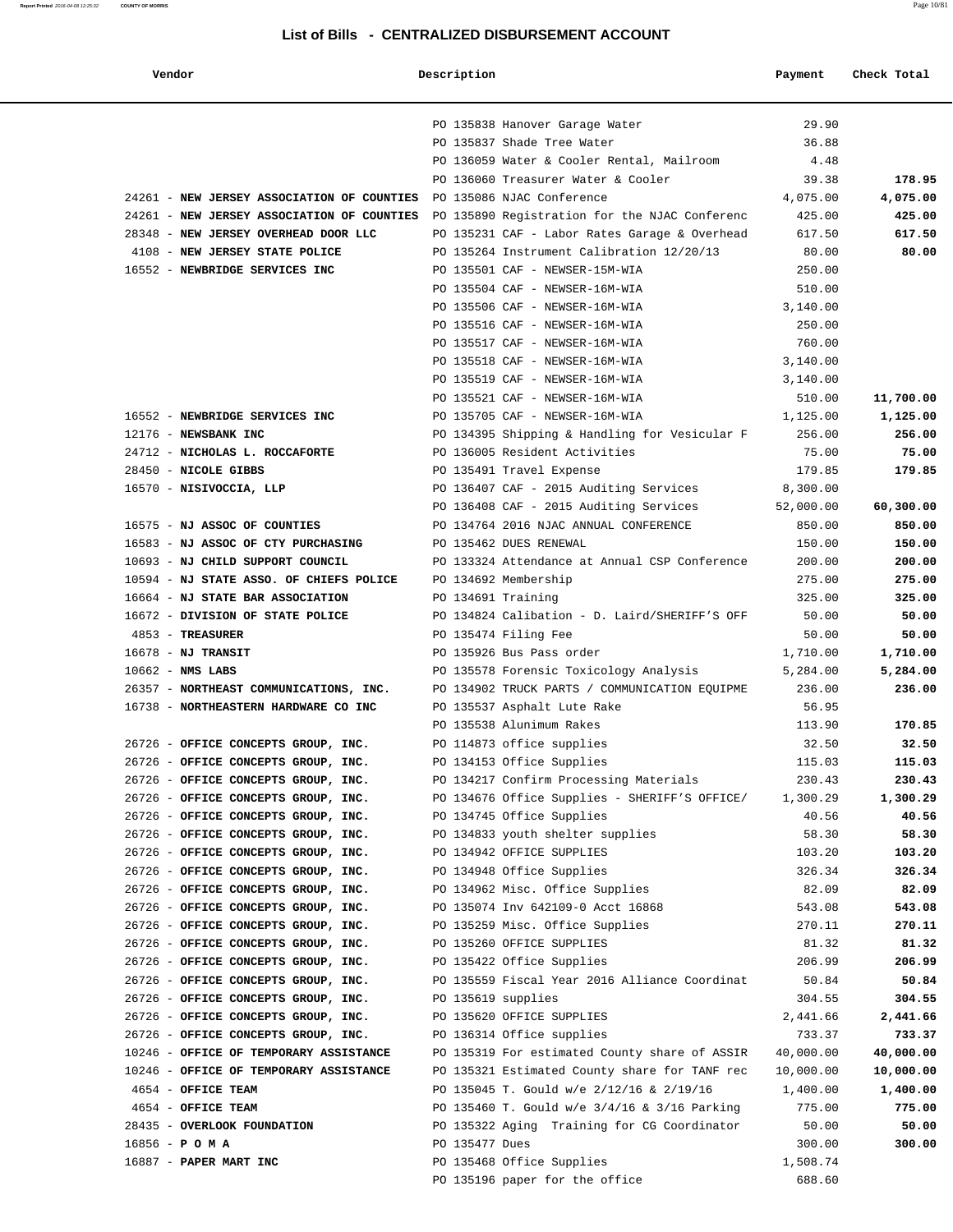| Vendor                                   | Description        |                                                                                     | Payment              | Check Total           |
|------------------------------------------|--------------------|-------------------------------------------------------------------------------------|----------------------|-----------------------|
|                                          |                    |                                                                                     |                      |                       |
|                                          |                    | PO 135368 Office Supplies                                                           | 218.58               | 2,415.92              |
| 25469 - OFFICE MASTER INC.               |                    | PO 129213 OFFICE FURNITURE - PROPOSAL #2648                                         | 698.40               | 698.40                |
| 28261 - TRENDWAY CORP. C/O PARAMOUNT FMS |                    | PO 129260 FRONT DESK RECEPTION FURNITURE                                            | 5,670.69             | 5,670.69              |
| 16899 - PARK UNION LUMBER COMPANY LLC    | PO 134243 Shovels  |                                                                                     | 89.95                | 89.95                 |
| 16918 - PASSAIC COUNTY POLICE ACADEMY    | PO 134223 TRAINING |                                                                                     | 300.00               | 300.00                |
| 2748 - PATRICIA STEWART                  |                    | PO 135479 Victim Witness Wreath                                                     | 171.20               | 171.20                |
| 11450 - PAUL CARIFI                      |                    | PO 131029 Medicare B Reimbursement July 2015                                        | 1,258.80             | 1,258.80              |
| 8535 - PAULA JORDAO                      | PO 136180 Travel   |                                                                                     | 71.30                | 71.30                 |
| 9232 - PENNJERSEY MACHINERY, LLC         |                    | PO 132919 TRUCK PARTS                                                               | 728.80               | 728.80                |
| 18102 - PEQUANNOCK TOWNSHIP              |                    | PO 134881 CAF - Salting, Sanding and or Plowi                                       | 400.00               | 400.00                |
| 7632 - PESI INC.                         | PO 134287 TRAINING |                                                                                     | 219.99               |                       |
|                                          | PO 134293 TRAINING |                                                                                     | 199.99               |                       |
|                                          | PO 135012 TRAINING |                                                                                     | 419.98               | 839.96                |
| 12426 - PETROCHOICE                      |                    | PO 134900 OIL AND LUBRICANTS                                                        | 1,587.59             | 1,587.59              |
| 27929 - PREMIER GLOBAL SERVICES          |                    | PO 135813 Conference Call Service                                                   | 27.99                | 27.99                 |
| 17005 - PHARMA CARE INC                  |                    | PO 136325 CAF - Pharmaceutical Consulting Ser                                       | 3,629.52             | 3,629.52              |
| 17061 - PITNEY BOWES INC                 |                    | PO 135038 Mailroom Postage Machine Supplies 2                                       | 979.96               | 979.96                |
| 17066 - PLAINSMAN AUTO SUPPLY            |                    | PO 134903 AUTO PARTS                                                                | 8,208.78             |                       |
|                                          |                    | PO 134926 Misc. Supplies                                                            | 34.45                |                       |
|                                          |                    | PO 135723 Fuel Pump and Oil for 1985 Dodge Tr                                       | 72.71                | 8,315.94              |
| 9933 - PMC ASSOCIATES                    |                    | PO 130752 Mobile Pro Enhancements                                                   | 26,653.97            |                       |
| 27964 - PNC EQUIPMENT FINANCE, LLC       |                    | PO 131751 Interop Comm Equipment<br>PO 135437 Copier lease charges for $12/27/15$ - | 26,616.35            | 53,270.32<br>2,133.00 |
| 12398 - POP-A-LOCK OF NORTHERN NJ        |                    | PO 133748 SECURITY EQUIP                                                            | 2,133.00<br>2,819.80 | 2,819.80              |
| 13432 - POSITIVE PROMOTIONS, INC.        |                    | PO 135423 Resident Activities                                                       | 517.86               | 517.86                |
| 26363 - PRAXAIR DISTRIBUTION             |                    | PO 134413 Resident Oxygen                                                           | 2,396.54             | 2,396.54              |
| 26363 - PRAXAIR DISTRIBUTION             |                    | PO 134904 WELDING SUPPLIES                                                          | 255.22               | 255.22                |
| 26363 - PRAXAIR DISTRIBUTION             |                    | PO 135424 Oxygen Tanks                                                              | 3,510.19             | 3,510.19              |
| 25535 - PRECIOUS GEMS MUSIC, LLC         |                    | PO 136001 Resident Activities                                                       | 125.00               | 125.00                |
| 24230 - PRIORITY DISPATCH CORP.          |                    | PO 134512 Education, School, Training                                               | 190.00               | 190.00                |
| 24230 - PRIORITY DISPATCH CORP.          |                    | PO 134513 Education, School, Training                                               | 395.00               | 395.00                |
| 24230 - PRIORITY DISPATCH CORP.          |                    | PO 134797 Education, School, Training                                               | 2,720.00             | 2,720.00              |
| 11771 - PROGRESSIVE BUSINESS             |                    | PO 136384 Keep Up to Date on Payroll Renewal                                        | 299.00               | 299.00                |
| 3316 - PROJECT SELF SUFFICIENCY          |                    | PO 136175 CAF - PSS3316-JR/JS-16-WFNJ (perfor                                       | 1,359.00             | 1,359.00              |
| 27844 - PROPAC INC.                      |                    | PO 134333 Nurses's response Bags                                                    | 1,903.50             | 1,903.50              |
| 17189 - PSE&G CO                         |                    | PO 135369 GAS - PSE & G - MOMBAG                                                    | 27,007.91            | 27,007.91             |
| 27549 - PYRAMID SCHOOL PRODUCTS          |                    | PO 134741 Janitorial products                                                       | 434.64               | 434.64                |
| $264$ - R & J CONTROL, INC.              |                    | PO 132188 Preventive Maintenance on Emergency                                       | 1,780.88             |                       |
|                                          |                    | PO 134958 Emergency Generator Maintenance                                           | 314.00               |                       |
|                                          |                    | PO 135092 CAF - Generator Repair Services                                           | 3,465.00             | 5,559.88              |
| 12473 - R.D. SALES DOOR & HARDWARE LLC   |                    | PO 134957 Automatic Door Maintenance                                                | 927.00               |                       |
|                                          |                    | PO 135425 Security Camera Replacement/Install                                       | 640.00               | 1,567.00              |
| 15620 - R.S. KNAPP CO INC                |                    | PO 135377 HP Designjet monthly service contra                                       | 253.84               |                       |
| 24823 - RAMAPO COLLEGE OF NJ             |                    | PO 135376 HP Designjet monthly service contra<br>PO 135510 CAF - 24823-2475         | 233.20<br>3,200.00   | 487.04<br>3,200.00    |
| 24823 - RAMAPO COLLEGE OF NJ             |                    | PO 135511 CAF - 24823-2508                                                          | 3,200.00             | 3,200.00              |
| 26223 - RE-TRON TECHNOLOGIES INC.        |                    | PO 134970 AUTO PARTS                                                                | 728.60               | 728.60                |
| 17270 - RECORDER COMMUNITY NEWSPAPERS    |                    | PO 135640 Subscription for the Randolph Repor                                       | 35.00                | 35.00                 |
| 24300 - RELIABLE LIFT TRUCK SERVICES     |                    | PO 135997 Machinery Repairs & Parts                                                 | 133.50               | 133.50                |
| 27105 - RELIAS LEARNING LLC              |                    | PO 134440 Nursing Staff Feedback System                                             | 6,755.40             | 6,755.40              |
| 7422 - RENE AXELROD                      |                    | PO 135729 MCPB Meeting Expenses - Jan-Mar 201                                       | 72.77                | 72.77                 |
| 1542 - RESIDEX, LLC                      |                    | PO 119277 pest supplies                                                             | 483.20               |                       |
|                                          |                    | PO 124703 Weed & Pest Control Supplies                                              | 14.77                |                       |
|                                          |                    | PO 134657 Pest supplies                                                             | 377.50               |                       |
|                                          |                    | PO 135309 Weed & Pest Supplies                                                      | 378.58               |                       |
|                                          |                    | PO 135311 Weed & Pest Supplies                                                      | 330.08               | 1,584.13              |
| 25564 - RFS COMMERCIAL, INC.             |                    | PO 134852 REPLACE CARPET                                                            | 31,500.00            | 31,500.00             |
| 25564 - RFS COMMERCIAL, INC.             |                    | PO 135218 REPLACE CARPET                                                            | 6,140.80             | 6,140.80              |
| 12034 - RICCIARDI BROTHERS OF            | PO 134861 PAINT    |                                                                                     | 2,499.22             | 2,499.22              |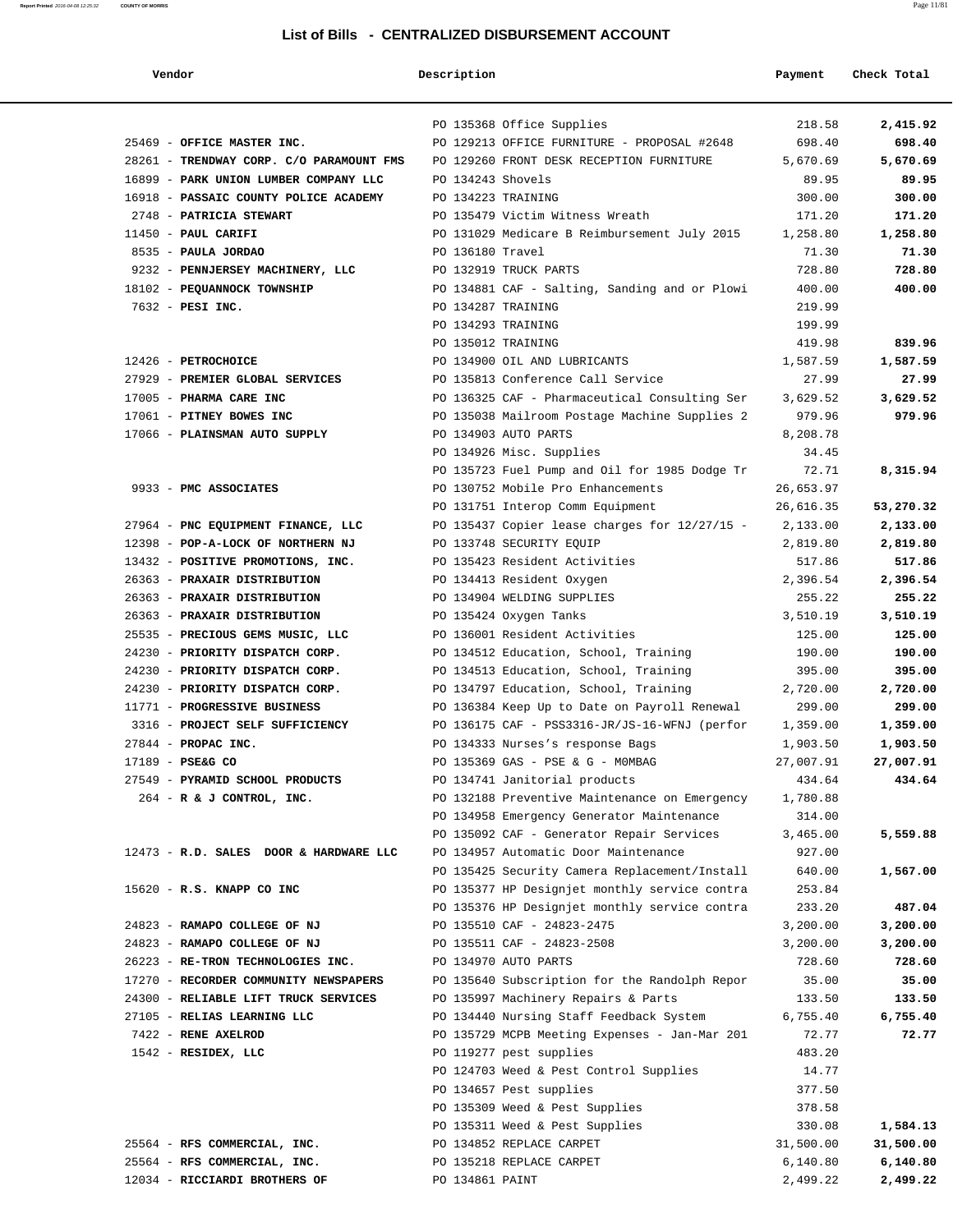| Vendor                                                           | Description        |                                                              | Payment            | Check Total       |
|------------------------------------------------------------------|--------------------|--------------------------------------------------------------|--------------------|-------------------|
| 19765 - RICOH AMERICAS CORPORATION                               |                    | PO 132803 Quote for New Lease Ricoh MPC3003 S                | 652.46             |                   |
|                                                                  |                    | PO 133131 Renewal of Ricoh Copier 2016                       | 940.16             |                   |
|                                                                  |                    | PO 133450 New Lease for Ricoh Copies - 2016                  | 872.10             |                   |
|                                                                  |                    | PO 135304 Ricoh MPC 3002                                     | 430.36             |                   |
|                                                                  |                    | PO 134888 Copies over Contract                               | 601.44             |                   |
|                                                                  |                    | PO 134897 Copier Maintenance billing from 10/                | 4,992.47           |                   |
|                                                                  |                    | PO 134898 Color Copiers for Front & Back Copi                | 1,085.35           |                   |
|                                                                  |                    | PO 134969 COPIER LEASE                                       | 792.55             | 10,366.89         |
| 19765 - RICOH AMERICAS CORPORATION                               |                    | PO 134917 Color Copy/Print Fee                               | 367.64             |                   |
|                                                                  |                    | PO 134916 Quarterly Copier Lease - IT Ricoh                  | 828.89             |                   |
|                                                                  |                    | PO 134834 Ricoh Copier Dec. 2015                             | 61.46              |                   |
|                                                                  |                    | PO 135017 COLOR COPIES                                       | 844.41             |                   |
|                                                                  |                    | PO 135033 Color Copies for $10/1$ - 12/31/2015               | 59.57              |                   |
|                                                                  |                    | PO 135342 Ricoh Contract 15588 Inv. 15588-03                 | 592.99             |                   |
|                                                                  |                    | PO 135341 Copier rental charges for 2/16, 3/1                | 1,627.78           |                   |
|                                                                  |                    | PO 136242 RENTAL AGREEMENT "RICOH" MODEL MPC4                | 134.75             | 4,517.49          |
| 19765 - RICOH AMERICAS CORPORATION                               |                    | PO 135527 Ricoh Lease Payment-LAST PAYMENT OF                | 2,974.74           |                   |
|                                                                  |                    | PO 136061 Treasurer's Copier 1st Quarter 2016                | 764.32             |                   |
|                                                                  |                    | PO 136256 Ricoh Copier MPC4503SP County Couns                | 904.42             |                   |
|                                                                  |                    | PO 136257 LEASE RICOH DIGITAL COPIER - MPC450                | 893.26             | 5,536.74          |
| 19765 - RICOH AMERICAS CORPORATION                               |                    | PO 136241 COMBBW MODEL: BW CONTRACT TYPE CC-C                | 18,458.01          |                   |
|                                                                  |                    | PO 135335 Color Copies                                       | 798.42             |                   |
|                                                                  |                    | PO 135169 Color copies on the Ricoh MPC-4502A                | 1,000.09           |                   |
|                                                                  |                    | PO 135170 2-16 to 4-16 Ricoh MPC4502A copier                 | 1,040.86           |                   |
|                                                                  |                    | PO 135171 2-16 to 4-16 Ricoh MPC3002 Copier 1                | 726.06             |                   |
|                                                                  |                    | PO 135603 contract for copier MPC 2051                       | 111.58             |                   |
|                                                                  |                    | PO 135427 Office Machine Rental~Copies over C                | 2,234.68           |                   |
|                                                                  |                    | PO 135428 Office Machine Rental                              | 6,240.41           | 30,610.11         |
| 23739 - ROBERT J. KENNEDY                                        |                    | PO 135911 Reimbursement Voucher NJAEO 79th An                | 108.83             | 108.83            |
| 7805 - ROSE DUMAPIT                                              |                    | PO 136364 Per Diem Nursing                                   | 2,368.00           | 2,368.00          |
| 24397 - ROSEMARY BATANE COBCOBO                                  |                    | PO 136365 Per Diem Nursing                                   | 2,072.00           | 2,072.00          |
| 1842 - RUSSELL KRAJICK                                           |                    | PO 136002 Resident Activities                                | 150.00             | 150.00            |
| 28421 - RUSSELL W. POLO                                          |                    | PO 135663 Sussex Tpk. Improvement Project                    | 600.00             | 600.00            |
| 9938 - RUTGERS CENTER FOR CONTINUING                             |                    | PO 135500 CAF - 9938-2223                                    | 359.00             |                   |
|                                                                  |                    | PO 135513 CAF - 9938-2614                                    | 2,676.00           |                   |
|                                                                  |                    | PO 135708 CAF - 9938-2613                                    | 2,284.00           |                   |
|                                                                  |                    | PO 135709 CAF - 9938-2655                                    | 2,396.00           | 7,715.00          |
| 17448 - RUTGERS THE STATE UNIVERSITY                             |                    | PO 135285 Aging Cont. Edu.                                   | 129.00             | 129.00            |
| 20924 - RUTGERS, THE STATE UNIVERSITY                            |                    | PO 135712 CAF - 20924-2477                                   | 3,196.00           | 3,196.00          |
| 17452 - RUTGERS, THE STATE UNIVERSITY                            |                    | PO 136176 CAF - 17452-2848                                   | 3,200.00           | 3,200.00          |
| 19806 - RUTGERS UNIVERSITY                                       |                    | PO 135843 THE GREEN PRODUCT PURCHASING SEMINA                | 350.00             | 350.00            |
| $28437$ - RYAN HILL                                              |                    | PO 135658 Travel Expense                                     | 179.85             | 179.85            |
| $17461 - S$ & S WORLDWIDE, INC.                                  |                    | PO 132208 Resident Activities                                | 583.09             | 583.09            |
| 20861 - SAINT JOHN / UACCNJ                                      |                    | PO 135691 Fiscal Year 2016 Countywide Trainin                | 1,803.00           | 1,803.00<br>30.00 |
| 28430 - SANDRA E CAESAR                                          |                    | PO 136010 Employee Reimbursement                             | 30.00              |                   |
| 24638 - SANDRA MENDOZA<br>21319 - SCHINDLER ELEVATOR CORPORATION |                    | PO 135718 FSS - CAR INSURANCE FROM JULY 2015                 | 144.00             | 144.00            |
| 3032 - SCIENTIFIC BOILER WATER                                   |                    | PO 135429 Service Agreement<br>PO 134282 WATER GUARD SERVICE | 2,443.29<br>232.00 | 2,443.29          |
|                                                                  |                    | PO 134864 EQUIP SERV AGREEMENTS - WATERGUARD                 | 2,175.00           | 2,407.00          |
| 24284 - SELECT REHABILITATION INC.                               |                    | PO 136324 Rehabilitation Services                            | 168,536.10         | 168,536.10        |
| 21685 - SENIOR SALON SERVICES LLC                                |                    | PO 135430 CAF - Cosmetology Services                         | 6,267.23           | 6,267.23          |
| 20899 - SGS TESTCOM INC                                          |                    | PO 134905 MONTHLY INSPECTION MAINTENANCE                     | 189.41             | 189.41            |
| 17621 - SHEAFFER SUPPLY, INC.                                    | PO 135674 supplies |                                                              | 75.82              |                   |
|                                                                  |                    | PO 135812 BUILD MAINT                                        | 112.19             | 188.01            |
| 10694 - SHEET MUSIC PLUS                                         |                    | PO 132599 Confirm Scores                                     | 868.13             |                   |
|                                                                  |                    | PO 134218 Received Musical Scores                            | 54.95              | 923.08            |
| 27853 - SHELLEY REINER                                           |                    | PO 136366 Per Diem Nursing                                   | 1,914.00           | 1,914.00          |
| 17635 - SHERWIN WILLIAMS                                         |                    | PO 134756 paint material                                     | 39.46              | 39.46             |
| 19858 - SHERWIN WILLIAMS                                         |                    | PO 135014 PAINT/SUPPLIES                                     | 1,319.48           | 1,319.48          |
|                                                                  |                    |                                                              |                    |                   |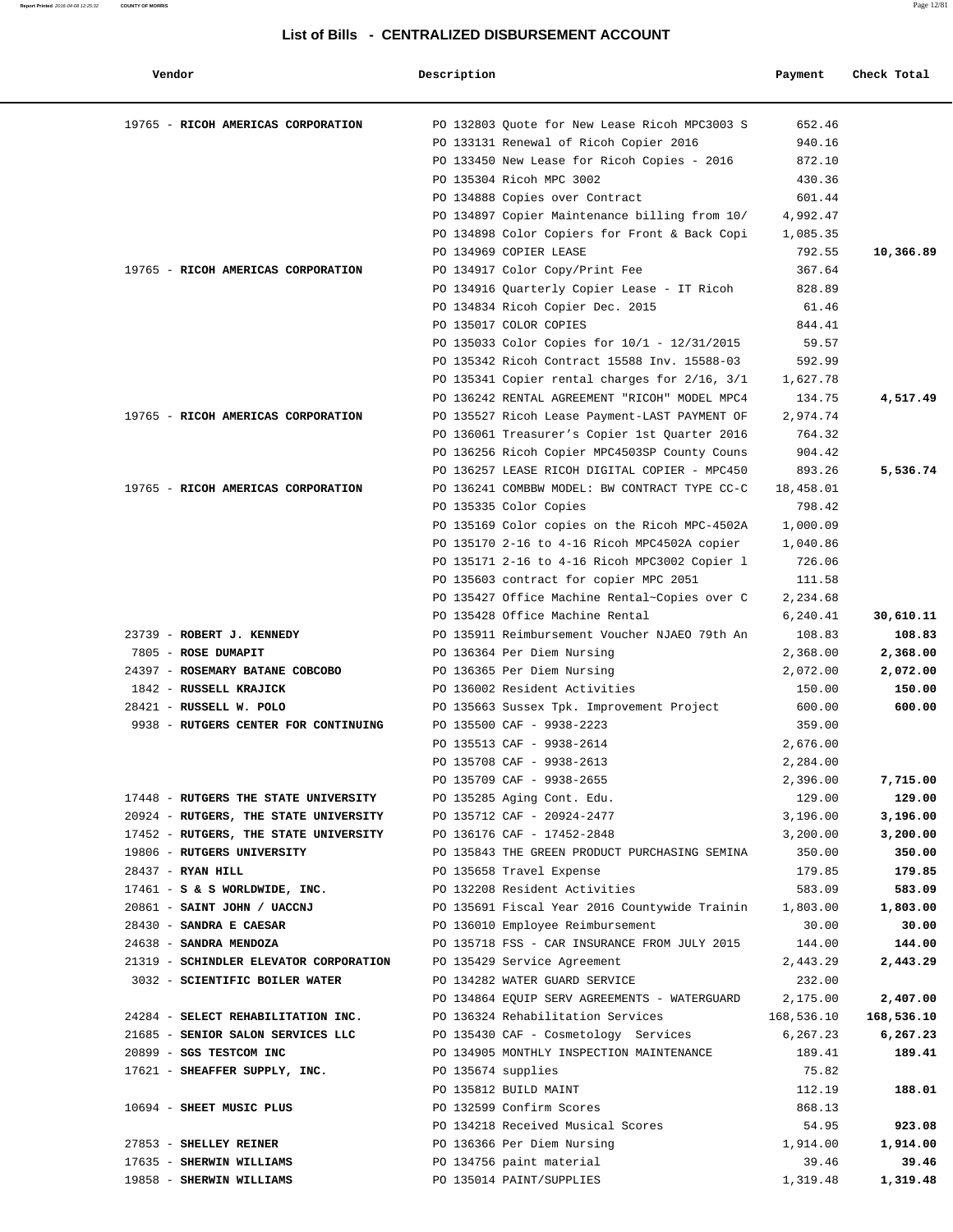**Vendor Description Payment Check Total**

|  |  | I ist of F |  |
|--|--|------------|--|

| 17726 - SHI INTERNATIONAL CORP                                                            |                 | PO 133949 Adobe Acrobat Pro DC 2015-License                    | 733.48            |                   |
|-------------------------------------------------------------------------------------------|-----------------|----------------------------------------------------------------|-------------------|-------------------|
|                                                                                           |                 | PO 134252 VEEAM Yearly Renewals                                | 15,192.80         | 15,926.28         |
| 17690 - SMITH & SOLOMON                                                                   |                 | PO 135711 CAF - 17690-2577                                     | 2,624.00          | 2,624.00          |
| 17693 - SMITH & WESSON ACADEMY                                                            |                 | PO 129242 TRAINING                                             | 180.00            | 180.00            |
| 17699 - SMITH MOTOR CO., INC.                                                             |                 | PO 134909 AUTO PARTS                                           | 2,244.05          | 2,244.05          |
| 8503 - SMITH TRACTOR & EQUIPMENT INC.                                                     |                 | PO 134911 TRUCK PARTS                                          | 1,000.10          | 1,000.10          |
| 7722 - SNAP-ON INDUSTRIAL                                                                 | PO 134914 TOOLS |                                                                | 100.27            | 100.27            |
| 6981 - SODEXO INC & AFFILIATES                                                            |                 | PO 135598 2016 Dept. of Human Services Meetin                  | 66.90             | 66.90             |
| 6981 - SODEXO INC & AFFILIATES                                                            |                 | PO 135719 Fiscal Year 2016 Countywide Trainin                  | 233.25            | 233.25            |
| 6981 - SODEXO INC & AFFILIATES                                                            |                 | PO 136220 2016 Human Services Meeting Refresh                  | 160.10            | 160.10            |
| 12459 - SOLAR TECHNOLOGY INC.                                                             |                 | PO 135367 VMS Cell Service                                     | 271.95            | 271.95            |
| 12625 - SOMERSET HILLS TOWING                                                             |                 | PO 134974 TRUCK PARTS                                          | 673.80            | 673.80            |
| $28431$ - SOPHIA BINEY                                                                    |                 | PO 136011 Employee Reimbursement                               | 30.00             | 30.00             |
| 17755 - SOUTHEAST MORRIS COUNTY                                                           |                 | PO 135904 WATER - HIGHVIEW                                     | 458.56            | 458.56            |
| 17755 - SOUTHEAST MORRIS COUNTY                                                           |                 | PO 136211 WATER - MONTHLY                                      | 11,995.27         | 11,995.27         |
| 17755 - SOUTHEAST MORRIS COUNTY                                                           |                 | PO 136355 WATER - HILL                                         | 3,598.86          | 3,598.86          |
| 11160 - SPACE FARMS INC                                                                   |                 | PO 135333 Deer Carcass Removal                                 | 2,013.00          | 2,013.00          |
| 17798 - ST. CLARE'S HOSPITAL                                                              |                 | PO 136099 CAF - 2015 Chapter 51 DETOX 4th Qua                  | 6,120.00          | 6,120.00          |
| 17800 - ST. CLARE'S HOSPITAL                                                              |                 | PO 136100 CAF - Grant in Aid Funding 2015 4th                  | 20,657.00         | 20,657.00         |
| 4611 - STAPLES ADVANTAGE                                                                  |                 | PO 132824 Data Processing Supplies                             | 86.24             | 86.24             |
| $19919$ - STAR LEDGER                                                                     |                 | PO 135998 Newspapers for Bistro                                | 67.00             | 67.00             |
| 25836 - STATE OF NJ CIVIL SERVICE COMMISSIO PO 134758 Supervisory training for Amy - FSS, |                 |                                                                | 1,377.00          | 1,377.00          |
| 5021 - AEROFUND FINANCIAL INC.                                                            |                 | PO 135522 CAF - Agreement STATSHUT-15M-JARC                    | 4,794.24          | 4,794.24          |
| 16675 - STATE TOXICOLOGY LABORATORY                                                       |                 | PO 134825 Tox Test                                             | 225.00            | 225.00            |
| 6999 - STATION HARDWARE LAWN &                                                            |                 | PO 133912 Weed & Pest Supplies                                 | 20.95             | 20.95             |
| 26956 - STEPHANIE GORMAN                                                                  |                 | PO 136053 reimbursement                                        | 13.15             | 13.15             |
| 4298 - STERICYCLE INC.                                                                    |                 | PO 135999 Solid Medical Waste Disposal                         | 1,015.57          | 1,015.57          |
| 8284 - STERICYCLE SPECIALTY                                                               |                 | PO 132713 Hazardous Waste Removal                              | 1,550.00          | 1,550.00          |
| 15211 - STEVEN B. HODES, DVM PA                                                           |                 | PO 134820 Medical - K9 SHERIFF'S OFFICE                        | 1,546.40          | 1,546.40          |
| 26016 - STONEFIELD ENGINEERING                                                            |                 | PO 136073 CAF - Traffic Analysis & Constructi                  | 1,358.00          | 1,358.00          |
| 14685 - STORAGE SYSTEMS USA                                                               |                 | PO 132793 Annual Renewal for Mobile System 2n                  | 2,500.00          | 2,500.00          |
| 25928 - STREAMLINE OFFICE SYSTEMS                                                         |                 | PO 134511 MEDICAL LABELS                                       | 194.10            | 194.10            |
| 9513 - STRONGWEAR GARMENT                                                                 |                 | PO 135032 CAF - Uniforms                                       | 7,868.16          | 7,868.16          |
| 8621 - SUBURBAN PROPANE -2347                                                             |                 | PO 135139 Propane Delivery                                     | 409.59            | 409.59            |
| 27741 - SUPPLYWORKS                                                                       |                 | PO 134356 Building & Grounds Maintenance Supp                  | 1,130.59          | 1,130.59          |
| $25400$ - SUZIE COLLIN                                                                    |                 | PO 136367 Per Diem Nursing                                     | 3,844.30          | 3,844.30          |
| 18067 - T J'S SPORTWIDE TROPHY                                                            |                 | PO 135009 PLAQUE AND ENGRAVING                                 | 65.30             | 65.30             |
| 26030 - TABB INC.                                                                         |                 | PO 134703 Medical                                              | 60.00             | 60.00             |
| 25523 - TACTICAL MEDICAL SOLUTIONS INC.                                                   |                 | PO 129168 Tactical Support Equipment                           | 1,144.50          | 1,144.50          |
| 25523 - TACTICAL MEDICAL SOLUTIONS INC.                                                   |                 | PO 132315 Tactical Medical Training Equipment                  | 10,234.87         | 10,234.87         |
| 25523 - TACTICAL MEDICAL SOLUTIONS INC.                                                   |                 | PO 134619 Tactical Medical Training Equipment                  | 431.52            | 431.52            |
| 25079 - TARA L. LEGATES                                                                   |                 | PO 135817 Travel expense Training Youth Shel                   | 173.26            | 173.26            |
| 27875 - TASER INTERNATIONAL                                                               |                 | PO 134746 Training                                             | 225.00            | 225.00            |
| 17975 - TAYLOR & FRIEDBERG, LLC                                                           |                 | PO 136212 Attendance and transcript of SWMPA                   | 366.10            | 366.10            |
| 5611 - TBS CONTROLS LLC                                                                   |                 | PO 135432 Service Agreement                                    | 2,679.17          | 2,679.17          |
| 27658 - TECHLINE TECHNOLOGIES, INC.                                                       |                 | PO 136330 Tactical Medical Training Per Bid #                  | 6,400.00          | 6,400.00          |
| 17990 - TELESEARCH INC                                                                    |                 | PO 134901 temporary staffing                                   | 3,679.70          |                   |
|                                                                                           |                 | PO 135060 temporary staffing                                   | 5,121.15          |                   |
|                                                                                           |                 | PO 135502 temporary staffing<br>PO 135703 temporary staffing   | 4,483.06          |                   |
|                                                                                           |                 |                                                                | 3,972.10          | 17,256.01         |
| 26677 - TEODORA O. DELEON<br>28469 - TERRANCE WILSON                                      |                 | PO 136368 Per Diem Nursing<br>PO 135811 2016 WORK BOOTS - HILL | 1,332.00<br>90.00 | 1,332.00<br>90.00 |
| 19966 - THE 200 CLUB OF MORRIS COUNTY                                                     |                 | PO 135493 Dinner                                               | 340.00            | 340.00            |
| 14476 - THE EDUCATIONAL CENTER                                                            |                 | PO 136252 CAF - JJ-1501                                        | 7,920.00          | 7,920.00          |
| 28083 - THE GARLAND COMPANY, INC                                                          |                 | PO 126559 OTHER OUTSIDE                                        | 3,466.03          | 3,466.03          |
| 19739 - THE RBA GROUP INC.                                                                |                 | PO 136075 CAF - Intersection Analysis & Const                  | 13,350.00         | 13,350.00         |
| 12101 - THOMAS COEN                                                                       |                 | PO 135694 Work Boots                                           | 90.00             | 90.00             |
| 24933 - THOMAS POLLIO                                                                     |                 | PO 136322 Reimbursement of Travel Expenses                     | 189.65            | 189.65            |
| 18437 - THOMSON REUTERS                                                                   |                 | PO 126882 County Counsel Subscription Aug 201                  | 566.02            |                   |
|                                                                                           |                 |                                                                |                   |                   |

**Report Printed** 2016-04-08 12:25:32 **COUNTY OF MORRIS** Page 13/81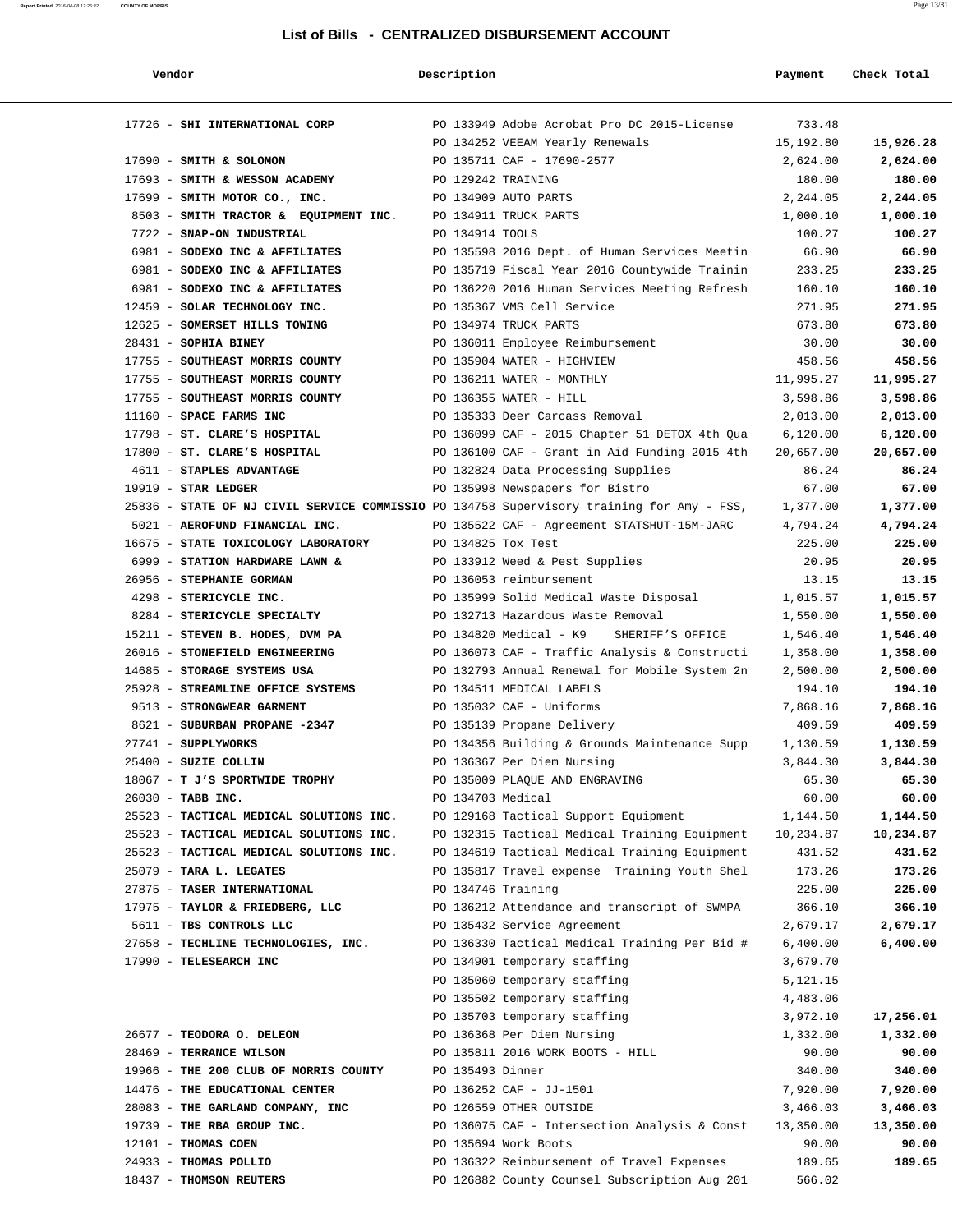| Vendor                                 | Description      |                                                                                       | Payment         | Check Total |
|----------------------------------------|------------------|---------------------------------------------------------------------------------------|-----------------|-------------|
|                                        |                  | PO 126933 Tohmson Reuters-West Subscription 2                                         | 181.00          |             |
|                                        |                  | PO 130399 County Counsel Subscription 2015                                            | 202.00          |             |
|                                        |                  | PO 130544 County Counsel Subscription 2015                                            | 202.00          |             |
|                                        |                  | PO 132601 On-Line Billing: Nov 01-30, 2015 &                                          | 2,950.37        | 4,101.39    |
| 122 - TILCON NEW YORK INC.             |                  | PO 135067 Bituminous Concrete                                                         | 1,622.67        |             |
|                                        |                  | PO 135696 Bituminous Concrete                                                         | 1,926.31        |             |
|                                        |                  | PO 135915 Bituminous Concrete                                                         | 4,280.52        | 7,829.50    |
| 3973 - TOM POLLIO                      |                  | PO 136223 Reimbrusement                                                               | 369.35          | 369.35      |
| 13793 - TOWNSHIP OF CHESTER            |                  | PO 136221 CAF - 2016 Municipal Aliance Funds                                          | 2,314.44        | 2,314.44    |
| 14268 - TOWNSHIP OF DENVILLE           |                  | PO 136208 CAF - 2016 Municipal Aliance Funds                                          | 5,280.76        | 5,280.76    |
| 1122 - TOWNSHIP OF MORRIS              |                  | PO 136237 CAF - 2015 Supplemental Municipal A                                         | 4,000.00        | 4,000.00    |
| 16913 - TOWNSHIP OF PARSIPPANY -       |                  | PO 136262 WATER - PSTA                                                                | 3,089.77        | 3,089.77    |
| 1905 - TOWNSHIP OF ROCKAWAY            |                  | PO 136090 CAF - 2016 Municipal Aliance Funds                                          | 2,884.00        | 2,884.00    |
| 17379 - TOWNSHIP OF ROXBURY            |                  | PO 136265 CAF - 2016 Municipal Aliance Funds                                          | 2,024.00        | 2,024.00    |
| 18105 - TOWNSQUARE DINER RESTAURANT    | PO 135532 Meals  |                                                                                       | 402.50          | 402.50      |
| 28438 - TRACY DANNIS                   | PO 135492 Travel |                                                                                       | 54.90           | 54.90       |
| 11791 - TRANSYSTEMS CORPORATION        |                  | PO 135861 CAF - Preliminary Design Services f                                         | 9,041.80        | 9,041.80    |
| 8952 - TREASURER STATE OF NEW JERSEY   |                  | PO 134449 CBA 2016 Subscription renewal to UF                                         | 300.00          | 300.00      |
| 11781 - TREASURER. ST OF NJ            |                  | PO 134230 CSP Collection Intercept Fees - 4th                                         | 1,100.75        | 1,100.75    |
| 19995 - TREASURER-STATE OF NEW JERSEY  |                  | PO 135602 ANNUAL INSPECTION FEES                                                      | 1,993.00        | 1,993.00    |
| 18144 - TREE KING INC                  |                  | PO 135334 Contracted Snow Plowing                                                     | 8,662.50        | 8,662.50    |
| 18144 - TREE KING INC                  |                  | PO 135922 Contracted Snow Removal                                                     | 8,662.50        | 8,662.50    |
| 217 - US LIFE INSURANCE COMPANY        |                  | PO 135011 group life                                                                  | 192.72          | 192.72      |
| 18205 - U.S. PHARMACOPEIAL CONVENTION  |                  | PO 134397 Received 2016 USP39-NF34 Print Subs                                         | 904.50          | 904.50      |
| 9285 - U.S. SECURITY ASSOCIATES, INC.  |                  | PO 135320 Security officer - 02/15 - 02/18/16                                         | 2,843.35        |             |
|                                        |                  | PO 135434 CAF - Unarmed Security Guards                                               | 21,135.39       | 23,978.74   |
| 18219 - UNIQUE PHOTO INC               |                  | PO 133915 Clean Water Fund Camera Purchase                                            | 4,271.82        | 4,271.82    |
| 18233 - UNITED PARCEL SERVICE          |                  | PO 134396 Confirm Billing January 23, 2016                                            | 14.85           | 139.85      |
| 18232 - UNITED PARCEL SERVICE          |                  | PO 134899 summary of charges #6x7742<br>PO 135306 UPS Shipment to Richard & Sara Mari | 125.00<br>19.65 | 19.65       |
| 5672 - UNITED RENTALS                  |                  | PO 127662 Trench Box Aluminum, Spreader                                               | 97.50           | 97.50       |
| 24762 - UNITED STATES POLICE           |                  | PO 134183 Membership Dues "2016" K9                                                   | 250.00          | 250.00      |
| 15732 - UNIVERSAL UNIFORM SALES CO INC |                  | PO 132795 Law & Public safety Patches                                                 | 312.50          | 312.50      |
| 15732 - UNIVERSAL UNIFORM SALES CO INC |                  | PO 134937 CAF - Contract Renewal uniforms                                             | 420.00          | 420.00      |
| 15732 - UNIVERSAL UNIFORM SALES CO INC |                  | PO 135024 CAF - Contract Renewal uniforms<br>B                                        | 3,237.38        | 3,237.38    |
| 15732 - UNIVERSAL UNIFORM SALES CO INC |                  | PO 135057 CAF - Contract Renewal uniforms B                                           | 1,225.95        | 1,225.95    |
| 15732 - UNIVERSAL UNIFORM SALES CO INC |                  | PO 135087 CAF - Contract Renewal uniforms                                             | 380.00          | 380.00      |
| 18263 - UNIWORLD BUSINESS PUB.         |                  | PO 130203 Confirm OnLine Service                                                      | 878.00          | 878.00      |
| 20989 - USA ARCHITECTS PLANNERS &      |                  | PO 135717 CAF - Design & Construction Service 1,586.69                                |                 | 1,586.69    |
| $17763$ - V.A. SPATZ & SONS INC.       |                  | PO 133629 Contracted Snow Plowing                                                     | 34,615.00       | 34,615.00   |
| $1286$ - VERIZON                       |                  | PO 134747 Land LIne                                                                   | 32.01           | 32.01       |
| $1286$ - VERIZON                       |                  | PO 134813 MORRIS CTY SHERIFF'S OFC & INST                                             | 39.92           | 39.92       |
| $1286$ - VERIZON                       |                  | PO 135582 Telephone pobox4833                                                         | 94.01           | 94.01       |
| $1286$ - VERIZON                       |                  | PO 135601 PENTHOUSE- A & R BLDG                                                       | 67.22           | 67.22       |
| $1286$ - VERIZON                       |                  | PO 135622 Centrex/POTS Monthly Bill                                                   | 7,285.91        | 7,285.91    |
| $1286$ - VERIZON                       |                  | PO 135633 Prosecutor's Office PBX - Monthly S                                         | 1,669.02        | 1,669.02    |
| $1286$ - VERIZON                       |                  | PO 135637 Monthly Data Circuit Services - TLS                                         | 7,003.70        | 7,003.70    |
| $1286$ - VERIZON                       |                  | PO 135700 phone service for March 4, 2016 - P                                         | 283.75          | 283.75      |
| $1286$ - VERIZON                       |                  | PO 135743 MORRIS CTY SHERIFF'S OFCS & INST                                            | 67.22           | 67.22       |
| $1286$ - VERIZON                       |                  | PO 136185 Telephone pobox4833                                                         | 29.92           | 29.92       |
| $1286$ - VERIZON                       |                  | PO 136238 Telephone pobox4833                                                         | 399.81          | 399.81      |
| 10502 - VERIZON BUSINESS               |                  | PO 135634 Morris County Internet Service Prov                                         | 5,929.02        | 5,929.02    |
| 21097 - VERIZON BUSINESS               |                  | PO 135636 Centrex Voicemail Service - Deirdre                                         | 94.16           | 94.16       |
| 1348 - VERIZON WIRELESS                |                  | PO 134225 GPS TRACKING SERVICE                                                        | 90.12           |             |
|                                        |                  | PO 134226 CELL SERVICE                                                                | 298.44          |             |
|                                        |                  | PO 134152 Cell Phones                                                                 | 830.54          |             |
|                                        |                  | PO 134164 Cell Phones                                                                 | 7,755.66        |             |
|                                        |                  | PO 134737 Cell Phones                                                                 | 59.72           |             |
|                                        |                  | PO 135028 GPS TRACKING SERVICE                                                        | 90.12           |             |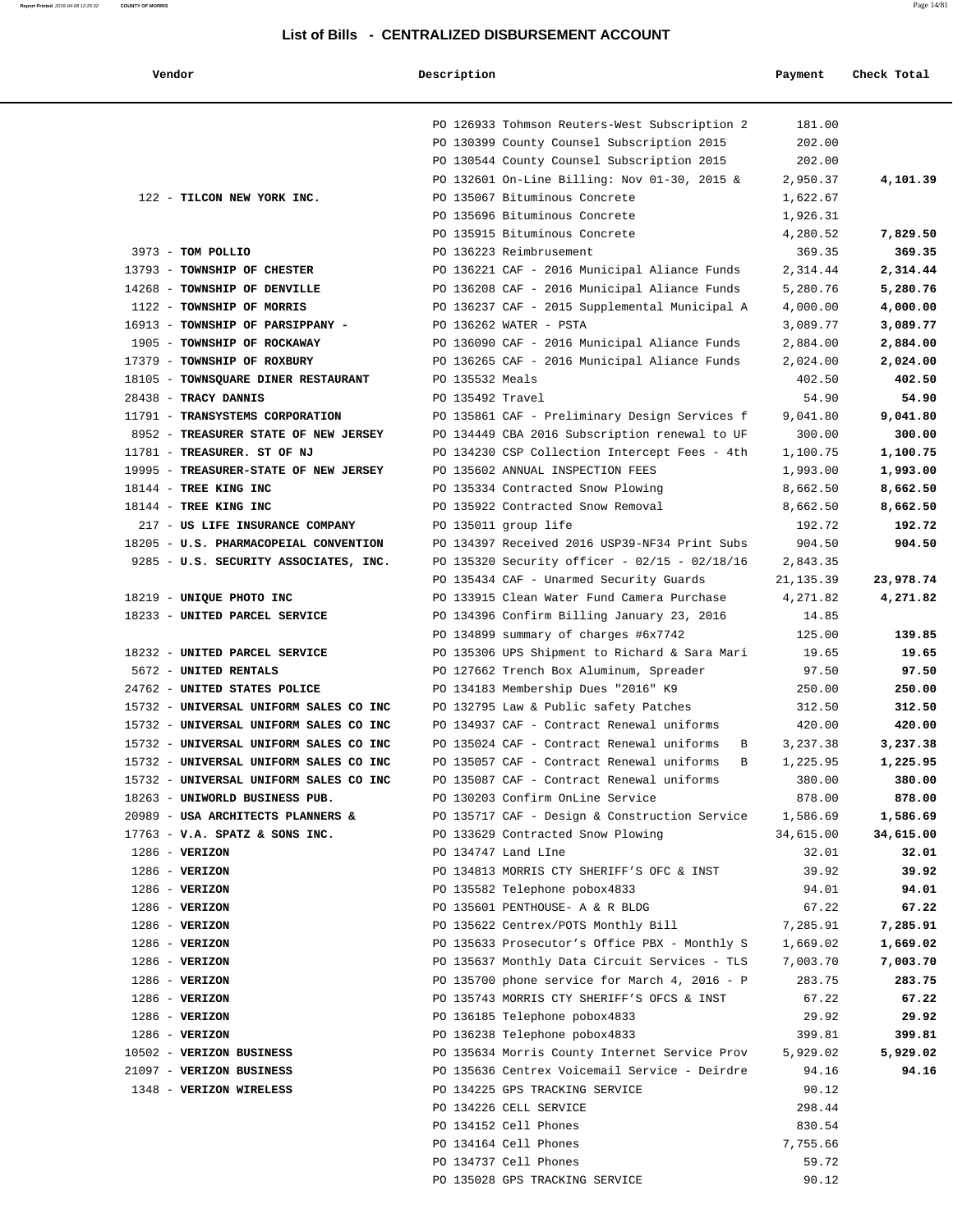#### **Report Printed** 2016-04-08 12:25:32 **COUNTY OF MORRIS** Page 15/81

| Vendor                                                        | Description        |                                                                                                | Payment            | Check Total        |
|---------------------------------------------------------------|--------------------|------------------------------------------------------------------------------------------------|--------------------|--------------------|
|                                                               |                    |                                                                                                |                    |                    |
|                                                               |                    | PO 135088 CELL SERVICE                                                                         | 490.35             |                    |
|                                                               |                    | PO 135496 Wireless Service                                                                     | 80.04              | 9,694.99           |
| 10311 - VERNAY MOVING INC                                     | PO 135724 CARTAGE  |                                                                                                | 750.00             | 750.00             |
| 7037 - VILLAGE SUPER MARKET, INC.                             |                    | PO 134929 OEM Training Expenses                                                                | 1,005.56           | 1,005.56           |
| 25832 - VOIANCE LANGUAGE SERVICES, LLC                        |                    | PO 135589 Interpreter fees                                                                     | 712.35             | 712.35             |
| 25832 - VOIANCE LANGUAGE SERVICES, LLC                        |                    | PO 135593 Interpreter fees                                                                     | 467.73             | 467.73             |
| 6146 - W.B. MASON COMPANY INC                                 |                    | PO 130187 NUTRITION SUPPLIES                                                                   | 563.21             |                    |
|                                                               |                    | PO 135458 Treasurer's & Adjuster's Office Sup                                                  | 379.98             |                    |
|                                                               |                    | PO 134219 OFFICE SUPPLIES                                                                      | 517.05             |                    |
|                                                               |                    | PO 135560 Paper Order                                                                          | 24.17              |                    |
|                                                               |                    | PO 134717 Data Processing Expense                                                              | 113.81             |                    |
|                                                               |                    | PO 134734 Misc Office Supplies                                                                 | 875.04             |                    |
|                                                               |                    | PO 134735 Data Processing Supplies                                                             | 476.57             |                    |
|                                                               |                    | PO 134753 Office Supplies                                                                      | 323.08             | 3,272.91           |
| 6146 - W.B. MASON COMPANY INC                                 |                    | PO 134892 office supplies for ETS                                                              | 1,359.54           |                    |
|                                                               |                    | PO 134975 OFFICE SUPPLIES                                                                      | 2,430.92           |                    |
|                                                               |                    | PO 134979 mis supplies for the office                                                          | 2,925.42           |                    |
|                                                               |                    | PO 134847 OFFICE SUPPLIES                                                                      | 73.34              |                    |
|                                                               |                    | PO 134831 Supplies item number APWBE750G                                                       | 92.85              | 6,882.07           |
| 6146 - W.B. MASON COMPANY INC                                 |                    | PO 135018 OFFICE SUPPLIES                                                                      | 855.98             |                    |
|                                                               |                    | PO 135039 Treasurer's Office Paper                                                             | 241.70             |                    |
|                                                               |                    | PO 134826 Office Supplies - SHERIFF'S OFFICE                                                   | 372.28             |                    |
|                                                               |                    | PO 135053 Office Supplies and Refund                                                           | 216.62             |                    |
|                                                               | PO 134806 supplies |                                                                                                | 269.34<br>448.22   |                    |
|                                                               |                    | PO 135315 paper supplies, ink jet cartridges<br>PO 134965 INV 132586760 & INV 132577889        | 525.14             |                    |
|                                                               |                    | PO 135140 Office Supplies                                                                      | 111.74             | 3,041.02           |
| 6146 - W.B. MASON COMPANY INC                                 |                    | PO 135195 mis office supplies                                                                  | 1,629.70           |                    |
|                                                               |                    | PO 135270 2-16 office supplies                                                                 | 97.94              |                    |
|                                                               |                    | PO 135265 Office Supplies                                                                      | 75.74              |                    |
|                                                               |                    | PO 135621 OFFICE SUPPLIES INVOICE #132432521/                                                  | 1,083.32           |                    |
|                                                               |                    | PO 135524 Misc. Office Supplies                                                                | 52.32              |                    |
|                                                               |                    | PO 135459 Treasurer's Office Supplies 3/7/16                                                   | 178.06             |                    |
|                                                               |                    | PO 135856 County Counsel - General Office Sup                                                  | 71.42              |                    |
|                                                               |                    | PO 135435 Paper & Plastic Supplies                                                             | 2,479.55           | 5,668.05           |
| 6146 - W.B. MASON COMPANY INC                                 |                    | PO 135436 Office & General Expense Supplies                                                    | 3,179.34           |                    |
|                                                               |                    | PO 135498 Office Supplies                                                                      | 366.20             |                    |
|                                                               |                    | PO 135693 Office Supplies                                                                      | 185.63             |                    |
|                                                               |                    | PO 135529 Office Supplies                                                                      | 209.02             | 3,940.19           |
| 8852 - W.B.HUNT CO., INC.                                     |                    | PO 134144 Megan's Law Grant - Equipment                                                        | 1,526.98           | 1,526.98           |
| 27401 - WALLKILL GROUP INC                                    |                    | PO 135151 CAF - Shower Suite Alterations                                                       | 9,785.02           | 9,785.02           |
| 18388 - WARREN COUNTY COMMUNITY COLL.                         |                    | PO 136106 CAF - 18388-2778                                                                     | 1,540.00           |                    |
|                                                               |                    | PO 136107 CAF - 18388-2786                                                                     | 1,540.00           |                    |
|                                                               |                    | PO 136108 CAF - 18388-2767                                                                     | 1,540.00           |                    |
|                                                               |                    | PO 136147 CAF - 18388-2769                                                                     | 1,540.00           |                    |
|                                                               |                    | PO 136148 CAF - 18388-2766                                                                     | 1,540.00           |                    |
|                                                               |                    | PO 136149 CAF - 18388-2768                                                                     | 1,540.00           |                    |
|                                                               |                    | PO 136161 CAF#18388-2583                                                                       | 1,084.58           | 10,324.58          |
| 24231 - WATERS, MCPHERSON, MCNEILL, P.C.                      |                    | PO 135661 Montville Intersection Imp. Project                                                  | 2,059.44           | 2,059.44           |
| 24231 - WATERS, MCPHERSON, MCNEILL, P.C.                      |                    | PO 135664 Sussex Tpk. Imp. Proj.-legal servic                                                  | 883.67             | 883.67             |
| 13512 - WELDON ASPHALT                                        |                    | PO 135303 Bituminous Concrete                                                                  | 433.96             | 433.96             |
| 25859 - WESCOM SOLUTONS INC.                                  |                    | PO 134967 Patient Billing/Medicare Facilitato<br>PO 135688 Patient Billing/Medicare Facilitato | 3,507.59           | 3,507.59           |
| 25859 - WESCOM SOLUTONS INC.<br>20102 - WHITE AND SHAUGER INC |                    |                                                                                                | 3,507.59           | 3,507.59           |
| 10826 - WHITES HEALTHCARE ENTERPRISES INC                     |                    | PO 135385 MV Buildings & Grounds Supplies<br>PO 135553 Medication for Residents Youth Shel     | 189.73<br>3,142.55 | 189.73<br>3,142.55 |
| 13246 - WILLIAM F. BARNISH                                    |                    | PO 135742 CAF - Use of Property located at 91                                                  | 8,437.49           | 8,437.49           |
| 8335 - WILLIAM PATERSON UNIVERSITY                            |                    | PO 136103 CAF - 8335-2629                                                                      | 3,200.00           | 3,200.00           |
| 18541 - WORLD BOOK EDUCATIONAL PROD                           |                    | PO 132603 Received Encyclopedia                                                                | 999.00             | 999.00             |
| $18564$ - XEROX CORP                                          |                    | PO 134908 meter usage on 7335 printer                                                          | 125.41             | 125.41             |
|                                                               |                    |                                                                                                |                    |                    |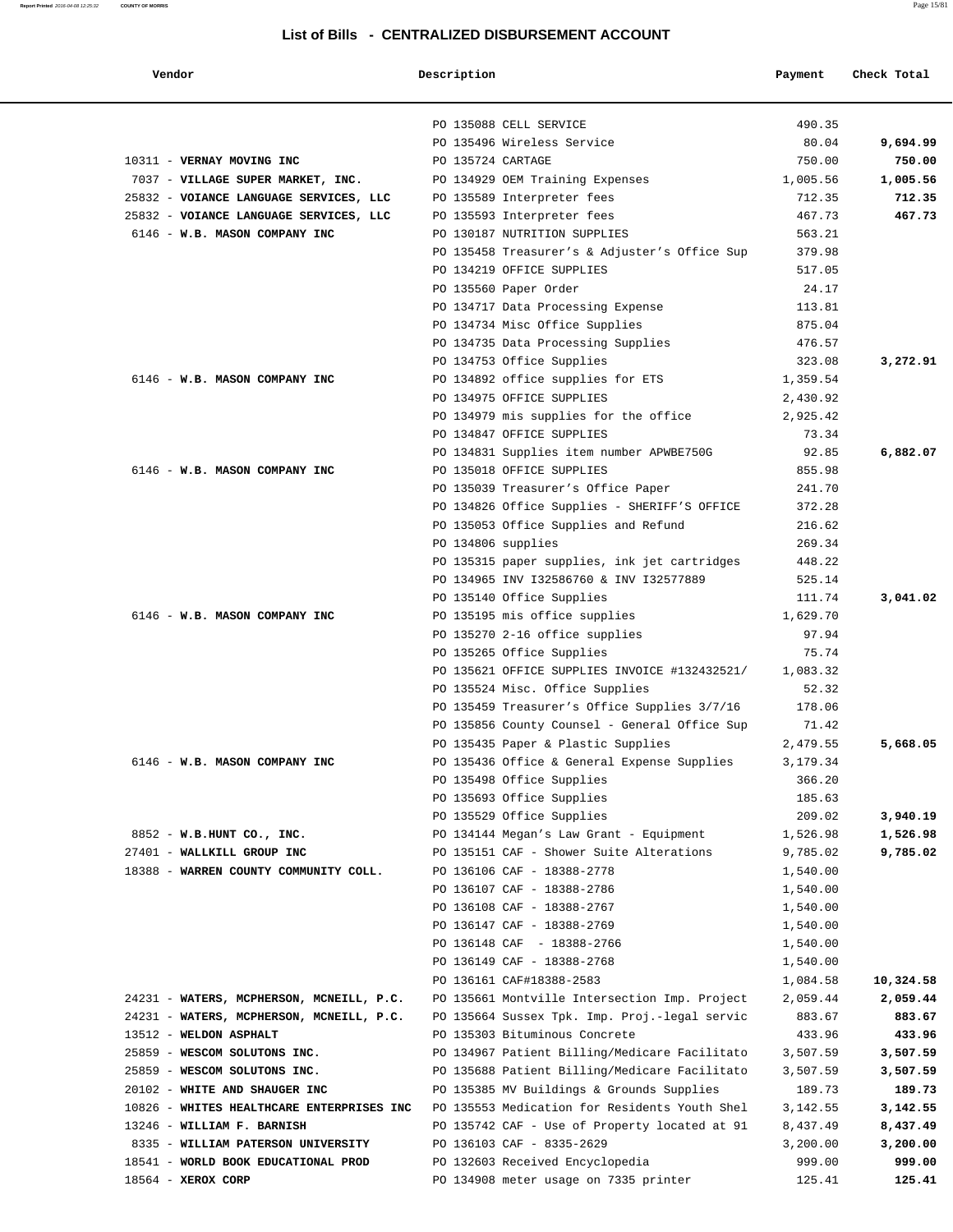| Vendor                                        | Description                            | Payment | Check Total                     |
|-----------------------------------------------|----------------------------------------|---------|---------------------------------|
| 6054 - XIOMARA MALDONADO                      | PO 135732 2016 WORK BOOTS - NIGHT CREW | 90.00   | 90.00                           |
| $20820 - Y - PERS$ INC                        | PO 134912 SHOP SUPPLIES                | 325.71  | 325.71                          |
| TOTAL                                         |                                        |         | --------------<br>11,827,435.38 |
| Total to be paid from Fund 01 Current Fund    | 10, 174, 114.59                        |         |                                 |
| Total to be paid from Fund 02 Grant Fund      | 503,134.92                             |         |                                 |
| Total to be paid from Fund 04 County Capital  | 1,128,177.30                           |         |                                 |
| Total to be paid from Fund 13 Dedicated Trust | 22,008.57                              |         |                                 |
|                                               | -------------                          |         |                                 |
|                                               | 11,827,435.38                          |         |                                 |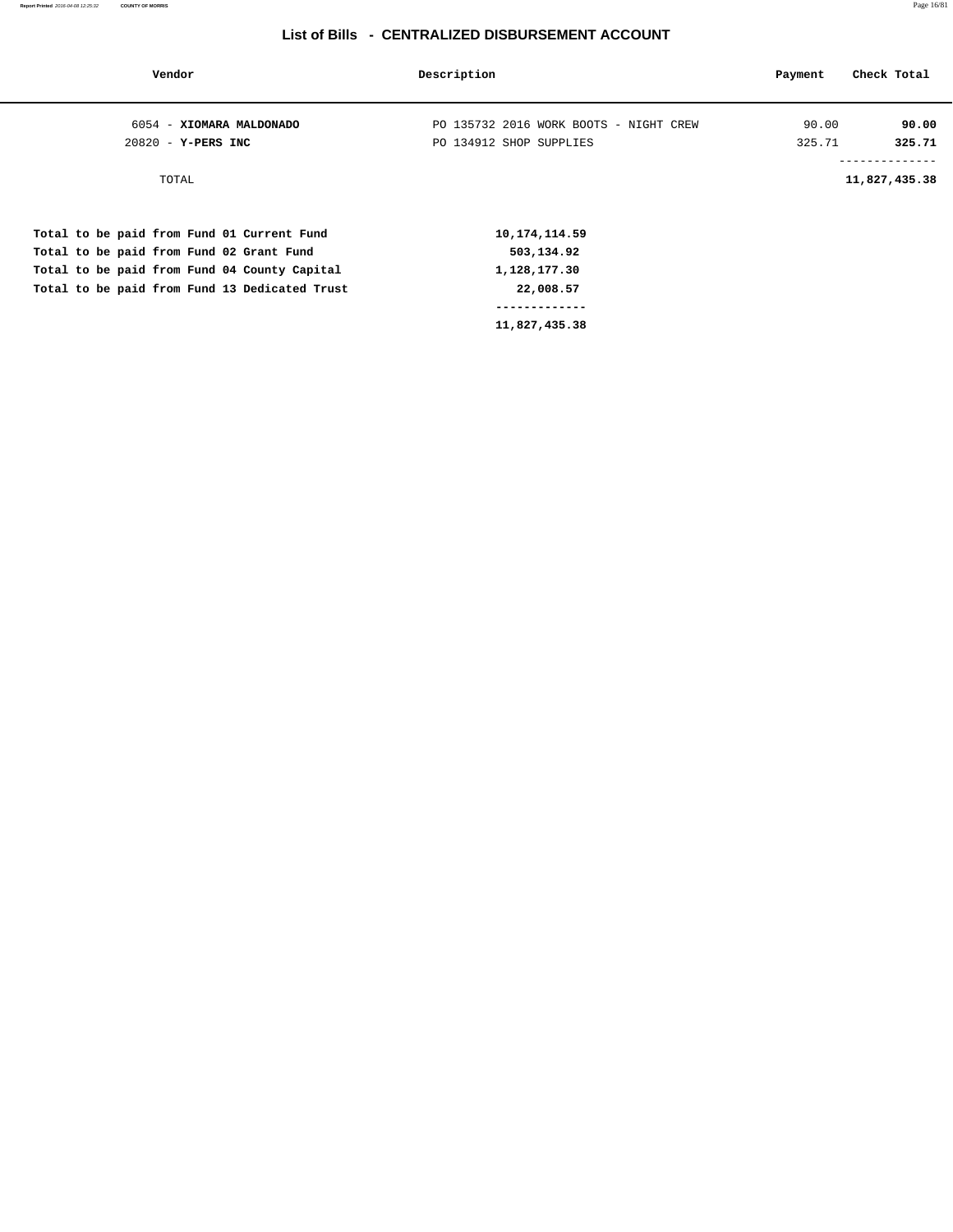| Account | PO# | Vendor | Description | Payment | Account Total |
|---------|-----|--------|-------------|---------|---------------|
|         |     |        |             |         |               |

### **Current Fund**

# **County Administrator**

|                                | 136314 OFFICE CONCEPTS GROUP, INC. | Various Office Supplies                                                            | 689.37     |              |
|--------------------------------|------------------------------------|------------------------------------------------------------------------------------|------------|--------------|
|                                | 136314 OFFICE CONCEPTS GROUP, INC. | Various Office Supplies                                                            | 44.00      |              |
| 01-201-20-100100-058           | Office Supplies & Stationery       | TOTAL FOR ACCOUNT                                                                  |            | 733.37       |
|                                | 136414 COUNTY OF MORRIS            | 2nd Half 3/16 Metered Mail                                                         | 9.79       |              |
| $01 - 201 - 20 - 100100 - 068$ | Postage & Metered Mail             | TOTAL FOR ACCOUNT                                                                  |            | 9.79         |
|                                | 134659 MARTIN LUTHER KING          | Reservation for John Bonanni to attend t                                           | 25.00      |              |
|                                | 135596 MORRIS COUNTY CHAMBER OF    | Reservation for John Bonanni to attend                                             | 75.00      |              |
|                                | 135596 MORRIS COUNTY CHAMBER OF    | Cathy Burd to attend the Legislative Lun                                           | 75.00      |              |
|                                |                                    | 135086 NEW JERSEY ASSOCIATION OF COUNTIES Registration for the NJAC Conference Joh | 850.00     |              |
| 01-201-20-100100-082           | Travel Expense                     | TOTAL FOR ACCOUNT                                                                  |            | 1,025.00     |
|                                | 135690 CLEARY GIACOBBE ALFIERI &   | Labor Mgr: Svcs Rendered thru 2/23/16                                              | 13,920.00  |              |
|                                | 136311 CYNTHIA RUETER              | Dessert for 3/16/16 MCIA meeting                                                   | 9.99       |              |
| 01-201-20-100100-084           | Other Outside Services             | TOTAL FOR ACCOUNT                                                                  |            | 13,929.99    |
|                                | 135335 RICOH AMERICAS CORPORATION  | Color copies 10/1/15-12/31/15                                                      | 798.42     |              |
| 01-203-20-100100-164           | (2015) Office Machines - Rental    | TOTAL FOR ACCOUNT                                                                  |            | 798.42       |
|                                | 130515 BEYER FORD                  | 2016 FORD EXPLORER                                                                 | 49, 416.00 |              |
|                                | 130515 BEYER FORD                  | 16N ALL WEATHER FLOOR MATS                                                         | 150.00     |              |
|                                | 130515 BEYER FORD                  | 85W REAR CARGO PROTECTOR                                                           | 200.00     |              |
|                                | 130515 BEYER FORD                  | 60T INTERIOR CARGO COVER                                                           | 260.00     |              |
|                                | 130515 BEYER FORD                  | 842 DAYTIME RUNNING LIGHTS                                                         | 90.00      |              |
|                                | 130517 BEYER FORD                  | 2016 FORD EXPLORER                                                                 | 24,708.00  |              |
|                                | 130517 BEYER FORD                  | 16N ALL WEATHER FLOOR MATS                                                         | 75.00      |              |
|                                | 130517 BEYER FORD                  | 85W REAR CARGO PROTECTOR                                                           | 100.00     |              |
|                                | 130517 BEYER FORD                  | 60T INTERIOR CARGO COVER'                                                          | 130.00     |              |
|                                | 130517 BEYER FORD                  | 842 DAYTIME RUNNING LIGHTS                                                         | 45.00      |              |
|                                | 130525 DITSCHMAN/FLEMINGTON FORD   | 2016 FORD F350 SUPER CAB PICKUP                                                    | 28,657.00  |              |
|                                | 130525 DITSCHMAN/FLEMINGTON FORD   | LIMITED SLIP REAR AXLE, 3.73                                                       | 390.00     |              |
|                                | 130525 DITSCHMAN/FLEMINGTON FORD   | LT245/75RX17E BSW ALL TERRAIN TIRES                                                | 165.00     |              |
|                                | 130525 DITSCHMAN/FLEMINGTON FORD   | MCCPC DISCOUNT (5%)                                                                | $-27.75$   |              |
| 01-203-20-100100-167           | (2015) Transportation Vehicles     | TOTAL FOR ACCOUNT                                                                  |            | 104,358.25   |
|                                |                                    |                                                                                    |            | ============ |
|                                | TOTAL for County Administrator     |                                                                                    |            | 120,854.82   |

 **Personnel** 

| 135258 NESTLE WATERS NORTH AMERICA INC.              | 1/15/16-2/14/16 Acct#0436628846, Inv#06B | 26.43  |        |
|------------------------------------------------------|------------------------------------------|--------|--------|
| Postage & Metered Mail<br>01-201-20-105100-068       | TOTAL FOR ACCOUNT                        |        | 100.52 |
| 136414 COUNTY OF MORRIS                              | 2nd Half 3/16 Metered Mail               | 100.52 |        |
| Office Supplies & Stationery<br>01-201-20-105100-058 | TOTAL FOR ACCOUNT                        |        | 552.88 |
| 135498 W.B. MASON COMPANY INC                        | Office Supplies, Customer #C1033751, Inv | 366.20 |        |
| 135053 W.B. MASON COMPANY INC                        | Office SuppliesCustomer #: C1033751Invoi | 186.68 |        |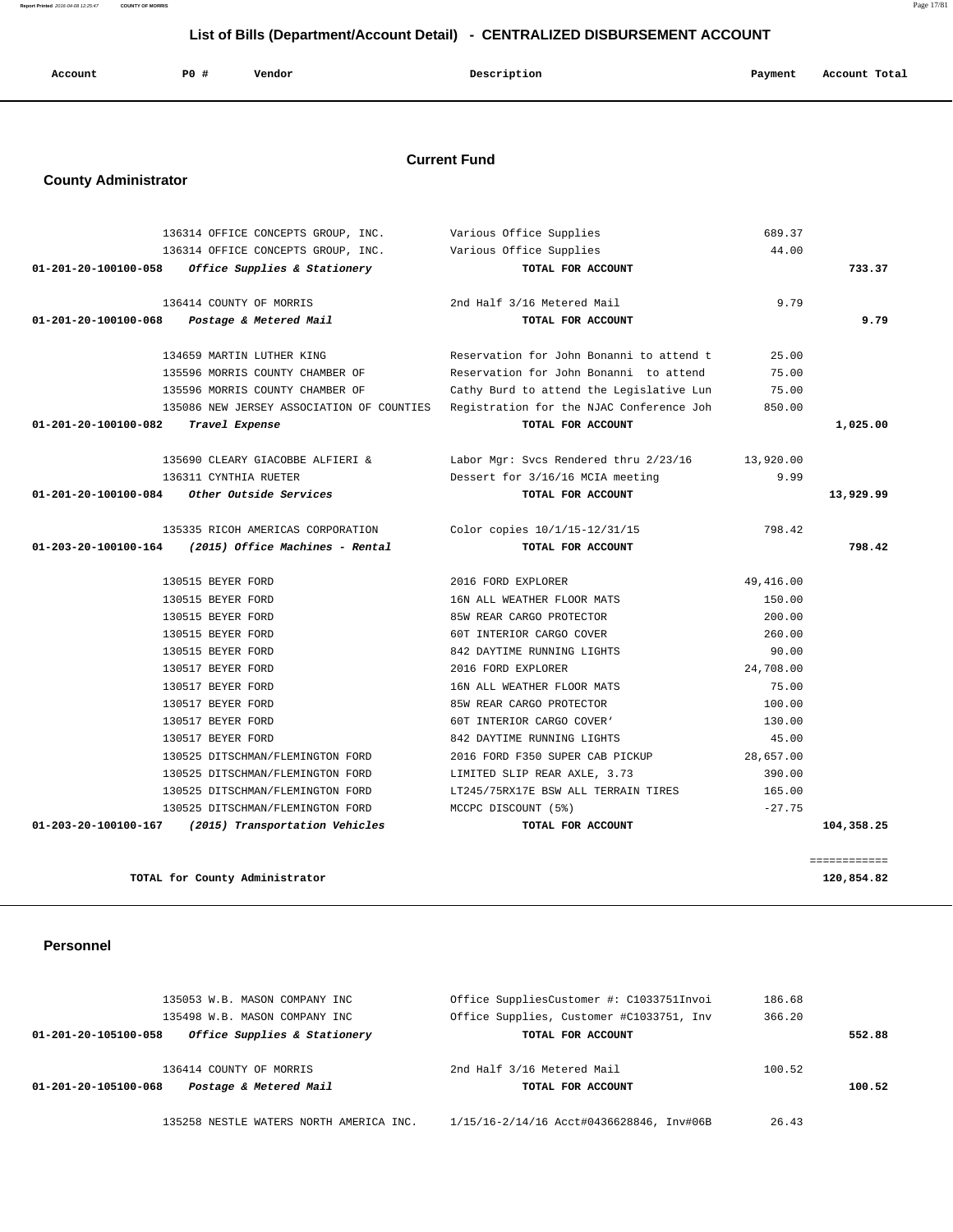135461 DAILY RECORD ASB-03668474 SEALED BIDS 16-34, 16-35, 1 102.76 135555 DAILY RECORD ASB-70021774 - RBA Group Associates (p/d 56.12 135745 DAILY RECORD ASB-03668474 SEALED BIDS 16-36, 16-38 83.40

#### **Clerk of the Board**

|                      | 135640 RECORDER COMMUNITY NEWSPAPERS      | Randolph Reporter Newspaper Acct. 13711   | 35.00    |              |
|----------------------|-------------------------------------------|-------------------------------------------|----------|--------------|
|                      | 136183 JANET DONALDSON                    | Receipts for the Daily Record and Star L  | 54.00    |              |
| 01-201-20-110100-028 | Books & Periodicals                       | TOTAL FOR ACCOUNT                         |          | 89.00        |
|                      | 136414 COUNTY OF MORRIS                   | 2nd Half 3/16 Metered Mail                | 48.14    |              |
|                      | 136414 COUNTY OF MORRIS                   | 2nd Half 3/16 Metered Mail                | 1,312.17 |              |
| 01-201-20-110100-068 | Postage & Metered Mail                    | TOTAL FOR ACCOUNT                         |          | 1,360.31     |
|                      | 134659 MARTIN LUTHER KING                 | Reservation for Freeholder Christine Mye  | 25.00    |              |
|                      | 135089 MORRIS COUNTY CHAMBER OF           | Reservation for the following to attend   | 85.00    |              |
|                      | 135089 MORRIS COUNTY CHAMBER OF           | Doug Cabana                               | 85.00    |              |
|                      | 135089 MORRIS COUNTY CHAMBER OF           | Christine Myers                           | 85.00    |              |
|                      | 135089 MORRIS COUNTY CHAMBER OF           | Deborah Smith                             | 85.00    |              |
|                      | 135596 MORRIS COUNTY CHAMBER OF           | Reservation for Freeholders<br>Tom Mastra | 75.00    |              |
|                      | 135596 MORRIS COUNTY CHAMBER OF           | Christine Myers to attend the legislativ  | 75.00    |              |
|                      | 135596 MORRIS COUNTY CHAMBER OF           | Deborah Smith to attend the legislative   | 75.00    |              |
|                      | 135890 NEW JERSEY ASSOCIATION OF COUNTIES | Registration for Freeholder John Cesaro   | 425.00   |              |
|                      | 135086 NEW JERSEY ASSOCIATION OF COUNTIES | Registration for the NJAC Conference Fre  | 2,550.00 |              |
| 01-201-20-110100-079 | Special Projects                          | TOTAL FOR ACCOUNT                         |          | 3,565.00     |
|                      | 135619 OFFICE CONCEPTS GROUP, INC.        | Toner                                     | 146.68   |              |
|                      | 135619 OFFICE CONCEPTS GROUP, INC.        | Paper                                     | 47.16    |              |
|                      | 135619 OFFICE CONCEPTS GROUP, INC.        | Steno Books                               | 6.88     |              |
|                      | 135619 OFFICE CONCEPTS GROUP, INC.        | Profile Pens                              | 5.22     |              |
|                      | 135619 OFFICE CONCEPTS GROUP, INC.        | Paper                                     | 40.86    |              |
|                      | 135619 OFFICE CONCEPTS GROUP, INC.        | Steno Books                               | 15.30    |              |
|                      | 135619 OFFICE CONCEPTS GROUP, INC.        | Avery Seals                               | 2.28     |              |
|                      | 135619 OFFICE CONCEPTS GROUP, INC.        | Folders                                   | 17.14    |              |
|                      | 135619 OFFICE CONCEPTS GROUP, INC.        | Labels                                    | 23.03    |              |
| 01-203-20-110100-058 | (2015) Office Supplies & Stationery       | TOTAL FOR ACCOUNT                         |          | 304.55       |
|                      |                                           |                                           |          | ============ |
|                      | TOTAL for Board of Chosen Freeholders     |                                           |          | 5,318.86     |

### **Board of Chosen Freeholders**

| Account              | PO#                 | Vendor                              | Description                              | Payment  | Account Total |       |
|----------------------|---------------------|-------------------------------------|------------------------------------------|----------|---------------|-------|
| <b>Personnel</b>     |                     |                                     |                                          |          |               |       |
| 01-201-20-105100-095 |                     | Other Administrative Supplies       | TOTAL FOR ACCOUNT                        |          |               | 49.37 |
|                      |                     | 135053 W.B. MASON COMPANY INC       | StaplersInvoice # i30897749              | 59.88    |               |       |
|                      |                     | 135053 W.B. MASON COMPANY INC       | Refund for wrong staplerInvoice# CR28017 | $-29.94$ |               |       |
| 01-203-20-105100-058 |                     | (2015) Office Supplies & Stationery | TOTAL FOR ACCOUNT                        |          |               | 29.94 |
|                      |                     |                                     |                                          |          |               |       |
|                      | TOTAL for Personnel |                                     |                                          |          | 732.71        |       |

## **List of Bills (Department/Account Detail) - CENTRALIZED DISBURSEMENT ACCOUNT**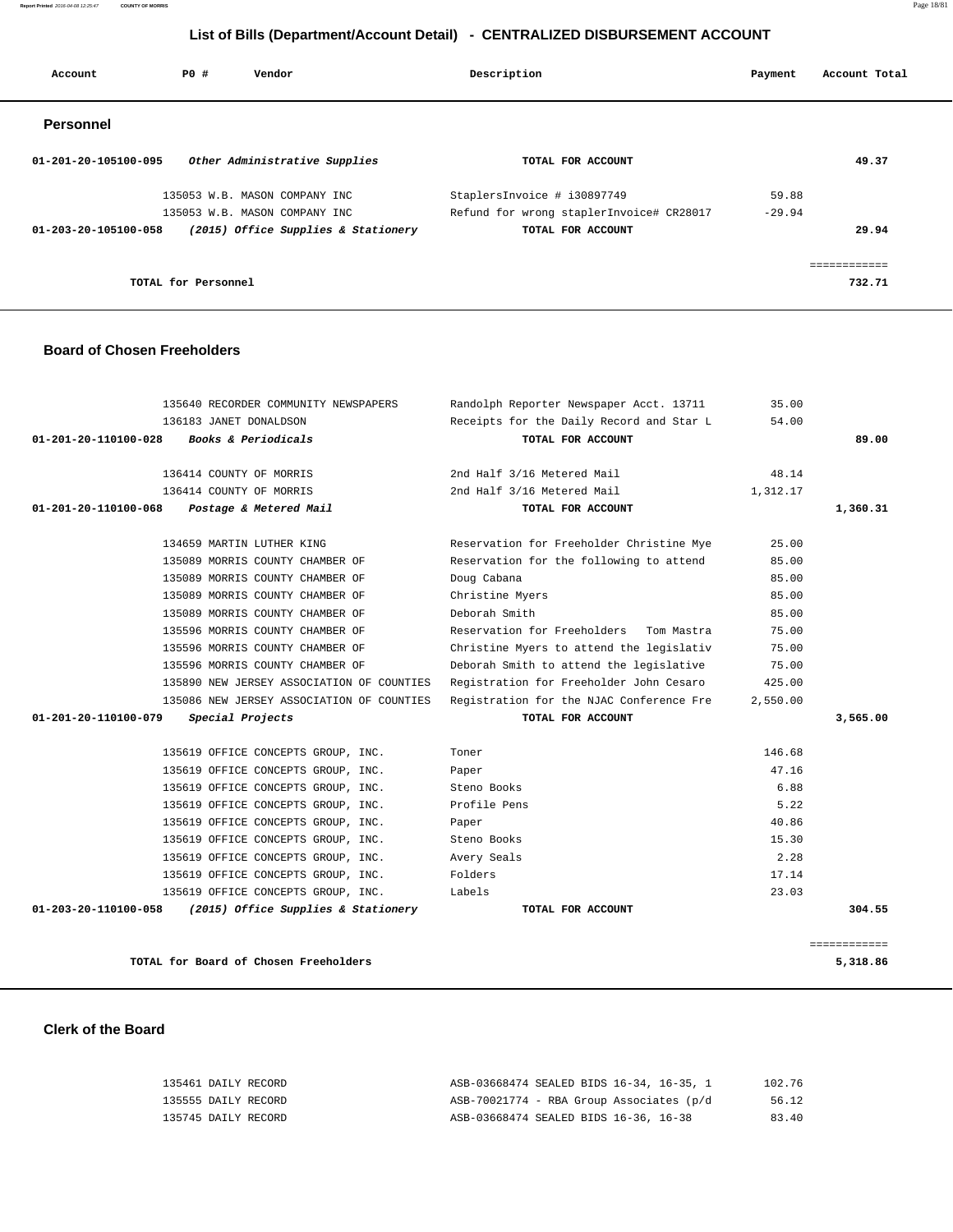| Account                   | P0#                                        | Vendor                        | Description                                                                 | Payment        | Account Total |
|---------------------------|--------------------------------------------|-------------------------------|-----------------------------------------------------------------------------|----------------|---------------|
| <b>Clerk of the Board</b> |                                            |                               |                                                                             |                |               |
|                           | 136064 DAILY RECORD<br>136370 DAILY RECORD |                               | ASB-03668474 - SEALED BID 16-39<br>ASB-03668474 SEALED BIDS 16-14, BID 16-4 | 84.28<br>76.80 |               |
| 01-201-20-110105-022      | Advertising                                |                               | TOTAL FOR ACCOUNT                                                           |                | 497.32        |
|                           |                                            | 135560 W.B. MASON COMPANY INC | 81/2x11 Copy Paper                                                          | 24.17          |               |
| 01-201-20-110105-058      |                                            | Office Supplies & Stationery  | TOTAL FOR ACCOUNT                                                           |                | 24.17         |
|                           |                                            | 136414 COUNTY OF MORRIS       | 2nd Half 3/16 Metered Mail                                                  | 3.10           |               |
| 01-201-20-110105-068      |                                            | Postage & Metered Mail        | TOTAL FOR ACCOUNT                                                           |                | 3.10          |
|                           |                                            |                               |                                                                             |                | ============  |
|                           | TOTAL for Clerk of the Board               |                               |                                                                             |                | 524.59        |

### **County Clerk**

|                                | 134764 NJ ASSOC OF COUNTIES           | 2016 NJAC ANNUAL CONFERENCE MAY 18th -Ma | 850.00   |              |
|--------------------------------|---------------------------------------|------------------------------------------|----------|--------------|
| 01-201-20-120100-023           | Associations and Memberships          | TOTAL FOR ACCOUNT                        |          | 850.00       |
|                                | 135194 AT&T MOBILITY                  | 287261530662 wireless account on 973-601 | 40.98    |              |
| $01 - 201 - 20 - 120100 - 031$ | Cellular Phones/Pagers                | TOTAL FOR ACCOUNT                        |          | 40.98        |
|                                | 134908 XEROX CORP                     | meter usage on the 7335 printer ser.#FKA | 15.91    |              |
|                                | 134908 XEROX CORP                     | base charge on the 6204 ser. # FRX-35996 | 109.50   |              |
| $01 - 201 - 20 - 120100 - 044$ | Equipment Service Agreements          | TOTAL FOR ACCOUNT                        |          | 125.41       |
|                                | 135195 W.B. MASON COMPANY INC         | mis.office supplies.calculator, frames,  | 1,629.70 |              |
| 01-201-20-120100-058           | Office Supplies & Stationery          | TOTAL FOR ACCOUNT                        |          | 1,629.70     |
|                                | 136414 COUNTY OF MORRIS               | 2nd Half 3/16 Metered Mail               | 2,525.33 |              |
| $01 - 201 - 20 - 120100 - 068$ | Postage & Metered Mail                | TOTAL FOR ACCOUNT                        |          | 2,525.33     |
|                                | 134907 MICROMATION SCIENCES CORP      | tenacity champ compact recorder 8-1/2x15 | 312.25   |              |
|                                | 134972 GILL ASSOCIATES IDENTIFICATION | polaroid ymckt 3-0100-1 ribbons white vi | 1,138.25 |              |
|                                | 134972 GILL ASSOCIATES IDENTIFICATION | photo ID cuter repaired it               | 41.00    |              |
|                                | 134979 W.B. MASON COMPANY INC         | mis office supplies toner labels, paper  | 2,925.42 |              |
| 01-201-20-120100-069           | Printing                              | TOTAL FOR ACCOUNT                        |          | 4,416.92     |
|                                | 135192 CAESAR'S ENTERTAINMENT CORP.   | NJAC ANNUAL CONFERENCE AT caesars atlant | 360.00   |              |
|                                | 136109 ADAM SMITH                     | reimbursement to adam for mileage while  | 99.57    |              |
| 01-201-20-120100-082           | Travel Expense                        | TOTAL FOR ACCOUNT                        |          | 459.57       |
|                                | 134899 UNITED PARCEL SERVICE          | summary on account # 6x7742.week ending  | 125.00   |              |
| $01 - 201 - 20 - 120100 - 084$ | Other Outside Services                | TOTAL FOR ACCOUNT                        |          | 125.00       |
|                                |                                       |                                          |          | ============ |
|                                | TOTAL for County Clerk                |                                          |          | 10,172.91    |

### **County Board of Elections**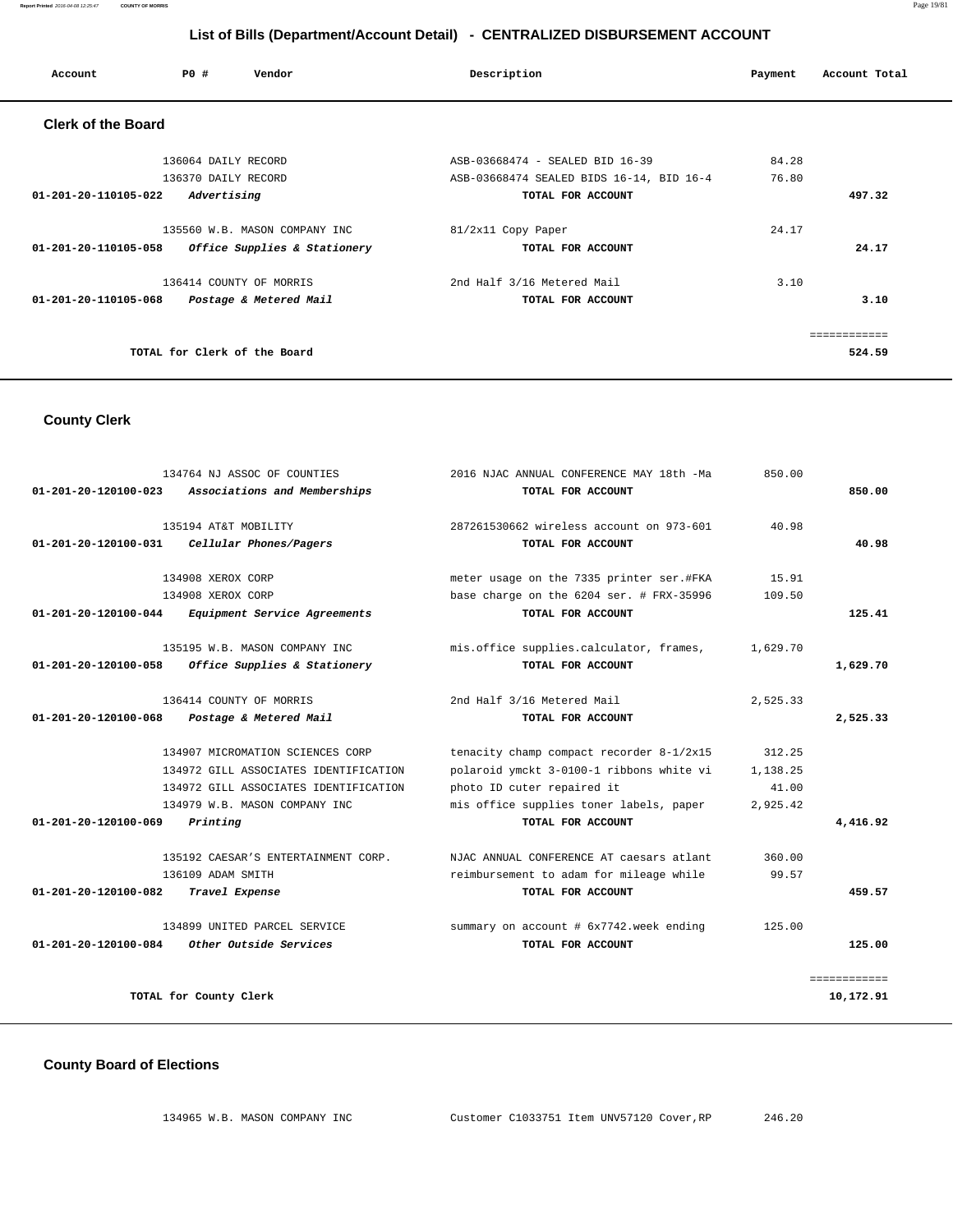|                                  | PO#               | Vendor                             | Description                                 | Payment | Account Total |
|----------------------------------|-------------------|------------------------------------|---------------------------------------------|---------|---------------|
| <b>County Board of Elections</b> |                   |                                    |                                             |         |               |
|                                  |                   | 134965 W.B. MASON COMPANY INC      | Customer C1033751 Item AVTCB10000 Bell.C    | 4.45    |               |
|                                  |                   | 134965 W.B. MASON COMPANY INC      | Customer C1033751 Item BICWOFOD12WE Flui    | 9.49    |               |
|                                  |                   | 135074 OFFICE CONCEPTS GROUP, INC. | Item USS-E4820 Stamp, Dater Econ SI         | 98.28   |               |
|                                  |                   | 135074 OFFICE CONCEPTS GROUP, INC. | Item COS-035605 Stamp, ACCU2 SH Scanned     | 63.12   |               |
|                                  |                   | 135074 OFFICE CONCEPTS GROUP, INC. | Item CAS-MP2201GN Paper, XRO/DUP, 20#, LTR  | 75.50   |               |
|                                  |                   | 135074 OFFICE CONCEPTS GROUP, INC. | Item CAS-MP2201PK Paper, XRO/DUP, 20#, LTR, | 75.50   |               |
|                                  |                   | 135074 OFFICE CONCEPTS GROUP, INC. | Item CAS-MP2201BE Paper, XERO/DUP, 20#, LTR | 75.50   |               |
|                                  |                   | 135074 OFFICE CONCEPTS GROUP, INC. | Item CAS-MP2201CY Paper, XRO/DUP, 20#, LTR, | 75.50   |               |
|                                  |                   | 135074 OFFICE CONCEPTS GROUP, INC. | Item PAC-101188 CARD STK, 8.5X11, 1C/PK, WE | 68.10   |               |
|                                  |                   | 135074 OFFICE CONCEPTS GROUP, INC. | Item AOP-ART20005 CUP, Pencil, Urban, BK    | 11.58   |               |
| 01-201-20-121100-058             |                   | Office Supplies & Stationery       | TOTAL FOR ACCOUNT                           |         | 1,068.22      |
|                                  |                   |                                    |                                             |         |               |
|                                  |                   | 136414 COUNTY OF MORRIS            | 2nd Half 3/16 Metered Mail                  | 157.85  |               |
| 01-201-20-121100-068             |                   | Postage & Metered Mail             | TOTAL FOR ACCOUNT                           |         | 157.85        |
|                                  | 135924 DIANA KRUG |                                    | Monday-March 14, 2016 8:30AM-4:30-PM (1/    | 112.50  |               |
|                                  | 135924 DIANA KRUG |                                    | Tuesday-March 15, 2016 8:30AM-4:30-PM (1    | 112.50  |               |
|                                  | 135924 DIANA KRUG |                                    | Wednesday-March 16, 2016 8:30AM-4:30-PM     | 112.50  |               |
|                                  | 135924 DIANA KRUG |                                    | Thursday-March 17, 2016 8:30AM-4:30-PM (    | 112.50  |               |
|                                  | 135924 DIANA KRUG |                                    | Friday-March 18, 2016 8:30AM-9:00-PM (1/    | 112.50  |               |
|                                  | 135924 DIANA KRUG |                                    | Monday-March 21, 2016 8:30AM-4:30-PM (1/    | 112.50  |               |
|                                  | 135924 DIANA KRUG |                                    | Tuesday-March 22, 2016 8:30AM-4:30-PM (1    | 112.50  |               |
|                                  | 135924 DIANA KRUG |                                    | Wednesday-March 23, 2016 8:30AM-4:30-PM     | 112.50  |               |
|                                  | 135924 DIANA KRUG |                                    | Thursday-March 24, 2016 8:30AM-4:30-PM (1   | 112.50  |               |
| 01-201-20-121100-096             |                   | Election Officer                   | TOTAL FOR ACCOUNT                           |         | 1,012.50      |
|                                  |                   | 132803 RICOH AMERICAS CORPORATION  | State Contract G2075 - Quote for New Lea    | 652.46  |               |
| 01-201-20-121100-164             |                   | Office Machines - Rental           | TOTAL FOR ACCOUNT                           |         | 652.46        |
|                                  |                   |                                    |                                             |         | ============  |
|                                  |                   |                                    |                                             |         |               |

# **Superintendent of Elections**

|                      | 134200 CDW GOVERNMENT LLC                   | Quote 1BMCPD2 Fujitsu 7160 Deluxe PS Cap  | 2,034.90 |          |
|----------------------|---------------------------------------------|-------------------------------------------|----------|----------|
|                      | 135913 GARRETT SCHUBERT                     | New Jersey Association of Election Offic  | 90.58    |          |
|                      | 135913 GARRETT SCHUBERT                     | Harrah's Resort Parking Garage (Receipt   | 5.00     |          |
|                      | 135913 GARRETT SCHUBERT                     | Tolls                                     | 8.25     |          |
| 01-201-20-121105-057 | National Voter Registration                 | TOTAL FOR ACCOUNT                         |          | 2,138.73 |
|                      | 136414 COUNTY OF MORRIS                     | 2nd Half 3/16 Metered Mail                | 750.05   |          |
| 01-201-20-121105-068 | Postage & Metered Mail                      | TOTAL FOR ACCOUNT                         |          | 750.05   |
|                      | 135914 DAILY RECORD                         | ASB-54031274 - Annual School Board Elect  | 47.52    |          |
|                      | 135914 DAILY RECORD                         | Affidavit of Publication Charge           | 35.00    |          |
|                      | 135912 DAILY RECORD                         | ASB-54031274 - Annual School Board Elect  | 51.04    |          |
|                      | 135912 DAILY RECORD                         | Affidavit of Publication Charge           | 35.00    |          |
|                      | 01-201-20-121105-076 School Board Elections | TOTAL FOR ACCOUNT                         |          | 168.56   |
|                      | 135911 ROBERT J. KENNEDY                    | New Jersey Association of Election Offic  | 90.58    |          |
|                      | 135911 ROBERT J. KENNEDY                    | Harrah's Resort Valet Parking (Receipt \$ | 10.00    |          |
|                      | 135911 ROBERT J. KENNEDY                    | Tolls                                     | 8.25     |          |
|                      | 135910 DALE KRAMER                          | New Jersey Association of Election Offic  | 90.58    |          |
|                      |                                             |                                           |          |          |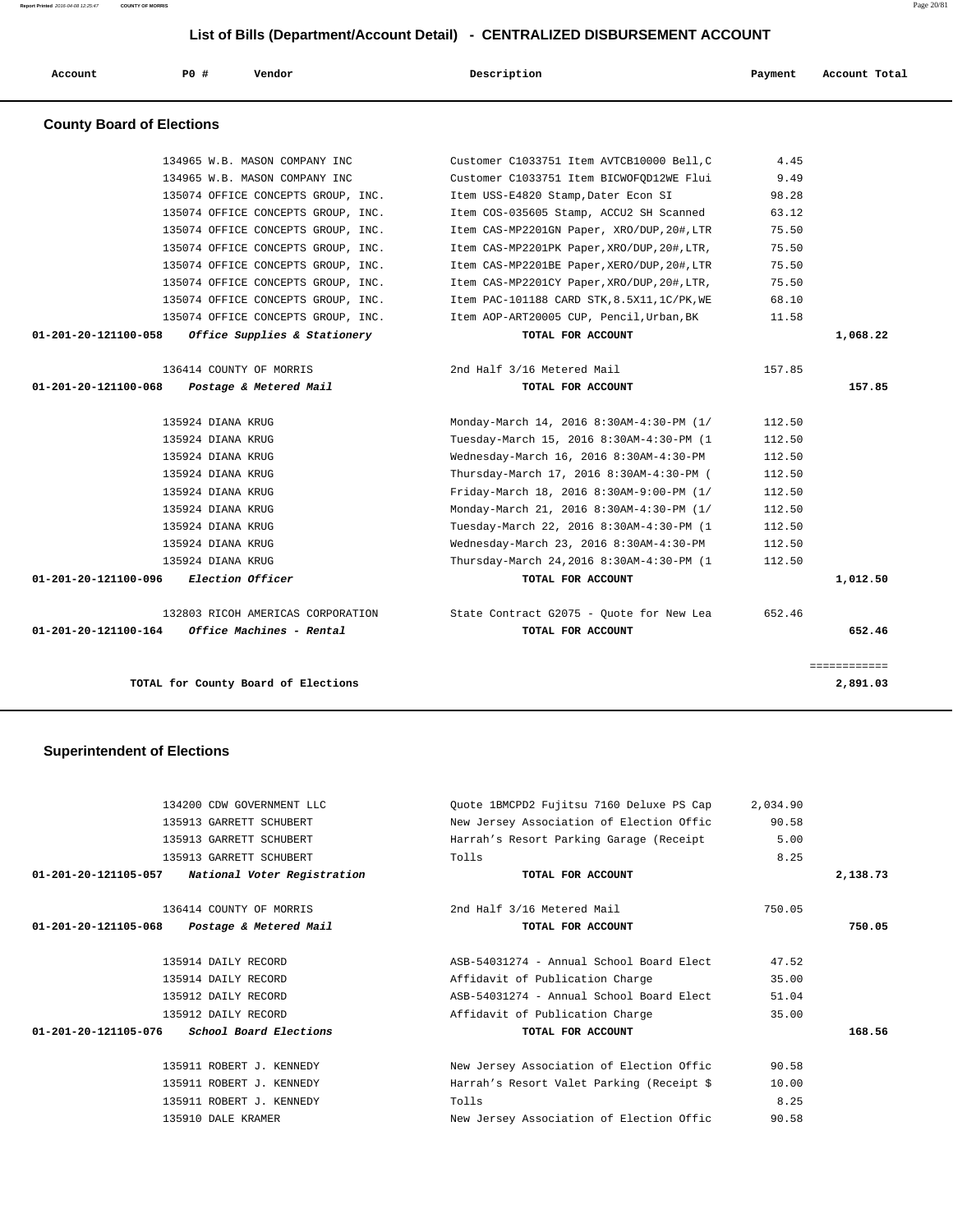| Account                            | PO#                | Vendor                                  | Description                              | Payment | Account Total |  |  |  |  |
|------------------------------------|--------------------|-----------------------------------------|------------------------------------------|---------|---------------|--|--|--|--|
| <b>Superintendent of Elections</b> |                    |                                         |                                          |         |               |  |  |  |  |
|                                    | 135910 DALE KRAMER |                                         | Tolls                                    | 8.25    |               |  |  |  |  |
| 01-201-20-121105-082               | Travel Expense     |                                         | TOTAL FOR ACCOUNT                        |         | 217.66        |  |  |  |  |
|                                    |                    | 135752 NESTLE WATERS NORTH AMERICA INC. | Water & Rental for 2/1/16 thru 2/29/16 A | 39.66   |               |  |  |  |  |
| 01-201-20-121105-095               |                    | Other Administrative Supplies           | TOTAL FOR ACCOUNT                        |         | 39.66         |  |  |  |  |
|                                    |                    | 135342 RICOH AMERICAS CORPORATION       | Ricoh MP4054SP Copier, S/N G175R230212 P | 592.99  |               |  |  |  |  |
| 01-201-20-121105-164               |                    | Office Machines - Rental                | TOTAL FOR ACCOUNT                        |         | 592.99        |  |  |  |  |
|                                    |                    | 135753 D. C. EXPRESS INC                | March 8, 2016 Watchung Hills Regional HS | 60.00   |               |  |  |  |  |
|                                    |                    | 135753 D. C. EXPRESS INC                | Delivery/Pick-up of Voting Machines to 3 | 570.00  |               |  |  |  |  |
| 01-203-20-121105-076               |                    | (2015) School Board Elections           | TOTAL FOR ACCOUNT                        |         | 630.00        |  |  |  |  |
|                                    |                    |                                         |                                          |         | eessessesses  |  |  |  |  |
|                                    |                    | TOTAL for Superintendent of Elections   |                                          |         | 4,537.65      |  |  |  |  |

# **County Elections (Cty Clerk)**

| 135190 C R DANIELS INC.                              | Two 40-710-16 bushel 3'-pwc with stencil     | 812.00   |
|------------------------------------------------------|----------------------------------------------|----------|
| Office Supplies & Stationery<br>01-201-20-121110-058 | TOTAL FOR ACCOUNT                            | 812.00   |
| 136414 COUNTY OF MORRIS                              | 2nd Half 3/16 Metered Mail                   | 86.73    |
| 01-201-20-121110-068<br>Postage & Metered Mail       | TOTAL FOR ACCOUNT                            | 86.73    |
| 135196 PAPER MART INC                                | paper for the office 8 $1/2x11$ and 8 $1/2x$ | 688.60   |
| 01-201-20-121110-069<br>Printing                     | TOTAL FOR ACCOUNT                            | 688.60   |
|                                                      |                                              |          |
| TOTAL for County Elections (Cty Clerk)               |                                              | 1,587.33 |

# **County Treasurer**

|                                | 135045 OFFICE TEAM                  | T. Gould w/e 2/12/16                     | 700.00   |          |
|--------------------------------|-------------------------------------|------------------------------------------|----------|----------|
|                                | 135045 OFFICE TEAM                  | T. Gould w/e 2/19/16                     | 700.00   |          |
|                                | 135460 OFFICE TEAM                  | T. Gould $w/e$ 3/4/16                    | 700.00   |          |
|                                | 135460 OFFICE TEAM                  | T. Gould 3/16 Parking                    | 75.00    |          |
| $01 - 201 - 20 - 130100 - 016$ | <i>Outside Salaries &amp; Wages</i> | TOTAL FOR ACCOUNT                        |          | 2,175.00 |
|                                | 135039 W.B. MASON COMPANY INC       | Paper, Flgshp, Bright 8.5x11             | 241.70   |          |
|                                | 135459 W.B. MASON COMPANY INC       | 3-Hole Punch                             | 70.00    |          |
|                                | 135459 W.B. MASON COMPANY INC       | Toner, CMPT, F/HP Q7553X                 | 108.06   |          |
|                                | 135458 W.B. MASON COMPANY INC       | Treasurer's & Adjuster's Office Supplies | 410.04   |          |
|                                | 135458 W.B. MASON COMPANY INC       | Credit for Toner Incorrect Price 3/7/16  | $-72.97$ |          |
|                                | 135458 W.B. MASON COMPANY INC       | Toner @ Adjusted Price 3/7/16            | 42.91    |          |
| 01-201-20-130100-058           | Office Supplies & Stationery        | TOTAL FOR ACCOUNT                        |          | 799.74   |
|                                | 136414 COUNTY OF MORRIS             | 2nd Half 3/16 Metered Mail               | 279.87   |          |
| 01-201-20-130100-068           | Postage & Metered Mail              | TOTAL FOR ACCOUNT                        |          | 279.87   |
|                                | 136384 PROGRESSIVE BUSINESS         | Keep Up to Date on Payroll Renewal 2016- | 299.00   |          |
| 01-201-20-130100-070           | Publication & Subscriptions         | TOTAL FOR ACCOUNT                        |          | 299.00   |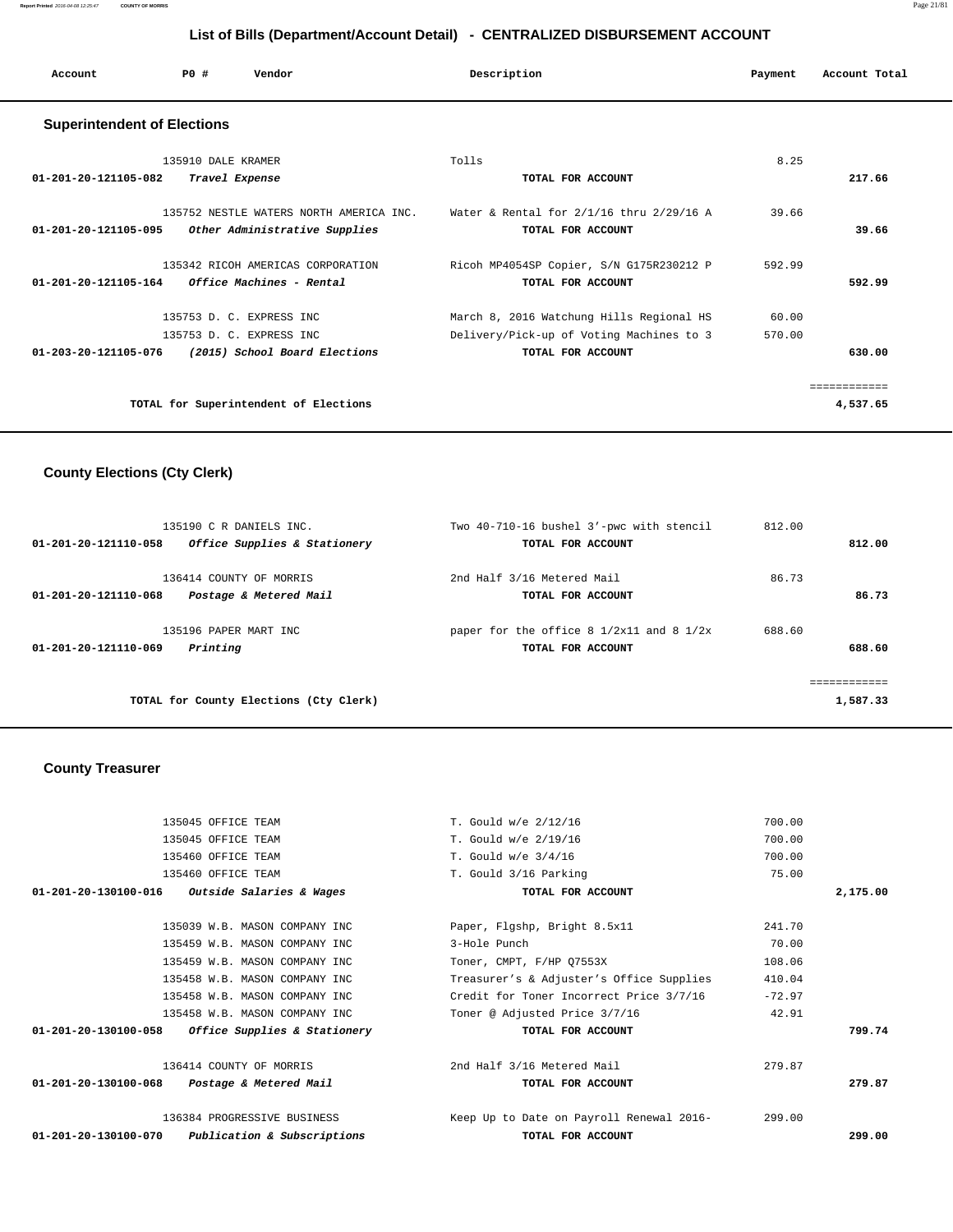**Report Printed** 2016-04-08 12:25:47 **COUNTY OF MORRIS** Page 22/81

# **List of Bills (Department/Account Detail) - CENTRALIZED DISBURSEMENT ACCOUNT**

| Account                 | PO#                        | Vendor                                                            | Description                                                   | Payment | Account Total |
|-------------------------|----------------------------|-------------------------------------------------------------------|---------------------------------------------------------------|---------|---------------|
| <b>County Treasurer</b> |                            |                                                                   |                                                               |         |               |
| 01-201-20-130100-084    |                            | 136060 NESTLE WATERS NORTH AMERICA INC.<br>Other Outside Services | 2/15/16-3/14/16 Nestle Pure Life Drinkin<br>TOTAL FOR ACCOUNT | 38.39   | 39.38         |
| 01-201-20-130100-164    |                            | 136061 RICOH AMERICAS CORPORATION<br>Office Machines - Rental     | Ricoh MP5002SP Copier, Treasure's Office<br>TOTAL FOR ACCOUNT | 764.32  | 764.32        |
| 01-203-20-130100-078    |                            | 132891 MUNICIPAL SOFTWARE INC<br>(2015) Software Maintenance      | 4Q15 Fund Accounting & Web Requisition S<br>TOTAL FOR ACCOUNT | 980.00  | 980.00        |
|                         |                            |                                                                   |                                                               |         |               |
|                         | TOTAL for County Treasurer |                                                                   |                                                               |         |               |

# **Purchasing Division**

|                      | 135462 NJ ASSOC OF CTY PURCHASING<br>01-201-20-130105-023 Associations and Memberships | 2016 DUES RENEWAL FOR JAMES JORGENSEN, Q<br>TOTAL FOR ACCOUNT | 150.00    | 150.00       |
|----------------------|----------------------------------------------------------------------------------------|---------------------------------------------------------------|-----------|--------------|
|                      |                                                                                        |                                                               |           |              |
|                      | 135843 RUTGERS UNIVERSITY                                                              | REGISTRATION FOR: JAMES J JORGENSEN OPA                       | 350.00    |              |
|                      | $01-201-20-130105-039$ Education, Schools & Training                                   | TOTAL FOR ACCOUNT                                             |           | 350.00       |
|                      | 136414 COUNTY OF MORRIS                                                                | 2nd Half 3/16 Metered Mail                                    | 158.21    |              |
| 01-201-20-130105-068 | Postage & Metered Mail                                                                 | TOTAL FOR ACCOUNT                                             |           | 158.21       |
|                      | 135739 NESTLE WATERS NORTH AMERICA INC. 0434495552 02/15/16-03/14/16                   |                                                               | 29.92     |              |
| 01-201-20-130105-095 | Other Administrative Supplies                                                          | TOTAL FOR ACCOUNT                                             |           | 29.92        |
|                      |                                                                                        |                                                               |           |              |
|                      | 136257 RICOH AMERICAS CORPORATION                                                      | 6365 OUARTERLY PAYMENT FOR 5/22/16-8/22/                      | 893.26    |              |
|                      | 01-201-20-130105-164 Office Machines - Rental                                          | TOTAL FOR ACCOUNT                                             |           | 893.26       |
|                      | 136241 RICOH AMERICAS CORPORATION                                                      | CC-CPC BLACK & WHITE COPIES FROM 10/01/2                      | 18,458.01 |              |
|                      | $01-203-20-130105-044$ (2015) Equipment Service Agreements                             | TOTAL FOR ACCOUNT                                             |           | 18,458.01    |
|                      | 136242 RICOH AMERICAS CORPORATION                                                      | ID#6000 CC-COLOR FOR 10/01/2015-12/31/2                       | 134.75    |              |
|                      | $01-203-20-130105-164$ (2015) Office Machines - Rental                                 | TOTAL FOR ACCOUNT                                             |           | 134.75       |
|                      |                                                                                        |                                                               |           |              |
|                      |                                                                                        |                                                               |           | ============ |
|                      | TOTAL for Purchasing Division                                                          |                                                               |           | 20,174.15    |

#### **Office Services**

|           | 979.96    | Mailroom Postage Machine Supplies 2/9/16 | 135038 PITNEY BOWES INC                              |
|-----------|-----------|------------------------------------------|------------------------------------------------------|
|           | 0.99      | Cooler Rental, Mailroom 2/15/16-3/14/16  | 136059 NESTLE WATERS NORTH AMERICA INC.              |
|           | 3.49      | Water, Mailroom 2/15/16-3/14/16          | 136059 NESTLE WATERS NORTH AMERICA INC.              |
| 984.44    |           | TOTAL FOR ACCOUNT                        | Office Supplies & Stationery<br>01-201-20-130110-058 |
|           | 16,256.25 | Printing as per contract March 2015      | 135948 COUNTY COLLEGE OF MORRIS                      |
| 16,256.25 |           | TOTAL FOR ACCOUNT                        | Printing<br>01-201-20-130110-069                     |
|           |           |                                          |                                                      |
| 17,240.69 |           |                                          | TOTAL for Office Services                            |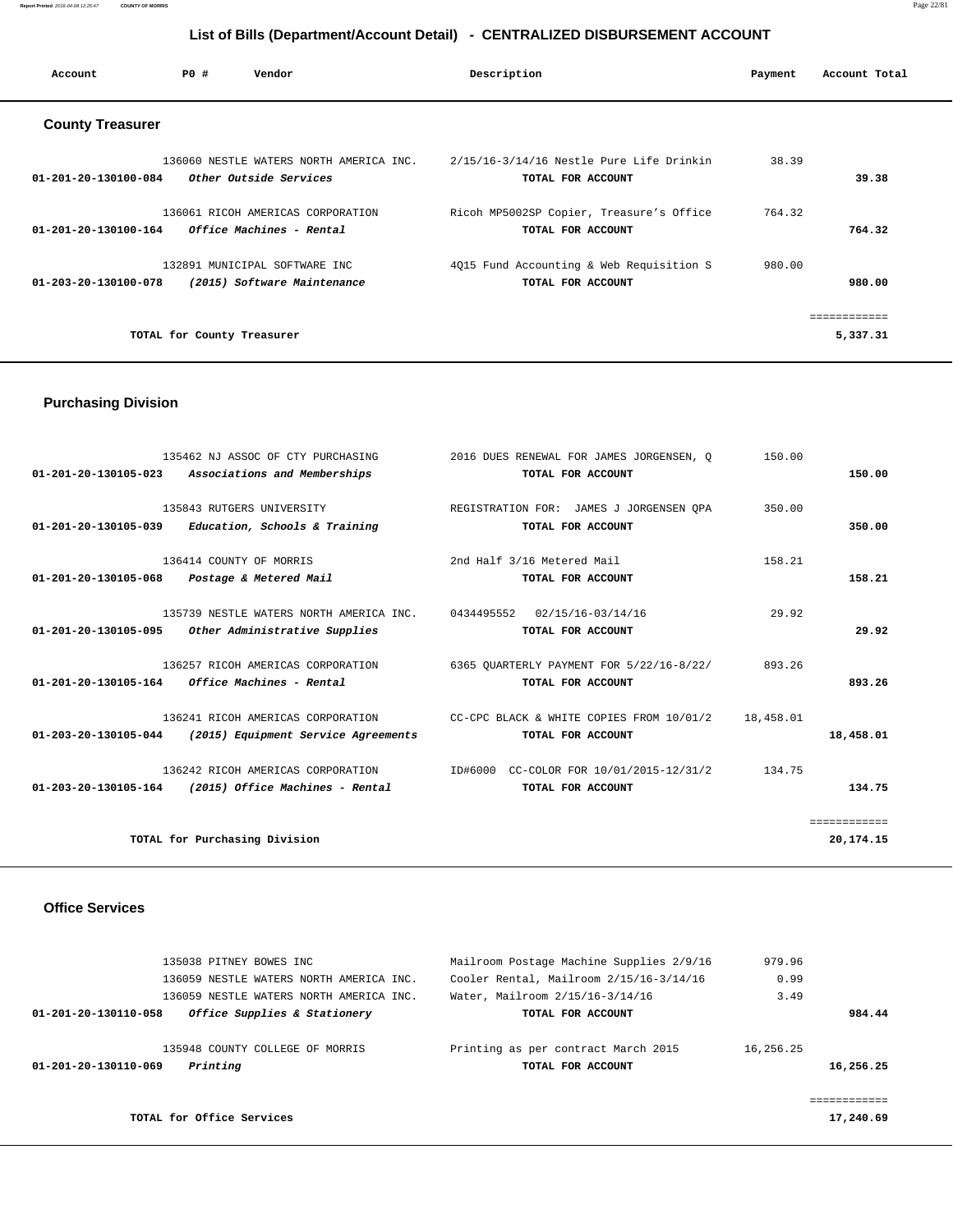**Report Printed** 2016-04-08 12:25:47 **COUNTY OF MORRIS** Page 23/81

# **List of Bills (Department/Account Detail) - CENTRALIZED DISBURSEMENT ACCOUNT**

| PO#                            | Vendor | Description                                                                                  | Payment                                 | Account Total             |
|--------------------------------|--------|----------------------------------------------------------------------------------------------|-----------------------------------------|---------------------------|
|                                |        |                                                                                              |                                         |                           |
|                                |        | Professional fees on acct for auditing,                                                      | 8,300.00                                |                           |
| $01 - 203 - 20 - 135100 - 024$ |        | TOTAL FOR ACCOUNT                                                                            |                                         | 60,300.00                 |
|                                |        |                                                                                              |                                         | ============<br>60,300.00 |
|                                |        | 136407 NISIVOCCIA, LLP<br>136408 NISIVOCCIA, LLP<br>$(2015)$ Audit<br>TOTAL for Annual Audit | Professional fees on acct for auditing, | 52,000.00                 |

### **Information Technology Div**

| 01/01/16-01/31/16<br>Account 0419423314 | 45.84                                                                  |                    |
|-----------------------------------------|------------------------------------------------------------------------|--------------------|
| TOTAL FOR ACCOUNT                       |                                                                        | 45.84              |
|                                         |                                                                        |                    |
| 2nd Half 3/16 Metered Mail              | 5.57                                                                   |                    |
| TOTAL FOR ACCOUNT                       |                                                                        | 5.57               |
|                                         |                                                                        |                    |
| VEEAM Maintenance/Subscription Renewal  | 15,192.80                                                              |                    |
| TOTAL FOR ACCOUNT                       |                                                                        | 15,192.80          |
|                                         |                                                                        |                    |
|                                         |                                                                        |                    |
| TOTAL FOR ACCOUNT                       |                                                                        | 3,748.32           |
|                                         |                                                                        |                    |
|                                         | 367.64                                                                 |                    |
| TOTAL FOR ACCOUNT                       |                                                                        | 1,196.53           |
|                                         |                                                                        |                    |
|                                         |                                                                        | ----------         |
|                                         |                                                                        | 20,189.06          |
|                                         | Dell 16GB Certified MemoryModule<br>Ricoh MP C3002<br>Color Copy/Print | 3,748.32<br>828.89 |

# **County Board of Taxation**

| 136414 COUNTY OF MORRIS                        | 2nd Half 3/16 Metered Mail | 76.86 |
|------------------------------------------------|----------------------------|-------|
| 01-201-20-150100-068<br>Postage & Metered Mail | TOTAL FOR ACCOUNT          | 76.86 |
|                                                |                            |       |
|                                                |                            |       |
| TOTAL for County Board of Taxation             |                            | 76.86 |

### **County Counsel**

| 01-201-20-155100-051<br>Legal    | TOTAL FOR ACCOUNT              | 20,350.30 |
|----------------------------------|--------------------------------|-----------|
| 136196 CARMAGNOLA & RITARDI LLC  | Hollenstein v. Zeremes         | 1,032.00  |
| 136196 CARMAGNOLA & RITARDI LLC  | Correa v. MCPO                 | 348.00    |
| 136196 CARMAGNOLA & RITARDI LLC  | Lane v. Koloski                | 156.00    |
| 136261 CASHA & CASHA, LLC        | HUD                            | 2,214.90  |
| 136246 BARBARULA LAW OFFICE      | Subpoena of Jill Church        | 228.00    |
| 135641 INGLESINO, WEBSTER,       | Morris View Nursing Home       | 240.40    |
| 135616 CLEARY GIACOBBE ALFIERI & | General legal services         | 864.00    |
| 135616 CLEARY GIACOBBE ALFIERI & | General Counsel legal services | 15,267.00 |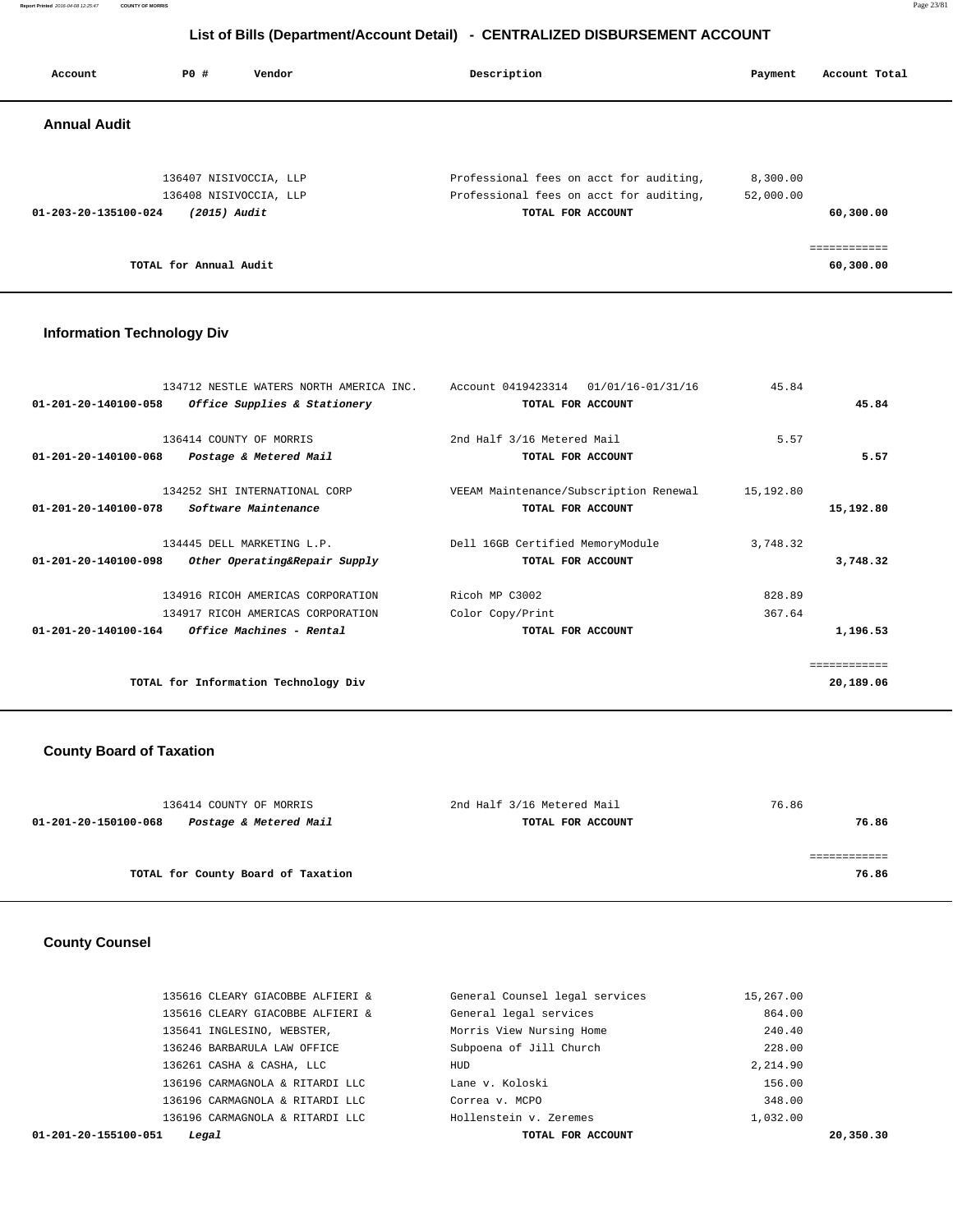**Report Printed** 2016-04-08 12:25:47 **COUNTY OF MORRIS** Page 24/81

# **List of Bills (Department/Account Detail) - CENTRALIZED DISBURSEMENT ACCOUNT**

| Account               | PO# | Vendor                                                   | Description                                                   | Payment | Account Total |
|-----------------------|-----|----------------------------------------------------------|---------------------------------------------------------------|---------|---------------|
| <b>County Counsel</b> |     |                                                          |                                                               |         |               |
| 01-201-20-155100-058  |     | Office Supplies & Stationery                             | TOTAL FOR ACCOUNT                                             |         | 71.42         |
| 01-201-20-155100-059  |     | 136212 TAYLOR & FRIEDBERG, LLC<br>Other General Expenses | Attendance and transcript of proceedings<br>TOTAL FOR ACCOUNT | 366.10  | 366.10        |

| 136414 COUNTY OF MORRIS                                  | 2nd Half 3/16 Metered Mail               | 49.46  |             |
|----------------------------------------------------------|------------------------------------------|--------|-------------|
| $01 - 201 - 20 - 155100 - 068$<br>Postage & Metered Mail | TOTAL FOR ACCOUNT                        |        | 49.46       |
|                                                          |                                          |        |             |
| 136256 RICOH AMERICAS CORPORATION                        | Contract G-2075 Copier Lease month of Ma | 904.42 |             |
| <i>Office Machines - Rental</i><br>01-201-20-155100-164  | TOTAL FOR ACCOUNT                        |        | 904.42      |
|                                                          |                                          |        |             |
| 130544 THOMSON REUTERS                                   | 1003671819 Discount Plan Charges - Nov 5 | 202.00 |             |
| 130399 THOMSON REUTERS                                   | 1003671819 Discount Plan Charges - Oct 5 | 202.00 |             |
| 126933 THOMSON REUTERS                                   | 1003671819 West Discount Plan Charges Au | 181.00 |             |
| 126882 THOMSON REUTERS                                   | 1003671819 West Information Charges Aug  | 566.02 |             |
| $01 - 203 - 20 - 155100 - 050$<br>(2015) Law Books       | TOTAL FOR ACCOUNT                        |        | 1,151.02    |
| 136247 CLEARY GIACOBBE ALFIERI &                         | Morris County Prosecutor-GRC             | 60.00  |             |
| 01-203-20-155100-051<br>$(2015)$ Legal                   | TOTAL FOR ACCOUNT                        |        | 60.00       |
|                                                          |                                          |        | =========== |
| TOTAL for County Counsel                                 |                                          |        | 22,952.72   |
|                                                          |                                          |        |             |

# **County Surrogate**

| 136414 COUNTY OF MORRIS                        | 2nd Half 3/16 Metered Mail | 359.66 |
|------------------------------------------------|----------------------------|--------|
| Postage & Metered Mail<br>01-201-20-160100-068 | TOTAL FOR ACCOUNT          | 359.66 |
|                                                |                            |        |
|                                                |                            |        |
| TOTAL for County Surrogate                     |                            | 359.66 |
|                                                |                            |        |

# **Engineering**

| 135315 W.B. MASON COMPANY INC                        | 8 1/2 x 11 Paper                         | 241.70 |        |
|------------------------------------------------------|------------------------------------------|--------|--------|
| 135315 W.B. MASON COMPANY INC                        | INK JET CARTRIDGE 45a                    | 101.12 |        |
| 135315 W.B. MASON COMPANY INC                        | INK JET CARTRIDGE 78                     | 105.40 |        |
| Office Supplies & Stationery<br>01-201-20-165100-058 | TOTAL FOR ACCOUNT                        |        | 448.22 |
| 136414 COUNTY OF MORRIS                              | 2nd Half 3/16 Metered Mail               | 19.31  |        |
| 136414 COUNTY OF MORRIS                              | 2nd Half 3/16 Metered Mail               | 87.50  |        |
| 136414 COUNTY OF MORRIS                              | 2nd Half 3/16 Metered Mail               | 47.95  |        |
| 01-201-20-165100-068<br>Postage & Metered Mail       | TOTAL FOR ACCOUNT                        |        | 154.76 |
| 133949 SHI INTERNATIONAL CORP                        | Adobe Acrobat Pro DC 2015-License-1 user | 733.48 |        |
| <i>Software Maintenance</i><br>01-201-20-165100-078  | TOTAL FOR ACCOUNT                        |        | 733.48 |
| 136236 CHRISTOPHER J. VITZ                           | Professional Engineer's License Renewal  | 375.00 |        |
| 01-201-20-165100-082<br>Travel Expense               | TOTAL FOR ACCOUNT                        |        | 375.00 |
| 135377 R.S. KNAPP CO INC                             | HP Designjet monthly service contract. 1 | 66.64  |        |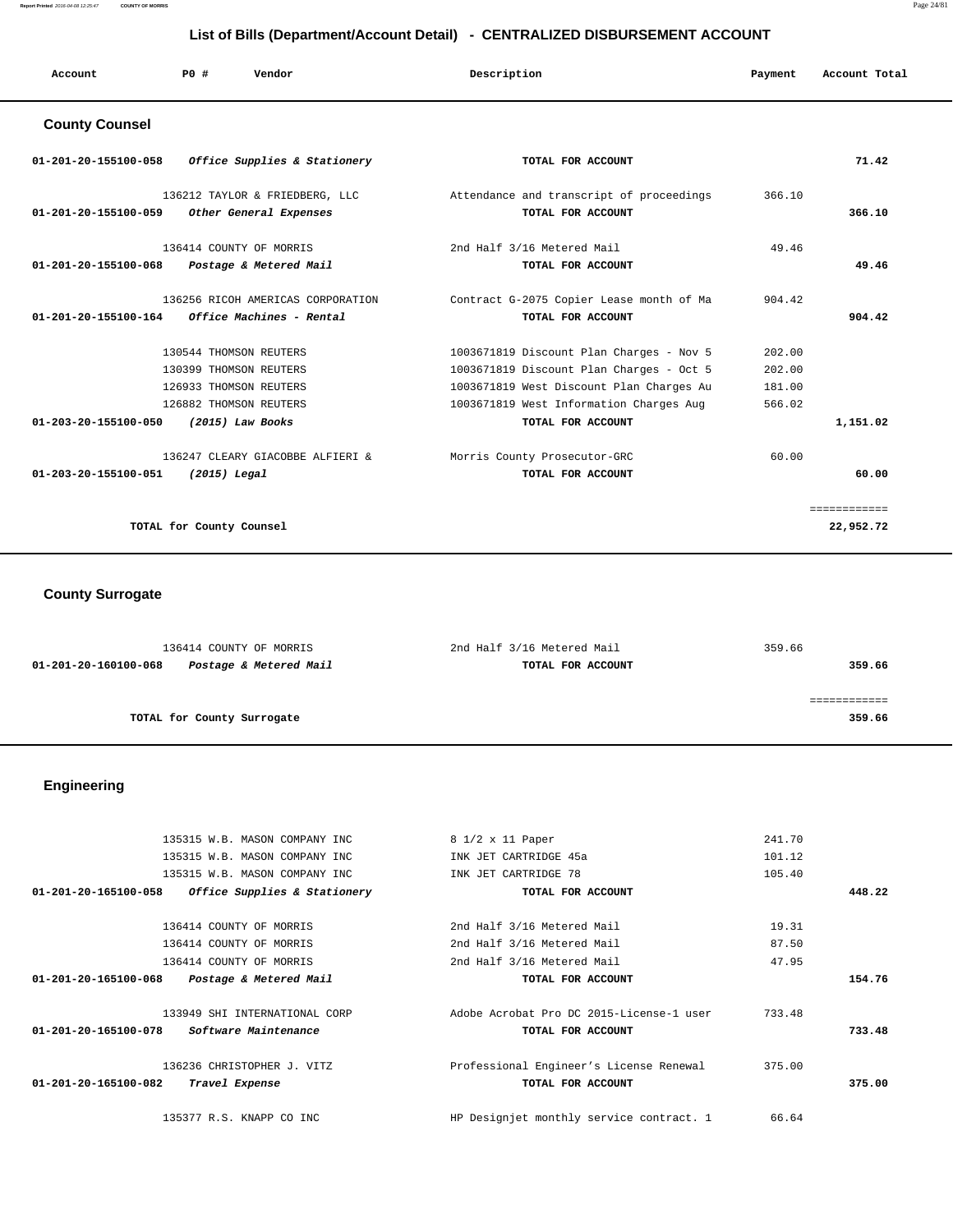| Account              | PO#                   | Vendor                              | Description                               | Payment | Account Total |
|----------------------|-----------------------|-------------------------------------|-------------------------------------------|---------|---------------|
| <b>Engineering</b>   |                       |                                     |                                           |         |               |
|                      |                       | 135376 R.S. KNAPP CO INC            | Designjet Monthly Service Contractfrom 2  | 66.64   |               |
|                      |                       | 135376 R.S. KNAPP CO INC            |                                           | 166.56  |               |
| 01-201-20-165100-164 |                       | Office Machines - Rental            | TOTAL FOR ACCOUNT                         |         | 487.04        |
|                      | 134657 RESIDEX, LLC   |                                     | (2) Bird Spike 2001, 3" WideStainless St  | 263.94  |               |
|                      | 134657 RESIDEX, LLC   |                                     | (2) Protecta LP Rat Bait Station - Black  | 113.56  |               |
| 01-201-20-165100-225 |                       | Chemicals & Sprays                  | TOTAL FOR ACCOUNT                         |         | 377.50        |
|                      |                       | 114873 OFFICE CONCEPTS GROUP, INC.  | Plastic Report Cover, Prong Clip, Letter  | 32.50   |               |
| 01-203-20-165100-058 |                       | (2015) Office Supplies & Stationery | TOTAL FOR ACCOUNT                         |         | 32.50         |
|                      |                       | 135304 RICOH AMERICAS CORPORATION   | Ricoh Copier MPC300210/1/15 to 12/31/15M  | 430.36  |               |
| 01-203-20-165100-164 |                       | (2015) Office Machines - Rental     | TOTAL FOR ACCOUNT                         |         | 430.36        |
|                      |                       | 133912 STATION HARDWARE LAWN &      | Organizers, Spring Clips                  | 20.95   |               |
|                      | 119277 RESIDEX, LLC   |                                     | Transport GHP (0.3 oz Packet, 24per jug,  | 186.28  |               |
|                      | 119277 RESIDEX, LLC   |                                     | PT Wasp Freeze Wasp & Hornet Killer Form  | 98.70   |               |
|                      | 119277 RESIDEX, LLC   |                                     | Bediam Plus insecticide (17 oz can, 12 p  | 157.22  |               |
|                      | 119277 RESIDEX, LLC   |                                     | Demon MAX ( 1 pint, per case)             | 41.00   |               |
|                      | 124703 RESIDEX, LLC   |                                     | Closeout Tank Cleaner 1# Jar              | 7.81    |               |
|                      | 124703 RESIDEX, LLC   |                                     | Freight Charge                            | 6.96    |               |
|                      | 135311 RESIDEX, LLC   |                                     | Advion Ant Bait ArenaPT Advance Granular  | 330.08  |               |
|                      | 135309 RESIDEX, LLC   |                                     | Demon WSP (9.5 q packet, 4 per bag, 12 ba | 90.68   |               |
|                      | 135309 RESIDEX, LLC   |                                     | Demon WSP (9.5 g packet, 4 per bag, 12 b  | 287.90  |               |
| 01-203-20-165100-225 |                       | (2015) Chemicals & Sprays           | TOTAL FOR ACCOUNT                         |         | 1,227.58      |
|                      |                       |                                     |                                           |         | ============  |
|                      | TOTAL for Engineering |                                     |                                           |         | 4,266.44      |

 **Heritage Commission** 

| 136414 COUNTY OF MORRIS                        | 2nd Half 3/16 Metered Mail | 70.37 |
|------------------------------------------------|----------------------------|-------|
| Postage & Metered Mail<br>01-201-20-175100-068 | TOTAL FOR ACCOUNT          | 70.37 |
|                                                |                            |       |
|                                                |                            |       |
| TOTAL for Heritage Commission                  |                            | 70.37 |
|                                                |                            |       |

# **Planning Board**

| 135086 NEW JERSEY ASSOCIATION OF COUNTIES<br>Education Schools & Training<br>01-201-20-180100-039 | Registation for the NJAC Conference Deen<br>TOTAL FOR ACCOUNT | 425.00 | 425.00 |
|---------------------------------------------------------------------------------------------------|---------------------------------------------------------------|--------|--------|
| 135710 LONGFELLOWS SANDWICH DELI                                                                  | Dinner sandwiches and refreshments for t                      | 87.92  |        |
| 135729 RENE AXELROD                                                                               | Morris County Planning Board meeting exp                      | 72.77  |        |
| 01-201-20-180100-059<br>Other General Expenses                                                    | TOTAL FOR ACCOUNT                                             |        | 160.69 |
| 135306 UNITED PARCEL SERVICE                                                                      | UPS Shipment to Richard & Sara Marie Huf                      | 19.65  |        |
| 136414 COUNTY OF MORRIS                                                                           | 2nd Half 3/16 Metered Mail                                    | 54.92  |        |
|                                                                                                   |                                                               |        |        |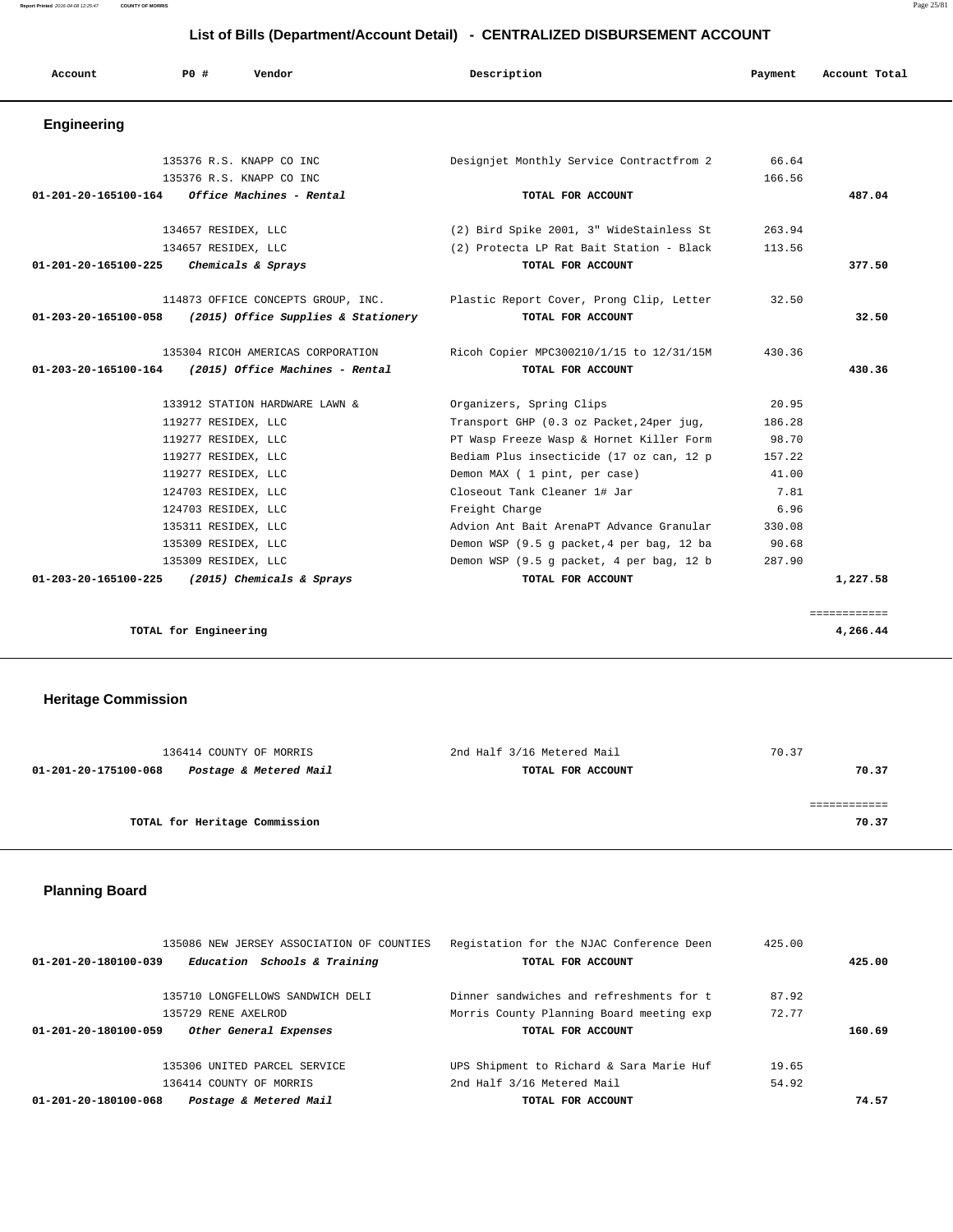| Account               | PO#                      | Vendor                            | Description |                                                | Payment  | Account Total |
|-----------------------|--------------------------|-----------------------------------|-------------|------------------------------------------------|----------|---------------|
| <b>Planning Board</b> |                          |                                   |             |                                                |          |               |
| 01-201-20-180100-070  |                          | Publication & Subscriptions       |             | TOTAL FOR ACCOUNT                              |          | 39.40         |
|                       |                          | 135527 RICOH AMERICAS CORPORATION |             | Back office quarterly copier lease $\hat{a}$ M | 991.58   |               |
|                       |                          | 135527 RICOH AMERICAS CORPORATION |             | Back office quarterly copier lease $\hat{a}$ M | 1,487.37 |               |
| 01-201-20-180100-164  |                          | Office Machines - Rental          |             | TOTAL FOR ACCOUNT                              |          | 2,478.95      |
|                       |                          | 134898 RICOH AMERICAS CORPORATION |             | Back Office Color Copies MC Planning & P       | 302.61   |               |
|                       |                          | 134898 RICOH AMERICAS CORPORATION |             | Front Office Color Copies MC Planning &        | 782.74   |               |
|                       |                          | 135527 RICOH AMERICAS CORPORATION |             | Back office quarterly copier lease $\hat{a}$ M | 495.79   |               |
| 01-203-20-180100-164  |                          | (2015) Office Machines - Rental   |             | TOTAL FOR ACCOUNT                              |          | 1,581.14      |
|                       |                          |                                   |             |                                                |          | eeeeeeeeeee   |
|                       | TOTAL for Planning Board |                                   |             |                                                |          | 4,759.75      |

### **County Weights & Measures**

| 2nd Half 3/16 Metered Mail                                                                                                                                                                                                                                                                                                                                         | 3.40                          |                                   |
|--------------------------------------------------------------------------------------------------------------------------------------------------------------------------------------------------------------------------------------------------------------------------------------------------------------------------------------------------------------------|-------------------------------|-----------------------------------|
| TOTAL FOR ACCOUNT                                                                                                                                                                                                                                                                                                                                                  |                               | 3.40                              |
|                                                                                                                                                                                                                                                                                                                                                                    |                               |                                   |
| $0426700738 - 02/15/16 - 03/14/16$                                                                                                                                                                                                                                                                                                                                 | 22.92                         |                                   |
| CUSTOMER # WEIGHTSM                                                                                                                                                                                                                                                                                                                                                | 350.00                        |                                   |
| FEBRUARY 2016                                                                                                                                                                                                                                                                                                                                                      | 885.00                        |                                   |
| TOTAL FOR ACCOUNT                                                                                                                                                                                                                                                                                                                                                  |                               | 1,257.92                          |
|                                                                                                                                                                                                                                                                                                                                                                    | 634.88                        |                                   |
| TOTAL FOR ACCOUNT                                                                                                                                                                                                                                                                                                                                                  |                               | 634.88                            |
|                                                                                                                                                                                                                                                                                                                                                                    | 2,100.00                      |                                   |
| DISCOUNT 20%                                                                                                                                                                                                                                                                                                                                                       | $-420.00$                     |                                   |
| RECHARGEABLE BATTERY PACKS                                                                                                                                                                                                                                                                                                                                         | 606.00                        |                                   |
| TOTAL FOR ACCOUNT                                                                                                                                                                                                                                                                                                                                                  |                               | 2,286.00                          |
|                                                                                                                                                                                                                                                                                                                                                                    |                               |                                   |
|                                                                                                                                                                                                                                                                                                                                                                    |                               | 4,182.20                          |
| 136414 COUNTY OF MORRIS<br>Postage & Metered Mail<br>135746 NESTLE WATERS NORTH AMERICA INC.<br>135819 MC MUA TRANSFER STATION<br>135748 EMPLOYMENT HORIZONS, INC.<br><i>Other Outside Services</i><br>135747 DIVITA BALANCE SERVICE CO LLC<br>135747 DIVITA BALANCE SERVICE CO LLC<br>135747 DIVITA BALANCE SERVICE CO LLC<br>TOTAL for County Weights & Measures | A&D EK-12Ki ELECTRONIC SCALES | REF # MOMBAG/ 65-513-961-00 W & M |

### **Employee Group Insurance**

|                      | 131029 PAUL CARIFI                       | Medicare B - July 2015 through December | 1,258.80 |          |
|----------------------|------------------------------------------|-----------------------------------------|----------|----------|
|                      | 131372 DOROTHY HARRSCH                   | Medicare B - July 2015 through December | 629.40   |          |
|                      | 131481 MARIE MAGLOIRE                    | Medicare B - July 2015 through December | 950.40   |          |
|                      | 131765 DELILAH SMITH                     | Medicare B - July 2015 through December | 1,258.80 |          |
|                      | 131240 DOMINICK ESPOSITO                 | Medicare B - July 2015 through December | 1,258.80 |          |
|                      | 135557 JOHN ROSSMAN                      | Medicare B - 2015 Adjustment            | 504.00   |          |
|                      | 131673 ASHOKKUMAR SHAH                   | Medicare B - July 2015 through December | 1,258.80 |          |
| 01-203-23-220100-090 | (2015) Employee Group Insurance Expendit | TOTAL FOR ACCOUNT                       |          | 7,119.00 |
|                      |                                          |                                         |          |          |
|                      |                                          |                                         |          |          |

**TOTAL for Employee Group Insurance 7,119.00**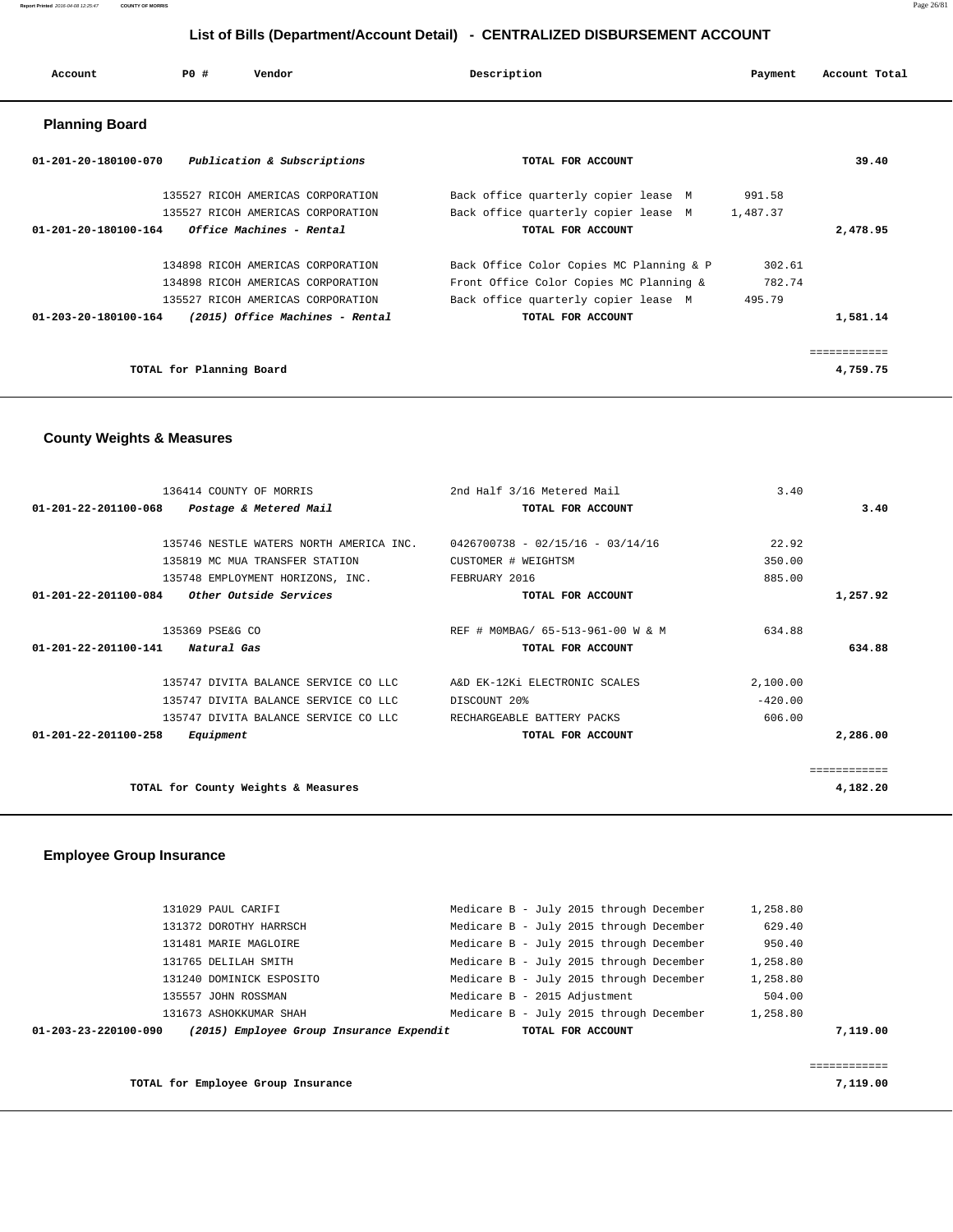**Report Printed** 2016-04-08 12:25:47 **COUNTY OF MORRIS** Page 27/81

# **List of Bills (Department/Account Detail) - CENTRALIZED DISBURSEMENT ACCOUNT**

| Account                        | PO#<br>Vendor                            | Description                              | Payment   | Account Total |
|--------------------------------|------------------------------------------|------------------------------------------|-----------|---------------|
|                                |                                          |                                          |           |               |
|                                | 135367 SOLAR TECHNOLOGY INC.             | Monthly Solarnet Cell Service / 3 Months | 271.95    |               |
|                                | 135496 VERIZON WIRELESS                  | Wireless Service - MCP                   | 80.04     |               |
| 01-201-25-252100-031           | Cellular Phones/Pagers                   | TOTAL FOR ACCOUNT                        |           | 351.99        |
|                                | 134929 VILLAGE SUPER MARKET, INC.        | EMS Rollout - Tactical Medical 2/25/16   | 1,154.40  |               |
|                                | 134929 VILLAGE SUPER MARKET, INC.        | Credit to Cust ID 45119103271            | $-148.84$ |               |
| 01-201-25-252100-039           | Education Schools & Training             | TOTAL FOR ACCOUNT                        |           | 1,005.56      |
|                                | 135368 PAPER MART INC                    | Branch Laser 30 L White Recycled 8.5 x 1 | 218.58    |               |
|                                | 135265 W.B. MASON COMPANY INC            | Cust#C1033751, 2/18/16                   | 75.74     |               |
| $01 - 201 - 25 - 252100 - 058$ | Office Supplies & Stationery             | TOTAL FOR ACCOUNT                        |           | 294.32        |
|                                | 133954 EMBROIDME                         | Per attached invoice dated 2/1/16        | 92.00     |               |
|                                | 133954 EMBROIDME                         | Per attached invoice dated 2/5/16        | 21.00     |               |
|                                | 135809 JEFFREY PAUL                      | EOC Expenses per attached invoices-2016  | 247.59    |               |
|                                | 134932 EMSAR NJ                          | Annual Stretcher Maintenance per attache | 2,585.00  |               |
|                                | 135928 DIRECT TV INC                     | Account 056856956 - Business, Local Chan | 66.99     |               |
|                                | 135929 DIRECT TV INC                     | Account 065593658 - Monthly Access Charg | 45.00     |               |
| 01-201-25-252100-059           | Other General Expenses                   | TOTAL FOR ACCOUNT                        |           | 3,057.58      |
|                                | 136414 COUNTY OF MORRIS                  | 2nd Half 3/16 Metered Mail               | 4.85      |               |
|                                | 136414 COUNTY OF MORRIS                  | 2nd Half 3/16 Metered Mail               | 4.37      |               |
| 01-201-25-252100-068           | Postage & Metered Mail                   | TOTAL FOR ACCOUNT                        |           | 9.22          |
|                                | 135814 ARMAND D'AGOSTINO                 | Conference Call Service per attached, fo | 108.59    |               |
|                                | 135813 PREMIER GLOBAL SERVICES           | Per Inv dated 3/19/16 for Account 164058 | 27.99     |               |
| 01-201-25-252100-146           | Telephone                                | TOTAL FOR ACCOUNT                        |           | 136.58        |
|                                | 134510 DELL MARKETING L.P.               | Dell 8GB Certified Memory Module - DDR3  | 103.18    |               |
|                                | 135237 MICROSOFT CORPORATION             | 2016 OEM Operating                       | 333.68    |               |
|                                | 135446 ACES HOLDINGS                     | Item BLW-002                             | 190.32    |               |
|                                | 135446 ACES HOLDINGS                     | Shipping                                 | 16.00     |               |
| 01-201-25-252100-258           | Equipment                                | TOTAL FOR ACCOUNT                        |           | 643.18        |
|                                | 135809 JEFFREY PAUL                      | EOC Expenses per attached invoices-2015  | 21.96     |               |
| 01-203-25-252100-059           | (2015) Other General Expenses            | TOTAL FOR ACCOUNT                        |           | 21.96         |
|                                |                                          |                                          |           | ============  |
|                                | TOTAL for Office of Emergency Management |                                          |           | 5,520.39      |

#### **Communications Center**

|          | 395.00   | ID# 9626, 1/29/16, Licensed training sit | 134513 PRIORITY DISPATCH CORP.                                 |
|----------|----------|------------------------------------------|----------------------------------------------------------------|
|          | 30.00    | 2/16/16, EMD retesting, S.Williams       | 134889 INTERNATIONAL ACADEMIES OF                              |
|          | 2,720.00 | 2/13/16, Course# 12077 Emergency Fire Di | 134797 PRIORITY DISPATCH CORP.                                 |
| 3,145.00 |          | TOTAL FOR ACCOUNT                        | Education Schools & Training<br>$01 - 201 - 25 - 252105 - 039$ |
|          | 22.25    | 2nd Half 3/16 Metered Mail               | 136414 COUNTY OF MORRIS                                        |
| 22.25    |          | TOTAL FOR ACCOUNT                        | Postage & Metered Mail<br>01-201-25-252105-068                 |
|          | 2,504.00 | 3/1/16, Annual subscription for internet | 135586 GUARDIAN TRACKING LLC                                   |
| 2,504.00 |          | TOTAL FOR ACCOUNT                        | 01-201-25-252105-078<br>Software Maintenance                   |
|          | 467.73   | Cust# 16638, 2/29/16, Interpreter fees 2 | 135593 VOIANCE LANGUAGE SERVICES, LLC                          |
| 467.73   |          | TOTAL FOR ACCOUNT                        | 01-201-25-252105-117<br>Interpretor Fees                       |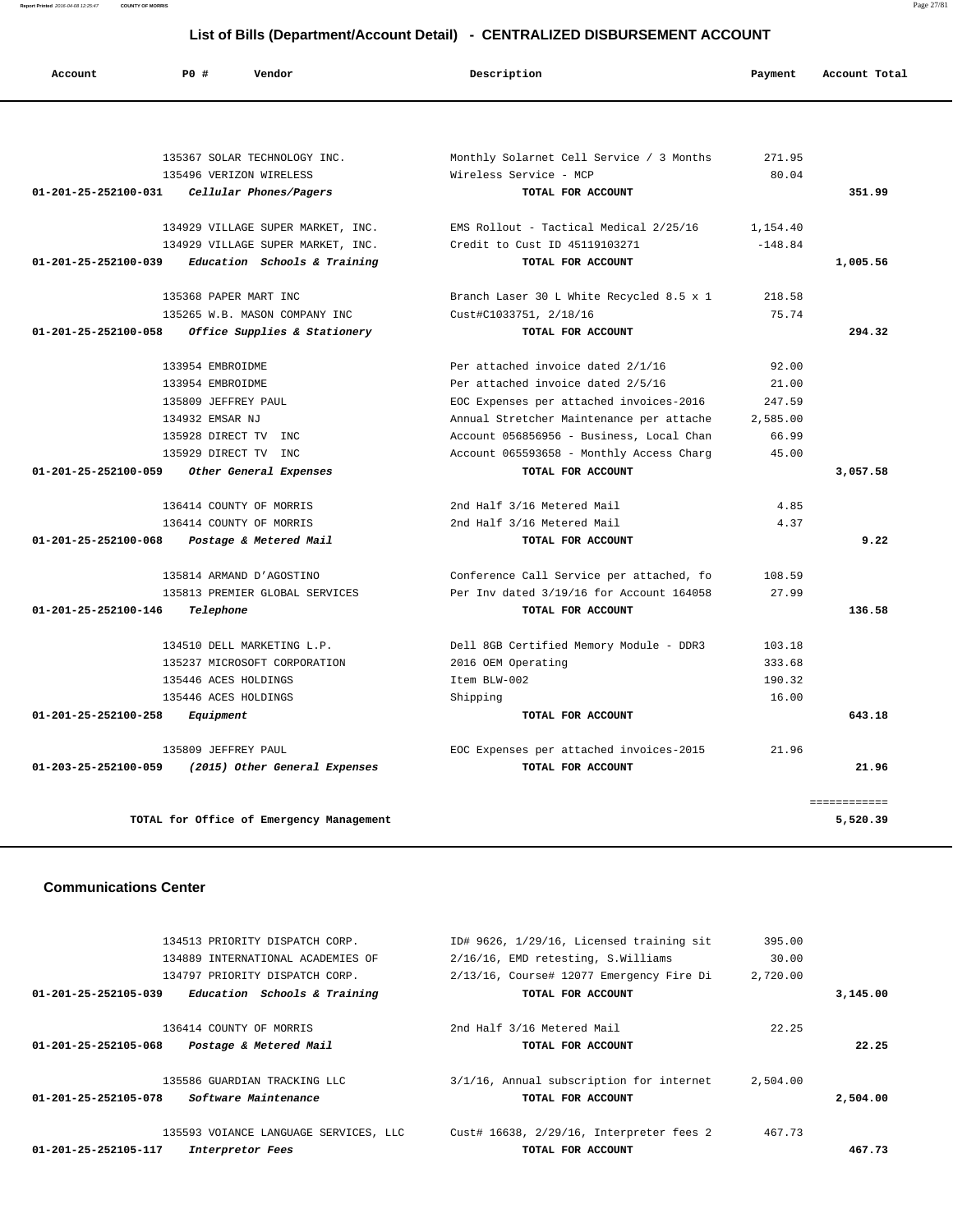| <b>Communications Center</b>                                          |                                               |          |              |
|-----------------------------------------------------------------------|-----------------------------------------------|----------|--------------|
| 136078 AMERICAN TOWER CORPORATION                                     | Tower rental for April 2016, Green Pond       | 1,910.17 |              |
| 01-201-25-252105-131<br>County Wide Radio System                      | TOTAL FOR ACCOUNT                             |          | 1,910.17     |
| 135592 BOROUGH OF BUTLER                                              | $3680-0$ , $3/3/16$ , Denise Drive cell tower | 431.12   |              |
| 135584 JERSEY CENTRAL POWER & LIGHT                                   | 100 078 772 546, 2/2/16, Weldon Rd Oak R      | 307.30   |              |
| 136137 JERSEY CENTRAL POWER & LIGHT                                   | 100 078 771 605, 3/17/16, George St Dove      | 420.92   |              |
| 136137 JERSEY CENTRAL POWER & LIGHT                                   | 100 078 772 421, Hickory Tvrn Rd Gellett      | 426.08   |              |
| 136137 JERSEY CENTRAL POWER & LIGHT                                   | 100 100 194 933, 3/18/16, High Ridge Rd       | 306.98   |              |
| 136137 JERSEY CENTRAL POWER & LIGHT                                   | 100 097 920 035, 3/18/16, W Springtown R      | 326.81   |              |
| 136187 JERSEY CENTRAL POWER & LIGHT                                   | 100 097 970 519, 3/22/16, W Hanover Dr R      | 2,005.27 |              |
| 136187 JERSEY CENTRAL POWER & LIGHT                                   | 100 078 770 714, 3/28/16, Conkling Rd Fl      | 632.81   |              |
| 136187 JERSEY CENTRAL POWER & LIGHT                                   | 100 082 995 745, 3/28/16, Conkling Rd An      | 8.90     |              |
| 01-201-25-252105-137<br>Electricity                                   | TOTAL FOR ACCOUNT                             |          | 4,866.19     |
| 133238 NATIONAL OFFICE FURNITURE                                      | Quote# 0000232934, 1/21/16, 50N2137LFF4W      | 1,836.60 |              |
| 01-201-25-252105-168<br>Assets over \$1,000                           | TOTAL FOR ACCOUNT                             |          | 1,836.60     |
| 134703 TABB INC.                                                      | Acct# 3059, 2/29/16, Pre-employment chec      | 60.00    |              |
| 135591 INSTITUTE FOR FORENSIC PSYCHOLOGY                              | 3/2/16, Psychological Examinations and R      | 1,500.00 |              |
| 01-201-25-252105-189<br>Medical                                       | TOTAL FOR ACCOUNT                             |          | 1,560.00     |
| 135583 FF1 PROFESSIONAL SAFETY SERVICES                               | 3/1/16, Pants for K.Torre                     | 168.72   |              |
| 135583 FF1 PROFESSIONAL SAFETY SERVICES                               | 3/2/16, Pants, belt for D.Hagedorn            | 183.71   |              |
| 136239 FF1 PROFESSIONAL SAFETY SERVICES                               | 3/7/16, Uniform for K.Keyes                   | 580.38   |              |
| 136239 FF1 PROFESSIONAL SAFETY SERVICES                               | 3/18/16, Job shirt for D.O'Connor             | 61.49    |              |
| 136239 FF1 PROFESSIONAL SAFETY SERVICES                               | 3/18/16, Boots for M.Viviani                  | 41.25    |              |
| 136239 FF1 PROFESSIONAL SAFETY SERVICES                               | 3/18/16, Uniform for A.D'Alesandro            | 635.88   |              |
| 136239 FF1 PROFESSIONAL SAFETY SERVICES                               | 3/8/16, Uniform for T.McIntyre                | 580.38   |              |
| 136239 FF1 PROFESSIONAL SAFETY SERVICES                               | 3/10/16, Uniform for K.McGarry                | 625.38   |              |
| 136239 FF1 PROFESSIONAL SAFETY SERVICES                               | 3/10/16, Uniform for M.Martin                 | 596.88   |              |
| 136239 FF1 PROFESSIONAL SAFETY SERVICES                               | 3/10/16, Uniform for C.Scala                  | 240.71   |              |
| 136239 FF1 PROFESSIONAL SAFETY SERVICES                               | 3/10/16, Uniform for S.Schiebler              | 621.63   |              |
| 136239 FF1 PROFESSIONAL SAFETY SERVICES                               | 3/18/16, Uniform for S.Kesselmeyer            | 273.20   |              |
| 01-201-25-252105-202<br>Uniform And Accessories                       | TOTAL FOR ACCOUNT                             |          | 4,609.61     |
| 134512 PRIORITY DISPATCH CORP.                                        | 10/19/15, 4 QA Guide (QAG) (Medical-13.0-     | 190.00   |              |
| $01 - 203 - 25 - 252105 - 039$<br>(2015) Education Schools & Training | TOTAL FOR ACCOUNT                             |          | 190.00       |
| 130242 KEYSTONE PUBLIC SAFETY INC.                                    | Fire Mobile Licenses                          | 9,000.00 |              |
| 130242 KEYSTONE PUBLIC SAFETY INC.                                    | Fire Mobile Maintenance                       | 2,385.00 |              |
| 01-203-25-252105-078<br>(2015) Software Maintenance                   | TOTAL FOR ACCOUNT                             |          | 11,385.00    |
| 135589 VOIANCE LANGUAGE SERVICES, LLC                                 | Cust# 16638, 12/31/15, Interpreter fees       | 712.35   |              |
| 01-203-25-252105-117<br>(2015) Interpretor Fees                       | TOTAL FOR ACCOUNT                             |          | 712.35       |
| 129168 TACTICAL MEDICAL SOLUTIONS INC.                                | Per Attached Quote #45775 Dated 11/20/15      | 1,111.80 |              |
| 129168 TACTICAL MEDICAL SOLUTIONS INC.                                | Shipping                                      | 32.70    |              |
| 01-203-25-252105-258<br>(2015) Equipment                              | TOTAL FOR ACCOUNT                             |          | 1,144.50     |
|                                                                       |                                               |          | ============ |
| TOTAL for Communications Center                                       |                                               |          | 34,353.40    |

 **Account P0 # Vendor Description Payment Account Total**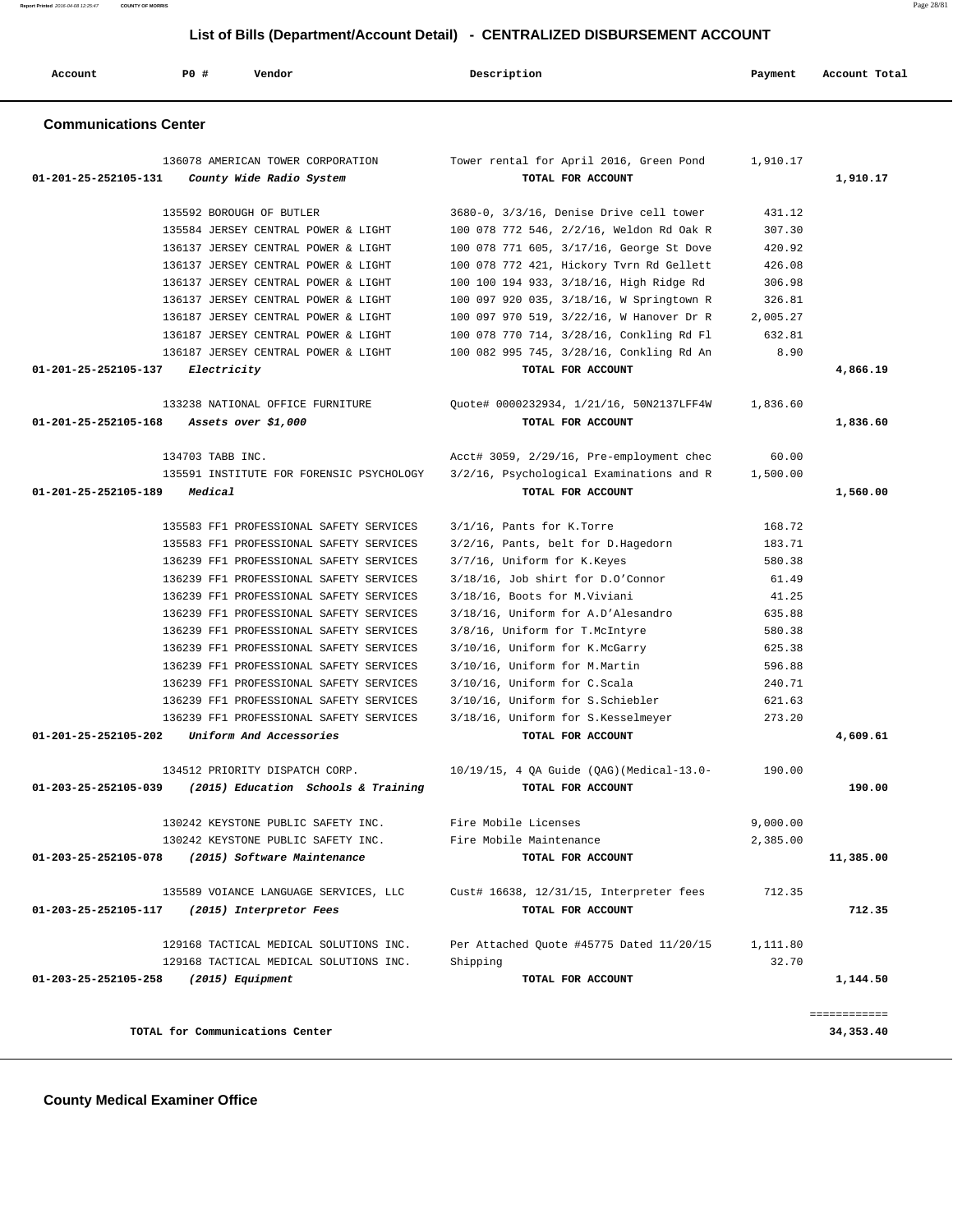| Account | P <sub>0</sub> | Vendor | Description | Payment       | Account Total |
|---------|----------------|--------|-------------|---------------|---------------|
|         |                |        |             | $\sim$ $\sim$ |               |
|         |                |        |             |               |               |

### **County Medical Examiner Office**

| 01-201-25-254100-058 Office Supplies & Stationery          | TOTAL FOR ACCOUNT                        |          | 17.76        |
|------------------------------------------------------------|------------------------------------------|----------|--------------|
| 136414 COUNTY OF MORRIS                                    | 2nd Half 3/16 Metered Mail               | 18.57    |              |
| 136329 FEDEX                                               | AC#164215938, 3/28/16, Case 14160173     | 86.47    |              |
| 01-201-25-254100-068<br>Postage & Metered Mail             | TOTAL FOR ACCOUNT                        |          | 105.04       |
| 135578 NMS LABS                                            | Morris Toxicology, 2/16                  | 1,762.00 |              |
| 135578 NMS LABS                                            | Sussex Toxicology, 2/16                  | 2,086.00 |              |
| 135578 NMS LABS                                            | Warren Toxicology, 2/16                  | 1,436.00 |              |
| $01-201-25-254100-084$ Other Outside Services              | TOTAL FOR ACCOUNT                        |          | 5,284.00     |
| 135200 EMSAR NJ                                            | Annual Mortuary Stretcher Maintenance pe | 1,475.00 |              |
| 134925 JANT PHARMACAL CORP.                                | DS135 ACCUTEST, 2/26/16, Qty 50          | 515.00   |              |
| 134925 JANT PHARMACAL CORP.                                | freight                                  | 30.00    |              |
| 134924 FISHER HEALTHCARE                                   | AC#557815-001, 2/26/16, Scint Vials      | 498.16   |              |
| $01 - 201 - 25 - 254100 - 203$<br>X-Ray & Medical Supplies | TOTAL FOR ACCOUNT                        |          | 2,518.16     |
|                                                            |                                          |          | ============ |
| TOTAL for County Medical Examiner Office                   |                                          |          | 7,924.96     |

# **County Sheriff's Department**

|                                | 134183 UNITED STATES POLICE           | Annual Dues: Frank Perez, James VanValen | 250.00   |          |
|--------------------------------|---------------------------------------|------------------------------------------|----------|----------|
|                                | 132683 FBI NATIONAL ACADEMY           | Sheriff Edward Rochford, I.D.#13637, Inv | 90.00    |          |
|                                | 132683 FBI NATIONAL ACADEMY           | Undersheriff Richard Wall, I.D.#32933, I | 90.00    |          |
| $01 - 201 - 25 - 270100 - 023$ | Associations and Memberships          | TOTAL FOR ACCOUNT                        |          | 430.00   |
|                                |                                       |                                          |          |          |
|                                | 135550 MOIRE REILLY                   | Training Seminar w/Ruud Leus Air Fare pa | 716.70   |          |
|                                | 134677 L.E.A.D. INC.                  | William Schievella "21st Century Drug &  | 250.00   |          |
|                                | 132702 ASSOCIATION OF CRIME SCENE     | Rosemary Cicerone-Brown, Michael Abate,  | 975.00   |          |
| $01 - 201 - 25 - 270100 - 039$ | Education Schools & Training          | TOTAL FOR ACCOUNT                        |          | 1,941.70 |
|                                |                                       |                                          |          |          |
|                                | 134817 GILL ASSOCIATES IDENTIFICATION | ISO Prox Cards Part#1386LGGMN (26) Bit F | 1,380.00 |          |
|                                | 134817 GILL ASSOCIATES IDENTIFICATION | Freight                                  | 20.50    |          |
|                                | 134824 DIVISION OF STATE POLICE       | LUD 2401-P/Survey Instruments Calibratio | 50.00    |          |
| 01-201-25-270100-047           | Identification Equip&Supplies         | TOTAL FOR ACCOUNT                        |          | 1,450.50 |
|                                |                                       |                                          |          |          |
|                                | 134825 STATE TOXICOLOGY LABORATORY    | Toxicology Text (5) applicants, Inv dtd  | 225.00   |          |
| 01-201-25-270100-059           | Other General Expenses                | TOTAL FOR ACCOUNT                        |          | 225.00   |
|                                | 134182 DISC MAKERS                    | DVD-R with NO Content with Silk Screen p | 920.00   |          |
|                                | 134182 DISC MAKERS                    | Shipping & Handling                      | 94.30    |          |
| 01-201-25-270100-064           | Photographic Suppies                  | TOTAL FOR ACCOUNT                        |          | 1,014.30 |
|                                |                                       |                                          |          |          |
|                                | 136414 COUNTY OF MORRIS               | 2nd Half 3/16 Metered Mail               | 474.34   |          |
| 01-201-25-270100-068           | Postage & Metered Mail                | TOTAL FOR ACCOUNT                        |          | 474.34   |
|                                | 134826 W.B. MASON COMPANY INC         | Supplies - CIS, Acct#C1033751, Inv dtd 2 | 372.28   |          |
|                                | 134676 OFFICE CONCEPTS GROUP, INC.    | Supplies - Acct#16868, Inv dtd 2/22/16   | 1,239.57 |          |
|                                | 134676 OFFICE CONCEPTS GROUP, INC.    | Supplies - Acct#16868, Inv dtd 2/22/16   | 60.72    |          |
| 01-201-25-270100-095           | Other Administrative Supplies         | TOTAL FOR ACCOUNT                        |          | 1,672.57 |
|                                |                                       |                                          |          |          |
|                                | 134820 STEVEN B. HODES, DVM PA        | KIARA - New Puppy, Checkup/Vaccines 2/8/ | 1,986.80 |          |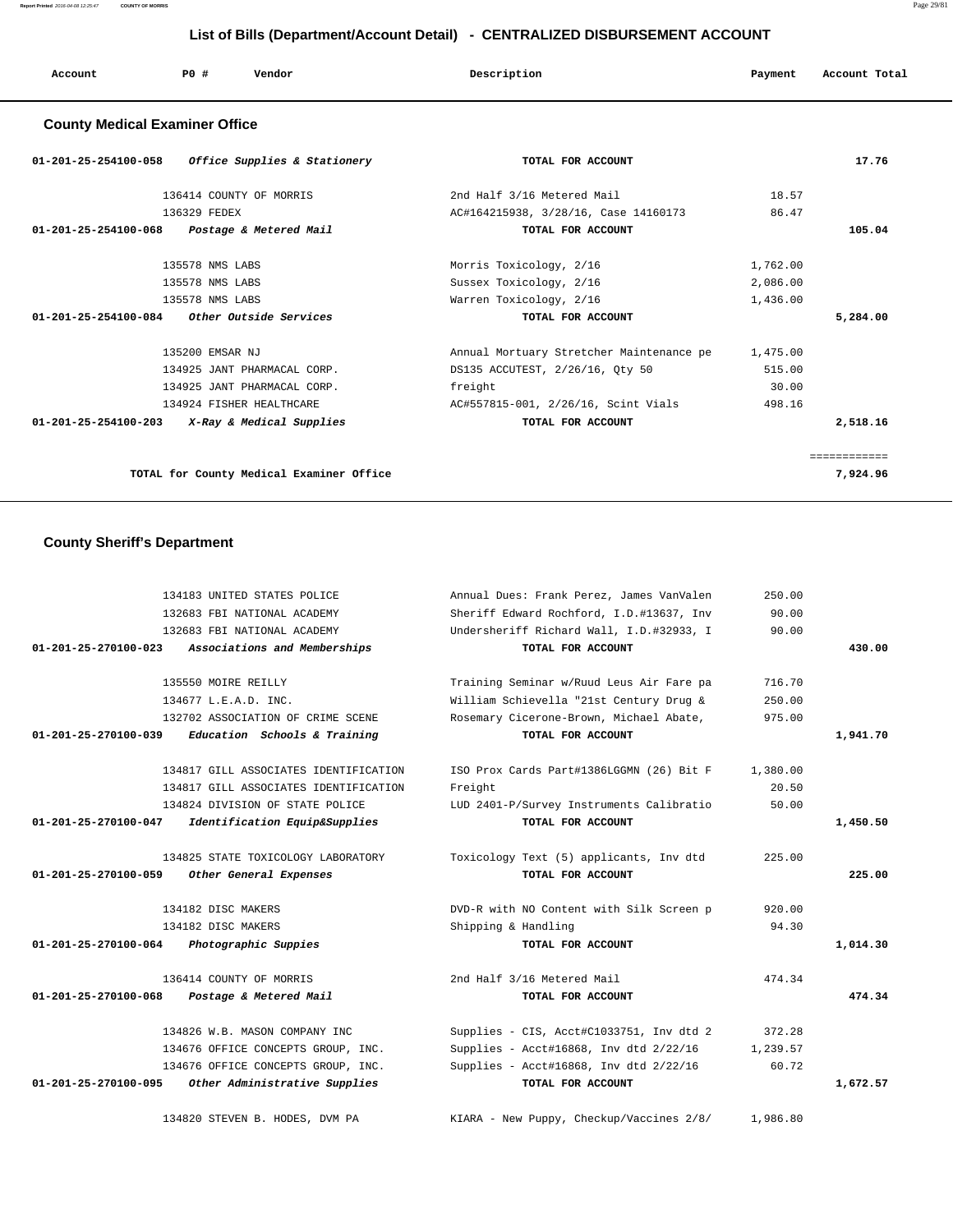**Report Printed** 2016-04-08 12:25:47 **COUNTY OF MORRIS** Page 30/81

# **List of Bills (Department/Account Detail) - CENTRALIZED DISBURSEMENT ACCOUNT**

| Account                            | PO#       | Vendor                                                                       | Description                                                                                               | Payment            | Account Total             |
|------------------------------------|-----------|------------------------------------------------------------------------------|-----------------------------------------------------------------------------------------------------------|--------------------|---------------------------|
| <b>County Sheriff's Department</b> |           |                                                                              |                                                                                                           |                    |                           |
| 01-201-25-270100-189               | Medical   |                                                                              | TOTAL FOR ACCOUNT                                                                                         |                    | 1,546.40                  |
| 01-201-25-270100-203               |           | 134185 MIRION TECHNOLOGIES (GDS) INC<br>X-Ray & Medical Supplies             | 11512S - TLD Badges, 90 Day Jeanette, Do<br>TOTAL FOR ACCOUNT                                             | 693.35             | 693.35                    |
| $01 - 201 - 25 - 270100 - 258$     | Equipment | 133126 ATLANTIC TACTICAL OF NJ, INC.<br>133126 ATLANTIC TACTICAL OF NJ, INC. | ITEM #MON319 - Monadnock 22" Autolock ba<br>ITEM #03E-PB-34 - Mondnock Autolock Swiv<br>TOTAL FOR ACCOUNT | 1,036.00<br>462.00 | 1,498.00                  |
|                                    |           | TOTAL for County Sheriff's Department                                        |                                                                                                           |                    | ============<br>10,946.16 |

# **County Prosecutor's Office**

|                      | 135783 DOROTHY DIFABIO                 | Reg. On Call - Feb. 2016                 | 53.60    |          |
|----------------------|----------------------------------------|------------------------------------------|----------|----------|
|                      | 135783 DOROTHY DIFABIO                 | Wknd/Holiday Pay - Feb. 2016             | 6.00     |          |
|                      | 135782 BETTY ANN DERCO                 | Reg. On Call Hours - Feb. 2016           | 54.40    |          |
|                      | 135782 BETTY ANN DERCO                 | Wkend/Holiday - Feb. 2016                | 10.75    |          |
|                      | 135784 JUNE WITTY                      | Regular On Call - February 2016          | 62.40    |          |
|                      | 135784 JUNE WITTY                      | Wknd/Holiday                             | 34.00    |          |
|                      | 135784 JUNE WITTY                      | Case Pay #160220MRMM06 (2/20/16)         | 75.00    |          |
|                      | 136095 BERYL SKOG                      | Regular On Call - Feb. 2016              | 77.60    |          |
|                      | 136095 BERYL SKOG                      | Wknd/Holiday                             | 29.25    |          |
|                      | 136095 BERYL SKOG                      | Case Pay - #160201MRMM04 (2/1/2016)      | 75.00    |          |
| 01-201-25-275100-016 | Outside Salaries & Wages               | TOTAL FOR ACCOUNT                        |          | 478.00   |
|                      | 135481 MAGGIE CALDERWOOD               | Recertification for Certified Criminal T | 125.00   |          |
|                      | 134767 FORENSIC NURSE COORDINATORS'    | 2016 Dues - SANE Coordinator Dorothy DiF | 100.00   |          |
|                      | 135483 JOSEPH COSTELLO                 | NATIA Membership Renewal** Sgt. J.Costel | 75.00    |          |
|                      | 134692 NJ STATE ASSO. OF CHIEFS POLICE | Membership 2016 - Chief of Investigation | 275.00   |          |
|                      | 135472 JAN-MICHAEL MONRAD              | NATIA Membership Renewal (National Techn | 75.00    |          |
|                      | 135477 P O M A                         | Prosecutor's Office Management Associati | 300.00   |          |
| 01-201-25-275100-023 | Associations and Memberships           | TOTAL FOR ACCOUNT                        |          | 950.00   |
|                      | 134164 VERIZON WIRELESS                | Account #242004961-00001 (12/24/15-1/23/ | 7,755.66 |          |
|                      | 134737 VERIZON WIRELESS                | Account #882249917-00001 *1/10-2/9/16)   | 59.72    |          |
| 01-201-25-275100-031 | Cellular Phones/Pagers                 | TOTAL FOR ACCOUNT                        |          | 7,815.38 |
|                      | 134717 W.B. MASON COMPANY INC          | USB Hard Drive - SAP Troiano             | 113.81   |          |
|                      | 134735 W.B. MASON COMPANY INC          | Account #C1033751 - Toner                | 476.57   |          |
| 01-201-25-275100-037 | Data Processing Supplies               | TOTAL FOR ACCOUNT                        |          | 590.38   |
|                      | 134691 NJ STATE BAR ASSOCIATION        | NJSBA Annual Meeting and Convention (May | 175.00   |          |
|                      | 134691 NJ STATE BAR ASSOCIATION        | First Assistant Thomas A. Zelante        | 150.00   |          |
|                      | 134746 TASER INTERNATIONAL             | Taser Instructor - Recertification (Marc | 225.00   |          |
| 01-201-25-275100-039 | Education Schools & Training           | TOTAL FOR ACCOUNT                        |          | 550.00   |
|                      | 134742 JOHNSTON COMMUNICATIONS         | March 2016 Fax Server Maintenance Fee    | 600.00   |          |
| 01-201-25-275100-044 | Equipment Service Agreements           | TOTAL FOR ACCOUNT                        |          | 600.00   |
|                      | 134740 ALPHAGRAPHICS                   | Certificate: Kelly A. Sandler            | 17.50    |          |
|                      |                                        |                                          | 173.55   |          |
|                      | 134715 HELRICK'S INC                   | 11x14 Readymades - Frames                |          |          |
|                      | 134715 HELRICK'S INC                   | Shipping                                 | 18.26    |          |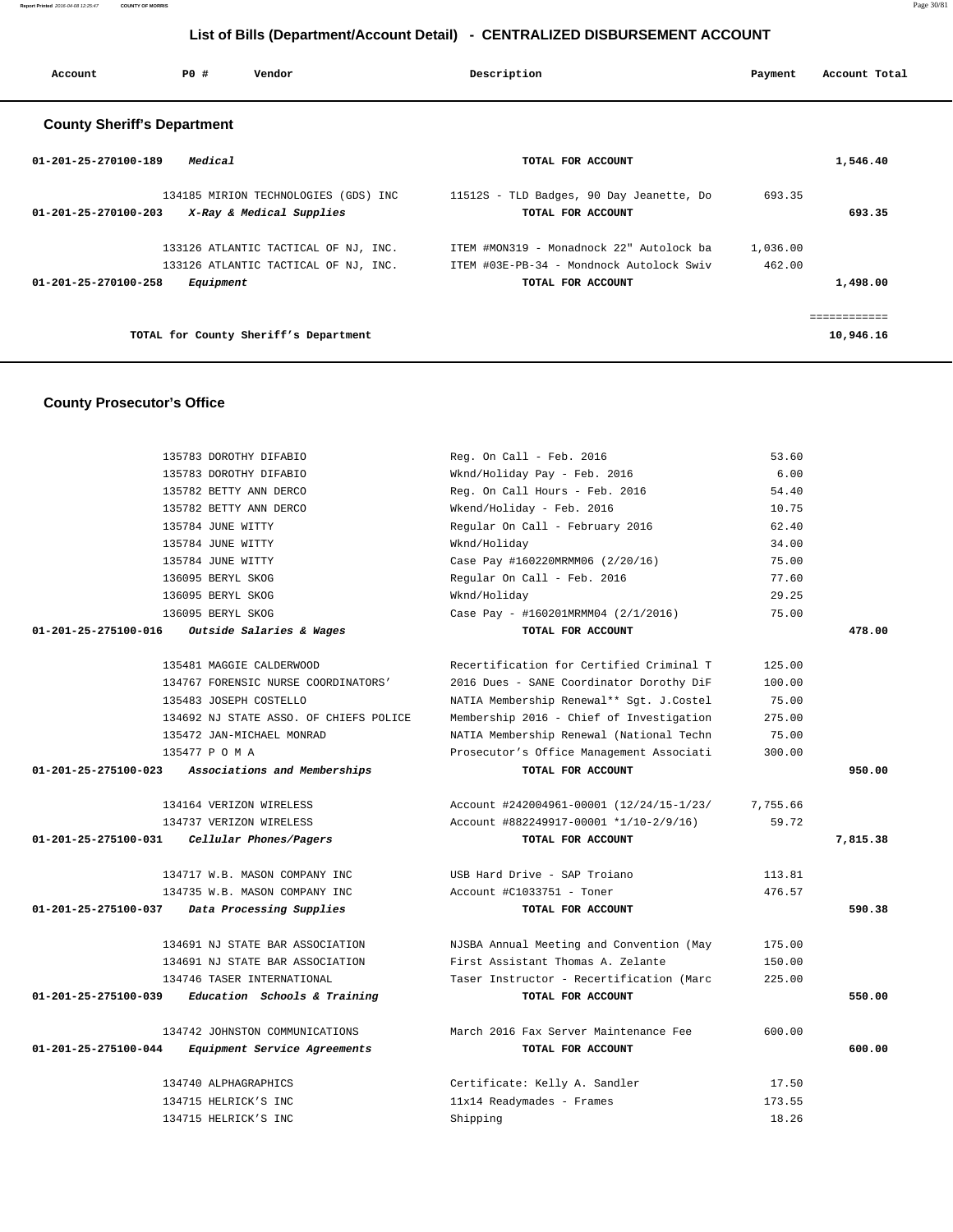**Report Printed** 2016-04-08 12:25:47 **COUNTY OF MORRIS** Page 31/81  **List of Bills (Department/Account Detail) - CENTRALIZED DISBURSEMENT ACCOUNT**

 **Account P0 # Vendor Description Payment Account Total County Prosecutor's Office** 134153 OFFICE CONCEPTS GROUP, INC. Insulated Cups 38.76 134745 OFFICE CONCEPTS GROUP, INC. Account #16868 - Photo Paper 40.56 134734 W.B. MASON COMPANY INC Account #C1033751- Misc.Office Supplies 105.85 134734 W.B. MASON COMPANY INC Misc. Office Supplies 86.47 134734 W.B. MASON COMPANY INC Misc. Office Supplies 242.36 134734 W.B. MASON COMPANY INC Misc. Office Supplies 249.42 134734 W.B. MASON COMPANY INC Misc.Office Supplies 190.94 135472 JAN-MICHAEL MONRAD Wall Anchors - Special Operations Divisi 17.81 135468 PAPER MART INC Copy Paper for SEU (8x11 & 8x14) 274.74 135468 PAPER MART INC Copy Paper for MCPO - 8x11 1,234.00  **01-201-25-275100-058 Office Supplies & Stationery TOTAL FOR ACCOUNT 2,766.49** 134718 FEDEX Account #1051-0576-2 (2/8/16-2/11/16) 141.75 134718 FEDEX Account#1051-0576-2 (2/8/16-2/18/16) 141.68 135478 FEDEX Account #1051-0576-2 -2/19/16-2/29/16 124.93 135478 FEDEX Account#1051-0576-2 - 2/29-3/3/16 62.53 136414 COUNTY OF MORRIS 2nd Half 3/16 Metered Mail 1,079.40  **01-201-25-275100-068 Postage & Metered Mail TOTAL FOR ACCOUNT 1,550.29** 134719 COMMUNICATIONS SERVICE Radio Installed - New Ford Explorer -Chi 770.15  **01-201-25-275100-072 Radio Repairs TOTAL FOR ACCOUNT 770.15** 135471 M.C. PROSECUTOR'S EMERGENT Reimbursement to the Confidential Fund f 4,965.00  **01-201-25-275100-079 Special Projects TOTAL FOR ACCOUNT 4,965.00** 134738 ELITE TRANSCRIPTS INC. State v Hector Isaza \*\* Req. by Det. C.K 167.40 135344 LAURIE A ENGEMANN 26.44  **01-201-25-275100-081 Transcripts TOTAL FOR ACCOUNT 193.84** 135473 MICHAEL BOST Case #2016X-00254 \*\*\* Interviews and Wit 28.01 135491 NICOLE GIBBS Training-3 Night Stay Jonestown, PA "Ide 179.85 135658 RYAN HILL Jonestown PA- Training 2/22-2/25/16Lodgi 179.85 135492 TRACY DANNIS Travel to Newark & Paterson (State v Cam 54.90 136180 PAULA JORDAO Prosecutor Supervisor Meetings- Trenton 44.10 136180 PAULA JORDAO Appellate Arguments - Trenton 18.20 136180 PAULA JORDAO Toll 9.00  **01-201-25-275100-082 Travel Expense TOTAL FOR ACCOUNT 513.91** 135488 DANIEL A. PFEIFFER Coffee & Donuts- Meeting with Bergen Cou 29.24 135493 THE 200 CLUB OF MORRIS COUNTY 44th Annual Valor & Meritorious Awards D 340.00  **01-201-25-275100-088 Meeting Exp Advisory Board Etc TOTAL FOR ACCOUNT 369.24** 134499 MEDIA SUPPLY, INC. CD-R Monochrome Thermal Printing 1,080.00 134499 MEDIA SUPPLY, INC. DVD Thermal Printing 540.00 134499 MEDIA SUPPLY, INC. Paper Sleeves 120.00 135482 MICHELLE TIMMONS State v Tony Gibson (16-0098)Out of Stat 68.17 135479 PATRICIA STEWART Victim Witness Wreath - April 11, 2016Re 171.20 134747 VERIZON Account #973 285-5371 820 57Y (1/14-2/13 32.01 134744 CABLEVISION Account #07876-629289-01-7 SEU 112.41 134744 CABLEVISION Account#07876-629490-01-0 10 Court St 166.26 134744 CABLEVISION Account#07876-634130-01-5 SEU 211.92 135606 FLEMINGTON CHRYSLER Please note: State in process of renewin 4,724.23  **01-201-25-275100-118 Investigation Expense TOTAL FOR ACCOUNT 7,226.20** 135475 ESSEX TRAVEL SERVICE State v Brown, Vanessa (Round Trip from 714.20 135609 ESSEX TRAVEL SERVICE State v Brown,Vanessa \*\* Witness Travel 620.00  **01-201-25-275100-121 Witness Fees And Mileage TOTAL FOR ACCOUNT 1,334.20**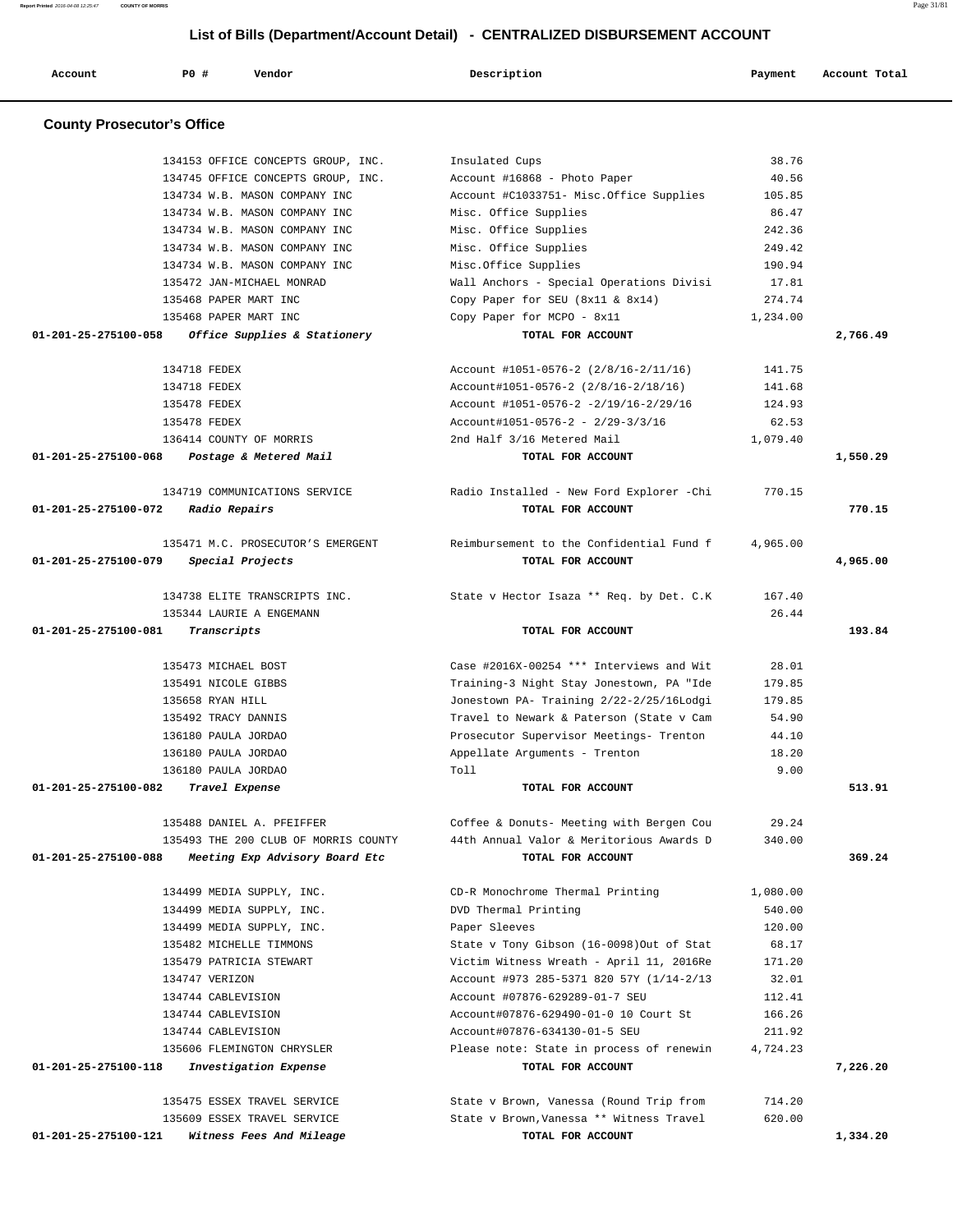**Report Printed** 2016-04-08 12:25:47 **COUNTY OF MORRIS** Page 32/81

# **List of Bills (Department/Account Detail) - CENTRALIZED DISBURSEMENT ACCOUNT**

| Account                                     | PO#                  | Vendor                                                              | Description                                                   | Payment   | Account Total |
|---------------------------------------------|----------------------|---------------------------------------------------------------------|---------------------------------------------------------------|-----------|---------------|
| <b>County Prosecutor's Office</b>           |                      |                                                                     |                                                               |           |               |
| 01-201-25-275100-126                        | 135780 MATHEW POTTER | Court Expenses-Extradition                                          | State v Ruth Helbig (13002313) Extraditi<br>TOTAL FOR ACCOUNT | 358.06    | 408.06        |
|                                             |                      | 135651 NESTLE WATERS NORTH AMERICA INC.                             | Account#0434996856 (12/15/15-01/14/16)                        | 300.70    |               |
|                                             |                      | 135651 NESTLE WATERS NORTH AMERICA INC.                             | $(1/15 - 2/14/16)$                                            | 448.51    |               |
| 01-201-25-275100-147                        | Water                |                                                                     | TOTAL FOR ACCOUNT                                             |           | 749.21        |
|                                             |                      | 134739 CINTAS CORPORATION                                           | Account #0010660335 -MCPO 3 Kits                              | 217.55    |               |
|                                             |                      | 134739 CINTAS CORPORATION                                           | Account#0010660336-SEU                                        | 190.25    |               |
| 01-201-25-275100-189                        | Medical              |                                                                     | TOTAL FOR ACCOUNT                                             |           | 407.80        |
| $01 - 203 - 25 - 275100 - 023$              |                      | 135476 CHRISTOPHER SCHELLORN<br>(2015) Associations and Memberships | Criminal Trial Certification Reimburseme<br>TOTAL FOR ACCOUNT | 375.00    | 375.00        |
| 01-203-25-275100-031                        |                      | 134152 VERIZON WIRELESS<br>(2015) Cellular Phones/Pagers            | Account #982471570-00001 (11/13-12/12/15<br>TOTAL FOR ACCOUNT | 830.54    | 830.54        |
|                                             |                      | 132824 STAPLES ADVANTAGE                                            | TV Wall Mount for Fishbowl                                    | 86.24     |               |
| 01-203-25-275100-037                        |                      | (2015) Data Processing Supplies                                     | TOTAL FOR ACCOUNT                                             |           | 86.24         |
|                                             |                      | 131050 MACK CAMERA & VIDEO SERVICE                                  | Case Cracker - Interview Recording Syste                      | 12,867.00 |               |
|                                             |                      | 134148 JOHN E. REID AND ASSOCIATES INC                              | 4-Day Interview and Interrogation Techni                      | 550.00    |               |
|                                             |                      | 134148 JOHN E. REID AND ASSOCIATES INC                              | 4-Day Interview and Interrogation Techni                      | 550.00    |               |
| 01-203-25-275100-039                        |                      | (2015) Education Schools & Training                                 | TOTAL FOR ACCOUNT                                             |           | 13,967.00     |
|                                             |                      | 131050 MACK CAMERA & VIDEO SERVICE                                  |                                                               | 10,000.00 |               |
| 01-203-25-275100-050                        |                      | $(2015)$ Law Books                                                  | TOTAL FOR ACCOUNT                                             |           | 10,000.00     |
|                                             |                      | 134719 COMMUNICATIONS SERVICE                                       | Replace broken antenna ** Chief Speirs                        | 564.50    |               |
|                                             |                      | 134719 COMMUNICATIONS SERVICE                                       | Vehicle Stripped - Off Road (Det. Stepha                      | 247.50    |               |
| 01-203-25-275100-072                        |                      | (2015) Radio Repairs                                                | TOTAL FOR ACCOUNT                                             |           | 812.00        |
|                                             |                      | 131050 MACK CAMERA & VIDEO SERVICE                                  |                                                               | 6,000.00  |               |
| 01-203-25-275100-079                        |                      | (2015) Special Projects                                             | TOTAL FOR ACCOUNT                                             |           | 6,000.00      |
|                                             |                      | 131050 MACK CAMERA & VIDEO SERVICE                                  |                                                               | 2,000.00  |               |
| 01-203-25-275100-161                        |                      | (2015) Communications Equipment                                     | TOTAL FOR ACCOUNT                                             |           | 2,000.00      |
|                                             |                      | 131050 MACK CAMERA & VIDEO SERVICE                                  |                                                               | 1,000.00  |               |
| 01-203-25-275100-162                        |                      | (2015) Furniture & Fixtures                                         | TOTAL FOR ACCOUNT                                             |           | 1,000.00      |
|                                             |                      | 131050 MACK CAMERA & VIDEO SERVICE                                  |                                                               | 9,000.00  |               |
| 01-203-25-275100-163 (2015) Office Machines |                      |                                                                     | TOTAL FOR ACCOUNT                                             |           | 9,000.00      |
|                                             |                      |                                                                     |                                                               |           | ============  |
|                                             |                      | TOTAL for County Prosecutor's Office                                |                                                               |           | 76,308.93     |

 **County Jail** 

 134226 VERIZON WIRELESS 885699058-00001 CELL SERVICE DATED 1.26 298.44 135088 VERIZON WIRELESS 885699058-00001 CELL SERVICE DATED 2.26 490.35  **01-201-25-280100-031 Cellular Phones/Pagers TOTAL FOR ACCOUNT 788.79**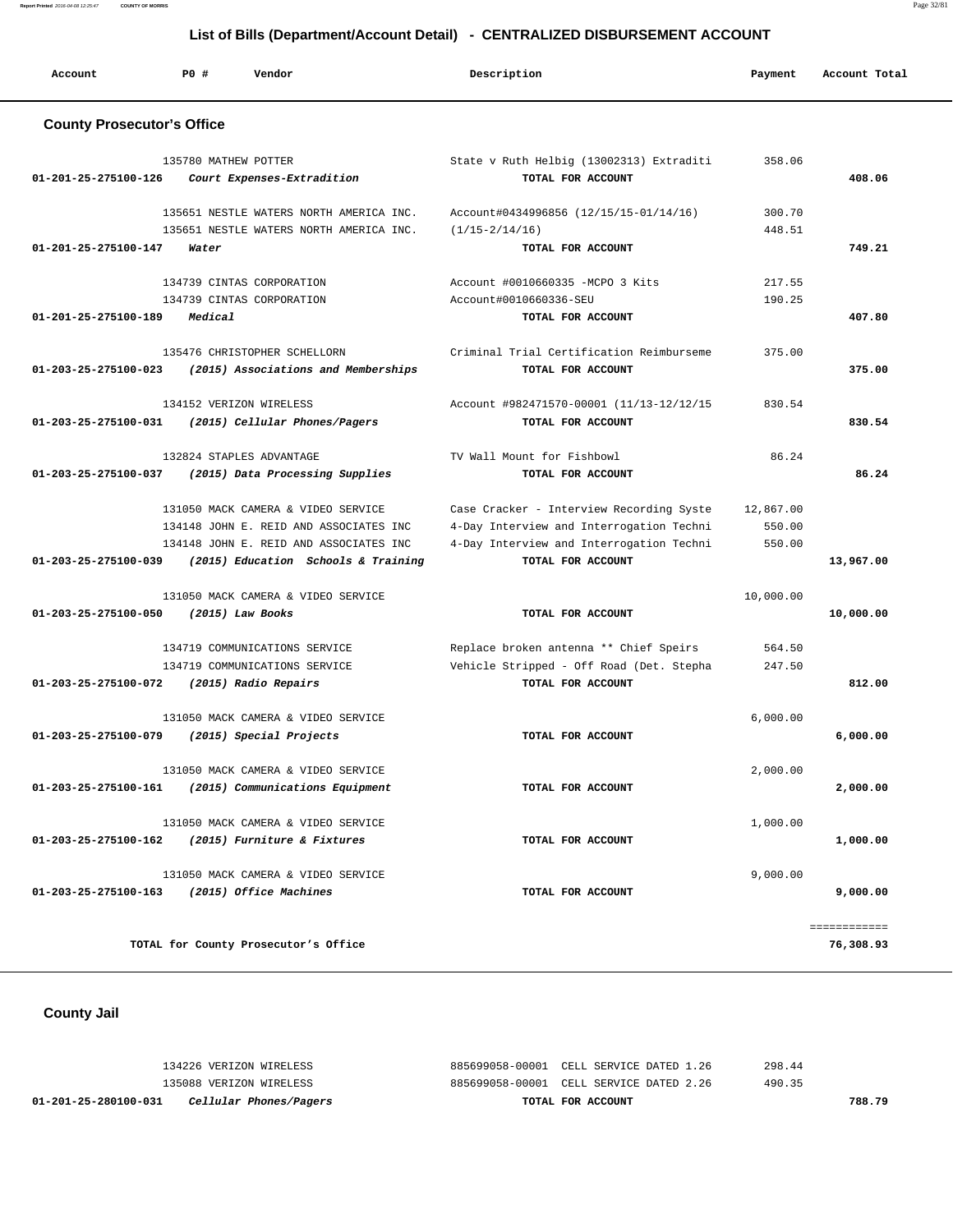| <b>County Jail</b>                                                                  |                                             |           |           |
|-------------------------------------------------------------------------------------|---------------------------------------------|-----------|-----------|
|                                                                                     |                                             |           |           |
| 134222 FRED PRYOR SEMINARS                                                          | TRAINING FOR MARKEY ON 1.22.16              | 99.00     |           |
| 134222 FRED PRYOR SEMINARS                                                          | TRAINING FOR JOHNSTON ON 1.22.16            | 99.00     |           |
| 134222 FRED PRYOR SEMINARS                                                          | TRAINING FOR STEWART ON 1.22.16             | 99.00     |           |
| 134223 PASSAIC COUNTY POLICE ACADEMY                                                | TRAINING FOR BAENA, CORRENTE, FLORES, &     | 300.00    |           |
| 134287 PESI INC.                                                                    | TRAINING FOR N. WOODARD ON 01.29.16         | 219.99    |           |
| 134293 PESI INC.                                                                    | TRAINING FOR D. BACKES ON 3.15.16           | 199.99    |           |
| 135523 MICHAEL BLASKO                                                               | REIMBURSEMENT CAS RENEWAL DATED 2.29.16     | 85.00     |           |
| 135012 PESI INC.                                                                    | TRAINING FOR N.WOODARD ON 2.5.16            | 219.99    |           |
| 135012 PESI INC.                                                                    | TRAINING FOR J.LANDIS ON 3.15.16            | 199.99    |           |
| 135013 BALTIMORE COUNTY POLICE                                                      | HOSTAGE TRAINING FOR MORSCH, GUIDA, HORVOT  | 1,170.00  |           |
| 135374 CHANNING BETE CO INC                                                         | BLS INSTRUCTOR PACKAGE PLUS SHIPPING DAT    | 119.95    |           |
| Education Schools & Training<br>01-201-25-280100-039                                | TOTAL FOR ACCOUNT                           |           | 3,358.91  |
| 134224 ATC SERVICES INC                                                             | OUARTERLY HVAC MAINT. CONTRACT PAYMENT F    | 4,232.50  |           |
| 134282 SCIENTIFIC BOILER WATER                                                      | WATER GUARD SERVICE FOR FEB, MAR, APR 2016  | 232.00    |           |
| 01-201-25-280100-044<br>Equipment Service Agreements                                | TOTAL FOR ACCOUNT                           |           | 4,464.50  |
|                                                                                     |                                             |           |           |
| 134219 W.B. MASON COMPANY INC.                                                      | OFFICE SUPPLIES DATED 2.1.16                | 179.80    |           |
| 134219 W.B. MASON COMPANY INC                                                       | OFFICE SUPPLIES DATED 2.2.16                | 337.25    |           |
| 135018 W.B. MASON COMPANY INC                                                       | OFFICE SUPPLIES DATED 2.12.16               | 306.96    |           |
| 135018 W.B. MASON COMPANY INC                                                       | OFFICE SUPPLIES DATED 2.17.16               | 333.34    |           |
| 135018 W.B. MASON COMPANY INC                                                       | OFFICE SUPPLIES DATED 2.19.16               | 124.43    |           |
| 135018 W.B. MASON COMPANY INC                                                       | OFFICE SUPPLIES DATED 2.24.16               | 91.25     |           |
| 134942 OFFICE CONCEPTS GROUP, INC.                                                  | OFFICE SUPPLIES DATED 2.19.16               | 103.20    |           |
| 135260 OFFICE CONCEPTS GROUP, INC.                                                  | OFFICE SUPPLIES DATED 3.9.16                | 23.36     |           |
| 135260 OFFICE CONCEPTS GROUP, INC.                                                  | OFFICE SUPPLIES DATED 3.4.16                | 57.96     |           |
| 01-201-25-280100-058<br>Office Supplies & Stationery                                | TOTAL FOR ACCOUNT                           |           | 1,557.55  |
| 134225 VERIZON WIRELESS                                                             | 742028358-00001 - GPS TRACKING SERVICE D    | 90.12     |           |
|                                                                                     | RANGE TARGETS DATED 2.18.16                 | 270.40    |           |
| 135010 ATLANTIC TACTICAL OF NJ, INC.<br>135028 VERIZON WIRELESS                     | 742028358-00001 - GPS TRACKING SERVICE D    | 90.12     |           |
| 135375 LANGUAGE LINE SERVICES                                                       | Acct 9020110022 LANGUAGE TRANSLATION SER    | 370.60    |           |
| $01 - 201 - 25 - 280100 - 059$<br>Other General Expenses                            | TOTAL FOR ACCOUNT                           |           | 821.24    |
|                                                                                     |                                             |           |           |
| 136414 COUNTY OF MORRIS                                                             | 2nd Half 3/16 Metered Mail                  | 22.64     |           |
| 01-201-25-280100-068<br>Postage & Metered Mail                                      | TOTAL FOR ACCOUNT                           |           | 22.64     |
| 135274 MORRIS COUNTY M.U.A                                                          | Acct #100046 FACILITY GARBAGE TIPPING FE    | 645.43    |           |
| 134941 CLIFTON ELEVATOR SERVICE CO INC                                              | ELEVATOR MAINTENANCE FOR MAR. 2016 DATED    | 1,680.00  |           |
| 135009 T J'S SPORTWIDE TROPHY                                                       | PLAQUE AND ENGRAVING DATED 2.18.16          | 65.30     |           |
| 135104 EDMUND M. KRAMER                                                             | ADMIN PHOTOS DATED 3.8.16                   | 450.00    |           |
| 134944 CARRIER CORPORATION                                                          | Labor Rates HVAC Repairs & Services DATE    | 6,565.64  |           |
| 134944 CARRIER CORPORATION                                                          | Labor Rates HVAC Repairs & Services DATE    | 338.00    |           |
| 01-201-25-280100-084<br>Other Outside Services                                      | TOTAL FOR ACCOUNT                           |           | 9,744.37  |
| 135267 CY DRAKE LOCKSMITHS, INC.                                                    | KEYS, REKEY, AND CYLINDER REPAIR DATED 3    | 79.20     |           |
| 134939 KURT'S LOCKSMITH SERVICE, LLC                                                | LOCK PARTS DATED 2.18.16                    | 235.80    |           |
| $01 - 201 - 25 - 280100 - 128$<br>Security Equipment                                | TOTAL FOR ACCOUNT                           |           | 315.00    |
|                                                                                     |                                             |           |           |
| 135020 NATIONAL BUSINESS<br>01-201-25-280100-162<br><i>Furniture &amp; Fixtures</i> | 2 CHAIRS DATED 2.26.16<br>TOTAL FOR ACCOUNT | 326.00    | 326.00    |
|                                                                                     |                                             |           |           |
| 134935 ARAMARK CHARLOTTE LOCKBOX                                                    | 200334000 - STAFF & INMATE MEALS DATED 2    | 13,130.97 |           |
| 134935 ARAMARK CHARLOTTE LOCKBOX                                                    | 200334000 - STAFF MEALS DATED 2.17.16       | 85.00     |           |
| 134935 ARAMARK CHARLOTTE LOCKBOX                                                    | 200334000 - STAFF MEALS DATED 2.17.16       | 552.50    |           |
| 135029 ARAMARK CHARLOTTE LOCKBOX                                                    | 200334000 - STAFF & INMATE MEALS DATED 2    | 12,962.77 |           |
| 01-201-25-280100-185<br>Food                                                        | TOTAL FOR ACCOUNT                           |           | 26,731.24 |

Account 20 PD # Vendor Payment Account Total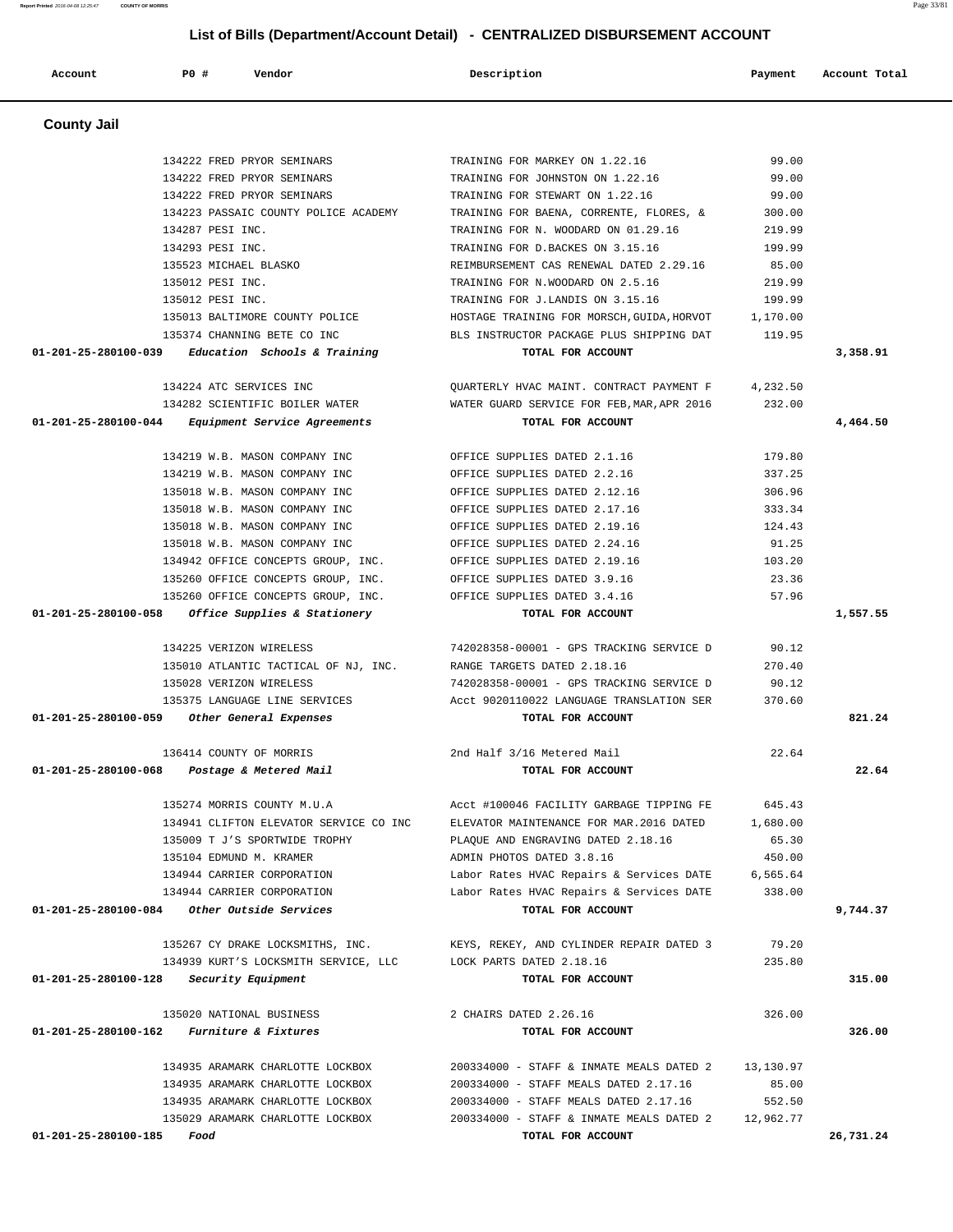**Report Printed** 2016-04-08 12:25:47 **COUNTY OF MORRIS** Page 34/81  **List of Bills (Department/Account Detail) - CENTRALIZED DISBURSEMENT ACCOUNT Account P0 # Vendor Description Payment Account Total County Jail**  134732 CONTRACT PHARMACY SERVICES INC INMATE MEDICATION FOR JAN 2016 DATED 1.3 12,277.18 134511 STREAMLINE OFFICE SYSTEMS MEDICAL LABELS PLUS FREIGHT DATED 1.15.1 194.10

 134733 DENTRUST DENTAL INC. INMATE DENTAL CARE FOR JAN 2016 DATED 2. 4,574.00 135105 LAKE PHYSICIANS & HOSPITAL MEDICAL SUPPLIES DATED 3.2.16 99.80 135103 CONTRACT PHARMACY SERVICES INC INMATE MEDICATION FOR FEB 2016 DATED 2.2 17,857.79 134938 MOBILEX USA INMATE XRAYS FOR JAN 2016 DATED 2.1.16 340.00 135027 MOBILEX USA INMATE XRAYS FOR FEB 2016 DATED 3.1.16 476.00 134292 MATERNAL FETAL MEDICINE MEDICAL CARE FOR M.JEBARA DATED 1.19.16 425.75 135261 DENTRUST DENTAL INC. INMATE DENTAL CARE FOR FEB 2016 DATED 3. 4,278.00  **01-201-25-280100-189 Medical TOTAL FOR ACCOUNT 41,704.65**

 135373 INSTITUTE FOR FORENSIC PSYCHOLOGY NEW HIRE (7) PSYCH. EVALUATIONS DATED 3. 3,150.00  **01-201-25-280100-198 Psychiatric Services TOTAL FOR ACCOUNT 3,150.00**

> 134221 ATLANTIC TACTICAL OF NJ, INC. 6 BADGE WALLETS DATED 1.28.16 236.70 134937 UNIVERSAL UNIFORM SALES CO INC UNIFORMS FOR STRATA DATED 1.21.16 50.00 134937 UNIVERSAL UNIFORM SALES CO INC UNIFORMS FOR FREEMAN DATED 1.22.16 105.00 134937 UNIVERSAL UNIFORM SALES CO INC UNIFORMS FOR LANFRANK DATED 1.25.16 265.00 135057 UNIVERSAL UNIFORM SALES CO INC UNIFORMS FOR ALBINO DATED 2.26.16 105.00 135057 UNIVERSAL UNIFORM SALES CO INC UNIFORMS FOR BROWN DATED 2.23.16 130.00 135057 UNIVERSAL UNIFORM SALES CO INC UNIFORMS FOR ANDICO DATED 1.26.16 33.95

 **01-201-25-280100-266 Safety Items TOTAL FOR ACCOUNT 142.50** 132279 CROSS COUNTRY EDUCATION, LLC TRAINING FOR PREVOZNAK ON 12.11.15 199.00 129242 SMITH & WESSON ACADEMY TRAINING FOR MORSCH ON 11.5.15 DATED 10. 180.00

# 135057 UNIVERSAL UNIFORM SALES CO INC UNIFORMS FOR CRUSE DATED 1.26.16 10.00 135057 UNIVERSAL UNIFORM SALES CO INC UNIFORMS FOR GERNDT DATED 1.29.16 134.50 135057 UNIVERSAL UNIFORM SALES CO INC UNIFORMS FOR GOODMAN DATED 2.12.16 242.00 135057 UNIVERSAL UNIFORM SALES CO INC UNIFORMS FOR GERNDT DATED 2.10.16 4.50 135057 UNIVERSAL UNIFORM SALES CO INC UNIFORMS FOR CAROVILLANO DATED 2.8.16 172.00 135057 UNIVERSAL UNIFORM SALES CO INC UNIFORMS FOR CRUSE DATED 2.1.16 15.00 135057 UNIVERSAL UNIFORM SALES CO INC UNIFORMS FOR FURBY DATED 2.1.16 379.00 135087 UNIVERSAL UNIFORM SALES CO INC UNIFORMS FOR SUDOL DATED 2.22.16 31.00 135087 UNIVERSAL UNIFORM SALES CO INC UNIFORMS FOR GRANATO DATED 3.1.16 343.00 135087 UNIVERSAL UNIFORM SALES CO INC UNIFORMS FOR FURBY DATED 2.1.16 6.00 135024 UNIVERSAL UNIFORM SALES CO INC UNIFORMS FOR BAILEY DATED 2.12.16 801.70 135024 UNIVERSAL UNIFORM SALES CO INC UNIFORMS FOR WIGGINS DATED 2.12.16 801.70 135024 UNIVERSAL UNIFORM SALES CO INC UNIFORMS FOR CASEY DATED 2.12.16 50.00 135024 UNIVERSAL UNIFORM SALES CO INC UNIFORMS FOR JANZEN DATED 2.19.16 765.99 135024 UNIVERSAL UNIFORM SALES CO INC UNIFORMS FOR DAVIDEK DATED 2.17.16 356.00 135024 UNIVERSAL UNIFORM SALES CO INC UNIFORMS FOR ANDICO DATED 2.19.16 94.99 135024 UNIVERSAL UNIFORM SALES CO INC UNIFORMS FOR BARRANTES DATED 2.22.16 121.00 135024 UNIVERSAL UNIFORM SALES CO INC UNIFORMS FOR PEREZ DATED 1.7.16 246.00  **01-201-25-280100-202 Uniform And Accessories TOTAL FOR ACCOUNT 5,500.03** 135050 GRIFFITH ELECTRIC SUPPLY CO, INC. E 135014 SHERWIN WILLIAMS P  **01-201-25-280100-249 Bldg Maintenance Supplies TOTAL FOR ACCOUNT 1,721.04** 135300 GRAINGER V 132830 BOB BARKER COMPANY, INC. 5 01-201-25-280100-252 *Janitorial Supplies* 135016 FF1 PROFESSIONAL SAFETY SERVICES F

| TOTAL FOR ACCOUNT                | 1,721.0  |
|----------------------------------|----------|
| AINT/SUPPLIES DATED 2.19.16      | 1,319.48 |
| LECTRICAL SUPPLIES DATED 2.8.16: | 401.56   |

| 34.41             |  |  |  |  |
|-------------------|--|--|--|--|
| 343.85            |  |  |  |  |
| TOTAL FOR ACCOUNT |  |  |  |  |
|                   |  |  |  |  |
| 142.50            |  |  |  |  |
|                   |  |  |  |  |

 **01-203-25-280100-039 (2015) Education Schools & Training TOTAL FOR ACCOUNT 379.00**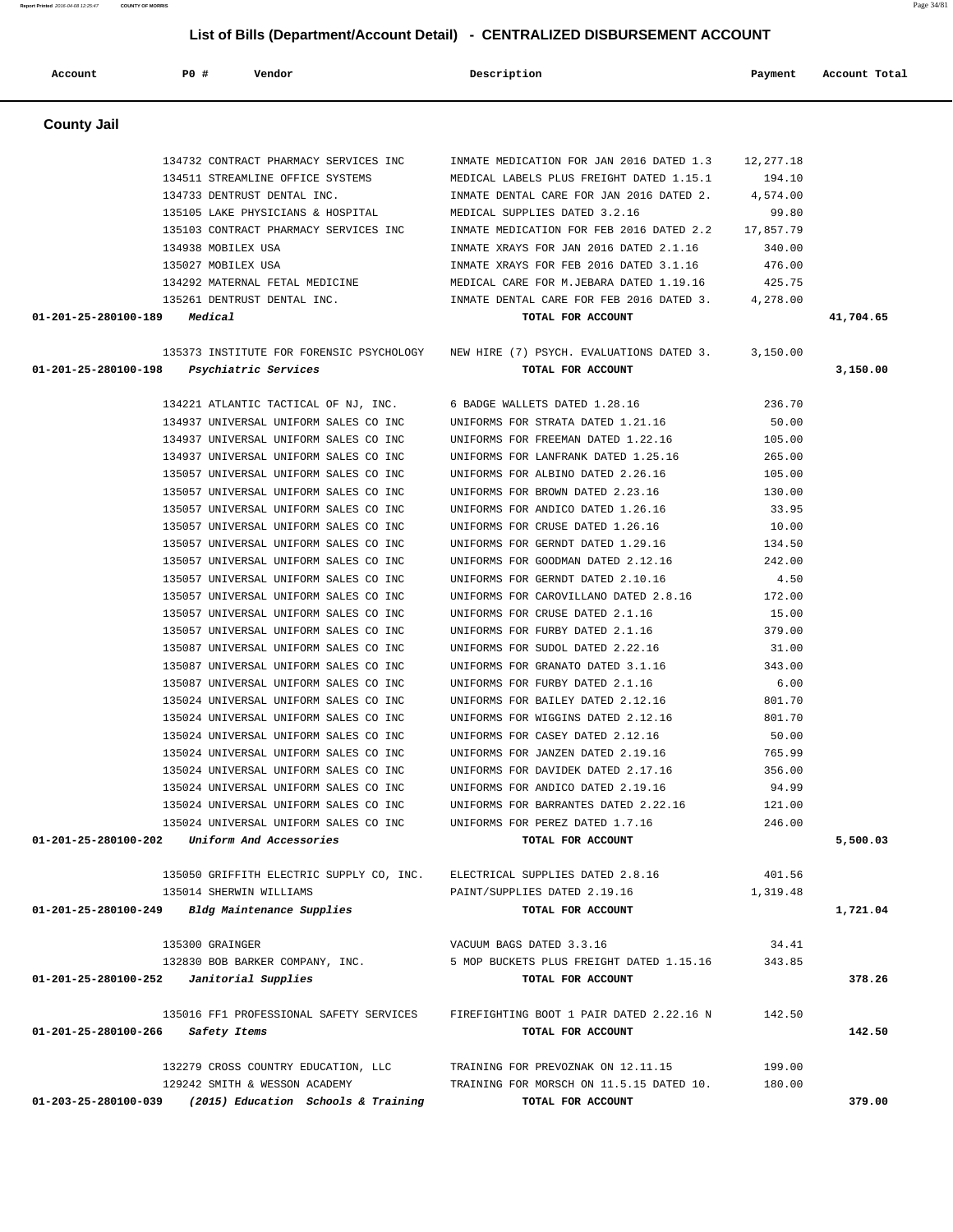**Report Printed** 2016-04-08 12:25:47 **COUNTY OF MORRIS** Page 35/81

# **List of Bills (Department/Account Detail) - CENTRALIZED DISBURSEMENT ACCOUNT**

| Account              | PO#                   | Vendor                                                                 | Description                                                                          | Payment          | Account Total              |
|----------------------|-----------------------|------------------------------------------------------------------------|--------------------------------------------------------------------------------------|------------------|----------------------------|
| <b>County Jail</b>   |                       |                                                                        |                                                                                      |                  |                            |
|                      |                       | 135017 RICOH AMERICAS CORPORATION<br>135017 RICOH AMERICAS CORPORATION | COLOR COPIES FOR ADMIN COPIER FROM 10.1.<br>COLOR COPIES FOR I.A. COPIER FROM 10.1.1 | 352.59<br>132.79 |                            |
| 01-203-25-280100-058 |                       | (2015) Office Supplies & Stationery                                    | TOTAL FOR ACCOUNT                                                                    |                  | 844.41                     |
|                      | TOTAL for County Jail |                                                                        |                                                                                      |                  | ------------<br>101,950.13 |

#### **County Youth Detention Facilit**

| 134753 W.B. MASON COMPANY INC                                    | Inkcart combo 96/97<br>Inkcart f/600C Prtr, BK-830                                                                                                                                                    | 52.66  |          |
|------------------------------------------------------------------|-------------------------------------------------------------------------------------------------------------------------------------------------------------------------------------------------------|--------|----------|
| 134753 W.B. MASON COMPANY INC                                    |                                                                                                                                                                                                       | 25.28  |          |
|                                                                  | 134753 W.B. MASON COMPANY INC Pen, Clic Stic, Black 24/pk                                                                                                                                             | 6.56   |          |
| 134753 W.B. MASON COMPANY INC <a>&gt;</a> Pad, Stamp, foam Black |                                                                                                                                                                                                       | 0.22   |          |
| 134753 W.B. MASON COMPANY INC                                    | Inkcart combo 96/97                                                                                                                                                                                   | 52.66  |          |
| 134753 W.B. MASON COMPANY INC                                    | UPS, ES, 750VA / 450W, 10RCP / 5UPS                                                                                                                                                                   | 185.70 |          |
| 134948 OFFICE CONCEPTS GROUP, INC.                               | Tape, 1/2 x 250", 3/pk                                                                                                                                                                                | 4.03   |          |
| 134948 OFFICE CONCEPTS GROUP, INC.                               | Hook, Wite, 12str, wp, 9, clr                                                                                                                                                                         | 10.86  |          |
| 134948 OFFICE CONCEPTS GROUP, INC.                               |                                                                                                                                                                                                       | 13.10  |          |
| 134948 OFFICE CONCEPTS GROUP, INC.                               | File, Wall, Master, Ltr, Smk<br>File, Wallmstr, Ltr, 3pk, Smk<br>Hook, Magnetic, Spr Strong                                                                                                           | 11.36  |          |
| 134948 OFFICE CONCEPTS GROUP, INC.                               |                                                                                                                                                                                                       | 12.54  |          |
| 134948 OFFICE CONCEPTS GROUP, INC. Toner JL, 305A, CMY           |                                                                                                                                                                                                       | 274.45 |          |
| 01-201-25-281100-058 Office Supplies & Stationery                | TOTAL FOR ACCOUNT                                                                                                                                                                                     |        | 649.42   |
|                                                                  | 136114 BOB BARKER COMPANY, INC. SCP - Shave Cream, Packet                                                                                                                                             | 258.12 |          |
|                                                                  | 136114 BOB BARKER COMPANY, INC. 4082 - Tissues, Facial                                                                                                                                                | 88.50  |          |
|                                                                  | 136114 BOB BARKER COMPANY, INC. PC1422 - Pillow Case 14x22                                                                                                                                            | 63.96  |          |
| 136114 BOB BARKER COMPANY, INC.                                  |                                                                                                                                                                                                       | 151.40 |          |
| 136114 BOB BARKER COMPANY, INC.                                  | A1408 - Razor, Twin blade<br>34703 - Anitipersipirant                                                                                                                                                 | 59.04  |          |
| 136114 BOB BARKER COMPANY, INC.                                  | EBXLSQ-S - Boxers, small                                                                                                                                                                              | 19.72  |          |
| 136114 BOB BARKER COMPANY, INC.                                  | EBXLSQ-M - Boxers, medium                                                                                                                                                                             | 39.44  |          |
|                                                                  | 136114 BOB BARKER COMPANY, INC. BBXLSQ-L - Boxers, large                                                                                                                                              | 39.44  |          |
| 136114 BOB BARKER COMPANY, INC.                                  | EBXLSQ-XL - Boxers, x-large                                                                                                                                                                           | 39.44  |          |
| 136114 BOB BARKER COMPANY, INC.                                  | 2203-8 - Commissary panty, size 8                                                                                                                                                                     | 24.45  |          |
| 136114 BOB BARKER COMPANY, INC. 700265 - Conditioner             |                                                                                                                                                                                                       | 46.20  |          |
|                                                                  | 136114 BOB BARKER COMPANY, INC. 2203-9 - Commissary panty, size 9                                                                                                                                     | 24.45  |          |
| 136114 BOB BARKER COMPANY, INC.                                  | 2203-10 - Commissary panty, size 10                                                                                                                                                                   | 24.45  |          |
| 136114 BOB BARKER COMPANY, INC.                                  | WC1212OR - Washcloth                                                                                                                                                                                  | 23.80  |          |
| 136114 BOB BARKER COMPANY, INC. BT2244 - Towel                   |                                                                                                                                                                                                       | 89.56  |          |
| 136114 BOB BARKER COMPANY, INC.                                  | $1700-W - Sock$                                                                                                                                                                                       | 34.60  |          |
|                                                                  |                                                                                                                                                                                                       | 53.20  |          |
|                                                                  | 136114 BOB BARKER COMPANY, INC.<br>136114 BOB BARKER COMPANY, INC.<br>136114 BOB BARKER COMPANY, INC.<br>136114 BOB BARKER COMPANY, INC.<br>136114 BOB BARKER COMPANY, INC.<br>CG95008 - Deod/Antiper | 56.28  |          |
|                                                                  |                                                                                                                                                                                                       | 102.28 |          |
|                                                                  |                                                                                                                                                                                                       | 57.10  |          |
|                                                                  | 136114 BOB BARKER COMPANY, INC.<br>136114 BOB BARKER COMPANY, INC.<br>2001 - 2001 - 2002 - 2003 - 2003 - 2003 - 2003 - 2003 - 2003 - 2003 - 2003 - 2003 - 2003 - 2003 - 2003 - 2003                   | 285.40 |          |
| 136114 BOB BARKER COMPANY, INC.                                  | PR39000 - Toothpaste, crest                                                                                                                                                                           | 310.44 |          |
| 136114 BOB BARKER COMPANY, INC.                                  | BB28 - Toothbrush                                                                                                                                                                                     | 34.48  |          |
|                                                                  | 136114 BOB BARKER COMPANY, INC. CG14181 - Soap, Irish Spring                                                                                                                                          | 197.88 |          |
| 136114 BOB BARKER COMPANY, INC. Freight                          |                                                                                                                                                                                                       | 178.18 |          |
| 01-201-25-281100-059 Other General Expenses                      | TOTAL FOR ACCOUNT                                                                                                                                                                                     |        | 2,301.81 |
| 136414 COUNTY OF MORRIS                                          | 2nd Half 3/16 Metered Mail                                                                                                                                                                            | 14.21  |          |

 **01-201-25-281100-068 Postage & Metered Mail TOTAL FOR ACCOUNT 14.21**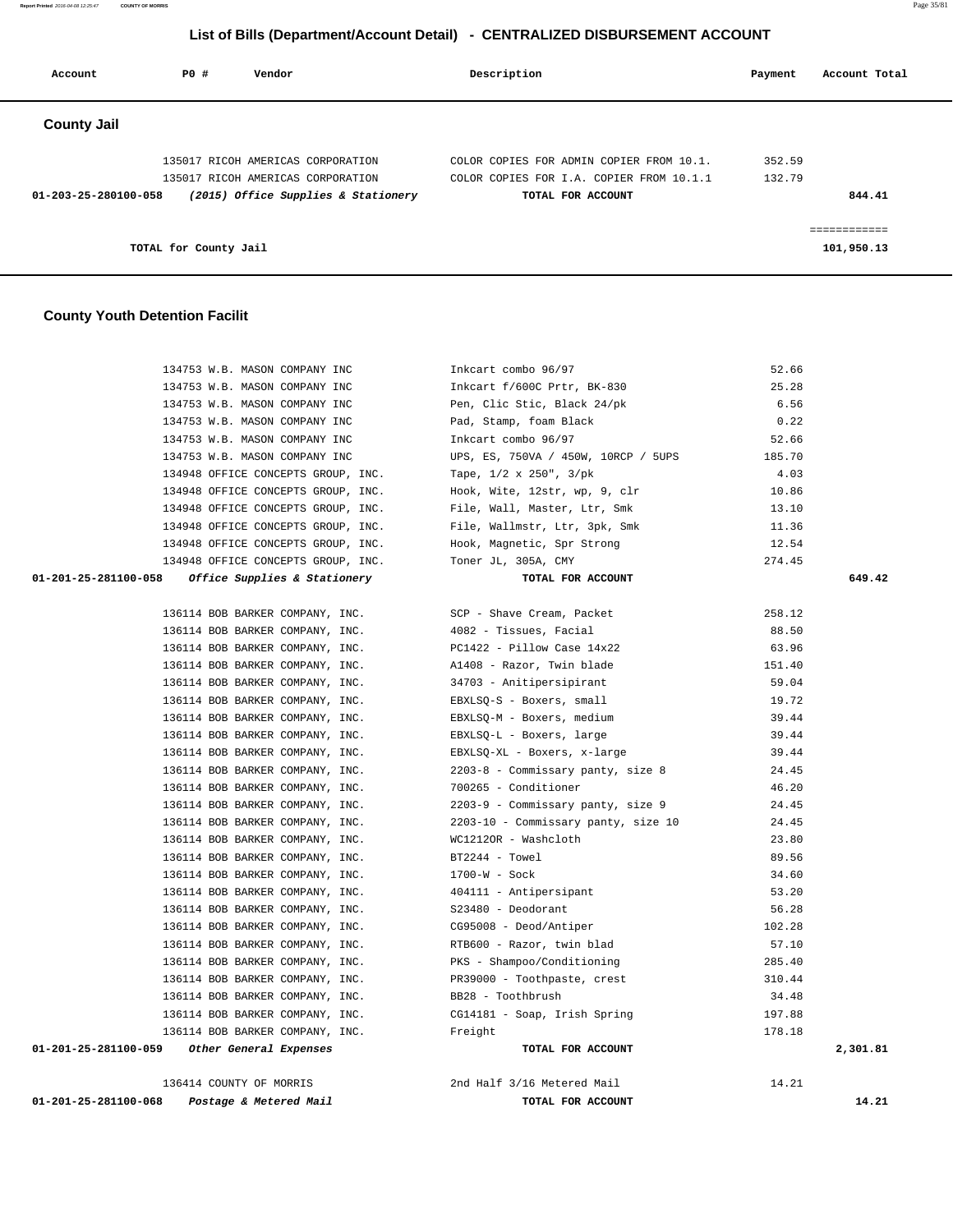| Account | P0 # | Vendor<br>. | Description | Payment | Account Total |
|---------|------|-------------|-------------|---------|---------------|
|         |      |             |             |         |               |

### **County Youth Detention Facilit**

| 135713 BOB BARKER COMPANY, INC.                              | Freight                                  | 11.72  |              |
|--------------------------------------------------------------|------------------------------------------|--------|--------------|
| 01-201-25-281100-258<br>Equipment                            | TOTAL FOR ACCOUNT                        |        | 113.74       |
|                                                              |                                          |        |              |
| 136223 TOM POLLIO                                            | Folger Adam 310-4 24D 630 - 310-4 Series | 369.35 |              |
| $01 - 201 - 25 - 281100 - 262$<br>Machinery Repairs & Parts  | TOTAL FOR ACCOUNT                        |        | 369.35       |
| 134741 PYRAMID SCHOOL PRODUCTS                               | Map Bucket/Funnet Wringer Combo          | 47.98  |              |
| 134741 PYRAMID SCHOOL PRODUCTS                               | Bar Soap Deodorant .75oz wrapped 1000/ct | 129.98 |              |
| 134741 PYRAMID SCHOOL PRODUCTS                               | Squeeze Floor 22" straight gy            | 9.98   |              |
| 134741 PYRAMID SCHOOL PRODUCTS                               | Dust Pan 12" palstic                     | 3.96   |              |
| 134741 PYRAMID SCHOOL PRODUCTS                               | Poly Sponge Scrubber 6'x3-3/8"           | 24.10  |              |
| 134741 PYRAMID SCHOOL PRODUCTS                               | Urinal Screen w/block                    | 11.69  |              |
| 134741 PYRAMID SCHOOL PRODUCTS                               | Rags Diaper New 501b/ctn                 | 128.99 |              |
| 134741 PYRAMID SCHOOL PRODUCTS                               | Easy Paks Bowl Cleaner                   | 77.96  |              |
| (2015) Janitorial Supplies<br>$01 - 203 - 25 - 281100 - 252$ | TOTAL FOR ACCOUNT                        |        | 434.64       |
|                                                              |                                          |        | ------------ |
| TOTAL for County Youth Detention Facilit                     |                                          |        | 3,883.17     |
|                                                              |                                          |        |              |

# **Road Repairs**

| 135333 SPACE FARMS INC                            |                                    | Deer Removal 2/1 -2/29/2016              | 2,013.00 |          |
|---------------------------------------------------|------------------------------------|------------------------------------------|----------|----------|
| 01-201-26-290100-036<br>Contracted Services       |                                    | TOTAL FOR ACCOUNT                        |          | 2,013.00 |
| 135693 W.B. MASON COMPANY INC                     |                                    | 1/2"label, HP933XL, HP932XL, 950XL, 951X | 200.90   |          |
| 135693 W.B. MASON COMPANY INC                     |                                    | Planner (CREDIT)                         | $-15.27$ |          |
| 01-201-26-290100-058 Office Supplies & Stationery |                                    | TOTAL FOR ACCOUNT                        |          | 185.63   |
| 136414 COUNTY OF MORRIS                           |                                    | 2nd Half 3/16 Metered Mail               | 4.11     |          |
| 01-201-26-290100-068 Postage & Metered Mail       |                                    | TOTAL FOR ACCOUNT                        |          | 4.11     |
| 135030 COMCAST                                    |                                    | Acct. 8499 05 276 0081952 Billing Date 3 | 124.60   |          |
| 135030 COMCAST                                    |                                    | Acct. 8499 05 276 0081952 Billing Date 4 | 124.60   |          |
| $01-201-26-290100-146$ Telephone                  |                                    | TOTAL FOR ACCOUNT                        |          | 249.20   |
| 135329 JOE'S PIZZERIA                             |                                    | 2016 Meals 01/16-2/23/2016               | 70.00    |          |
| 135329 JOE'S PIZZERIA                             |                                    | 15% Gratuity                             | 10.50    |          |
| 134685 KINGS KID DELI                             |                                    | Meals 1/11 - 2/22/2016                   | 480.00   |          |
| 134685 KINGS KID DELI                             |                                    | 15% Gratuity                             | 72.00    |          |
| 135054 HUNAN WOK                                  |                                    | 2016 Meals                               | 360.00   |          |
| 135054 HUNAN WOK                                  |                                    | 15% Gratuity                             | 54.00    |          |
| 135004 LOVEYS PIZZA & GRILL                       |                                    | Meals 2/1 -2/25/2016                     | 450.00   |          |
| 135004 LOVEYS PIZZA & GRILL                       |                                    | 15% Gratuity                             | 67.50    |          |
| 135331 KORNER STORE INC                           |                                    | 2016 Meals 01/04-02/29/2016              | 280.00   |          |
| 135331 KORNER STORE INC                           |                                    | 15% Gratuity                             | 42.00    |          |
|                                                   | 135532 TOWNSOUARE DINER RESTAURANT | Meals $1/22 - 3/3/2016$                  | 350.00   |          |
|                                                   | 135532 TOWNSQUARE DINER RESTAURANT | 15% Gratuity                             | 52.50    |          |
| 01-201-26-290100-188<br>Meals                     |                                    | TOTAL FOR ACCOUNT                        |          | 2,288.50 |
| 135828 JOHN BOWER                                 |                                    | work boots per contract                  | 90.00    |          |
| 135694 THOMAS COEN                                |                                    | work boots per contract                  | 90.00    |          |
| 136343 CHRIS LIOS                                 |                                    | work boots per contract                  | 90.00    |          |
| 01-201-26-290100-207                              | Uniform & Clothing Allowance       | TOTAL FOR ACCOUNT                        |          | 270.00   |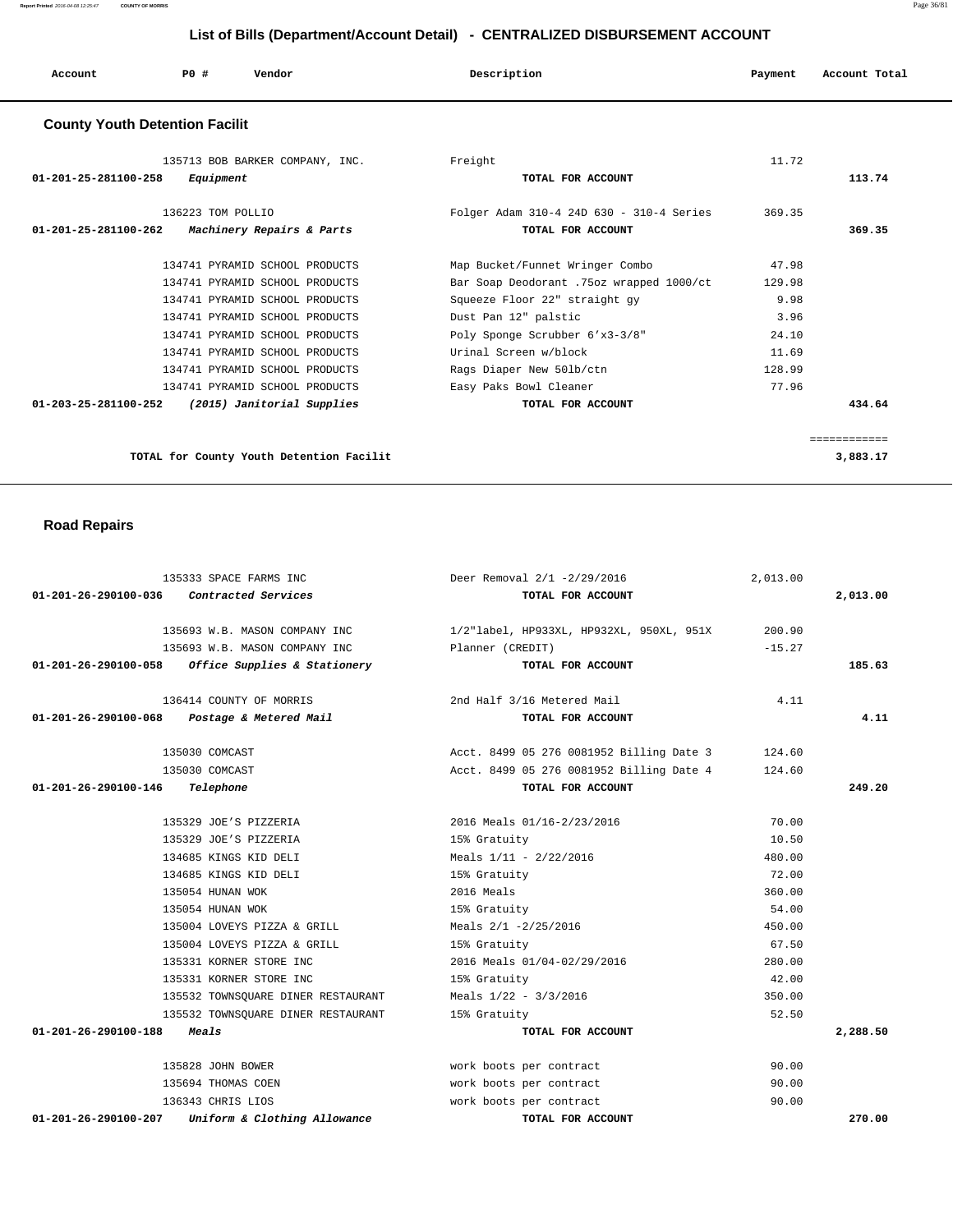**Report Printed** 2016-04-08 12:25:47 **COUNTY OF MORRIS** Page 37/81

 **List of Bills (Department/Account Detail) - CENTRALIZED DISBURSEMENT ACCOUNT**

| Account              | PO#                   | Vendor                                               | Description                                                                      | Payment                | Account Total |
|----------------------|-----------------------|------------------------------------------------------|----------------------------------------------------------------------------------|------------------------|---------------|
| <b>Road Repairs</b>  |                       |                                                      |                                                                                  |                        |               |
|                      |                       | 134682 GREEN POWER CHEMICAL LLC                      | 4 55 Gal Drums Asphalt Release @ 21.95                                           | 4,829.00               |               |
|                      |                       | 135696 TILCON NEW YORK INC.                          | I-6 Skin Patch                                                                   | 1,926.31               |               |
|                      | 135303 WELDON ASPHALT |                                                      | $1/4$ " top mix, I-6 skin patch                                                  | 433.96                 |               |
|                      |                       | 135915 TILCON NEW YORK INC.                          | I-6 Skin Patch Hot Material                                                      | 2,049.24               |               |
|                      |                       | 135915 TILCON NEW YORK INC.                          | I-5 Bituminous Concrete                                                          | 247.68                 |               |
|                      |                       | 135915 TILCON NEW YORK INC.                          | I-6 Skin Patch Hot Material                                                      | 1,309.15               |               |
|                      |                       | 135915 TILCON NEW YORK INC.                          | OPR Winter Mix                                                                   | 674.45                 |               |
| 01-201-26-290100-222 |                       | Bituminous Concrete                                  | TOTAL FOR ACCOUNT                                                                |                        | 13,092.46     |
|                      |                       | 135002 MICHAEL FITZPATRICK & SON INC                 | Snow Plowing/Ice Removal 1/23/2016 Secti                                         | 9,024.00               |               |
|                      |                       | 133629 V.A. SPATZ & SONS INC.                        | Jan. 23rd, 24th, 2016 Storms Sections 29                                         | 34,615.00              |               |
|                      |                       | 134881 PEOUANNOCK TOWNSHIP                           | Snow Removal/Salting 3/4/2016                                                    | 400.00                 |               |
|                      | 135334 TREE KING INC  |                                                      | Storm #9 Sections #10,17,22,30,34                                                | 8,662.50               |               |
|                      | 135922 TREE KING INC  |                                                      | Storm #10 3/20 - 3/21/2016 Route 10,17,                                          | 8,662.50               |               |
| 01-201-26-290100-228 |                       | Contracted Snow/Ice Removal                          | TOTAL FOR ACCOUNT                                                                |                        | 61,364.00     |
|                      |                       | 133657 COUNTY WELDING SUPPLY CO                      | oxygen compressed, acetylene                                                     | 72.11                  |               |
|                      |                       | 133657 COUNTY WELDING SUPPLY CO                      | small acetylene, oxygen                                                          | 8.85                   |               |
|                      |                       | 135530 MORRISTOWN LUMBER &                           | shower wand for tank, brass male hose                                            | 14.58                  |               |
|                      |                       | 135535 COUNTY WELDING SUPPLY CO                      | oxygen compressed, acetylene                                                     | 50.98                  |               |
|                      |                       | 135535 COUNTY WELDING SUPPLY CO                      | cws small acetylene                                                              | 8.85                   |               |
| 01-201-26-290100-238 | Signage               |                                                      | TOTAL FOR ACCOUNT                                                                |                        | 155.37        |
|                      |                       | 133209 MORTON SALT, INC.                             | Salt Wharton Garage Order #5100938352                                            | 18,167.58              |               |
|                      |                       | 133209 MORTON SALT, INC.                             | Salt Wharton Garage Order #5100938352                                            | 5,405.58               |               |
|                      |                       | 132921 MORTON SALT, INC.                             | Salt Hanover Garage Order # 5100938349                                           | 18,011.15              |               |
|                      |                       | 132921 MORTON SALT, INC.                             | Salt Wharton Garage Order # 5100938352                                           | 26, 260.97             |               |
|                      |                       | 132921 MORTON SALT, INC.                             | Salt Hanover Garage Order # 5100938349                                           | 32,747.87              |               |
|                      |                       | 132753 MORTON SALT, INC.                             | Hanover Garage Order # 5100930311                                                | 14,915.50              |               |
|                      |                       | 132753 MORTON SALT, INC.                             | Montville Garage Order # 5100930314                                              | 9,116.81               |               |
|                      |                       | 132753 MORTON SALT, INC.                             | Hanover Garage Order # 5100930311                                                | 9,208.73               |               |
|                      |                       | 132753 MORTON SALT, INC.                             | Hanover Garage Order # 5100930311                                                | 1,772.57               |               |
|                      |                       | 133315 MORTON SALT, INC.                             | Hanover Garage Salt Order # 5100951284                                           | 20,162.11              |               |
|                      |                       | 133315 MORTON SALT, INC.                             | Wharton Garage Salt Order # 5100951287                                           | 21,429.32              |               |
|                      |                       | 133315 MORTON SALT, INC.<br>133315 MORTON SALT, INC. | Hanover Garage Salt Order # 5100951284<br>Wharton Garage Salt Order # 5100951287 | 19,279.38<br>29,878.74 |               |
|                      |                       | 133429 MORTON SALT, INC.                             | Salt Hanover Garage Order #5100951284                                            | 16,757.14              |               |
|                      |                       | 133658 MORTON SALT, INC.                             | Salt Montville Garage Order # 5100951288                                         | 21, 113.40             |               |
|                      |                       | 134311 MORTON SALT, INC.                             | Hanover Garage Salt Order # 5100967411                                           | 14,102.36              |               |
|                      |                       | 134311 MORTON SALT, INC.                             | Hanover Garage Salt Order # 5100967411                                           | 2,666.98               |               |
|                      |                       | 134311 MORTON SALT, INC.                             | Hanover Garage Salt Order # 5100969876                                           | 7,355.91               |               |
|                      |                       | 135051 MORTON SALT, INC.                             | Hanover Garage Salt Order #5100969876                                            | 2,664.95               |               |
|                      |                       | 135051 MORTON SALT, INC.                             | Wharton Garage Salt Order #5100969877                                            | 16, 312.23             |               |
|                      |                       | 135051 MORTON SALT, INC.                             | Wharton Garage Salt Order #5100969877                                            | 1,963.54               |               |
|                      |                       | 135051 MORTON SALT, INC.                             | Montville Garage Salt Order #5100970502                                          | 13,578.20              |               |
|                      |                       | 134687 MORTON SALT, INC.                             | Salt Hanover Garage Order #5100969876                                            | 9,070.59               |               |
|                      |                       | 134687 MORTON SALT, INC.                             | Salt Wharton Garage Order #5100969877                                            | 5,566.58               |               |
|                      |                       | 134687 MORTON SALT, INC.                             | Salt Wharton Garage Order #5100969877                                            | 24,424.91              |               |
|                      |                       | 134687 MORTON SALT, INC.                             | Salt Hanover Garage Order #5100969876                                            | 7,123.30               |               |
| 01-201-26-290100-242 |                       | Snow Removal & Ice Control                           | TOTAL FOR ACCOUNT                                                                |                        | 369,056.40    |
|                      |                       | 134688 MORRISTOWN LUMBER &                           | 4x75 window & door flashing                                                      | 15.99                  |               |
|                      |                       | 135530 MORRISTOWN LUMBER &                           | carraige/machine bolts                                                           | 4.54                   |               |
|                      |                       | 135536 MORRISTOWN LUMBER &                           | PCL180DRK-2 18V drill kit                                                        | 149.99                 |               |
|                      |                       | 135537 NORTHEASTERN HARDWARE CO INC                  | UFAAL36S-7 asphalt rake                                                          | 56.95                  |               |
|                      |                       | 135538 NORTHEASTERN HARDWARE CO INC                  | alunumum asphalt rakes                                                           | 113.90                 |               |
| 01-201-26-290100-260 |                       | Construction Materials                               | TOTAL FOR ACCOUNT                                                                |                        | 341.37        |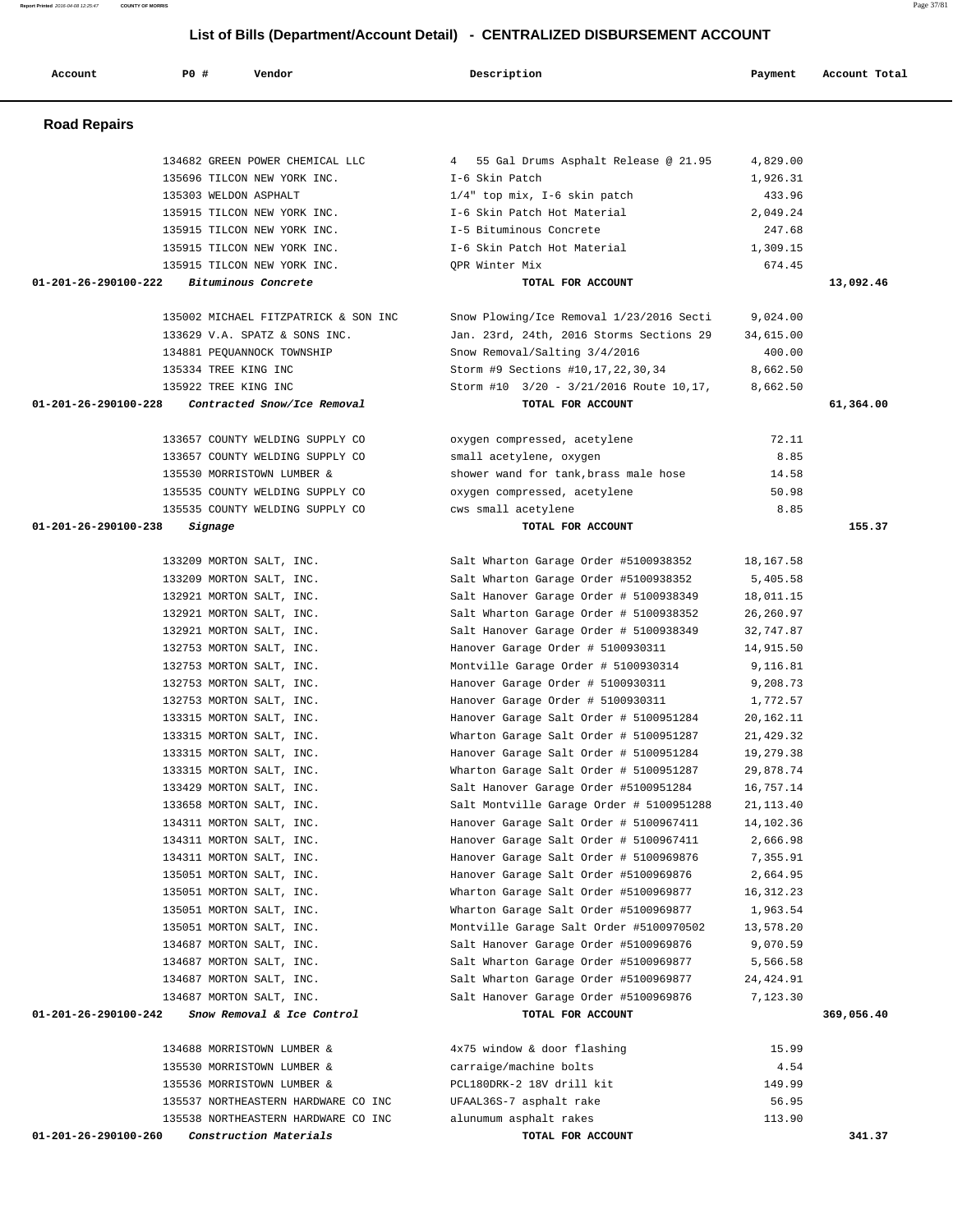134756 SHERWIN WILLIAMS 182-0588 3 inch economy brush 4.16 134756 SHERWIN WILLIAMS 6509-21349 2 1/2 flat sas 14.89 134756 SHERWIN WILLIAMS 173-9333 9 inch cs rlr cvr ltx 3/8 5.09 134756 SHERWIN WILLIAMS 173-9 inch cs rlr cvr ltx 3/8 5.09 134756 SHERWIN WILLIAMS Discount -3.75  **01-201-26-292100-234 Paint TOTAL FOR ACCOUNT 39.46** 135674 SHEAFFER SUPPLY, INC. 8" Slip Joint Pliers14x58 PS1/4x5/8 Pan 10.10 135674 SHEAFFER SUPPLY, INC. TTN25214PF1/4x2-1/4 Flat Phil Titen Scre 65.72  **01-201-26-292100-239 Small Tools TOTAL FOR ACCOUNT 75.82** 134243 PARK UNION LUMBER COMPANY LLC (5) Square Long HandleShovels 89.95 135034 KENVIL POWER EQUIPMENT, INC. B C Oil Gallons  $4/C$  15.61  **01-201-26-292100-246 Tools - Others TOTAL FOR ACCOUNT 105.56** 134520 COUNTY WELDING SUPPLY CO UN1072 Oxygen Compressed 2.2CWS 251 CF C 63.49 134520 COUNTY WELDING SUPPLY CO UN1072 Oxygen Compressed 2.2CWS 251 cf 158.50 134329 COUNTY WELDING SUPPLY CO CWS 125 CF ArgonCWS 125 AR/CO2 75/25CWS 38.35  **01-201-26-292100-248 Welding-Oxygen-Acetylene Etc TOTAL FOR ACCOUNT 260.34** 135603 RICOH AMERICAS CORPORATION Ricoh MPC 2051Morris County Bridge Dept. 111.58  **01-201-26-292100-259 Equipment Rental TOTAL FOR ACCOUNT 111.58**

 134756 SHERWIN WILLIAMS 6504-62302 - 1 Quart paintColortogo SA E 6.99 134756 SHERWIN WILLIAMS 6504-62328, 1 Quart Colortogo SADeep, Se 6.99

#### **Bridges and Culverts**

| <b>Road Repairs</b>                                         |                                                                                 |          |              |
|-------------------------------------------------------------|---------------------------------------------------------------------------------|----------|--------------|
| 135066 CABLEVISION                                          | $07876 - 512349 - 01 - 9$ 04/01 - 04/30/2016                                    | 98.48    |              |
|                                                             | 135838 NESTLE WATERS NORTH AMERICA INC. 0434540159 bottle water 2/15 -3/14/2016 | 29.90    |              |
| 01-201-26-290100-266<br>Safety Items                        | TOTAL FOR ACCOUNT                                                               |          | 226.86       |
|                                                             | 135033 RICOH AMERICAS CORPORATION Ricoh MPC2003 Serial #E205M660168 ID# 69      | 59.57    |              |
| (2015) Office Supplies & Stationery<br>01-203-26-290100-058 | TOTAL FOR ACCOUNT                                                               |          | 59.57        |
| 135329 JOE'S PIZZERIA                                       | 2015 Meals 02/17-12/27/2015                                                     | 180.00   |              |
| 135329 JOE'S PIZZERIA                                       | 15% Gratuity                                                                    | 27.00    |              |
| 134685 KINGS KID DELI                                       | Meals $9/24 - 12/30/2015$                                                       | 50.00    |              |
| 134685 KINGS KID DELI                                       | 15% Gratuity                                                                    | 7.50     |              |
| 135054 HUNAN WOK                                            | $2015$ Meals                                                                    | 110.00   |              |
| 135054 HUNAN WOK                                            | 15% Gratuity                                                                    | 16.50    |              |
| 135331 KORNER STORE INC                                     | 2015 Meals 12/30/2015                                                           | 20.00    |              |
| 135331 KORNER STORE INC                                     | 15% Gratuity                                                                    | 3.00     |              |
| 01-203-26-290100-188 (2015) Meals                           | TOTAL FOR ACCOUNT                                                               |          | 414.00       |
| 135032 STRONGWEAR GARMENT                                   | Wrangler Relaxed Fit Jeans, Jerzee T-shir                                       | 7,868.16 |              |
| 01-203-26-290100-207 (2015) Uniform & Clothing Allowance    | TOTAL FOR ACCOUNT                                                               |          | 7,868.16     |
| 127662 UNITED RENTALS                                       | trench box aluminum 6'x8', adjustable sp                                        | 97.50    |              |
| 01-203-26-290100-266 (2015) Safety Items                    | TOTAL FOR ACCOUNT                                                               |          | 97.50        |
|                                                             |                                                                                 |          | ============ |
| TOTAL for Road Repairs                                      |                                                                                 |          | 457,686.13   |

## **List of Bills (Department/Account Detail) - CENTRALIZED DISBURSEMENT ACCOUNT**

 **Account P0 # Vendor Description Payment Account Total**

**Report Printed** 2016-04-08 12:25:47 **COUNTY OF MORRIS** Page 38/81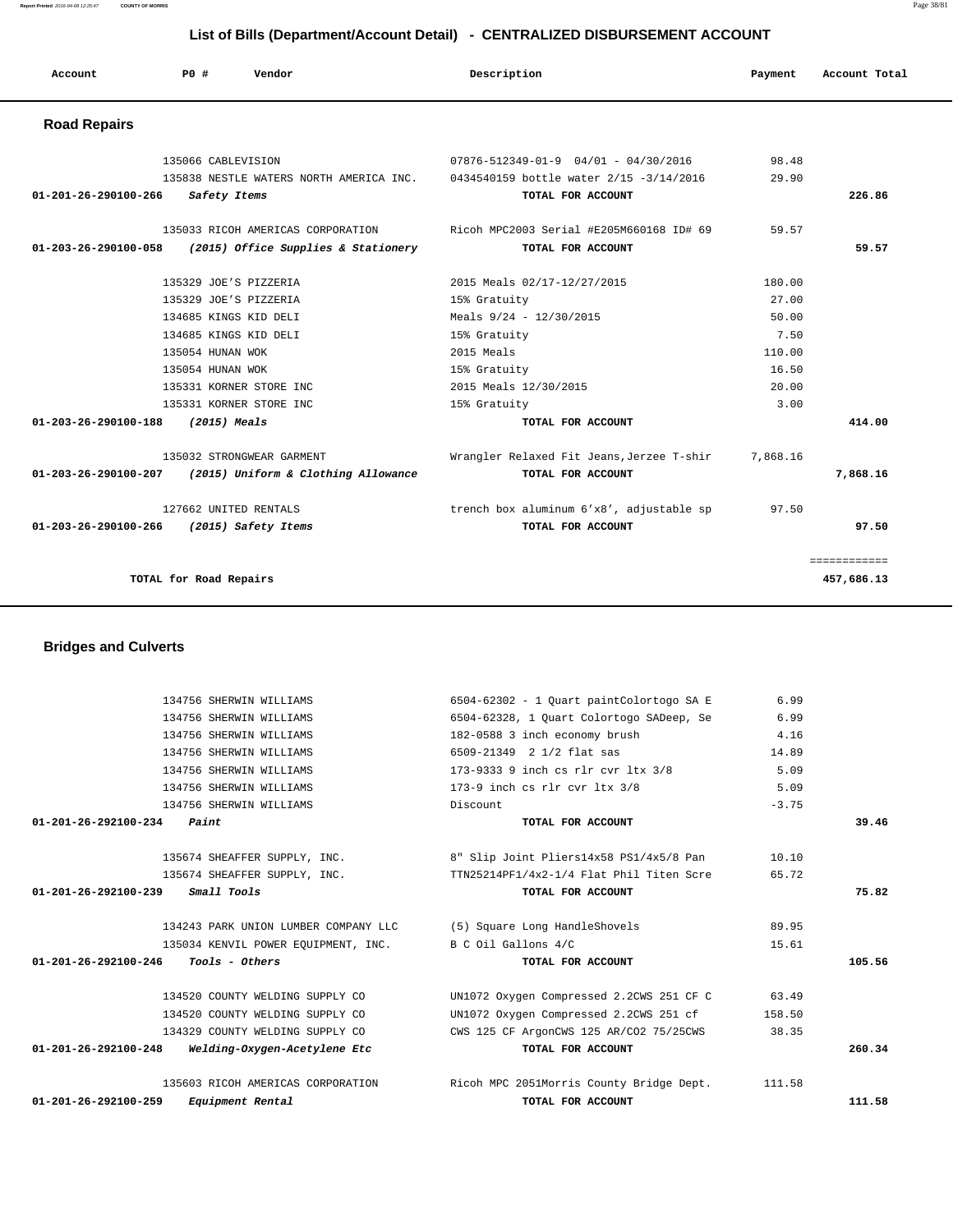**Report Printed** 2016-04-08 12:25:47 **COUNTY OF MORRIS** Page 39/81

# **List of Bills (Department/Account Detail) - CENTRALIZED DISBURSEMENT ACCOUNT**

| Account                     | PO#          | Vendor                         | Description       | Payment | Account Total          |
|-----------------------------|--------------|--------------------------------|-------------------|---------|------------------------|
| <b>Bridges and Culverts</b> |              |                                |                   |         |                        |
| 01-201-26-292100-266        | Safety Items |                                | TOTAL FOR ACCOUNT |         | 354.07                 |
|                             |              | TOTAL for Bridges and Culverts |                   |         | ============<br>946.83 |

#### **Shade Tree Commission**

| 134681 CY DRAKE LOCKSMITHS, INC.                              | key by code & keys                       | 17.40  |
|---------------------------------------------------------------|------------------------------------------|--------|
| 135837 NESTLE WATERS NORTH AMERICA INC.                       | 0434593380 01/15 - 02/14/2016 bottle wa  | 18.44  |
| 135837 NESTLE WATERS NORTH AMERICA INC.                       | 0434593380 02/15 - 03/14/2016 bottle wat | 18.44  |
| 01-201-26-300100-098<br>Other Operating&Repair Supply         | TOTAL FOR ACCOUNT                        | 54.28  |
| 135829 JOSEPH DEMAIO                                          | work boots per contract                  | 90.00  |
| 01-201-26-300100-207<br>Uniform & Clothing Allowance          | TOTAL FOR ACCOUNT                        | 90.00  |
| 135531 MORRISTOWN LUMBER &                                    | marking paint                            | 18.20  |
| $01 - 201 - 26 - 300100 - 251$<br>Ground Maintenance Supplies | TOTAL FOR ACCOUNT                        | 18.20  |
|                                                               |                                          |        |
| TOTAL for Shade Tree Commission                               |                                          | 162.48 |
|                                                               |                                          |        |

## **Buildings & Grounds**

| $01 - 201 - 26 - 310100 - 029$ Building Rental |                                                                                                                                                                                                                                                                                                                                                                                                                                              | 135742 WILLIAM F. BARNISH RENT FOR DOVER PROBATION / MAY 2016 8,437.49<br>TOTAL FOR ACCOUNT                                                                                                                                                                                                                                                                                                                                                                                                                                             |                                                                                                             | 8,437.49  |
|------------------------------------------------|----------------------------------------------------------------------------------------------------------------------------------------------------------------------------------------------------------------------------------------------------------------------------------------------------------------------------------------------------------------------------------------------------------------------------------------------|-----------------------------------------------------------------------------------------------------------------------------------------------------------------------------------------------------------------------------------------------------------------------------------------------------------------------------------------------------------------------------------------------------------------------------------------------------------------------------------------------------------------------------------------|-------------------------------------------------------------------------------------------------------------|-----------|
| $01 - 201 - 26 - 310100 - 030$ Cartage         | 135724 VERNAY MOVING INC                                                                                                                                                                                                                                                                                                                                                                                                                     | RE: B&G/ 03-14-16<br>TOTAL FOR ACCOUNT                                                                                                                                                                                                                                                                                                                                                                                                                                                                                                  | 750.00                                                                                                      | 750.00    |
|                                                | 01-201-26-310100-044 Equipment Service Agreements                                                                                                                                                                                                                                                                                                                                                                                            | 134864 SCIENTIFIC BOILER WATER WATER WATERGUARD QTRLY BILLING/ MARCH, APR, MA 2,175.00<br>TOTAL FOR ACCOUNT                                                                                                                                                                                                                                                                                                                                                                                                                             |                                                                                                             | 2,175.00  |
|                                                | $01-201-26-310100-058$ Office Supplies & Stationery                                                                                                                                                                                                                                                                                                                                                                                          | 134847 W.B. MASON COMPANY INC RE: OFFICE SUPPLIES/ 02-18-16<br>TOTAL FOR ACCOUNT                                                                                                                                                                                                                                                                                                                                                                                                                                                        | 73.34                                                                                                       | 73.34     |
| 01-201-26-310100-062 Parking Lot Rental        | 136191 LAZ PARKING<br>136192 LAZ PARKING<br>135907 MORRISTOWN PARKING AUTHORITY<br>135907 MORRISTOWN PARKING AUTHORITY<br>135907 MORRISTOWN PARKING AUTHORITY<br>135907 MORRISTOWN PARKING AUTHORITY<br>135907 MORRISTOWN PARKING AUTHORITY<br>135907 MORRISTOWN PARKING AUTHORITY<br>135908 MORRISTOWN PARKING AUTHORITY<br>135908 MORRISTOWN PARKING AUTHORITY<br>135908 MORRISTOWN PARKING AUTHORITY MARCH 2016 - PARKING MAINTENANCE FEE | 135740 MORRISTOWN PARKING AUTHORITY PARKING MAINTENANCE FEE APRIL 2016 5,340.00<br>590803109/ JUROR PKG - JANUARY 2016/ DAT 8,310.00<br>590803109/ JUROR PKG - FEBRUARY 2016/ DA 9,030.00<br>APRIL 2016 - PARKING MAINTENANCE FEE<br>MAY 2016 - PARKING MAINTENANCE FEE<br>JUNE 2016 - PARKING MAINTENANCE FEE<br>APRIL 2016 PARKING MAINTENANCE FEE<br>MAY 2016 PARKING MAINTENANCE FEE<br>JUNE 2016 PARKING MAINTENANCE FEE<br>JANUARY 2016 - PARKING MAINTENANCE FEE<br>FEBRUARY 2016 - PARKING MAINTENANCE FEE<br>TOTAL FOR ACCOUNT | 11,900.00<br>11,900.00<br>11,900.00<br>1,680.00<br>1,680.00<br>1,680.00<br>1,680.00<br>1,680.00<br>1,680.00 | 68,460.00 |
|                                                | 135231 NEW JERSEY OVERHEAD DOOR LLC                                                                                                                                                                                                                                                                                                                                                                                                          | RE: A&R - P2/ 01-20-16                                                                                                                                                                                                                                                                                                                                                                                                                                                                                                                  | 160.00                                                                                                      |           |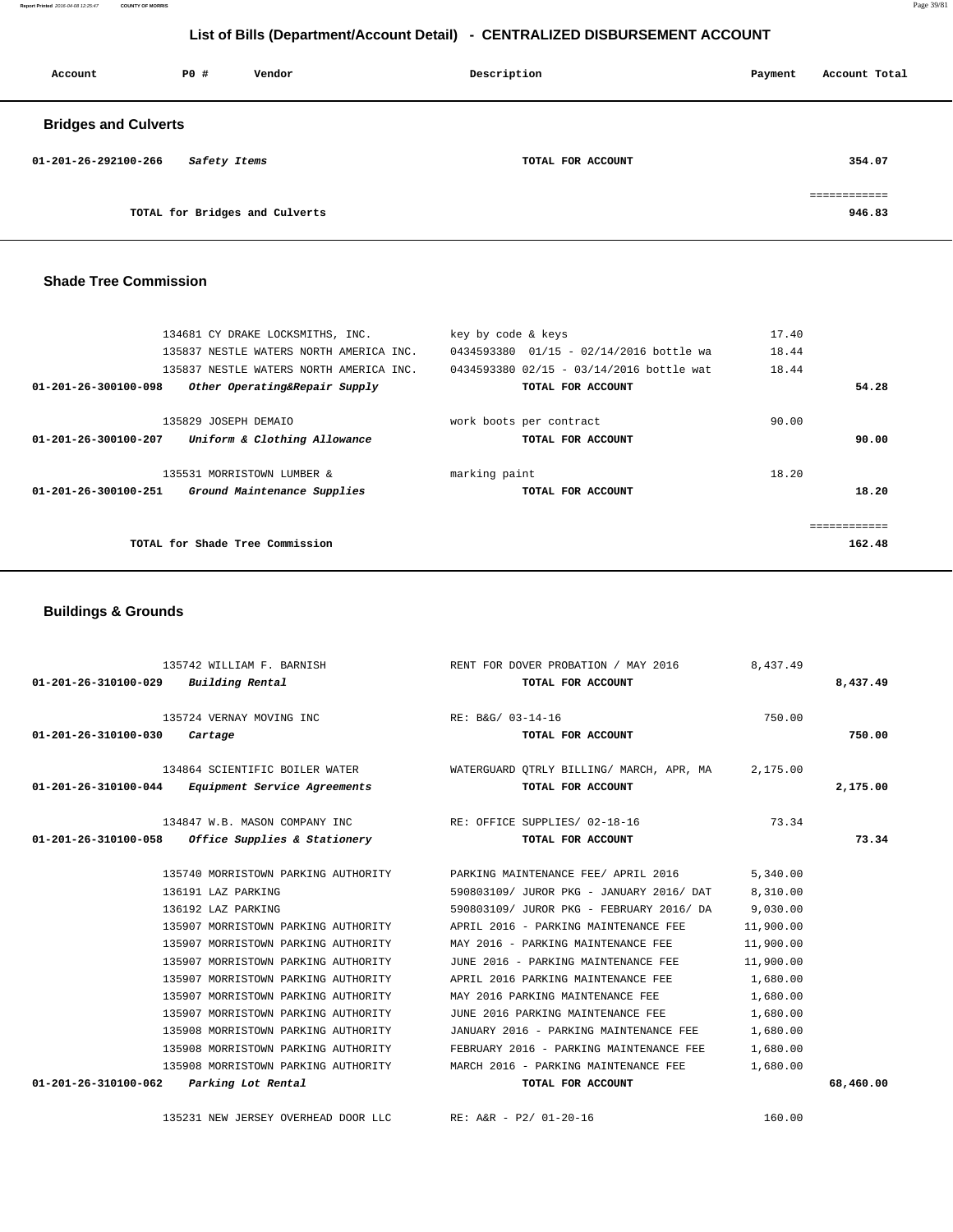| Account                              | PO#<br>Vendor                                                              | Description                                                                     | Payment            | Account Total |
|--------------------------------------|----------------------------------------------------------------------------|---------------------------------------------------------------------------------|--------------------|---------------|
| <b>Buildings &amp; Grounds</b>       |                                                                            |                                                                                 |                    |               |
|                                      | 135231 NEW JERSEY OVERHEAD DOOR LLC                                        | RE: COUNTY GARAGE/ 01-25-16                                                     | 297.50             |               |
| 01-201-26-310100-082                 | Travel Expense                                                             | TOTAL FOR ACCOUNT                                                               |                    | 617.50        |
|                                      |                                                                            |                                                                                 |                    |               |
|                                      | 134841 KORNER STORE INC                                                    | RE: MEAL RECEIPTS/ 1/24/16 THRU 02-16-16                                        | 340.00             |               |
|                                      | 135602 TREASURER-STATE OF NEW JERSEY                                       | REG# 1422-00116-001 RE: MV-1/ INSPECTION                                        | 1,141.00           |               |
|                                      | 135602 TREASURER-STATE OF NEW JERSEY                                       | REG#1422-00116-002 RE: MV2/ INSPECTION F                                        | 443.00             |               |
|                                      | 135602 TREASURER-STATE OF NEW JERSEY                                       | REG# 1422-00107-001/ RE: SEUINSPECTION F                                        | 409.00             |               |
| 01-201-26-310100-084                 | Other Outside Services                                                     | TOTAL FOR ACCOUNT                                                               |                    | 2,333.00      |
|                                      | 135737 NESTLE WATERS NORTH AMERICA INC.                                    | 0434507703/02-15-16 THRU 03-14-16/DATE                                          | 127.63             |               |
| 01-201-26-310100-095                 | Other Administrative Supplies                                              | TOTAL FOR ACCOUNT                                                               |                    | 127.63        |
|                                      |                                                                            |                                                                                 |                    |               |
|                                      | 135750 GRAINGER                                                            | WO77313/ RE: B&G/ 03-15-16                                                      | 934.30             |               |
| 01-201-26-310100-098                 | Other Operating&Repair Supply                                              | TOTAL FOR ACCOUNT                                                               |                    | 934.30        |
|                                      |                                                                            |                                                                                 |                    |               |
|                                      | 134875 COMPLETE SECURITY SYSTEMS, INC.                                     | RE: PSTA/ 01-27-16                                                              | 422.00             |               |
|                                      | 134871 COMPLETE SECURITY SYSTEMS, INC.                                     | CRIME LAB - CHECK CONNECITONS POPPITS SE<br>LIBRARY - REPLACE LOST PANIC BUTTON | 249.00<br>1,482.00 |               |
|                                      | 134873 COMPLETE SECURITY SYSTEMS, INC.<br>133748 POP-A-LOCK OF NORTHERN NJ | RE: JBWS - 84 KEYWAY CORES AND KEYS/ AS                                         | 2,819.80           |               |
| 01-201-26-310100-128                 | Security Equipment                                                         | TOTAL FOR ACCOUNT                                                               |                    | 4,972.80      |
|                                      |                                                                            |                                                                                 |                    |               |
|                                      | 135155 MORRIS COUNTY MUNICIPAL                                             | 000291/ RE: REFUSE REMOVAL/ FEBRUARY 201                                        | 618.97             |               |
|                                      | 135154 MORRIS COUNTY MUNICIPAL                                             | 100055/ WASTE COLLECTION -FEBRUARY 2016/                                        | 5,656.24           |               |
|                                      | 135154 MORRIS COUNTY MUNICIPAL                                             | 100055/ TIPPING FEES - FEBRUARY 2016/ 03                                        | 1,792.68           |               |
| 01-201-26-310100-143                 | Rubbish & Trash Removal                                                    | TOTAL FOR ACCOUNT                                                               |                    | 8,067.89      |
|                                      |                                                                            |                                                                                 |                    |               |
|                                      | 135732 XIOMARA MALDONADO                                                   | RE: 2016 WORK BOOTS - NIGHT CREW/ 03-16-                                        | 90.00              |               |
| 01-201-26-310100-207                 | 135811 TERRANCE WILSON<br>Uniform & Clothing Allowance                     | RE: 2016 WORK BOOTS/ DATED 03-08-16<br>TOTAL FOR ACCOUNT                        | 90.00              | 180.00        |
|                                      |                                                                            |                                                                                 |                    |               |
|                                      | 135227 COUNTY CONCRETE CORP.                                               | RE: CH - MASON REPAIRS/ 03-02-16                                                | 58.15              |               |
| 01-201-26-310100-223                 | Building Repairs                                                           | TOTAL FOR ACCOUNT                                                               |                    | 58.15         |
|                                      |                                                                            |                                                                                 |                    |               |
|                                      | 134861 RICCIARDI BROTHERS OF                                               | WO76909/ RE: JBWS/ 02-05-16                                                     | 721.40             |               |
|                                      | 134861 RICCIARDI BROTHERS OF                                               | WO76909/ RE: JBWS/ 02-08-16                                                     | 114.76             |               |
|                                      | 134861 RICCIARDI BROTHERS OF                                               | WO76909/ RE: JBWS/ 02-11-16                                                     | 65.88              |               |
|                                      | 134861 RICCIARDI BROTHERS OF                                               | WO76909/ RE: JBWS/ 02-11-16                                                     | 59.74              |               |
|                                      | 134861 RICCIARDI BROTHERS OF<br>134861 RICCIARDI BROTHERS OF               | WO76909/ RE: JBWS/ 02-17-16<br>WO76909/ RE: JBWS/ 02-18-16                      | 13.99<br>397.51    |               |
|                                      | 134861 RICCIARDI BROTHERS OF                                               | WO76909/ RE: JBWS/ 02-22-16                                                     | 157.96             |               |
|                                      | 134861 RICCIARDI BROTHERS OF                                               | WO76909/ RE: JBWS/ 02-24-16                                                     | 216.24             |               |
|                                      | 134861 RICCIARDI BROTHERS OF                                               | WO76909/ RE: JBWS/ 02-25-16                                                     | 89.99              |               |
|                                      | 134861 RICCIARDI BROTHERS OF                                               | WO77155/ RE: PSTA/ 02-24-16                                                     | 592.03             |               |
|                                      | 134861 RICCIARDI BROTHERS OF                                               | WO76844/ RE: CH/ 02-25-16                                                       | 69.72              |               |
| $01 - 201 - 26 - 310100 - 234$ Paint |                                                                            | TOTAL FOR ACCOUNT                                                               |                    | 2,499.22      |
|                                      |                                                                            |                                                                                 |                    |               |
|                                      | 135734 GENERAL PLUMBING SUPPLY INC.                                        | WO74922/ RE: B&G/ 03-01-16                                                      | 118.38             |               |
|                                      | 135734 GENERAL PLUMBING SUPPLY INC.                                        | WO777112/ RE: CH/ 02-18-16                                                      | 252.00             |               |
|                                      | 135734 GENERAL PLUMBING SUPPLY INC.                                        | WO76982/ RE: CH COMPLEX/ 02-04-16                                               | 80.57              |               |
|                                      | 135734 GENERAL PLUMBING SUPPLY INC.                                        | WO76982/ RE: CH COMPLEX/ 02-12-16                                               | 13.00              |               |
|                                      | 135734 GENERAL PLUMBING SUPPLY INC. RE: FREEDOM HOUSE/ 02-17-16            |                                                                                 | 111.05             |               |
|                                      |                                                                            | 135734 GENERAL PLUMBING SUPPLY INC. RE: CH - HOLDING CELL/ 03-07-16             | 490.52             |               |
|                                      |                                                                            | 135734 GENERAL PLUMBING SUPPLY INC. RE: CH - HOLDING CELL/ 03-07-16             | 65.66              |               |
|                                      | 135734 GENERAL PLUMBING SUPPLY INC.                                        | RE: BCH/ 02-18-16                                                               | 891.42             |               |
|                                      | 135734 GENERAL PLUMBING SUPPLY INC.                                        | WO74922/ RE: B&G/ 03-04-16                                                      | 958.89<br>409.74   |               |
|                                      | 135733 GENERAL PLUMBING SUPPLY INC.                                        | WO76982/ RE: CH COMPLEX/ 02-02-16                                               |                    |               |

**Report Printed** 2016-04-08 12:25:47 **COUNTY OF MORRIS** Page 40/81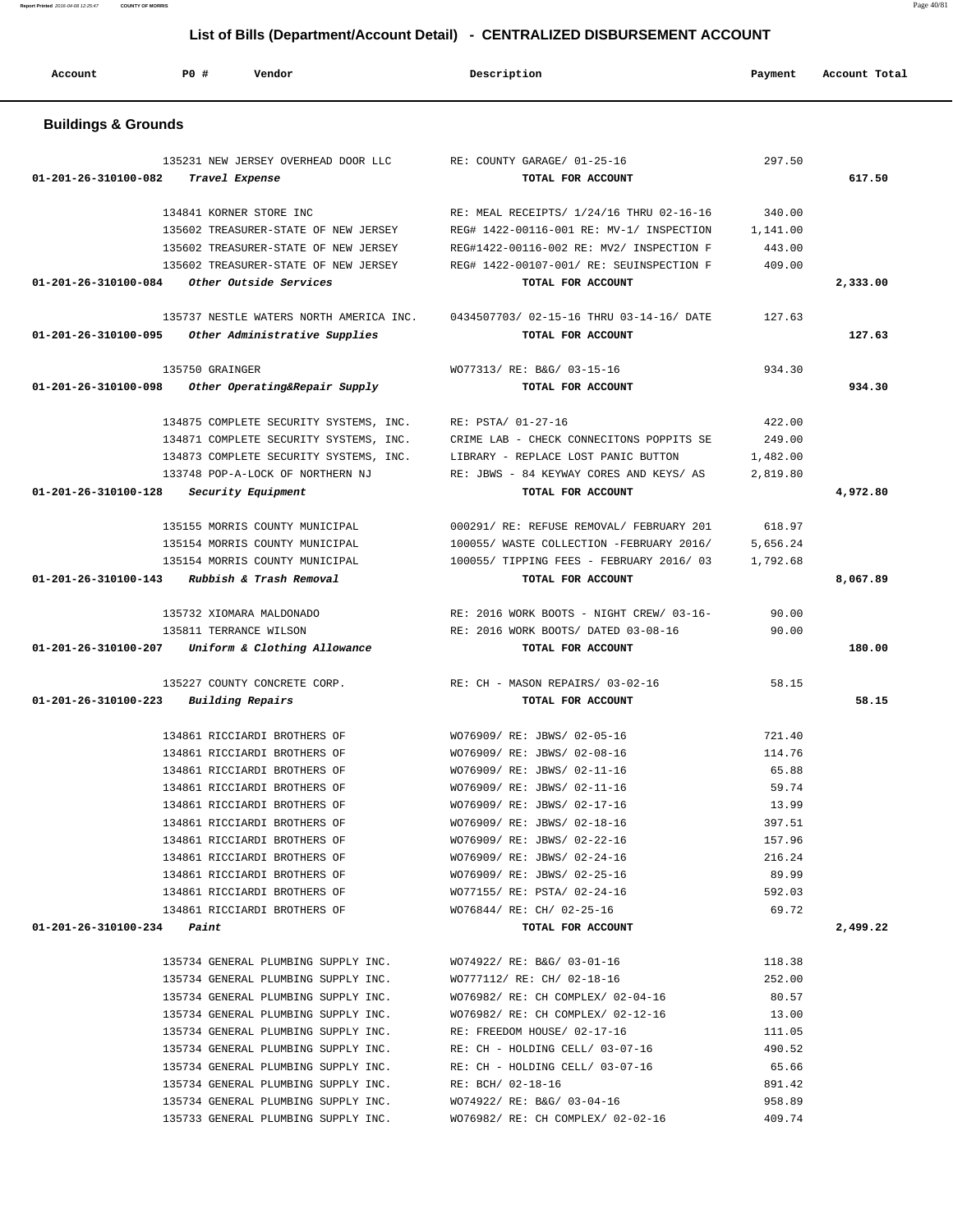| <b>Buildings &amp; Grounds</b>                                 |                                                                                                        |          |           |
|----------------------------------------------------------------|--------------------------------------------------------------------------------------------------------|----------|-----------|
|                                                                |                                                                                                        |          |           |
| 135733 GENERAL PLUMBING SUPPLY INC.                            | WO77032/ RE: JDC/ 02-04-16                                                                             | 113.19   |           |
| 135733 GENERAL PLUMBING SUPPLY INC.                            | WO74922/ RE: B&G/ 02-08-16                                                                             | 1,128.09 |           |
| 135733 GENERAL PLUMBING SUPPLY INC. WO77031/ RE: OTA/ 02-08-16 |                                                                                                        | 1,136.32 |           |
| 135733 GENERAL PLUMBING SUPPLY INC. WO77031/ RE: OTA/ 02-08-16 |                                                                                                        | 131.21   |           |
| 135733 GENERAL PLUMBING SUPPLY INC. WO76946/RE: B&G/02-08-16   |                                                                                                        | 84.26    |           |
| 135733 GENERAL PLUMBING SUPPLY INC. WO74922/ RE: B&G/ 02-09-16 |                                                                                                        | 44.02    |           |
| 135733 GENERAL PLUMBING SUPPLY INC. WO77112/RE: CH/ 02-22-16   |                                                                                                        | 374.57   |           |
| 135733 GENERAL PLUMBING SUPPLY INC.                            | WO77112/ RE: CH/ 02-22-16                                                                              | 355.57   |           |
| 135733 GENERAL PLUMBING SUPPLY INC.                            | WO77216/ RE: WHARTON GRG/ 03-01-16                                                                     | 397.17   |           |
| 135750 GRAINGER                                                | WO77326/ RE: B&G/ 03-16-16                                                                             | 323.10   |           |
| $01-201-26-310100-235$ Pipes - Others                          | TOTAL FOR ACCOUNT                                                                                      |          | 7,601.93  |
| 135722 GRAINGER                                                | WO77282/ RE: B&G/ 03-10-16                                                                             | 342.38   |           |
|                                                                | 135725 KUIKEN BROTHERS CO. INC. WO76592/ RE: A&R - 4TH FLOOR/ 03-11-16 95.66                           |          |           |
| 01-201-26-310100-239 Small Tools                               | TOTAL FOR ACCOUNT                                                                                      |          | 438.04    |
|                                                                |                                                                                                        |          |           |
| 134849 CONTINENTAL TRADING &                                   | WO76472/ RE: ICE MELT/ 02-02-16<br>134849 CONTINENTAL TRADING $\alpha$ WO76472/ RE: ICE MELT/ 02-02-16 | 2,220.00 |           |
| 134842 FASTENAL COMPANY                                        | RE: B&G - ICE MELT/ AS PER QUOTE# 35845/ 6,270.00                                                      | 4,440.00 |           |
|                                                                |                                                                                                        |          |           |
|                                                                | 136320 JJS SERVICES, INC. THE RE: COUNTY LIBRARY/ DATED 03-25-16                                       | 700.00   |           |
|                                                                | 136320 JJS SERVICES, INC. THE REPORT ON THE REMOVAL ARE DONEY 120.00                                   |          |           |
| $01-201-26-310100-242$ Snow Removal & Ice Control              | TOTAL FOR ACCOUNT                                                                                      |          | 14,350.00 |
| 134848 BAYWAY LUMBER                                           | WO76873/ RE: A&R - 4TH FLOOR/ 02-26-16 3,591.00                                                        |          |           |
| 135220 MORRISTOWN LUMBER &                                     | WO77220/ RE: NEW JAIL/ 03-01-16                                                                        | 133.50   |           |
| 135230 FASTENAL COMPANY                                        | WO77215/ RE: HEALTH MGMT/ 03-07-16 280.62                                                              |          |           |
| 134849 CONTINENTAL TRADING & WO76706/RE: STOCK/02-02-16        |                                                                                                        | 595.00   |           |
|                                                                | 134849 CONTINENTAL TRADING & WO76706/RE: STOCK/02-10-16                                                | 833.00   |           |
|                                                                | 134849 CONTINENTAL TRADING & WO76592/RE: A7R - 4TH FLOOR/02-19-16 3,444.00                             |          |           |
| 134874 FASTENAL COMPANY                                        | WO77174/ RE: B&G/ 03-03-16                                                                             | 93.85    |           |
| 135750 GRAINGER                                                | RE: A&R/ 03-15-16                                                                                      | 233.60   |           |
| 135750 GRAINGER                                                | WO77335/ RE: B&G/ 03-17-16                                                                             | 461.92   |           |
| 135728 ARZEE SUPPLY                                            | WO77249/ RE: A&R/ 03-08-16                                                                             | 200.88   |           |
| 135727 CERBO LUMBER & HARDWARE WO77219/RE: B&G/ 03-01-16       |                                                                                                        | 37.96    |           |
| 135727 CERBO LUMBER & HARDWARE WO76405/ RE: CH/ 03-09-16       |                                                                                                        | 97.16    |           |
| 135812 SHEAFFER SUPPLY, INC.                                   | WO77030/ RE: CTY GRG/ 03-03-16                                                                         | 112.19   |           |
| 01-201-26-310100-249 Bldg Maintenance Supplies                 | TOTAL FOR ACCOUNT                                                                                      |          | 10,114.68 |
| 135225 GRASS ROOTS TURF PRODUCTS INC                           | WO77238/ RE: CH/ 03-07-16                                                                              | 572.30   |           |
| 135228 AGWAY MORRISTOWN                                        | WO77238/ RE: CH/ 03-07-16                                                                              | 25.47    |           |
| $01-201-26-310100-251$ Ground Maintenance Supplies             | TOTAL FOR ACCOUNT                                                                                      |          | 597.77    |
|                                                                |                                                                                                        |          |           |
| 135731 ALLEN PAPER & SUPPLY CO                                 | WO77316/RE: B&G - HILL/ 03-15-16                                                                       | 82.81    |           |
| 135731 ALLEN PAPER & SUPPLY CO                                 | WO76919/ RE: B&G - HILL/ 02-03-16                                                                      | 261.09   |           |
| 135731 ALLEN PAPER & SUPPLY CO                                 | WO77230/ RE: B&G - HILL/ 03-03-16                                                                      | 313.44   |           |
| $01-201-26-310100-252$ Janitorial Supplies                     | TOTAL FOR ACCOUNT                                                                                      |          | 657.34    |
| 134857 CAPOZZI OVERHEAD DOORS, INC.                            | RE: W&M/ 02-04-16                                                                                      | 638.00   |           |
| 134857 CAPOZZI OVERHEAD DOORS, INC.                            | RE: COUNTY GARAGE/ 02-24-16                                                                            | 350.00   |           |
| 135224 CAPOZZI OVERHEAD DOORS, INC.                            | RE: WHARTON GARAGE/ 03-02-16                                                                           | 560.00   |           |
| 135092 R & J CONTROL, INC.                                     | 002838/ PSTA                                                                                           | 330.00   |           |
| 135092 R & J CONTROL, INC.                                     | 002839/ A & R BLDG-KOHLER                                                                              | 165.00   |           |
| 135092 R & J CONTROL, INC.                                     | 002840/ A & R BLDG - ONAN                                                                              | 165.00   |           |
| 135092 R & J CONTROL, INC.                                     | 002841/ JDC                                                                                            | 165.00   |           |
| 135092 R & J CONTROL, INC.                                     | 002866/ YOUTH SHELTER                                                                                  | 165.00   |           |
| 135092 R & J CONTROL, INC.                                     | 002867/ COUNTY GARAGE                                                                                  | 165.00   |           |

Account **1892 PO #** Vendor **Description** Payment Account Total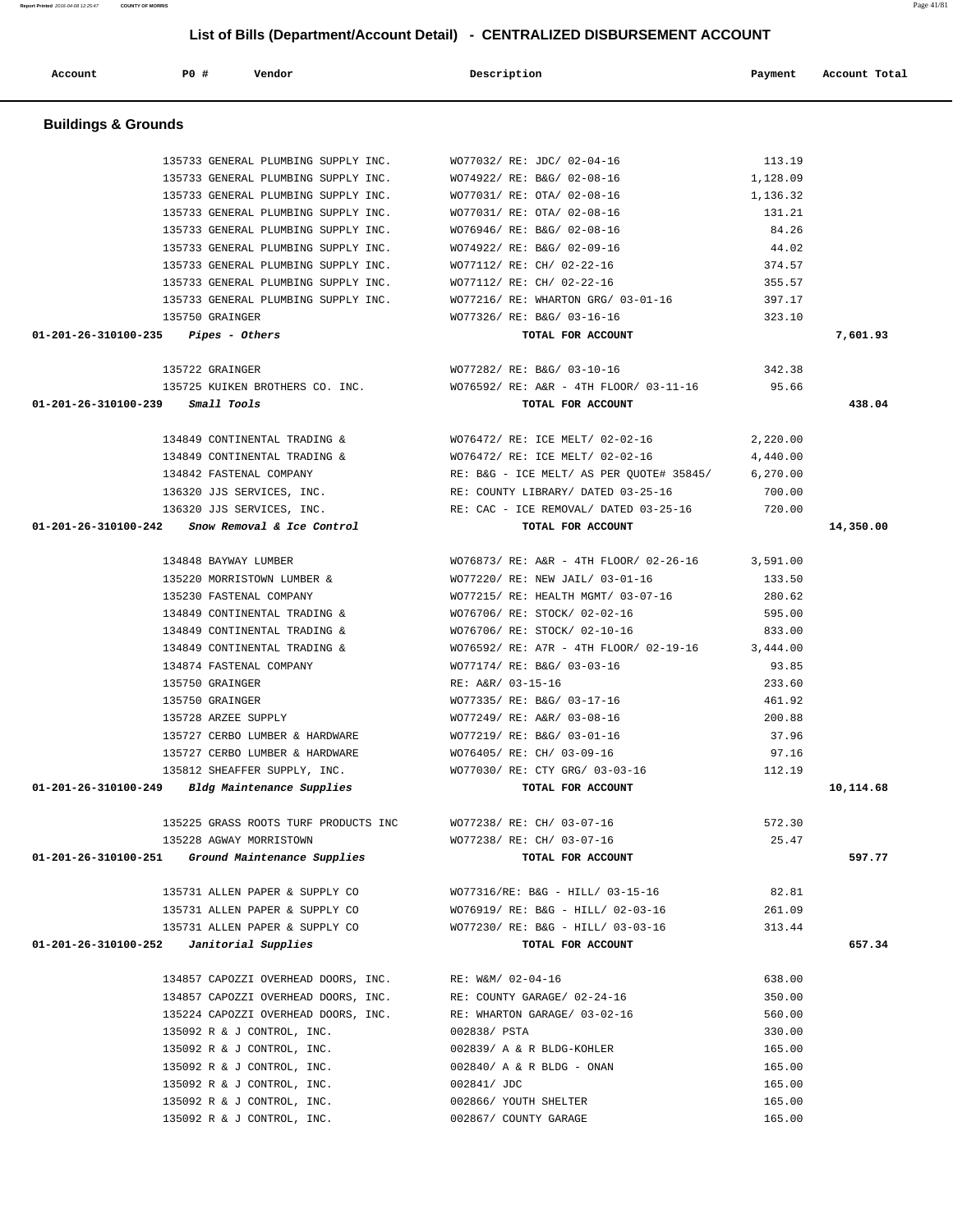|  | 135908 MORRISTOWN PARKING AUTHORITY |  |  |
|--|-------------------------------------|--|--|
|  | 136199 MORRISTOWN PARKING AUTHORITY |  |  |

DECEMBER 2105 - PARKING MAINTENANCE FEE 1,680.00

APRIL 2016 - PARKING MAINTENANCE FEE 1,890.00

 134853 GRIFFITH ELECTRIC SUPPLY CO, INC. WO76895/ RE: A&R/ 02-10-16 99.00 134853 GRIFFITH ELECTRIC SUPPLY CO, INC. WO76895/ RE: A&R/ 02-24-16 465.42 134853 GRIFFITH ELECTRIC SUPPLY CO, INC. WO77030/ RE: CTY GARAGE/ 02-24-16 372.48 134853 GRIFFITH ELECTRIC SUPPLY CO, INC. WO77039/ RE: CTY GARAGE/ 02-12-16 263.48 134865 GRIFFITH ELECTRIC SUPPLY CO, INC. WO76895/ RE: A&R/ 02-08-16 663.42 134865 GRIFFITH ELECTRIC SUPPLY CO, INC. RE: CREDIT MEMO - ORIGINAL INVOICE 55753 -465.42 135223 GRIFFITH ELECTRIC SUPPLY CO, INC. WO76940/ RE: JDC/ 02-10-16 1,019.46 135223 GRIFFITH ELECTRIC SUPPLY CO, INC. WO77029/ RE: COMM CENTER/ 02-12-16 377.00 135223 GRIFFITH ELECTRIC SUPPLY CO, INC. WO17362/ RE: ROADS/ 03-04-16 300.25 135223 GRIFFITH ELECTRIC SUPPLY CO, INC. WO77157/ RE: B&G - LED BULBS/ 03-04-16 931.75  **01-201-26-310100-265 Electrical TOTAL FOR ACCOUNT 4,323.84**

134853 GRIFFITH ELECTRIC SUPPLY CO, INC. WO76895/ RE: A&R/ 02-08-16 297.00

 **01-201-26-310100-264 Heat & A/C TOTAL FOR ACCOUNT 25,480.33**

| 2      | <i>Machinery Repairs &amp; Pa</i> |
|--------|-----------------------------------|
| 134869 | GRAINGER                          |
|        | 134869 GRAINGER                   |
|        | 134849 CONTINENTAL TRADING        |
| 134846 | BINSKY SERVICE LLC                |
|        |                                   |
| 134840 | CARRIER CORPORATION               |
| 134840 | CARRIER CORPORATION               |
| 134840 | CARRIER CORPORATION               |
|        | 134840 CARRIER CORPORATION        |
|        | 134850 CARRIER CORPORATION        |
| 135751 | JOHNSTONE SUPPLY                  |
| 135751 | JOHNSTONE SUPPLY                  |
|        | 135751 JOHNSTONE SUPPLY           |
| 135751 | JOHNSTONE SUPPLY                  |
| 135901 | JOHNSTONE SUPPLY                  |
| 135901 | JOHNSTONE SUPPLY                  |
| 135901 | JOHNSTONE SUPPLY                  |
| 135901 | JOHNSTONE SUPPLY                  |
| 135901 | JOHNSTONE SUPPLY                  |
| 135226 | CARRIER CORPORATION               |
| 135226 | CARRIER CORPORATION               |
| 135722 | GRAINGER                          |
| 135816 | JOHNSTONE SUPPLY                  |
|        | 135816 JOHNSTONE SUPPLY           |
| 135816 | JOHNSTONE SUPPLY                  |

|                                               | 134849 CONTINENTAL TRADING & WO76498/ RE: B&G/ 02-19-16 849.65      |          |
|-----------------------------------------------|---------------------------------------------------------------------|----------|
|                                               | 134846 BINSKY SERVICE LLC RE: WHARTON GARAGE/ 01-09-16 1,456.83     |          |
|                                               | 134840 CARRIER CORPORATION RE: 30 SCHUYLER/ 02-18-16                | 4,706.00 |
|                                               | 134840 CARRIER CORPORATION RE: 30 SCHUYLER/ 02-18-16                | 3,137.00 |
|                                               | 134840 CARRIER CORPORATION RE: HEALTH MGMT/ $02-24-16$ 603.60       |          |
| 134840 CARRIER CORPORATION                    | RE: CH/ 02-24-16                                                    | 95.00    |
|                                               | 134850 CARRIER CORPORATION RE: CHILLER INSPECTION - CH #4 4,239.00  |          |
|                                               | 135751 JOHNSTONE SUPPLY WO77112/ RE: CH/ 03-08-16                   | 74.16    |
|                                               | 135751 JOHNSTONE SUPPLY WO77287/ RE: FREEDOM HOUSE/ 03-10-16 124.42 |          |
|                                               | 135751 JOHNSTONE SUPPLY WO77122/ RE: B&G/ 03-14-16 130.56           |          |
|                                               | 135751 JOHNSTONE SUPPLY WO77122/ RE: B&G/ 03-15-16 3,765.78         |          |
|                                               | 135901 JOHNSTONE SUPPLY 69.60 WO7727/ RE: PSTA/ 03-10-16 89.60      |          |
|                                               | 135901 JOHNSTONE SUPPLY WO7727/ RE: PSTA/ 03-11-16 69.52            |          |
|                                               | 135901 JOHNSTONE SUPPLY WO77279/ RE: HUMAN SERV/ 03-10-16 18.54     |          |
|                                               | 135901 JOHNSTONE SUPPLY WO77279/ RE: HUMAN SERV/ 03-11-16 121.60    |          |
|                                               | 135901 JOHNSTONE SUPPLY WO77017/RE: B&G - HILL/ 03-17-16 123.84     |          |
|                                               | 135226 CARRIER CORPORATION RE: CH COMPLEX/ 03-03-16 2,275.00        |          |
| 135226 CARRIER CORPORATION RE: JBWS/ 03-02-16 |                                                                     | 1,620.64 |
| 135722 GRAINGER                               | WO77256/ RE: A&R/ 03-08-16 575.88                                   |          |
|                                               | 135816 JOHNSTONE SUPPLY WO77017/RE: B&G - HILL/ 03-15-16 865.32     |          |
| 135816 JOHNSTONE SUPPLY                       | WO77340/ RE: LAW & PUB SAFETY/ 03-18-16 167.05                      |          |
| 135816 JOHNSTONE SUPPLY                       | WO77017/ RE: B&G - HILL/ 03-18-16 48.60                             |          |

 **01-201-26-310100-262 Machinery Repairs & Parts TOTAL FOR ACCOUNT 5,013.00**

135092 R & J CONTROL, INC. 003114/ SEU 165.00 135092 R & J CONTROL, INC. 003129/ LAW & PUBLIC SAFETY - TS25 TRAIL 165.00 135092 R & J CONTROL, INC. 003130/ LAW & PUBLIC SAFETY - 225K BALDO 165.00 135092 R & J CONTROL, INC. 003131/ LAW & PUBLIC SAFETY - TRAILER 165.00 135092 R & J CONTROL, INC. 003132/ LAW & PUBLIC SAFETY - 500K BALDO 165.00 135092 R & J CONTROL, INC. 003133/ LAW & PUBLIC SAFETY - WHISPERWAT 165.00 135092 R & J CONTROL, INC. 003134/ FUEL TRANSFER STATION 165.00 135092 R & J CONTROL, INC. 0003135/ W&M 165.00 135092 R & J CONTROL, INC. 0003136/ OTA 165.00

 **Report Printed** 2016-04-08 12:25:47 **COUNTY OF MORRIS** Page 42/81  **List of Bills (Department/Account Detail) - CENTRALIZED DISBURSEMENT ACCOUNT Account P0 # Vendor Description Payment Account Total Buildings & Grounds**  135092 R & J CONTROL, INC. 002869/ SCHUYLER 165.00 135092 R & J CONTROL, INC. 003108/ HEALTH MNGMNT 165.00 135092 R & J CONTROL, INC. 003109/ MONTVILLE 165.00 135092 R & J CONTROL, INC. 003113/ CAC BLDG 165.00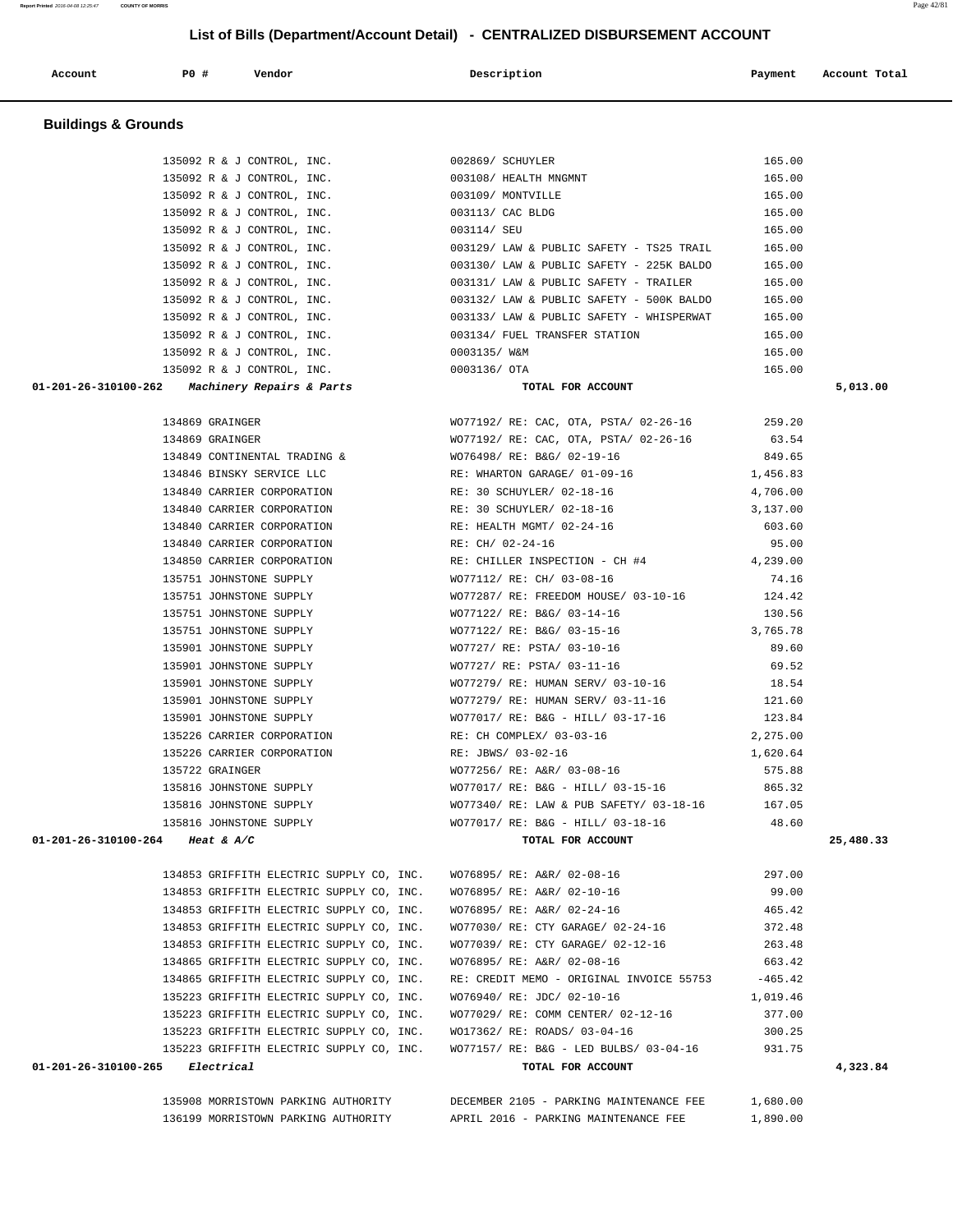**Report Printed** 2016-04-08 12:25:47 **COUNTY OF MORRIS** Page 43/81

# **List of Bills (Department/Account Detail) - CENTRALIZED DISBURSEMENT ACCOUNT**

| Account                        | PO#<br>Vendor                                                                                                                                                                           | Description                                                                                                                                                                                                  | Payment                                                | Account Total |
|--------------------------------|-----------------------------------------------------------------------------------------------------------------------------------------------------------------------------------------|--------------------------------------------------------------------------------------------------------------------------------------------------------------------------------------------------------------|--------------------------------------------------------|---------------|
| <b>Buildings &amp; Grounds</b> |                                                                                                                                                                                         |                                                                                                                                                                                                              |                                                        |               |
| $01 - 203 - 26 - 310100 - 062$ | 136199 MORRISTOWN PARKING AUTHORITY<br>(2015) Parking Lot Rental                                                                                                                        | JUNE 2016 - PARKING MAINTENANCE FEE<br>TOTAL FOR ACCOUNT                                                                                                                                                     | 1,890.00                                               | 7,350.00      |
|                                | 132015 HERTZ EQUIPMENT RENTAL CORP<br>129589 HERTZ EQUIPMENT RENTAL CORP<br>129589 HERTZ EQUIPMENT RENTAL CORP<br>127804 HERTZ EQUIPMENT RENTAL CORP<br>126559 THE GARLAND COMPANY, INC | RE: CH - LIFT FOR PAINTERS/ 12-10-15 THR<br>RE: CH - LIFT FOR PAINTERS/ 10-30-15<br>RE: CH - LIFT FOR PAINTERS/ 11-02-15<br>RE: CH - LIFT FOR PAINTERS/ 10-02-15<br>WO75939/ RE: OTA - ROOF REPAIR/ 08-27-15 | 2,078.54<br>4,054.80<br>207.74<br>4,404.80<br>3,466.03 |               |
| $01 - 203 - 26 - 310100 - 084$ | (2015) Other Outside Services                                                                                                                                                           | TOTAL FOR ACCOUNT                                                                                                                                                                                            |                                                        | 14,211.91     |
|                                |                                                                                                                                                                                         |                                                                                                                                                                                                              |                                                        | ============  |
|                                | TOTAL for Buildings & Grounds                                                                                                                                                           |                                                                                                                                                                                                              |                                                        | 189,825.16    |

#### **Motor Services Center**

| 134975 W.B. MASON COMPANY INC                                         | CORK BOARD, TONER, MARKER, STENO BOOK, BINDE                                    | 285.01          |          |
|-----------------------------------------------------------------------|---------------------------------------------------------------------------------|-----------------|----------|
| 134975 W.B. MASON COMPANY INC                                         | MARKER, PEN, LABEL, PAD, TAG, LINER                                             | 255.94          |          |
| $01-201-26-315100-058$ Office Supplies & Stationery                   | TOTAL FOR ACCOUNT                                                               |                 | 540.95   |
|                                                                       |                                                                                 |                 |          |
| 134969 RICOH AMERICAS CORPORATION<br>134895 MSC INDUSTRIAL SUPPLY CO. | LEASE ON COPIER (JAN-MAR 2016)<br>MED DUTY RAIN SUIT                            | 792.55<br>76.34 |          |
|                                                                       |                                                                                 |                 |          |
| 134895 MSC INDUSTRIAL SUPPLY CO. DISINFECTANT SPRAY                   |                                                                                 | 130.01          |          |
| 134895 MSC INDUSTRIAL SUPPLY CO. GRIP SAFETY PINS SPRING              |                                                                                 | 72.27           |          |
|                                                                       | 134895 MSC INDUSTRIAL SUPPLY CO. CAP, EXTENDED PRONG COTTER PIN, HEX NUT, EL    | 138.92          |          |
| 134895 MSC INDUSTRIAL SUPPLY CO.                                      | IMPACT WRENCH                                                                   | 385.26          |          |
| 134895 MSC INDUSTRIAL SUPPLY CO.                                      | CABLE TIE                                                                       | 119.94          |          |
| 134895 MSC INDUSTRIAL SUPPLY CO.                                      | REPLACEMENT HANDLES                                                             | 33.40           |          |
| 134895 MSC INDUSTRIAL SUPPLY CO.                                      | ARMSTRONG HEX                                                                   | 93.18           |          |
| 134895 MSC INDUSTRIAL SUPPLY CO.                                      | AIR HOSE ASSEMBLIES                                                             | 22.24           |          |
| 134895 MSC INDUSTRIAL SUPPLY CO.                                      | SOCKET SET                                                                      | 131.12          |          |
| 134895 MSC INDUSTRIAL SUPPLY CO.                                      | BANDIT GLASSES, HOMBRE GLASSES, SAFETY EYE                                      | 394.08          |          |
| 134895 MSC INDUSTRIAL SUPPLY CO.                                      | WELDER GLOVE, COWHIDE GLOVES                                                    | 66.97           |          |
| 134895 MSC INDUSTRIAL SUPPLY CO.                                      | PAPER TAGS, WHITE BRAIDED NYLON SEINE TWI 36.54                                 |                 |          |
| 134895 MSC INDUSTRIAL SUPPLY CO.                                      | SOCKET SET, HOSE ASSEMBLIES                                                     | 178.79          |          |
| 134895 MSC INDUSTRIAL SUPPLY CO.                                      | PAIR SPARKPLUG, EARMUFF, FLEX SIDESHIELD, G                                     | 333.65          |          |
| 134912 Y-PERS INC                                                     | UNIVERSAL SONICBONDED 100 PADS                                                  | 325.71          |          |
| 134905 SGS TESTCOM INC                                                | MONTHLY INSPECTION MAINTENANCE - FEBRUAR                                        | 189.41          |          |
| 135206 GRAINGER                                                       | REFLECTIVE TAPE                                                                 | 583.20          |          |
| 135206 GRAINGER                                                       | AIR HAMMER                                                                      | 111.72          |          |
| 135206 GRAINGER                                                       | PLIERS SET, COMBINATION WRENCH, FLARE DOUB                                      | 125.08          |          |
| 135206 GRAINGER                                                       | TASK LIGHT                                                                      | 41.06           |          |
| 135206 GRAINGER                                                       | LIGHTSTICK                                                                      | 346.20          |          |
| $01-201-26-315100-098$ Other Operating&Repair Supply                  | TOTAL FOR ACCOUNT                                                               |                 | 4,727.64 |
|                                                                       | 134902 NORTHEAST COMMUNICATIONS, INC. M0350DPW - 3/4" BRASS MNT 20' NO CON, 450 | 118.00          |          |
|                                                                       | 134902 NORTHEAST COMMUNICATIONS, INC. M0350DPW - MOBILE POWER CABLE HI PWR, ACC | 118.00          |          |
| $01-201-26-315100-161$ Communications Equipment                       | TOTAL FOR ACCOUNT                                                               |                 | 236.00   |
|                                                                       |                                                                                 |                 |          |
| 134711 AMERICAN WEAR INC.                                             | UNIFORMS AND MAT RENTAL                                                         | 273.56          |          |
| 134711 AMERICAN WEAR INC.                                             | UNIFORMS AND MAT RENTAL                                                         | 271.35          |          |
| 134711 AMERICAN WEAR INC.                                             | UNIFORMS AND MAT RENTAL                                                         | 210.56          |          |
| 01-201-26-315100-207<br>Uniform & Clothing Allowance                  | TOTAL FOR ACCOUNT                                                               |                 | 755.47   |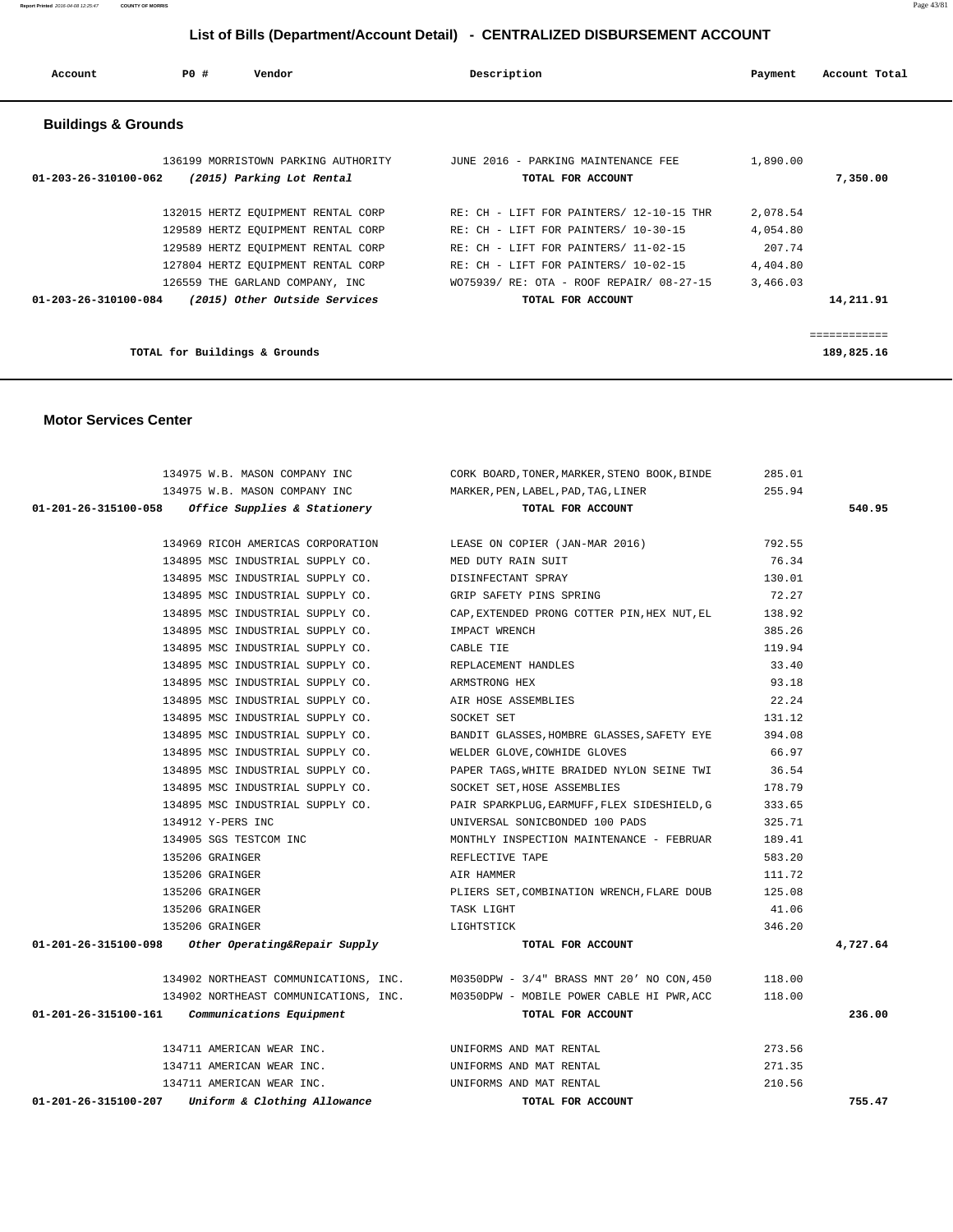| Account                        | <b>PO #</b><br>Vendor                                           | Description                                                    | Payment         | Account Total |
|--------------------------------|-----------------------------------------------------------------|----------------------------------------------------------------|-----------------|---------------|
| <b>Motor Services Center</b>   |                                                                 |                                                                |                 |               |
| 01-201-26-315100-232           | Lubricants & Anti Freeze                                        | TOTAL FOR ACCOUNT                                              |                 | 1,587.59      |
| $01 - 201 - 26 - 315100 - 241$ | 134884 GREELCO INC<br>Snow Plowing Parts                        | CARRYING PIN CASTER WHEEL WELDMENT, BEARI<br>TOTAL FOR ACCOUNT | 238.78          | 238.78        |
|                                |                                                                 |                                                                |                 |               |
|                                | 134886 INTER CITY TIRE                                          | TIRES                                                          | 39.00           |               |
|                                | 134886 INTER CITY TIRE                                          | TIRES                                                          | 1,824.77        |               |
|                                | 134886 INTER CITY TIRE                                          | TIRES                                                          | 482.28          |               |
|                                | 134886 INTER CITY TIRE                                          | TIRES                                                          | 570.27          |               |
|                                | 134886 INTER CITY TIRE                                          | TIRES                                                          | 568.56          |               |
|                                | 134886 INTER CITY TIRE                                          | TIRES                                                          | 1,091.50        |               |
| 01-201-26-315100-245           | Tires                                                           | TOTAL FOR ACCOUNT                                              |                 | 4,576.38      |
|                                | 134904 PRAXAIR DISTRIBUTION                                     | COMPRESSED OXYGEN, ACETYLENE DISSOLVED                         | 255.22          |               |
| 01-201-26-315100-248           | Welding-Oxygen-Acetylene Etc                                    | TOTAL FOR ACCOUNT                                              |                 | 255.22        |
|                                | 134975 W.B. MASON COMPANY INC                                   | TOWEL, GLOVES, SOAP, GARBAGE BAGS                              | 586.69          |               |
|                                | 134975 W.B. MASON COMPANY INC                                   | TOWEL, GLOVES, GARBAGE BAGS, PAPER                             | 409.57          |               |
| $01 - 201 - 26 - 315100 - 252$ | Janitorial Supplies                                             | TOTAL FOR ACCOUNT                                              |                 | 996.26        |
|                                | 134796 FRED BEANS PARTS, INC.                                   | TANK ASY, STRAP ASY, VALVE ASY, SENDER ASY                     | 420.98          |               |
|                                | 134796 FRED BEANS PARTS, INC.                                   | TANK ASY, VALVE ASY                                            | 42.53           |               |
|                                | 134796 FRED BEANS PARTS, INC.                                   | TANK ASY                                                       | 1,000.82        |               |
|                                | 134796 FRED BEANS PARTS, INC.                                   | HOSE ASY, RADIATOR ASY                                         | 251.47          |               |
|                                | 134796 FRED BEANS PARTS, INC.                                   | HOSE ASY                                                       | 51.83           |               |
|                                | 134796 FRED BEANS PARTS, INC.                                   | PUMP ASY                                                       | 343.95          |               |
|                                | 132919 PENNJERSEY MACHINERY, LLC                                | SET                                                            | 128.30          |               |
|                                | 134791 DELUXE INTERNATIONAL                                     | JOINT, HOUSING, STRAP                                          | 391.47          |               |
|                                | 134777 BROWN'S HUNTERDON                                        | FRONT FENDER PANEL, EXTENSION, COVER ASSY                      | 521.08          |               |
|                                | 134777 BROWN'S HUNTERDON                                        | HARNESS BODY                                                   | 174.63          |               |
|                                | 134777 BROWN'S HUNTERDON                                        | PIPE, SADDLE CLAMP                                             | 245.59          |               |
|                                | 134777 BROWN'S HUNTERDON                                        | GASKET MANIFOLD                                                | 25.76           |               |
|                                | 134777 BROWN'S HUNTERDON                                        | REGULATOR DOOR GLASS, WINDOW VENT                              | 618.88          |               |
|                                | 134777 BROWN'S HUNTERDON<br>134891 KENVIL POWER EQUIPMENT, INC. | RESERVOIR<br>CARBURATOR, GASKET                                | 110.54<br>75.73 |               |
|                                | 134911 SMITH TRACTOR & EQUIPMENT INC.                           | WIPER BL                                                       | 58.72           |               |
|                                | 134911 SMITH TRACTOR & EQUIPMENT INC.                           | ACTUATOR                                                       | 941.38          |               |
|                                | 134894 MODERN HANDLING EQUIPMENT                                | 61498 VALVE YOKE LIFT                                          | 305.81          |               |
|                                | 134890 JESCO INC.                                               | FUEL LINE, CLAMP, CAP SCREW, ORING, FITTING,                   | 1,488.24        |               |
|                                | 134890 JESCO INC.                                               | SWITCH                                                         | 24.66           |               |
|                                | 134890 JESCO INC.                                               | PIN, WASHER, SEAL, PIN, CAP SCREW, BUSHING                     | 562.98          |               |
|                                | 134890 JESCO INC.                                               | CREDIT                                                         | $-200.00$       |               |
|                                | 134968 MID-ATLANTIC TRUCK CENTRE INC                            | ARM W/S RE                                                     | 98.46           |               |
|                                | 134974 SOMERSET HILLS TOWING                                    | TOWING $(6-27)$                                                | 336.90          |               |
|                                | 134974 SOMERSET HILLS TOWING                                    | $TOWING(9-22)$                                                 | 336.90          |               |
| 01-201-26-315100-261           | Spare Parts for Equipment                                       | TOTAL FOR ACCOUNT                                              |                 | 8,357.61      |
|                                | 134903 PLAINSMAN AUTO SUPPLY                                    | BEARING CONE, FLEX RATCHET, CLAMP, DISC PAD                    | 454.94          |               |
|                                | 134903 PLAINSMAN AUTO SUPPLY                                    | HEATER HOSE ASSEMBLY, SPARK PLUG, VALVE, TR                    | 262.45          |               |
|                                | 134903 PLAINSMAN AUTO SUPPLY                                    | DIELECT SILICONE COMP, 14.1 OZMAP PROCYL,                      | 467.92          |               |
|                                | 134903 PLAINSMAN AUTO SUPPLY                                    | TIE DOWN, DRIVEALIGN AUTO TEN, OXYGEN SENS                     | 220.17          |               |
|                                | 134903 PLAINSMAN AUTO SUPPLY                                    | ACCUFIT BEAM, CLAMP, BRAKE AWAY KITS, DISC                     | 575.27          |               |
|                                | 134903 PLAINSMAN AUTO SUPPLY                                    | TIE ROD END, CLAMP, HYDRAULIC COUPLER, PTEX                    | 161.64          |               |
|                                | 134903 PLAINSMAN AUTO SUPPLY                                    | SPARK PLUG, COMBINATION SWITCH, SERPENTINE                     | 1,188.98        |               |
|                                | 134903 PLAINSMAN AUTO SUPPLY                                    | BRAKE CONTROL, EXHAUST ELBOW, HUB 4WD LOCK                     | 826.66          |               |
|                                | 134903 PLAINSMAN AUTO SUPPLY                                    | BRAKE PADS, BRAKE SHOES, SERVICE ROTORKIT,                     | 370.63          |               |

**Report Printed** 2016-04-08 12:25:47 **COUNTY OF MORRIS** Page 44/81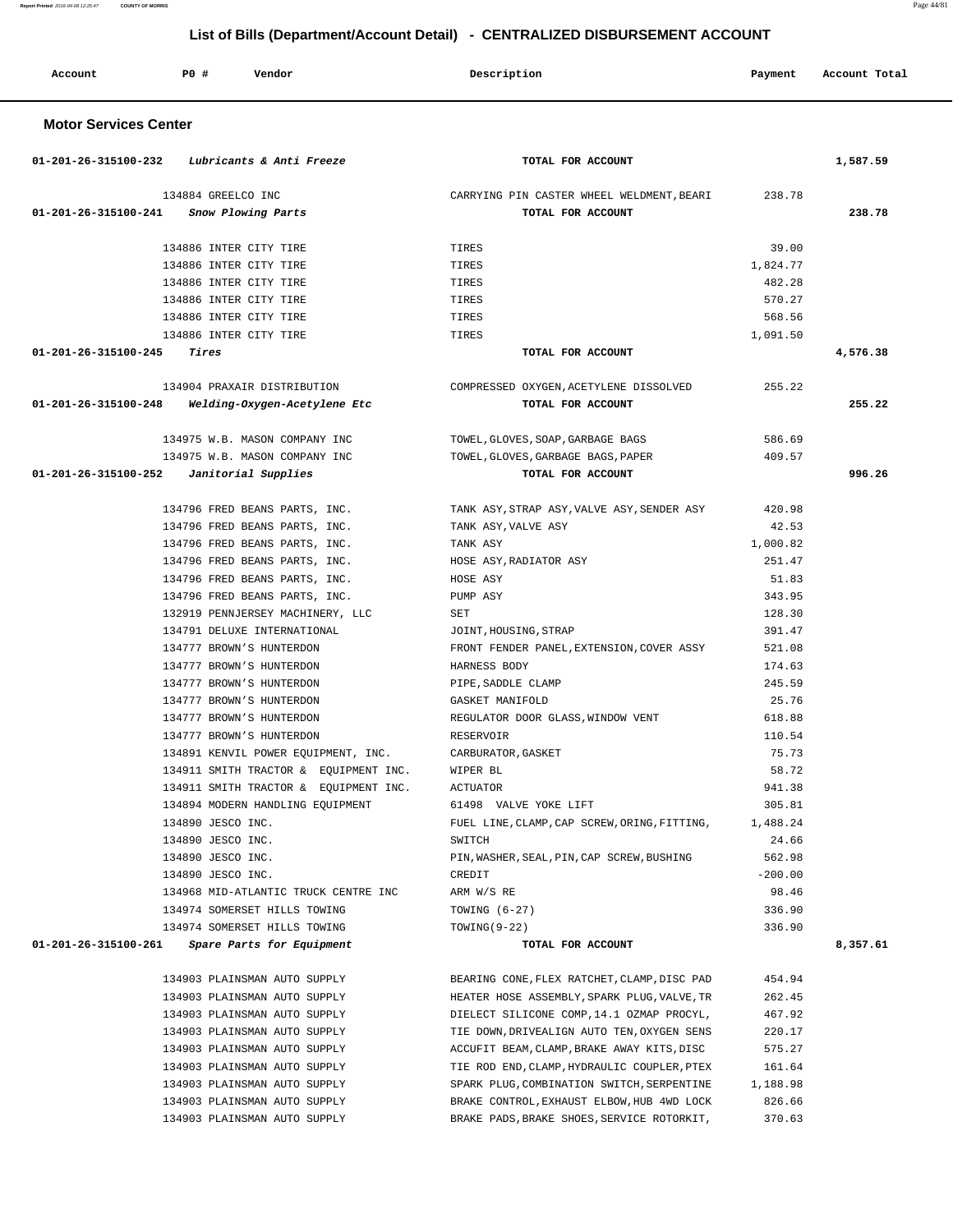| Account | P0 # | Vendor | Description | Payment | Account Total<br>. |
|---------|------|--------|-------------|---------|--------------------|
|         |      |        |             |         |                    |

#### **Motor Services Center**

|                                     | 134903 PLAINSMAN AUTO SUPPLY                               | AUTOMOTIVE BATTERY                                                                 | 233.87    |              |
|-------------------------------------|------------------------------------------------------------|------------------------------------------------------------------------------------|-----------|--------------|
|                                     |                                                            | 134903 PLAINSMAN AUTO SUPPLY FLOOR MAT, OIL SEAL, BRAKE CALIPER, BRAKE H 1, 230.03 |           |              |
|                                     | 134903 PLAINSMAN AUTO SUPPLY                               | QUIET FLOW MUFFLER, TAIL PIPE, EXHAUST GAS                                         | 1,314.77  |              |
|                                     | 134793 FLEMINGTON BUICK CHEVROLET                          | GROMMET                                                                            | 229.00    |              |
|                                     | 134793 FLEMINGTON BUICK CHEVROLET                          | <b>CLUTCH</b>                                                                      | 479.71    |              |
|                                     | 134793 FLEMINGTON BUICK CHEVROLET                          | MODULE                                                                             | 227.05    |              |
|                                     | 134793 FLEMINGTON BUICK CHEVROLET                          | BOLT                                                                               | 31.92     |              |
|                                     | 134793 FLEMINGTON BUICK CHEVROLET                          | SHACKLE                                                                            | 92.62     |              |
|                                     | 134771 AW DIRECT                                           | RATCHET LOAD BINDER                                                                | 77.39     |              |
|                                     | 134771 AW DIRECT                                           | WARNING LIGHT LED                                                                  | 129.88    |              |
|                                     | 134762 AAMCO TRANSMISSIONS                                 | CUSTOM REBUILT TRANSMISSION (#5-77)                                                | 2,780.01  |              |
|                                     | 134779 CY DRAKE LOCKSMITHS, INC.                           | KEY BY IMPRESSION, COPY, LABOR                                                     | 126.20    |              |
|                                     | 134779 CY DRAKE LOCKSMITHS, INC.                           | SUPPLIED KEY, KEY CUT                                                              | 42.40     |              |
|                                     | 134909 SMITH MOTOR CO., INC.                               | CREDIT                                                                             | $-37.84$  |              |
|                                     | 134909 SMITH MOTOR CO., INC.                               | CREDIT                                                                             | $-174.25$ |              |
|                                     | 134909 SMITH MOTOR CO., INC.                               | CREDIT                                                                             | $-24.75$  |              |
|                                     | 134909 SMITH MOTOR CO., INC.                               | KEY                                                                                | 38.84     |              |
|                                     | 134909 SMITH MOTOR CO., INC.                               | RESERVOIR, FILTER                                                                  | 131.49    |              |
|                                     | 134909 SMITH MOTOR CO., INC.                               | BLOWER, RETAINER, MOTOR COOLING, WIRE ASY, R                                       | 135.57    |              |
|                                     | 134909 SMITH MOTOR CO., INC.                               | OIL SEAL ASY, SEAL                                                                 | 87.94     |              |
|                                     | 134909 SMITH MOTOR CO., INC.                               | WESTERN HARNESS                                                                    | 1,151.80  |              |
|                                     | 134909 SMITH MOTOR CO., INC.                               | LAMP ASY                                                                           | 42.09     |              |
|                                     | 134909 SMITH MOTOR CO., INC. SCREW AND WASHER, NUT         |                                                                                    | 15.00     |              |
|                                     |                                                            | 134909 SMITH MOTOR CO., INC. DISC MAGNETIC, CLUTCH ASY, PULLEY, SPACER 182.03      |           |              |
|                                     | 134909 SMITH MOTOR CO., INC.                               | RETAINER                                                                           | 8.64      |              |
|                                     | 134909 SMITH MOTOR CO., INC.                               | CYLINDER                                                                           | 565.00    |              |
|                                     | 134909 SMITH MOTOR CO., INC.                               | CLIP,VACUUM TUBE,TUBE ASY                                                          | 122.49    |              |
|                                     | 134970 RE-TRON TECHNOLOGIES INC.                           | BATTERY                                                                            | 728.60    |              |
|                                     | 134913 BEYER FORD                                          | BLADE ASY                                                                          | 243.36    |              |
|                                     | 01-201-26-315100-291    Vehicle Repairs                    | TOTAL FOR ACCOUNT                                                                  |           | 15,640.97    |
|                                     |                                                            |                                                                                    |           |              |
|                                     |                                                            | 134975 W.B. MASON COMPANY INC PEN, POST IT, PLANNER, PAPER, JOURNAL, PRINTE 450.15 |           |              |
|                                     | 134975 W.B. MASON COMPANY INC                              | CALENDAR, FOLDER, PLANNER, STORAGE BOXES, ST 109.56                                |           |              |
|                                     | $01-203-26-315100-058$ (2015) Office Supplies & Stationery | TOTAL FOR ACCOUNT                                                                  |           | 559.71       |
|                                     |                                                            |                                                                                    |           |              |
|                                     | 130085 CUSTOM BANDAG INC                                   | MOUNT & DISMOUNT RIM                                                               | 16.00     |              |
| $01-203-26-315100-245$ (2015) Tires |                                                            | TOTAL FOR ACCOUNT                                                                  |           | 16.00        |
|                                     |                                                            |                                                                                    |           |              |
|                                     | 134914 SNAP-ON INDUSTRIAL                                  | SPK PLG HOLE TAP.RND TAP.RND DIE                                                   | 100.27    |              |
| 01-203-26-315100-246                | $(2015)$ Tools - Others                                    | TOTAL FOR ACCOUNT                                                                  |           | 100.27       |
|                                     |                                                            |                                                                                    |           |              |
|                                     | 134975 W.B. MASON COMPANY INC                              | TOWEL, GLOVES                                                                      | 334.00    |              |
| 01-203-26-315100-252                | (2015) Janitorial Supplies                                 | TOTAL FOR ACCOUNT                                                                  |           | 334.00       |
|                                     |                                                            |                                                                                    |           |              |
|                                     | 132919 PENNJERSEY MACHINERY, LLC                           | ARM, LINK ROD, WIPER SHAFT, WIPER ARM, WIPER                                       | 556.71    |              |
|                                     | 132919 PENNJERSEY MACHINERY, LLC                           | COVER, MOUNTING KIT, HEXAGON SCREW, WASHER                                         | 43.79     |              |
| 01-203-26-315100-261                | (2015) Spare Parts for Equipment                           | TOTAL FOR ACCOUNT                                                                  |           | 600.50       |
|                                     |                                                            |                                                                                    |           |              |
|                                     |                                                            |                                                                                    |           | ============ |
|                                     | TOTAL for Motor Services Center                            |                                                                                    |           | 39,523.35    |
|                                     |                                                            |                                                                                    |           |              |

# **Mosquito Extermination**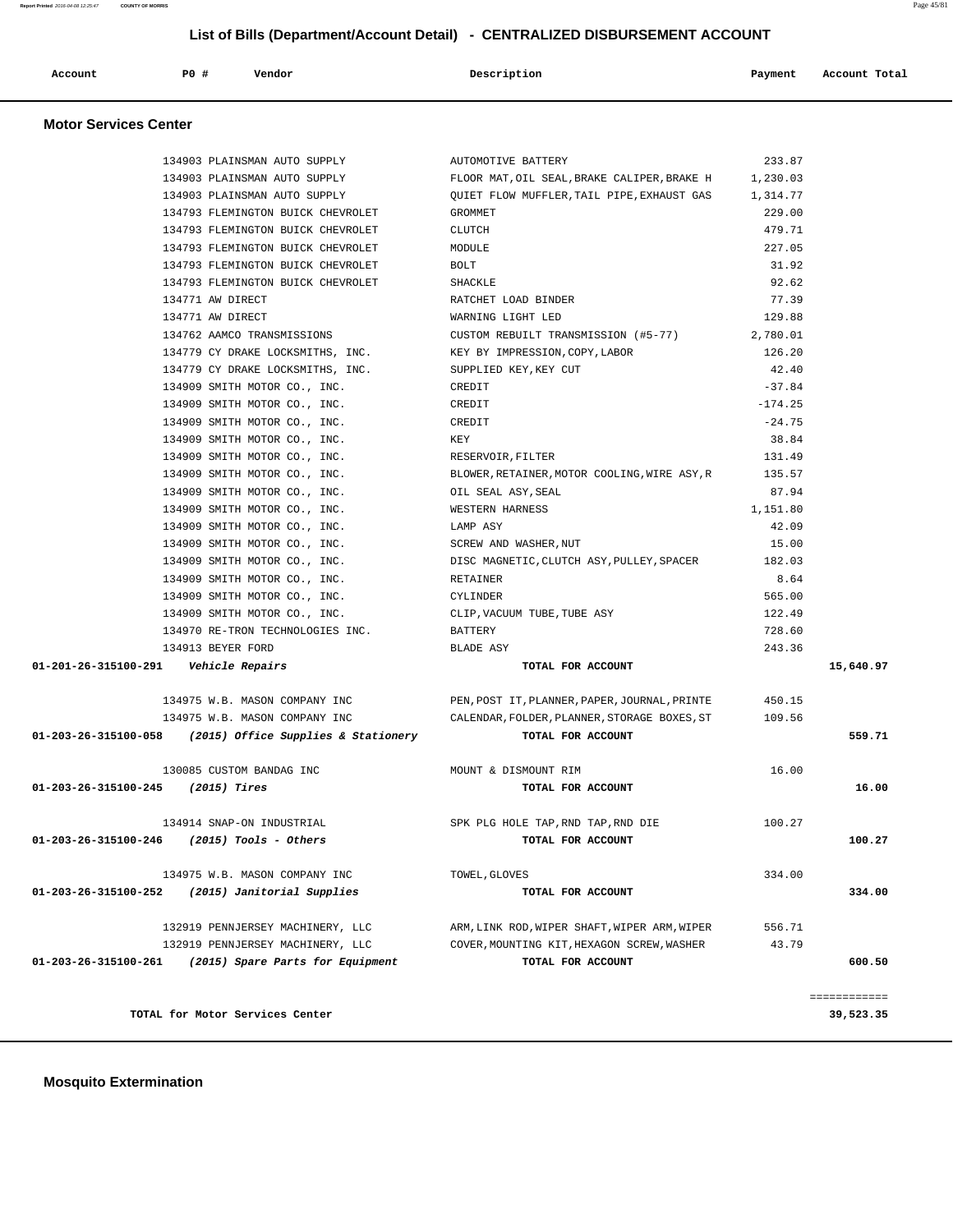| 134962 OFFICE CONCEPTS GROUP, INC.                    | Cleaner, Bleach 3/CT #KIK-BLEACH3         | 5.91      |        |
|-------------------------------------------------------|-------------------------------------------|-----------|--------|
| 134962 OFFICE CONCEPTS GROUP, INC.                    | Sugar, Equal, 100PK/BX #OFX-20015445      | 9.00      |        |
| 134962 OFFICE CONCEPTS GROUP, INC.                    | Creamer, Coffeemate, 50/BX #NES-30032     | 5.52      |        |
| 135259 OFFICE CONCEPTS GROUP, INC.                    | Ink CRTDGS, steno books, tape, sponges,   | 231.99    |        |
| 135259 OFFICE CONCEPTS GROUP, INC.                    | Flash drives                              | 38.12     |        |
| 135524 W.B. MASON COMPANY INC                         | Stems, bump, 12", classpack #CKC9182      | 33.34     |        |
| 135524 W.B. MASON COMPANY INC.                        | Rack, Lit, Brochure size, CR #DEF74901    | 18.98     |        |
| 135988 NESTLE WATERS NORTH AMERICA INC.               | 8450007060 - Spring Water 1/30/16 - 2/29  | 89.23     |        |
| 01-201-26-320100-058<br>Office Supplies & Stationery  | TOTAL FOR ACCOUNT                         |           | 493.75 |
| 134961 ENVIRONMENTAL SYSTEMS                          | ArcGIS for Desktop Basic Single Use Prim  | 400.00    |        |
| 135721 MORRISTOWN LUMBER &                            | V117 2-1/2X 1/2 Flat Cor. Iron Z #113-92  | 7.52      |        |
| 135721 MORRISTOWN LUMBER &                            | $3/4$ X 2 1/2 X 8' R.Oak C.Rail & Cap #CR | 86.94     |        |
| Other Administrative Supplies<br>01-201-26-320100-095 | TOTAL FOR ACCOUNT                         |           | 494.46 |
| 133450 RICOH AMERICAS CORPORATION                     | Ricoh - MPC4503, 1 LCIT, 1 Finisher R314  | 872.10    |        |
| 01-201-26-320100-163<br>Office Machines               | TOTAL FOR ACCOUNT                         |           | 872.10 |
|                                                       |                                           |           |        |
| 134663 AMERICAN WEAR INC.                             | Clean Uniforms 2/04/16                    | 91.30     |        |
| 134663 AMERICAN WEAR INC.                             | Clean Uniforms 2/11/16                    | 91.30     |        |
| 134663 AMERICAN WEAR INC.                             | Clean Uniforms 2/18/16                    | 100.30    |        |
| 134663 AMERICAN WEAR INC.                             | Clean Uniforms 2/25/16                    | 91.30     |        |
| 135989 JASON VIVIAN                                   | Reimbursement for Work Boots - Council #  | 90.00     |        |
| 01-201-26-320100-251<br>Ground Maintenance Supplies   | TOTAL FOR ACCOUNT                         |           | 464.20 |
| 134670 MORRISTOWN LUMBER &                            | E93BP4 ENER C Batteries #1399419          | 6.99      |        |
| 134670 MORRISTOWN LUMBER &                            | NEBO Zoom 130 Lumen Light #5947           | 11.99     |        |
| 134670 MORRISTOWN LUMBER &                            | 8210 Part. Respirator Pk20 #4114609       | 22.99     |        |
| 134960 MCMASTER-CARR SUPPLY CO                        | Pruner, 8-5/8" Overall Length, 2-1/4" Bl  | 45.93     |        |
| 134960 MCMASTER-CARR SUPPLY CO                        | Puncture Resistant boot and Shoe Insole,  | 59.80     |        |
| 134960 MCMASTER-CARR SUPPLY CO                        | Tow Strap, polyester withEyes, 2" Width,  | 82.92     |        |
| 134960 MCMASTER-CARR SUPPLY CO                        | Replacement Cartridge for 5 Gallon & Up,  | 29.10     |        |
| 134960 MCMASTER-CARR SUPPLY CO                        | Earmuffs, 21 DB Noise Reduction Rating    | 50.58     |        |
| 134960 MCMASTER-CARR SUPPLY CO                        | Disposabel Nitrile Glove, Lightly Powder  | 88.08     |        |
| 134960 MCMASTER-CARR SUPPLY CO                        | Shipping & Handling                       | 9.45      |        |
| 134960 MCMASTER-CARR SUPPLY CO                        | Credit Memo for Ballast RETURNED #8345K   | $-147.09$ |        |
| 01-201-26-320100-258<br>Equipment                     | TOTAL FOR ACCOUNT                         |           | 260.74 |
| 134926 PLAINSMAN AUTO SUPPLY                          | Prem Start FL 11oz. #7216                 | 2.56      |        |
| 134926 PLAINSMAN AUTO SUPPLY                          | Safety Dust Mask #8610                    | 14.55     |        |
| 134926 PLAINSMAN AUTO SUPPLY                          | Washer Solvent #WWS20                     | 17.34     |        |
| 135723 PLAINSMAN AUTO SUPPLY                          | Fuel Pump (OE Mechanical Typ #60514       | 23.63     |        |
| 135723 PLAINSMAN AUTO SUPPLY                          | NAPA 10 W 30 Qt. 75-130                   | 49.08     |        |
| 01-201-26-320100-291<br>Vehicle Repairs               | TOTAL FOR ACCOUNT                         |           | 107.16 |
| 129515 BLACHER CANVAS PRODUCTS, INC.                  | Bbox covers with air bag bottom with ela  | 375.00    |        |
| 129515 BLACHER CANVAS PRODUCTS, INC.                  | Box cover with straps as specified with   | 230.00    |        |
|                                                       |                                           |           |        |

 **Account P0 # Vendor Description Payment Account Total**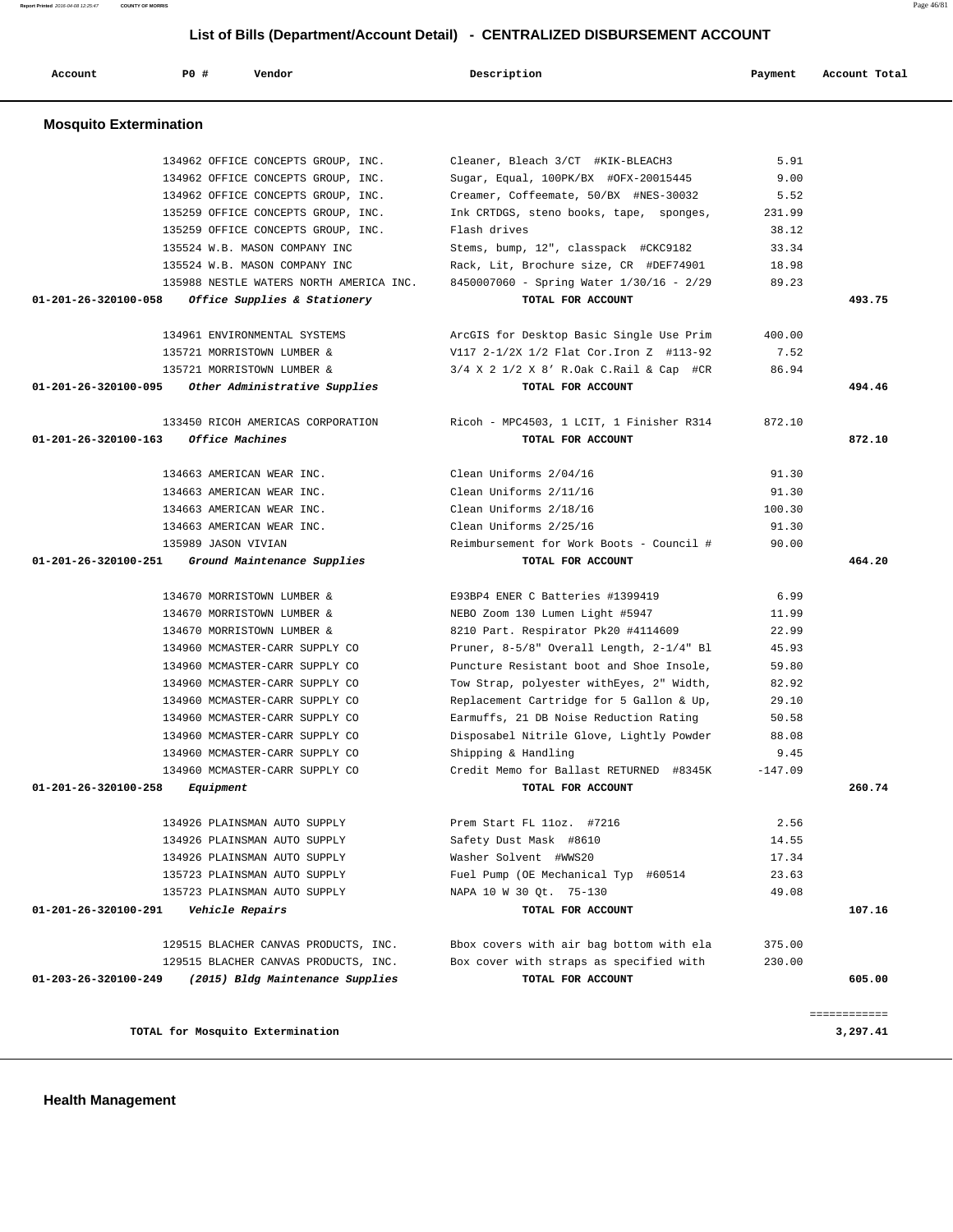| Account                        | Vendor<br>PO#                                                                                 | Description                                                               | Payment                 | Account Total |
|--------------------------------|-----------------------------------------------------------------------------------------------|---------------------------------------------------------------------------|-------------------------|---------------|
| <b>Health Management</b>       |                                                                                               |                                                                           |                         |               |
| $01 - 201 - 27 - 330100 - 084$ | 136052 ARLENE STOLLER<br>Other Outside Services                                               | Reimbursement for registration fee-Healt<br>TOTAL FOR ACCOUNT             | 95.00                   | 108.15        |
|                                | 134810 AMERICAN TRADE MARK CO<br>134810 AMERICAN TRADE MARK CO                                | Accountability tags<br>Deluxe clips                                       | 153.44<br>31.20         |               |
|                                | 134810 AMERICAN TRADE MARK CO<br>134930 GEN-EL SAFETY & INDUSTRIAL<br>136414 COUNTY OF MORRIS | Freight<br>Item 20-600-0052-000 Quote 26187<br>2nd Half 3/16 Metered Mail | 13.13<br>68.40<br>30.73 |               |
| $01 - 201 - 27 - 330100 - 210$ | Environmental Compliance                                                                      | TOTAL FOR ACCOUNT                                                         |                         | 296.90        |
|                                |                                                                                               |                                                                           |                         | ============  |
|                                | TOTAL for Health Management                                                                   |                                                                           |                         | 405.05        |

 **Human Services** 

| 134883 NESTLE WATERS NORTH AMERICA INC.                | 01/15-02/14/2016 Community a<br>0444954333 | 18.83  |
|--------------------------------------------------------|--------------------------------------------|--------|
| Office Supplies & Stationery<br>01-201-27-331100-058   | TOTAL FOR ACCOUNT                          | 18.83  |
|                                                        |                                            |        |
| 136414 COUNTY OF MORRIS                                | 2nd Half 3/16 Metered Mail                 | 96.70  |
| 01-201-27-331100-068<br>Postage & Metered Mail         | TOTAL FOR ACCOUNT                          | 96.70  |
|                                                        |                                            |        |
| 135086 NEW JERSEY ASSOCIATION OF COUNTIES              | Registration for the NJAC conference Jen   | 250.00 |
| 01-201-27-331100-082<br>Travel Expense                 | TOTAL FOR ACCOUNT                          | 250.00 |
|                                                        |                                            |        |
| 135598 SODEXO INC & AFFILIATES                         | Sandwiches and beverages for attendees a   | 66.90  |
| 136220 SODEXO INC & AFFILIATES                         | Sandwiches and beverages for the Advisor   | 54.40  |
| 136220 SODEXO INC & AFFILIATES                         | Sandwiches and beverages for the Morris    | 105.70 |
| 01-201-27-331100-088<br>Meeting Exp Advisory Board Etc | TOTAL FOR ACCOUNT                          | 227.00 |
|                                                        |                                            |        |
|                                                        |                                            |        |
| TOTAL for Human Services                               |                                            | 592.53 |

#### **Youth Shelter**

| <i>Office Supplies &amp; Stationery</i><br>01-201-27-331110-058 | TOTAL FOR ACCOUNT                | 810.51 |
|-----------------------------------------------------------------|----------------------------------|--------|
| 134831 W.B. MASON COMPANY INC                                   | Supplies item number APWBE750G   | 92.85  |
| 134199 BOB BARKER COMPANY, INC.                                 | Freight                          | 93.86  |
| 134199 BOB BARKER COMPANY, INC.                                 | Bleach                           | 26.95  |
| 134199 BOB BARKER COMPANY, INC.                                 | Ziplock baggies                  | 88.95  |
| 134199 BOB BARKER COMPANY, INC.                                 | purell hand sanitizer            | 58.09  |
| 134199 BOB BARKER COMPANY, INC.                                 | Mens Deoderant                   | 80.85  |
| 134199 BOB BARKER COMPANY, INC.                                 | Disposable razors                | 114.20 |
| 134199 BOB BARKER COMPANY, INC.                                 | Frieght order number WEB00296861 | 36.71  |
| 134199 BOB BARKER COMPANY, INC.                                 | Poly vinyl dark green pillows    | 159.75 |
| 134833 OFFICE CONCEPTS GROUP, INC.                              | pencil sharpner                  | 12.79  |
| 134833 OFFICE CONCEPTS GROUP, INC.                              | stacking sorter                  | 14.24  |
| 134833 OFFICE CONCEPTS GROUP, INC.                              | pen holder                       | 4.64   |
| 134833 OFFICE CONCEPTS GROUP, INC.                              | refill pens                      | 10.26  |
| 134833 OFFICE CONCEPTS GROUP, INC.                              | Office supplies planner          | 16.37  |
|                                                                 |                                  |        |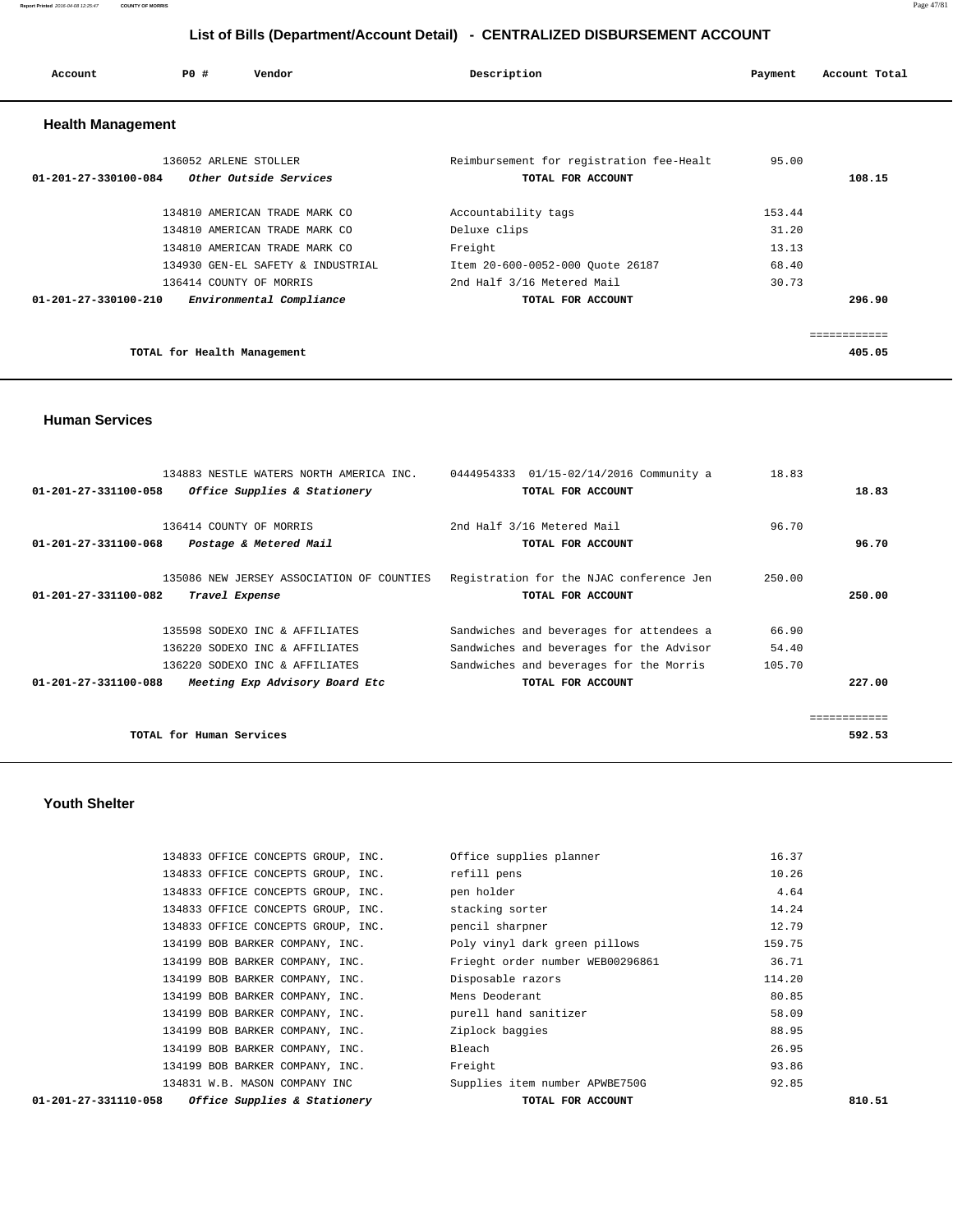**Report Printed** 2016-04-08 12:25:47 **COUNTY OF MORRIS** Page 48/81

# **List of Bills (Department/Account Detail) - CENTRALIZED DISBURSEMENT ACCOUNT**

| Account                        | PO#                     | Vendor                                   | Description                                  | Payment  | Account Total |
|--------------------------------|-------------------------|------------------------------------------|----------------------------------------------|----------|---------------|
| <b>Youth Shelter</b>           |                         |                                          |                                              |          |               |
|                                |                         | 135268 COMPLETE SECURITY SYSTEMS, INC.   | 3/1/2016 re terminated power wireing for     | 140.00   |               |
|                                | 136322 THOMAS POLLIO    |                                          | yogartland primary time for residents on     | 4.71     |               |
|                                | 136322 THOMAS POLLIO    |                                          | Port Authority Tunnel EZ Pass, Turnpike      | 69.60    |               |
|                                | 136322 THOMAS POLLIO    |                                          | Costco Easter Candy for Residents at the     | 15.59    |               |
|                                | 136322 THOMAS POLLIO    |                                          | Gas, Turnpike tolls, Camden Aquarium wit     | 26.55    |               |
|                                | 136322 THOMAS POLLIO    |                                          | Five Guys primary time for Youth Shelter     | 10.00    |               |
|                                | 136322 THOMAS POLLIO    |                                          | Port Authority Newark Parking, cotton ca     | 34.00    |               |
|                                | 136322 THOMAS POLLIO    |                                          | Gas for Youth Shelter silver van after y     | 29.20    |               |
| 01-201-27-331110-059           |                         | Other General Expenses                   | TOTAL FOR ACCOUNT                            |          | 1,169.65      |
|                                |                         | 136414 COUNTY OF MORRIS                  | 2nd Half 3/16 Metered Mail                   | 14.55    |               |
| $01 - 201 - 27 - 331110 - 068$ |                         | Postage and Metered Mail                 | TOTAL FOR ACCOUNT                            |          | 14.55         |
|                                |                         | 135201 COUNTY OF MORRIS                  | Youth Shelter Paying replacement cost o      | 35.00    |               |
|                                | 135202 DAILY RECORD     |                                          | Daily Record payment 2016                    | 45.50    |               |
| 01-201-27-331110-070           |                         | Publication & Subscriptions              | TOTAL FOR ACCOUNT                            |          | 80.50         |
|                                |                         | 135817 TARA L. LEGATES                   | Training travel expense for Tara Legates     | 9.95     |               |
|                                |                         | 135817 TARA L. LEGATES                   | Training expense Tara Legates (Prezioso)     | 8.33     |               |
|                                |                         | 135817 TARA L. LEGATES                   | Training expense dinner Tara Legates (P      | 22.47    |               |
|                                |                         | 135817 TARA L. LEGATES                   | Travel Tara Legates (Prezioso) Applebees     | 16.36    |               |
|                                |                         | 135817 TARA L. LEGATES                   | Room Charge Tara Legates Radisson Hotel      | 116.15   |               |
| 01-201-27-331110-082           |                         | Travel Expense                           | TOTAL FOR ACCOUNT                            |          | 173.26        |
|                                |                         | 133131 RICOH AMERICAS CORPORATION        | Renewal of Ricoh MP C4503 Copier for the     | 940.16   |               |
| 01-201-27-331110-164           |                         | Office Machines - Rental                 | TOTAL FOR ACCOUNT                            |          | 940.16        |
|                                |                         | 134827 NESTLE WATERS NORTH AMERICA INC.  | 20,5 Gal. nestle drinking water 01/15/16     | 69.80    |               |
|                                |                         | 134827 NESTLE WATERS NORTH AMERICA INC.  | Rent Acct. 0434508388                        | 2.00     |               |
|                                |                         | 136323 LOVEYS PIZZA & GRILL              | January 2016 payment for Pizza for Youth     | 118.81   |               |
|                                |                         | 136323 LOVEYS PIZZA & GRILL              | February 2016 payment for Pizza Youth Sh     | 198.38   |               |
|                                |                         | 136323 LOVEYS PIZZA & GRILL              | March 2016 payment for Pizza Youth Shelt     | 123.23   |               |
|                                |                         | 135818 NESTLE WATERS NORTH AMERICA INC.  | $0434508388$ $02/19/16-03/14/16 - 19$ , 5 ga | 66.31    |               |
|                                |                         | 135818 NESTLE WATERS NORTH AMERICA INC.  | Rent                                         | 2.00     |               |
| 01-201-27-331110-185           | Food                    |                                          | TOTAL FOR ACCOUNT                            |          | 580.53        |
|                                |                         | 135553 WHITES HEALTHCARE ENTERPRISES INC | Supply of Medication for the Month Of Fe     | 3,142.55 |               |
| 01-201-27-331110-189           | Medical                 |                                          | TOTAL FOR ACCOUNT                            |          | 3,142.55      |
|                                |                         | 134828 JERSEY PAPER PLUS INC             | Coarse Paper & Household Supplies order      | 311.45   |               |
| 01-201-27-331110-252           |                         | Janitorial Supplies                      | TOTAL FOR ACCOUNT                            |          | 311.45        |
|                                |                         | 134834 RICOH AMERICAS CORPORATION        | color copies oct. -Dec 2015 model MPC450     | 61.46    |               |
| 01-203-27-331110-163           |                         | (2015) Office Machines                   | TOTAL FOR ACCOUNT                            |          | 61.46         |
|                                |                         |                                          |                                              |          | ============  |
|                                | TOTAL for Youth Shelter |                                          |                                              |          | 7,284.62      |

# **Office on Aging**

| Education Schools & Training<br>01-201-27-333100-039 | TOTAL FOR ACCOUNT                       |        | 258.00 |
|------------------------------------------------------|-----------------------------------------|--------|--------|
| 136158 CAREER TRACK                                  | Outstanding Recp. 4/28/16 (L.S.)        | 79.00  |        |
| 135322 OVERLOOK FOUNDATION                           | 2/24/16 Karen Webster Course The art of | 50.00  |        |
| 135285 RUTGERS THE STATE UNIVERSITY                  | Pract. Multiculturalism 5/11/16 KW      | 129.00 |        |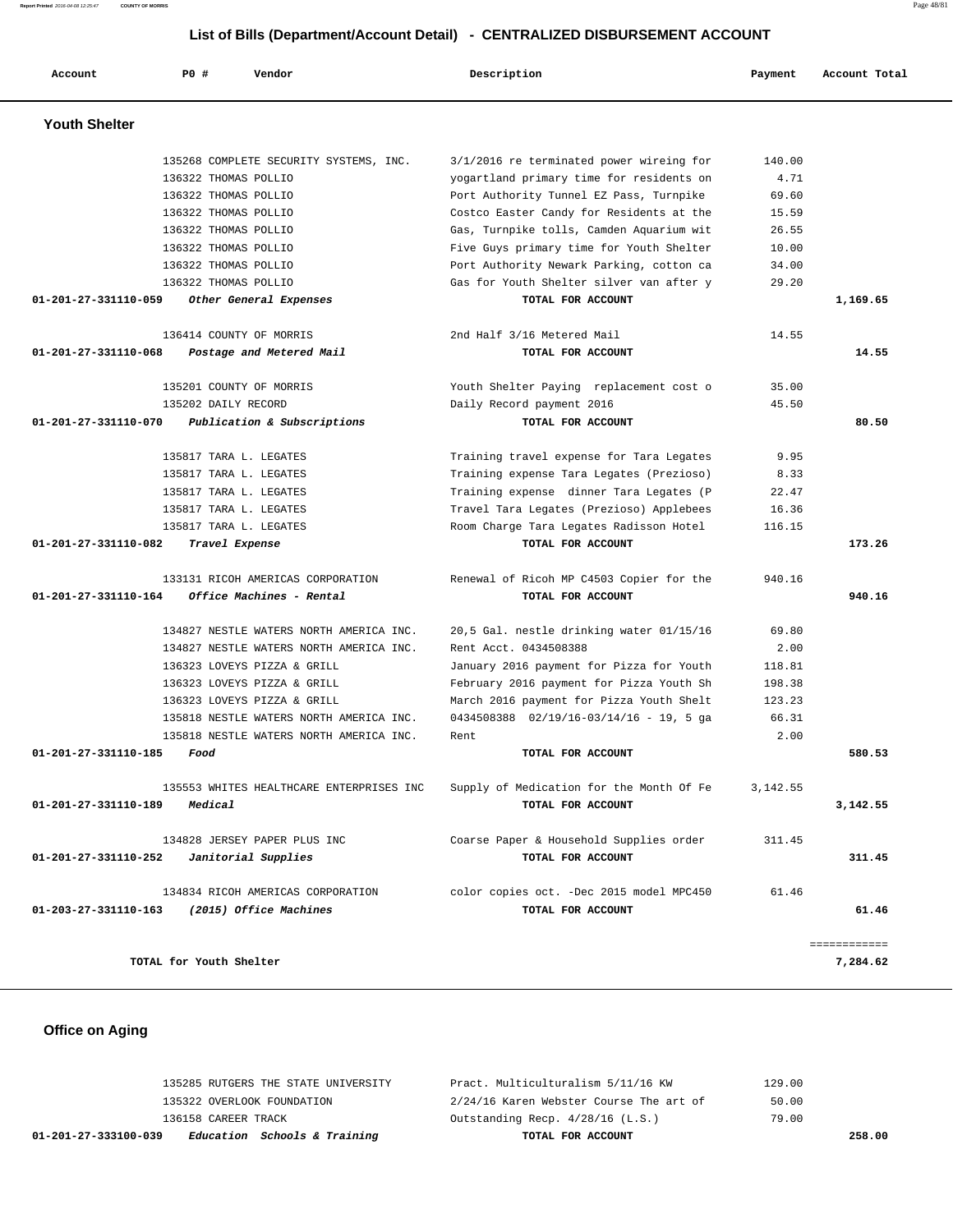**Report Printed** 2016-04-08 12:25:47 **COUNTY OF MORRIS** Page 49/81

# **List of Bills (Department/Account Detail) - CENTRALIZED DISBURSEMENT ACCOUNT**

| Account                | P0#                       | Vendor                    | Description                          | Payment | Account Total          |
|------------------------|---------------------------|---------------------------|--------------------------------------|---------|------------------------|
| <b>Office on Aging</b> |                           |                           |                                      |         |                        |
| 01-201-27-333100-068   |                           | Postage & Metered Mail    | TOTAL FOR ACCOUNT                    |         | 80.88                  |
|                        |                           | 136156 HUBER & ASSOCIATES | $3/11/16$ Comp Eval APS client(J.G.) | 400.00  |                        |
| 01-201-27-333100-084   |                           | Other Outside Services    | TOTAL FOR ACCOUNT                    |         | 400.00                 |
|                        | TOTAL for Office on Aging |                           |                                      |         | essessessess<br>738.88 |
|                        |                           |                           |                                      |         |                        |

## **Grant in Aid**

|                                | 135659 EL PRIMER PASO, LTD.              | GIA- 1613 El Primer Paso January 2016    | 7,363.00    |              |
|--------------------------------|------------------------------------------|------------------------------------------|-------------|--------------|
|                                | 135659 EL PRIMER PASO, LTD.              | GIA-1613 El Primer Paso February 2016    | 7,363.00    |              |
| $01 - 201 - 27 - 342000 - 459$ | Grant in Aid GIA: HISPANIC AFFAIRS       | TOTAL FOR ACCOUNT                        |             | 14,726.00    |
|                                | 135497 CFCS - HOPE HOUSE                 | GIA-1621 Aids Center. Report period 1/1/ | 3,194.00    |              |
|                                | 135497 CFCS - HOPE HOUSE                 | GIA-1621 Aids Center. Report Period 2/1  | 2,480.00    |              |
|                                | 135595 CFCS - HOPE HOUSE                 | Case management units - January          | 2,700.00    |              |
|                                | 135595 CFCS - HOPE HOUSE                 | Group sessions - January                 | 170.00      |              |
|                                | 135595 CFCS - HOPE HOUSE                 | Urine Screen - January                   | 25.00       |              |
|                                | 135595 CFCS - HOPE HOUSE                 | Extended Evaluations - February          | 180.00      |              |
|                                | 135595 CFCS - HOPE HOUSE                 | Case mgmt. units - February              | 3,420.00    |              |
|                                | 135595 CFCS - HOPE HOUSE                 | Group sessions - February                | 170.00      |              |
|                                | 135595 CFCS - HOPE HOUSE                 | Urine Screens - February                 | 125.00      |              |
| 01-201-27-342000-480           | Grant in Aid GIA: HOPEHOUSEOPERTNFIXIT   | TOTAL FOR ACCOUNT                        |             | 12,464.00    |
|                                | 135608 FREEDOM HOUSE INC.                | Halfway House bed days                   | 5,332.00    |              |
|                                | 135608 FREEDOM HOUSE INC.                | Less client share                        | $-1,006.00$ |              |
| 01-201-27-342000-482           | Grant in Aid: Freedom House              | TOTAL FOR ACCOUNT                        |             | 4,326.00     |
|                                | 135687 CORNERSTONE FAMILY PROGRAMS       | Social Work Hours                        | 6,275.70    |              |
|                                | 135687 CORNERSTONE FAMILY PROGRAMS       | Adjustment for amount left in CAF        | $-78.10$    |              |
| 01-203-27-342000-462           | (2015) Grant in Aid GIA: FAMILY SERVICES | TOTAL FOR ACCOUNT                        |             | 6,197.60     |
|                                | 136100 ST. CLARE'S HOSPITAL              | IOP sessions                             | 11,830.00   |              |
|                                | 136100 ST. CLARE'S HOSPITAL              | Relapse Prevention                       | 1,725.00    |              |
|                                | 136100 ST. CLARE'S HOSPITAL              | Individual sessions                      | 900.00      |              |
|                                | 136100 ST. CLARE'S HOSPITAL              | Family Support and Ed                    | 3,900.00    |              |
|                                | 136100 ST. CLARE'S HOSPITAL              | Transportation                           | 900.00      |              |
|                                | 136100 ST. CLARE'S HOSPITAL              | Continuing Ed                            | 587.00      |              |
|                                | 136100 ST. CLARE'S HOSPITAL              | Med monitoring                           | 300.00      |              |
|                                | 136100 ST. CLARE'S HOSPITAL              | Co-occurring IOP                         | 490.00      |              |
|                                | 136100 ST. CLARE'S HOSPITAL              | Co-occurring Relapse Prevention          | 25.00       |              |
| $01 - 203 - 27 - 342000 - 484$ | (2015) Grant in Aid Aid Ment Hlth Cnt-St | TOTAL FOR ACCOUNT                        |             | 20,657.00    |
|                                | 136250 FAMILY INTERVENTION               | Contract expenses for 2015 4th Quarter   | 7,363.00    |              |
| 01-203-27-342000-489           | (2015) Grant in Aid: Family Intervention | TOTAL FOR ACCOUNT                        |             | 7,363.00     |
|                                |                                          |                                          |             | ============ |
|                                | TOTAL for Grant in Aid                   |                                          |             | 65,733.60    |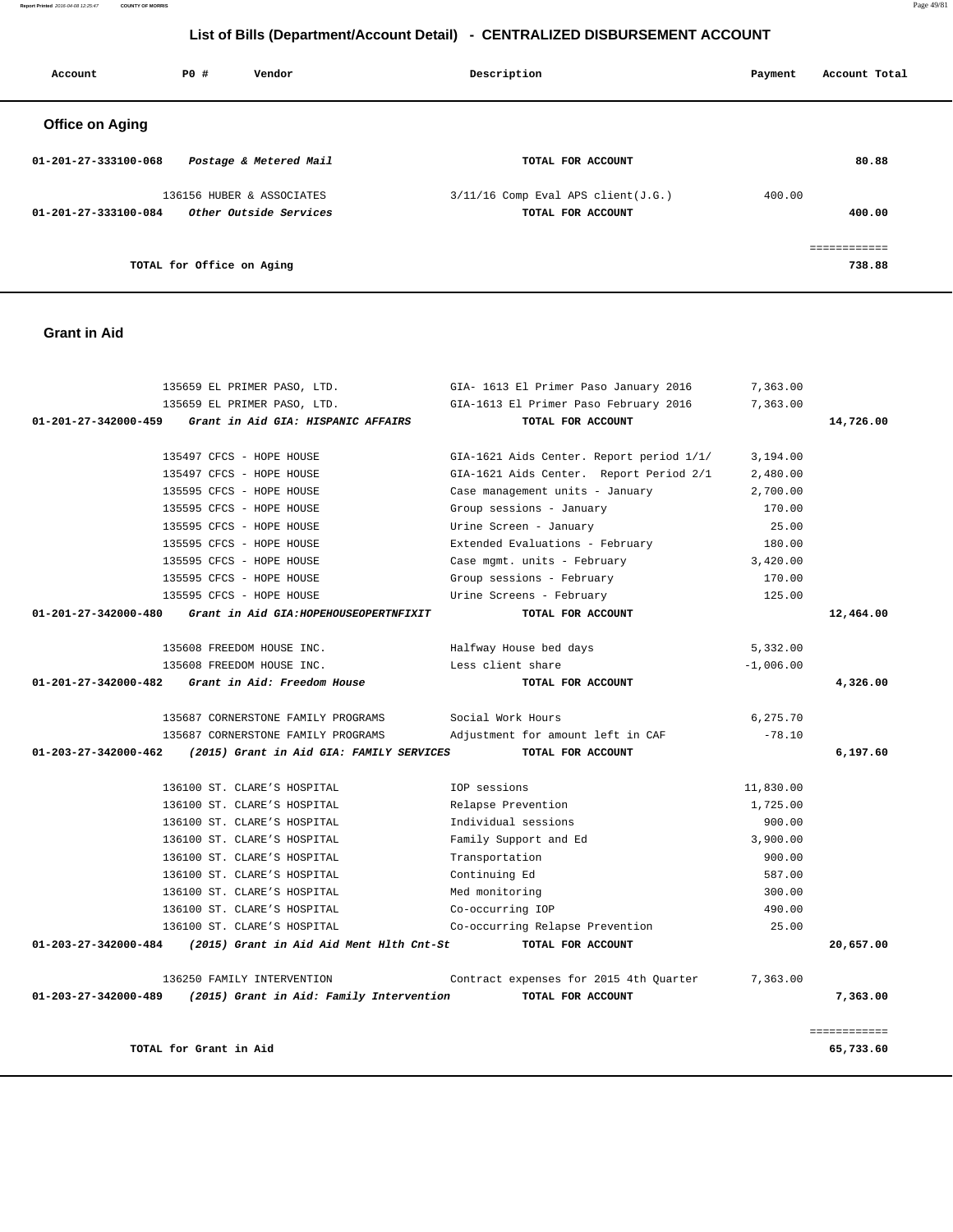**Report Printed** 2016-04-08 12:25:47 **COUNTY OF MORRIS** Page 50/81

# **List of Bills (Department/Account Detail) - CENTRALIZED DISBURSEMENT ACCOUNT**

|                                       | List of Bins (Bepartment/resount Betail)<br><b>PERTITULED DISDONDEMENT ACCO</b> |                                                                                                                                                                                                                                                                   |           |               |  |  |
|---------------------------------------|---------------------------------------------------------------------------------|-------------------------------------------------------------------------------------------------------------------------------------------------------------------------------------------------------------------------------------------------------------------|-----------|---------------|--|--|
| Account                               | PO#<br>Vendor                                                                   | Description                                                                                                                                                                                                                                                       | Payment   | Account Total |  |  |
|                                       |                                                                                 |                                                                                                                                                                                                                                                                   |           |               |  |  |
|                                       | 135692 CORNERSTONE FAMILY                                                       | Operation of Adult Day Care                                                                                                                                                                                                                                       | 9,453.16  |               |  |  |
| 01-201-27-343100-036                  | Contracted Services - Adult Day Care                                            | TOTAL FOR ACCOUNT                                                                                                                                                                                                                                                 |           | 9,453.16      |  |  |
|                                       |                                                                                 |                                                                                                                                                                                                                                                                   |           |               |  |  |
|                                       |                                                                                 |                                                                                                                                                                                                                                                                   |           | ============  |  |  |
|                                       | TOTAL for Seniors, Disabled & Veterans                                          |                                                                                                                                                                                                                                                                   |           | 9,453.16      |  |  |
|                                       |                                                                                 |                                                                                                                                                                                                                                                                   |           |               |  |  |
| <b>County Board of Social Service</b> |                                                                                 |                                                                                                                                                                                                                                                                   |           |               |  |  |
|                                       | 133324 NJ CHILD SUPPORT COUNCIL                                                 | Attendance for Gary Denamen at annual Ch                                                                                                                                                                                                                          | 200.00    |               |  |  |
|                                       | 135756 GARY DENAMEN                                                             | ADM - CHILD SUPPORT CONFERENCE 03/02/16                                                                                                                                                                                                                           | 220.87    |               |  |  |
| 01-201-27-345100-034                  | Conference Expenses                                                             | TOTAL FOR ACCOUNT                                                                                                                                                                                                                                                 |           | 420.87        |  |  |
|                                       |                                                                                 | 135620 OFFICE CONCEPTS GROUP, INC. OFFICE SUPPLIES. INVOICE #639407-0/02-1                                                                                                                                                                                        | 619.80    |               |  |  |
|                                       |                                                                                 | 135620 OFFICE CONCEPTS GROUP, INC. OFFICE SUPPLIES INVOICE #638063-0/02-10-                                                                                                                                                                                       | 2,393.66  |               |  |  |
|                                       | 135620 OFFICE CONCEPTS GROUP, INC.                                              | CREDIT MEMO                                                                                                                                                                                                                                                       | $-571.80$ |               |  |  |
|                                       | 135621 W.B. MASON COMPANY INC                                                   | OFFICE SUPPLIES. INVOICE #132432521/02-2                                                                                                                                                                                                                          | 1,083.32  |               |  |  |
| 01-201-27-345100-058                  | Office Supplies & Stationery                                                    | TOTAL FOR ACCOUNT                                                                                                                                                                                                                                                 |           | 3,524.98      |  |  |
|                                       |                                                                                 | 134723 NESTLE WATERS NORTH AMERICA INC. 0434488383 Water for Morris Township - 1                                                                                                                                                                                  | 348.98    |               |  |  |
|                                       | $01.201.27.245100.050$ $0.01cm$ $0.01cm$ $0.01cm$                               | $EXAMPLE EXAMPLE EXAMPLE EXAMPLE EXAMPLE EXAMPLE EXAMPLE EXAMPLE EXAMPLE EXAMPLE EXAMPLE EXAMPLE EXAMPLE EXAMPLE EXAMPLE EXAMPLE EXAMPLE EXAMPLE EXAMPLE EXAMPLE EXAMPLE EXAMPLE EXAMPLE EXAMPLE EXAMPLE EXAMPLE EXAMPLE EXAMPLE EXAMPLE EXAMPLE EXAMPLE EXAMPLE$ |           | 240.00        |  |  |

|                                | 135756 GARY DENAMEN                     | ADM - CHILD SUPPORT CONFERENCE 03/02/16                                             | 220.87    |           |
|--------------------------------|-----------------------------------------|-------------------------------------------------------------------------------------|-----------|-----------|
| $01 - 201 - 27 - 345100 - 034$ | <i>Conference Expenses</i>              | TOTAL FOR ACCOUNT                                                                   |           | 420.87    |
|                                |                                         |                                                                                     |           |           |
|                                | 135620 OFFICE CONCEPTS GROUP, INC.      | OFFICE SUPPLIES. INVOICE #639407-0/02-1                                             | 619.80    |           |
|                                | 135620 OFFICE CONCEPTS GROUP, INC.      | OFFICE SUPPLIES INVOICE #638063-0/02-10-                                            | 2,393.66  |           |
|                                | 135620 OFFICE CONCEPTS GROUP, INC.      | CREDIT MEMO                                                                         | $-571.80$ |           |
|                                | 135621 W.B. MASON COMPANY INC           | OFFICE SUPPLIES. INVOICE #132432521/02-2                                            | 1,083.32  |           |
| 01-201-27-345100-058           | Office Supplies & Stationery            | TOTAL FOR ACCOUNT                                                                   |           | 3,524.98  |
|                                |                                         |                                                                                     |           |           |
|                                | 134723 NESTLE WATERS NORTH AMERICA INC. | 0434488383 Water for Morris Township - 1                                            | 348.98    |           |
| 01-201-27-345100-059           | Other General Expenses                  | TOTAL FOR ACCOUNT                                                                   |           | 348.98    |
|                                |                                         |                                                                                     |           |           |
|                                | 135341 RICOH AMERICAS CORPORATION       | Copier rental for Feb, March & April 201                                            | 1,627.78  |           |
|                                | 135437 PNC EQUIPMENT FINANCE, LLC       | Copier lease charges 12/27 - 3/26/16 Lea                                            | 2,133.00  |           |
| 01-201-27-345100-164           | Office Machines - Rental                | TOTAL FOR ACCOUNT                                                                   |           | 3,760.78  |
|                                |                                         |                                                                                     |           |           |
|                                | 135639 JOHNSON & JOHNSON, ESQS          | CSP - Legal services for 02/16                                                      | 3,888.00  |           |
|                                | 135639 JOHNSON & JOHNSON, ESQS          | FIS - Legal services for 02/16 Invoice                                              | 4,070.97  |           |
|                                | 135320 U.S. SECURITY ASSOCIATES, INC.   | Payment for Security officer 02/05 - 02/                                            | 1,762.95  |           |
|                                | 135320 U.S. SECURITY ASSOCIATES, INC.   | payment for 02/12 - 02/18/16                                                        | 1,080.40  |           |
| 01-201-27-345100-325           | Special Services                        | TOTAL FOR ACCOUNT                                                                   |           | 10,802.32 |
|                                |                                         |                                                                                     |           |           |
|                                | 133695 DISCOVERY BENEFITS INC.          | COBRA Payment for the month of January 2                                            | 65.00     |           |
| 01-201-27-345100-329           | Hospital Insurance Premiums             | TOTAL FOR ACCOUNT                                                                   |           | 65.00     |
|                                | 135318 LASZLO CSENGETO                  | ADM - FEBRUARY MILEAGE REIMBURSEMENT                                                | 31.15     |           |
|                                | 135617 LINDA CSENGETO                   | FSS - FEBRUARY MILEAGE                                                              | 51.10     |           |
| 01-201-27-345100-332           | Mileage                                 | TOTAL FOR ACCOUNT                                                                   |           | 82.25     |
|                                |                                         |                                                                                     |           |           |
|                                | 135611 BEATRIZ OSPINA                   | MAP - Car insurance for 1st half of. 201                                            | 72.00     |           |
|                                | 135612 CORNELL AGBA                     | MAP - Car insurance for 1st half of 2016                                            | 72.00     |           |
|                                | 135613 MAIRA ROGERS                     | MAP - Car insurance for 1st half of 2016                                            | 72.00     |           |
|                                | 135317 MARIA T VELASOUEZ                | CSP - Insurance reimbursement for 01/16                                             | 72.00     |           |
|                                | 135638 ERICA JOHNSON                    | MAP - CAR INSURANCE FOR 01/01/ - 06/2016                                            | 90.00     |           |
|                                | 135718 SANDRA MENDOZA                   | FSS - CAR INSURANCE FROM 01/2016 - 06/20                                            | 72.00     |           |
|                                | 135715 LUZ ELENA URREGO                 | MAP - CAR INSURANCE FOR $01/06 - 06/2016$                                           | 72.00     |           |
| 01-201-27-345100-333           | Other Allowances                        | TOTAL FOR ACCOUNT                                                                   |           | 522.00    |
|                                |                                         |                                                                                     |           |           |
|                                |                                         | 134758 STATE OF NJ CIVIL SERVICE COMMISSIO Supervisor training for Amy, Erica & Sha | 1,377.00  |           |
| 01-201-27-345100-337           | Training Consultants                    | TOTAL FOR ACCOUNT                                                                   |           | 1,377.00  |
|                                |                                         |                                                                                     |           |           |
|                                | 135926 NJ TRANSIT                       | 2 zone interstate passes                                                            | 765.00    |           |
|                                | 135926 NJ TRANSIT                       | 3 zone interstate passes                                                            | 945.00    |           |

 **01-201-27-345100-365 Emergency Assistance TOTAL FOR ACCOUNT 1,710.00**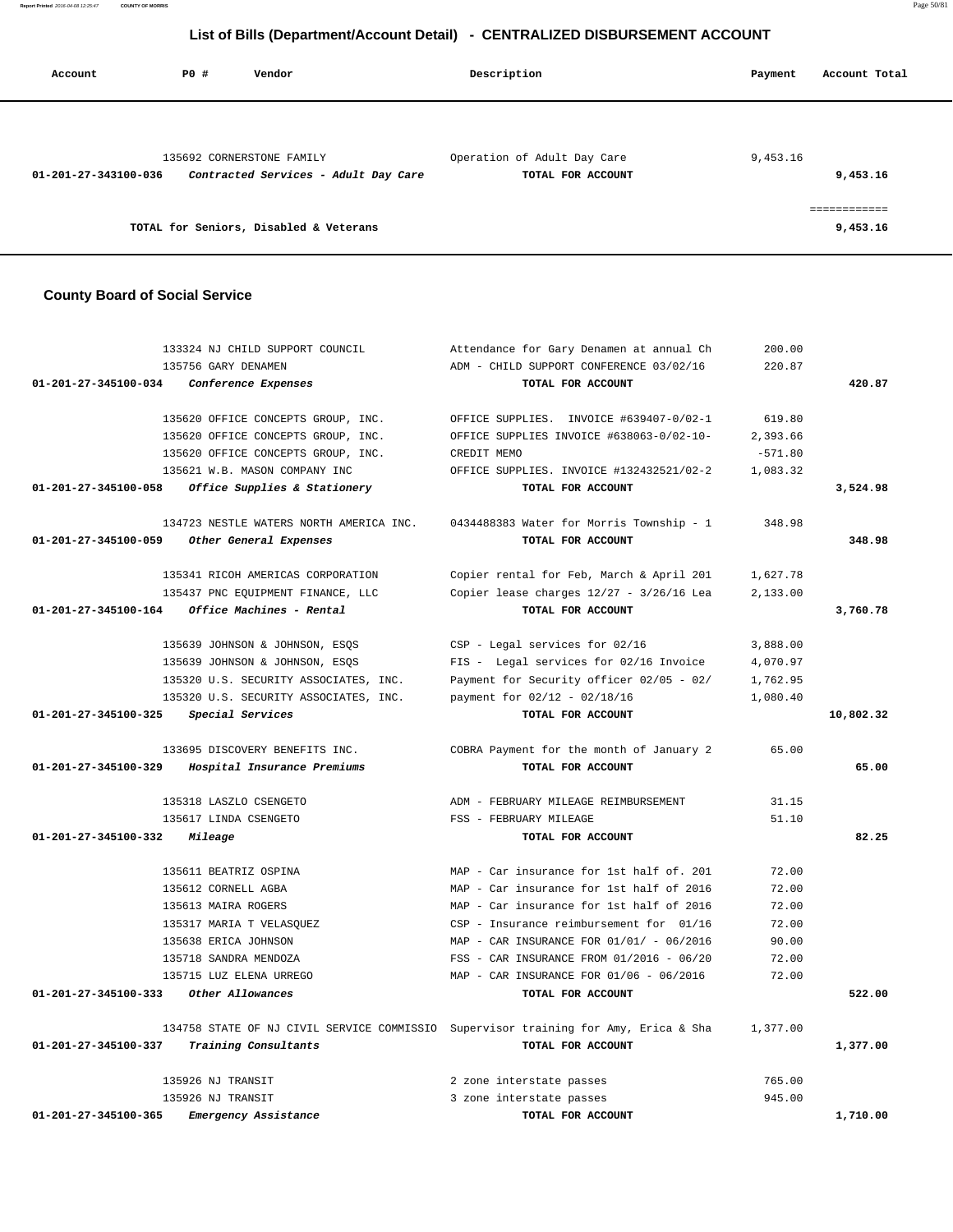| Account                               | PO#                                        | Vendor                                                                                  | Description                                                            | Payment                 | Account Total             |
|---------------------------------------|--------------------------------------------|-----------------------------------------------------------------------------------------|------------------------------------------------------------------------|-------------------------|---------------------------|
| <b>County Board of Social Service</b> |                                            |                                                                                         |                                                                        |                         |                           |
|                                       |                                            | 134897 RICOH AMERICAS CORPORATION<br>01-203-27-345100-166 (2015) Office Machine- Repair | MPC4502A-R - Machine ID 6044<br>TOTAL FOR ACCOUNT                      | 689.08                  | 4,992.47                  |
| 01-203-27-345100-333                  | 135718 SANDRA MENDOZA                      | (2015) Other Allowances                                                                 | FSS - CAR INSURANCE FROM 06/2015 - 12/20<br>TOTAL FOR ACCOUNT          | 72.00                   | 72.00                     |
|                                       | 130231 MTB ELECTRIC<br>130231 MTB ELECTRIC | 01-203-27-345100-334 (2015) Minor Equipment Purchases                                   | 2 Poles in parking lot<br>Cat 6 wiring<br>TOTAL FOR ACCOUNT            | 24, 224.00<br>12,800.00 | 37,024.00                 |
| 01-203-27-345100-353                  |                                            | 134230 TREASURER. ST OF NJ<br>(2015) Collection Service Fees                            | CSP Collection Intercept Fees for the 4h 1,100.75<br>TOTAL FOR ACCOUNT |                         | 1,100.75                  |
|                                       |                                            | TOTAL for County Board of Social Service                                                |                                                                        |                         | ============<br>65,803.40 |
|                                       |                                            |                                                                                         |                                                                        |                         |                           |

#### **MV:Administration**

|                                                 | 136007 JENNIFER CARPINTERI       | Replacement of Missing Resident Property | 24.06    |           |
|-------------------------------------------------|----------------------------------|------------------------------------------|----------|-----------|
| 01-201-27-350100-041                            | Employee Recognition Program     | TOTAL FOR ACCOUNT                        |          | 82.10     |
|                                                 | 135416 KILBOURNE & KILBOURNE     | 128, 2-29-2016                           | 82.10    |           |
| 01-201-27-350100-040 Electronic Data Processing |                                  | TOTAL FOR ACCOUNT                        |          | 7,015.18  |
|                                                 | 135688 WESCOM SOLUTONS INC.      | Point/Click/Care Support, March~2016     | 3,407.59 |           |
|                                                 | 135688 WESCOM SOLUTONS INC.      | Sandbox Training, March~2016             | 100.00   |           |
|                                                 | 134967 WESCOM SOLUTONS INC.      | Point/Click/Care, February~2016          | 3,407.59 |           |
|                                                 | 134967 WESCOM SOLUTONS INC.      | Sandbox Training, February~2016          | 100.00   |           |
| 01-201-27-350100-013                            | Temporary Help - Per Diem Nurses | TOTAL FOR ACCOUNT                        |          | 52,453.71 |
|                                                 | 136361 MELOJANE CELESTINO        | RN, 3-13-2016 thru 4-2-2016              | 1,496.65 |           |
|                                                 | 136368 TEODORA O. DELEON         | RN, 3-13-2016 thru 4-2-2016              | 1,332.00 |           |
|                                                 | 136367 SUZIE COLLIN              | RN, 3-13-2016 thru 4-2-2016              | 3,844.30 |           |
|                                                 | 136366 SHELLEY REINER            | LPN, 3-13-2016 thru 4-2-2016             | 1,914.00 |           |
|                                                 | 136365 ROSEMARY BATANE COBCOBO   | RN, 3-13-2016 thru 4-2-2016              | 2,072.00 |           |
|                                                 | 136364 ROSE DUMAPIT              | RN, 3-13-2016 thru 4-2-2016              | 2,368.00 |           |
|                                                 | 136363 MIRLENE ESTRIPLET         | RN, 3-13-2016 thru 4-2-2016              | 5,457.50 |           |
|                                                 | 136362 MICHELLE CAPILI           | RN, 3-13-2016 thru 4-2-2016              | 296.00   |           |
|                                                 | 136360 MARTHA YAGHI              | RN, 3-13-2016 thru 4-2-2016              | 1,193.25 |           |
|                                                 | 136359 MARIA CARMELITA OBLINA    | LPN, 3-13-2016 thru 4-2-2016             | 725.00   |           |
|                                                 | 136358 MADUKWE IMO IBOKO, RN     | RN, 3-13-2016 thru 4-2-2016              | 1,776.00 |           |
|                                                 | 136357 LOUISE R. MACCHIA         | RN, 3-13-2016 thru 4-2-2016              | 3,524.99 |           |
|                                                 | 136356 ILLIENE CHARLES, RN       | RN, 3-13-2016 thru 4-2-2016              | 5,190.11 |           |
|                                                 | 136354 GEORGINA GRAY-HORSLEY     | LPN, 3-13-2016 thru 4-2-2016             | 1,624.00 |           |
|                                                 | 136353 EVELYN TOLENTINO          | RN, 3-13-2016 thru 4-2-2016              | 2,071.26 |           |
|                                                 | 136352 ELLEN M. NOLL             | LPN, 3-13-2016 thru 4-2-2016             | 1,167.25 |           |
|                                                 | 136351 EDITHA MARQUEZ            | RN, 3-13-2016 thru 4-2-2016              | 1,924.00 |           |
|                                                 | 136350 DAVID JEAN-LOUIS          | LPN, 3-13-2016 thru 4-2-2016             | 3,480.00 |           |
|                                                 | 136349 DANILO LAPID              | RN, 3-13-2016 thru 4-2-2016              | 1,478.15 |           |
|                                                 | 136348 DAMACINA L. OKE           | LPN, 3-13-2016 thru 4-2-2016             | 1,334.00 |           |
|                                                 | 136347 CARRELLE L CALIXTE        | LPN, 3-13-2016 thru 4-2-2016             | 2,407.00 |           |
|                                                 | 136346 BARKEL FLEMMING           | LPN, 3-13-2016 thru 4-2-2016             | 2,298.83 |           |
|                                                 | 136345 ARNEL P GARCIA            | LPN, 3-13-2016 thru 4-2-2016             | 3,479.42 |           |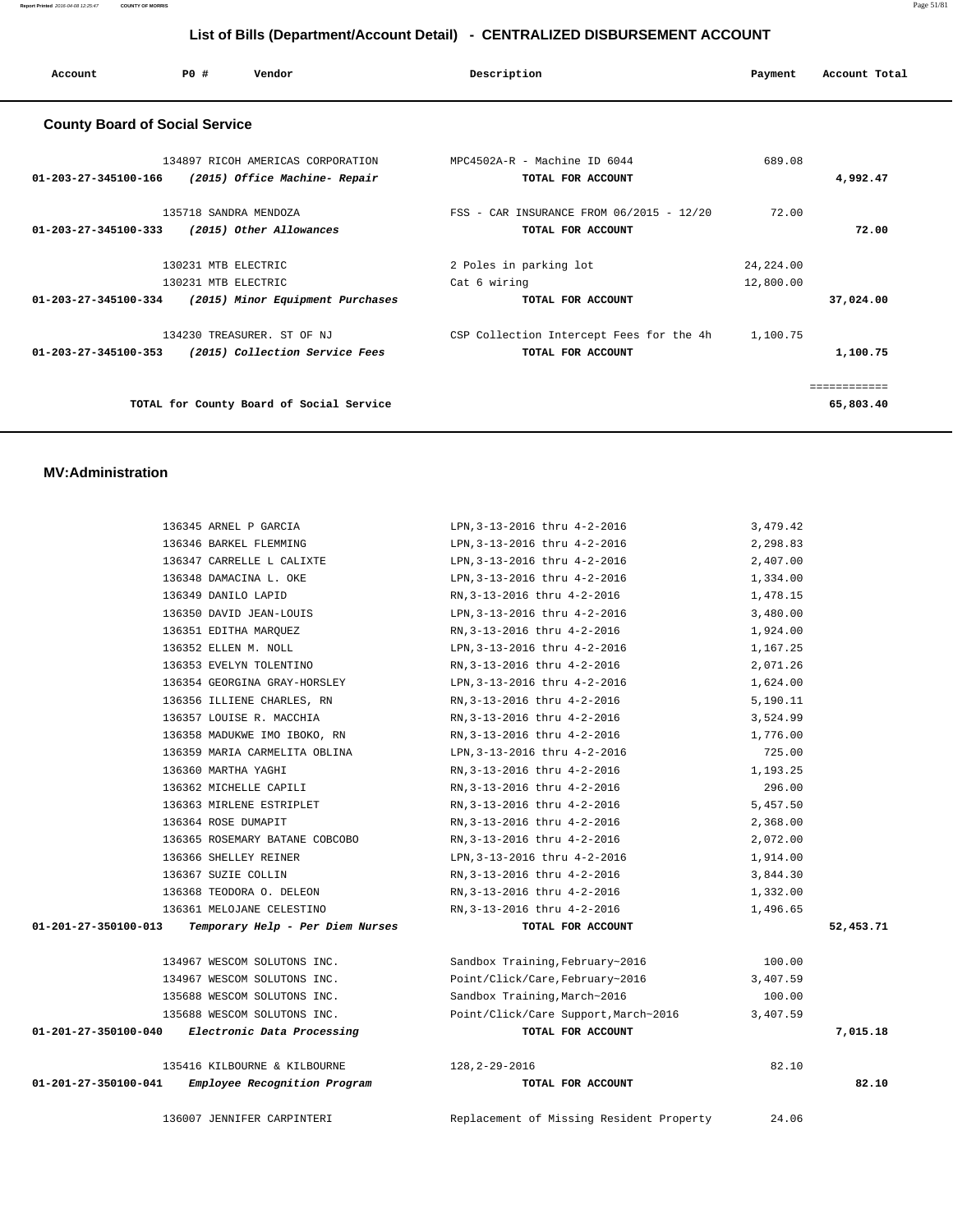| 134885 NESTLE WATERS NORTH AMERICA INC. 0435619937,1-15-2016 thru 2-14-2016<br>01-201-27-350100-046<br>General Stores | TOTAL FOR ACCOUNT                                     | 15.96     | 249.94    |
|-----------------------------------------------------------------------------------------------------------------------|-------------------------------------------------------|-----------|-----------|
|                                                                                                                       |                                                       |           |           |
| 135436 W.B. MASON COMPANY INC                                                                                         | C1019843, 2-18-2016                                   | 2,334.25  |           |
| 135436 W.B. MASON COMPANY INC                                                                                         | C1019843, 2-26-2016                                   | 635.17    |           |
| 135422 OFFICE CONCEPTS GROUP, INC.                                                                                    | 17983,3-19-2016                                       | 75.74     |           |
| 135422 OFFICE CONCEPTS GROUP, INC.<br>01-201-27-350100-058<br>Office Supplies & Stationery                            | 17983,3-19-2016<br>TOTAL FOR ACCOUNT                  | 131.25    | 3,176.41  |
|                                                                                                                       |                                                       |           |           |
| 136015 FEDEX                                                                                                          | $3684 - 0206 - 0, 3 - 7 - 2016$                       | 77.72     |           |
| 136015 FEDEX                                                                                                          | $3684 - 0206 - 0, 3 - 21 - 2016$                      | 36.88     |           |
| 135414 FEDEX                                                                                                          | 3684-0206-0, 2-29-2016                                | 56.62     |           |
| 136414 COUNTY OF MORRIS                                                                                               | 2nd Half 3/16 Metered Mail                            | 219.73    |           |
| 01-201-27-350100-068<br>Postage & Metered Mail                                                                        | TOTAL FOR ACCOUNT                                     |           | 390.95    |
| 135427 RICOH AMERICAS CORPORATION                                                                                     | CTMORR, 2-4-2016                                      | 894.53    |           |
| 135427 RICOH AMERICAS CORPORATION                                                                                     | CTMORR, 2-8-2016                                      | 50.82     |           |
| 135427 RICOH AMERICAS CORPORATION                                                                                     | CTMORR, 2-8-2016                                      | 38.15     |           |
| 135427 RICOH AMERICAS CORPORATION                                                                                     | CTMORR, 2-8-2016                                      | 171.64    |           |
| 135427 RICOH AMERICAS CORPORATION                                                                                     | CTMORR, 1-28-2016                                     | 270.20    |           |
| 135427 RICOH AMERICAS CORPORATION                                                                                     | CTMORR, 1-28-2016                                     | 774.34    |           |
| 135427 RICOH AMERICAS CORPORATION                                                                                     | CTMORR, 1-27-2016                                     | 35.00     |           |
| 135428 RICOH AMERICAS CORPORATION                                                                                     | Contract#:16099, March > May~2016                     | 205.64    |           |
| 135428 RICOH AMERICAS CORPORATION                                                                                     | Contract#:12432, February > April~2016                | 706.57    |           |
| 135428 RICOH AMERICAS CORPORATION                                                                                     | Contract#:12281, February > April~2016                | 5,328.20  |           |
| 01-201-27-350100-164<br>Office Machines - Rental                                                                      | TOTAL FOR ACCOUNT                                     |           | 8,475.09  |
| 135434 U.S. SECURITY ASSOCIATES, INC.                                                                                 | $27010, 1 - 15 > 1 - 21 - 2016$                       | 242.76    |           |
| 135434 U.S. SECURITY ASSOCIATES, INC.                                                                                 | $27010, 2 - 12 > 2 - 18 - 2016$                       | 7,368.81  |           |
| 135434 U.S. SECURITY ASSOCIATES, INC.                                                                                 | $27010, 2 - 19 > 2 - 25q - 2016$                      | 6,979.68  |           |
| 135434 U.S. SECURITY ASSOCIATES, INC.                                                                                 | 27010, 2-22 > 2-28-2016 [Credit Memo]                 | $-185.64$ |           |
| 135434 U.S. SECURITY ASSOCIATES, INC.                                                                                 | $27010, 2 - 26 > 3 - 03 - 2016$                       | 6,729.78  |           |
| 135425 R.D. SALES DOOR & HARDWARE LLC                                                                                 | Dome Ceiling Camera Installed, 2-11-2016              | 640.00    |           |
| 134348 MEDLINE INDUSTRIES INC                                                                                         | 1183053, 1-22-2016                                    | 3,760.00  |           |
| 134348 MEDLINE INDUSTRIES INC                                                                                         | 1183053, 1-23-2016                                    | 5,640.00  |           |
| 134957 R.D. SALES DOOR & HARDWARE LLC                                                                                 | Connect 2nd DVR at Security Desk, 1-21-20             | 460.00    |           |
| 01-201-27-350100-266 Safety Items                                                                                     | TOTAL FOR ACCOUNT                                     |           | 31,635.39 |
| 128613 MCKESSON MEDICAL SURGICAL                                                                                      | 1225058,10-15-2015                                    | 204.50    |           |
| 126903 MCKESSON MEDICAL SURGICAL                                                                                      | 122058, 9-11-2015                                     | 83.60     |           |
| 126903 MCKESSON MEDICAL SURGICAL                                                                                      | 122058,9-15-2015                                      | 83.60     |           |
| 127301 MCKESSON MEDICAL SURGICAL                                                                                      | 1225058,9-30-2015                                     | 185.00    |           |
| 127301 MCKESSON MEDICAL SURGICAL                                                                                      | freight                                               | 19.50     |           |
| 01-203-27-350100-046<br>(2015) General Stores                                                                         | TOTAL FOR ACCOUNT                                     |           | 576.20    |
| 134888 RICOH AMERICAS CORPORATION                                                                                     | CTMORR, $4-1 > 6-30-2015$                             | 130.69    |           |
| 134888 RICOH AMERICAS CORPORATION                                                                                     | CTMORR, 7-1 > 9-30-2015                               | 13.23     |           |
| 134888 RICOH AMERICAS CORPORATION                                                                                     | CTMORR, 7-1 > 9-30-2015                               | 14.42     |           |
| 134888 RICOH AMERICAS CORPORATION                                                                                     | CTMORR, 7-1 > 9-30-2015                               | 69.44     |           |
| 134888 RICOH AMERICAS CORPORATION                                                                                     | CTMORR, 7-1 > 9-30-2015                               | 217.28    |           |
| 134888 RICOH AMERICAS CORPORATION                                                                                     | CTMORR, 7-1 > 9-30-2015                               | 85.05     |           |
| 134888 RICOH AMERICAS CORPORATION                                                                                     | CTMORR, 7-1 > 9-30-2015                               | 71.33     |           |
|                                                                                                                       |                                                       |           | 601.44    |
| (2015) Office Machines - Rental                                                                                       | TOTAL FOR ACCOUNT                                     |           |           |
|                                                                                                                       |                                                       |           |           |
| 01-203-27-350100-164<br>134957 R.D. SALES DOOR & HARDWARE LLC<br>01-203-27-350100-266<br>(2015) Safety Items          | Security Door Repair, 11-11-2015<br>TOTAL FOR ACCOUNT | 467.00    | 467.00    |

 **Account P0 # Vendor Description Payment Account Total**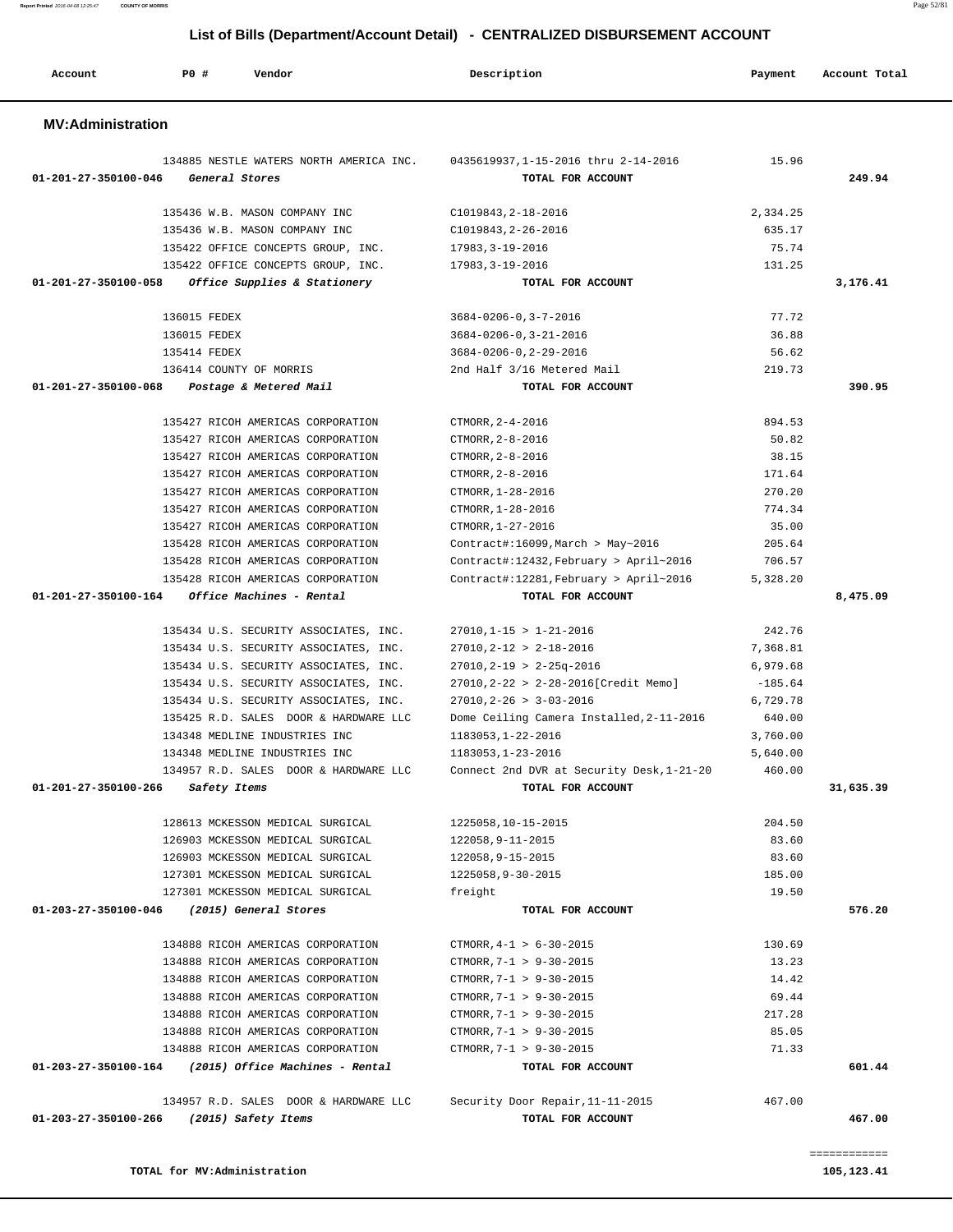135998 STAR LEDGER 947758,w/e 3-19-2016 67.00  **01-201-27-350115-186 Coffee / Gift Shop TOTAL FOR ACCOUNT 67.00** ============ **TOTAL for MV:Dietary** 67.00

**TOTAL for MV:Building Services** 19,841.57

 **MV:Dietary** 

|                      | 134784 ACORN TERMITE AND PEST            | Pest Control, January~2016          | 750.00   |              |
|----------------------|------------------------------------------|-------------------------------------|----------|--------------|
| 01-201-27-350110-036 | Contracted Services                      | TOTAL FOR ACCOUNT                   |          | 750.00       |
|                      | 135432 TBS CONTROLS LLC                  | M13000, April~2016                  | 2,679.17 |              |
|                      | 135429 SCHINDLER ELEVATOR CORPORATION    | 5000013604, March~2016              | 2,443.29 |              |
| 01-201-27-350110-044 | Equipment Service Agreements             | TOTAL FOR ACCOUNT                   |          | 5,122.46     |
|                      | 135435 W.B. MASON COMPANY INC            | $C1019843, 3 - 2 - 2016$            | 2,479.55 |              |
|                      | 135424 PRAXAIR DISTRIBUTION              | 71615034,1-31-2016                  | 383.58   |              |
|                      | 135424 PRAXAIR DISTRIBUTION              | 71615034, February~2016             | 383.58   |              |
|                      | 135424 PRAXAIR DISTRIBUTION              | 71615034, February~2016             | 383.58   |              |
|                      | 135424 PRAXAIR DISTRIBUTION              | 71615034, February~2016             | 383.58   |              |
|                      | 135424 PRAXAIR DISTRIBUTION              | 71615034, February~2016             | 1,711.65 |              |
|                      | 135410 BUSH INDUSTRIES INC.              | 170012, 2-27-2016                   | 369.50   |              |
| 01-201-27-350110-204 | Plant Operation                          | TOTAL FOR ACCOUNT                   |          | 6,095.02     |
|                      | 135997 RELIABLE LIFT TRUCK SERVICES      | MOR2805, 3-1-2016                   | 133.50   |              |
|                      | 135385 WHITE AND SHAUGER INC             | COU200, 2-22-2016                   | 189.73   |              |
|                      | 134958 R & J CONTROL, INC.               | $002657, 2 - 16 - 2016$             | 314.00   |              |
|                      | 134356 SUPPLYWORKS                       | 276829, 1-29-2016                   | 1,130.59 |              |
|                      | 134954 MILLER & CHITTY CO INC            | 0014350000, 2-18-2016               | 867.90   |              |
|                      | 134785 BAYWAY LUMBER                     | Door Repair, 1-19-2016              | 135.90   |              |
|                      | 134785 BAYWAY LUMBER                     | Door Repair, 1-27-2016              | 135.90   |              |
|                      | 134785 BAYWAY LUMBER                     | Roll-Up Door Repair, 2-3-2016       | 352.65   |              |
|                      | 135660 BAYWAY LUMBER                     | 202120, 2-16-2016                   | 350.00   |              |
|                      | 134786 DIRECT MACHINERY SERVICE CORP.    | Laundry Equipment Repair, 2-10-2016 | 532.50   |              |
|                      | 134786 DIRECT MACHINERY SERVICE CORP.    | Laundry Equipment Repair, 2-22-2016 | 321.85   |              |
|                      | 135412 DIRECT MACHINERY SERVICE CORP.    | Lavatec Folder Repair, 2-29-2016    | 770.00   |              |
|                      | 135413 FASTENAL COMPANY                  | NJWHP1142, 3-1-2016                 | 109.21   |              |
| 01-201-27-350110-262 | Machinery Repairs & Parts                | TOTAL FOR ACCOUNT                   |          | 5,343.73     |
|                      | 135424 PRAXAIR DISTRIBUTION              | 71615034,8-24-2015                  | 264.22   |              |
| 01-203-27-350110-204 | (2015) Plant Operation                   | TOTAL FOR ACCOUNT                   |          | 264.22       |
|                      | 132188 R & J CONTROL, INC.               | 002657, 11-17-2015                  | 1,780.88 |              |
|                      | 134650 GENERAL PLUMBING SUPPLY INC.      | 5999, 11-23-2015                    | 16.42    |              |
|                      | 134650 GENERAL PLUMBING SUPPLY INC.      | 5999, 12-09-2015                    | 8.41     |              |
|                      | 134787 GRIFFITH ELECTRIC SUPPLY CO, INC. | Electrical Maintenance, 12-31-2015  | 111.98   |              |
|                      | 134787 GRIFFITH ELECTRIC SUPPLY CO, INC. | Electrical Maintenance, 12-31-2015  | 305.40   |              |
|                      | 134787 GRIFFITH ELECTRIC SUPPLY CO, INC. | Electrical Maintenance, 12-31-2015  | 43.05    |              |
| 01-203-27-350110-262 | (2015) Machinery Repairs & Parts         | TOTAL FOR ACCOUNT                   |          | 2,266.14     |
|                      |                                          |                                     |          |              |
|                      |                                          |                                     |          | ============ |

# **MV:Building Services**

# **Account P0 # Vendor Description Payment Account Total**

# **List of Bills (Department/Account Detail) - CENTRALIZED DISBURSEMENT ACCOUNT**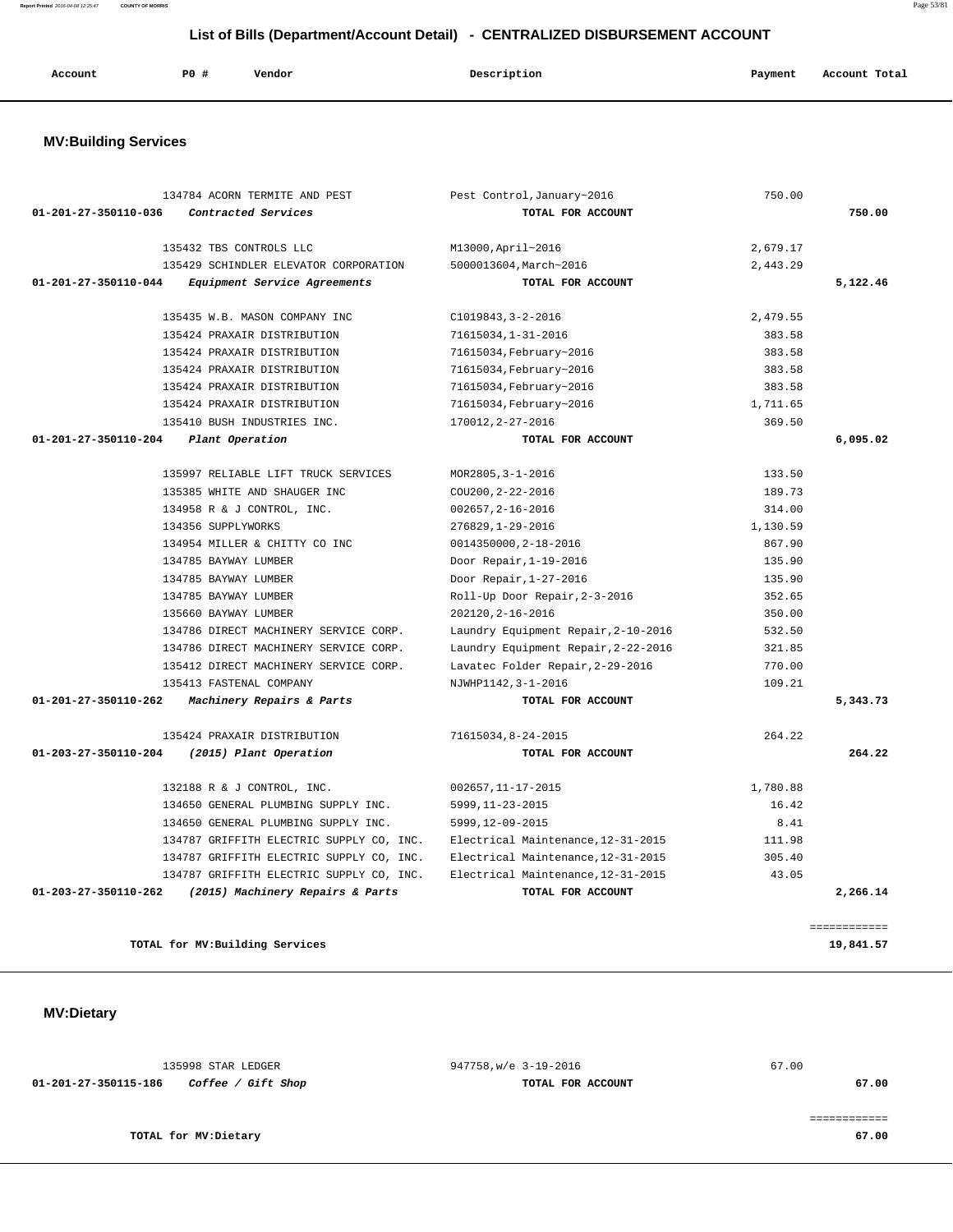# **01-201-27-350130-035 Consultation Fee TOTAL FOR ACCOUNT 3,979.52** 136000 JAGDISH DANG Psychiatric Services,February~2016 2,200.00 136016 IPC HOSPITALIST PHYSICIANS NJ Medical Director Services,2-22,2-25,2-29 3,525.00  **01-201-27-350130-036 Contracted Services TOTAL FOR ACCOUNT 5,725.00** 134349 MEDLINE INDUSTRIES INC 1183053,1-29-2016 2,017.50 136018 JML MEDICAL INC. 5MOC02,MorPay Monthly,February~2016 3,010.02 136018 JML MEDICAL INC. 5MOC02,1-18-2016 2,905.35 136018 JML MEDICAL INC. 5MOC02,1-18-2016 1,860.00 136018 JML MEDICAL INC. 5MOC02,1-22-2016 2,824.41 136018 JML MEDICAL INC. 5MOC02,1-22-2016 6,267.33 136018 JML MEDICAL INC. 6. 1. 1. 5MOC02, 1-24-2016 237.14 136018 JML MEDICAL INC. 5MOC02,1-24-2016 1,488.27 136018 JML MEDICAL INC. 5MOC02,1-30-2016 472.65 136018 JML MEDICAL INC. 5MOC02,2-02-2016 4,886.53 134359 MEDCARE MEDICAL SUPPLY INC. MOR,Feeding Tube Supplies 621.76 134359 MEDCARE MEDICAL SUPPLY INC. MOR,Feeding Tube Supplies 586.32 134360 MEDCARE MEDICAL SUPPLY INC. MOR,MEdA Nestle Product thru 1-31-2016 79.44 134360 MEDCARE MEDICAL SUPPLY INC. MOR,MedA Nestle Product thru 1-31-2016 177.68  **01-201-27-350130-046 General Stores TOTAL FOR ACCOUNT 27,434.40** 136011 SOPHIA BINEY CNA Re-Certification,3-3-2016 30.00 136010 SANDRA E CAESAR CNA Re-Certification,2-25-2016 30.00 136009 LORRAINE A SCHULTZ CNA Re-Certification,3-14-2016 30.00 136008 KEISHA R ROSARIO CNA Re-Certificatioin,3-10-2016 30.00 135996 JUDITH M VELGER CNA Re-Certification,3-15-2016 30.00 135994 CLAIRMINA CHERIDOR CNA Re-Certification,3-14-2016 30.00 135993 ANDY MERRIFIELD CNA Re-Certification,3-23-2016 30.00  **01-201-27-350130-191 Nursing TOTAL FOR ACCOUNT 210.00** 134413 PRAXAIR DISTRIBUTION 71615034,1-11-2016 383.58 134413 PRAXAIR DISTRIBUTION 71615034,1-21-2016 1,629.38 134413 PRAXAIR DISTRIBUTION 71615034,1-22-2016 383.58  **01-201-27-350130-193 Oxygen TOTAL FOR ACCOUNT 2,396.54** 134350 MOBILEX USA 71060,January~2016 806.23

#### **MV:Nursing**

| 136017 JML MEDICAL INC.                | $5MOCO2, 3-3-2016$ | 14,535.20 |
|----------------------------------------|--------------------|-----------|
| 136017 JML MEDICAL INC.                | 5MOC02, 2-29-2016  | 2,692.00  |
| 134348 MEDLINE INDUSTRIES INC          | 1183053, 1-22-2016 | 3,265.20  |
| 134348 MEDLINE INDUSTRIES INC          | 1183053, 1-21-2016 | 2,505.55  |
| 135419 MEDLINE INDUSTRIES INC.         | 1183053, 2-25-2016 | 2,698.64  |
| 01-201-27-350125-182<br><i>Diapers</i> | TOTAL FOR ACCOUNT  | 25,696.59 |
|                                        |                    |           |
|                                        |                    |           |
| TOTAL for MV:Laundry                   |                    | 25,696.59 |
|                                        |                    |           |

 135114 ALBERTA SCOCOZZA R.R.A. Medical Records Consultation,1st Qtr. 20 350.00 136325 PHARMA CARE INC MORR02,February~2016 3,629.52

# **List of Bills (Department/Account Detail) - CENTRALIZED DISBURSEMENT ACCOUNT Account P0 # Vendor Description Payment Account Total MV:Laundry**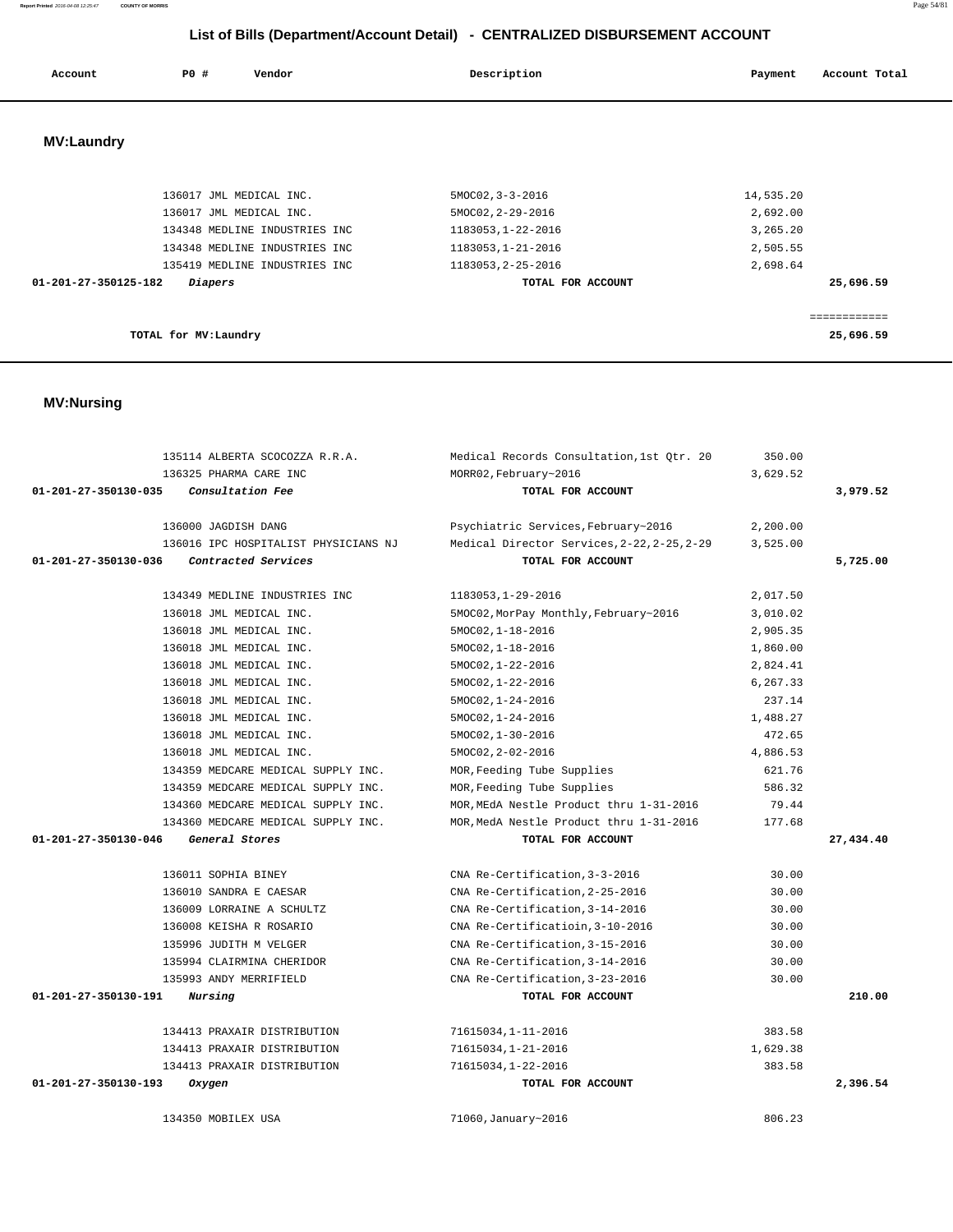| Account           | P0 # | Vendor | Description | Payment | Account Total |
|-------------------|------|--------|-------------|---------|---------------|
| <b>MV:Nursing</b> |      |        |             |         |               |

| 01-201-27-350130-203<br>X-Ray & Medical Supplies          | TOTAL FOR ACCOUNT    | 1,280.37  |
|-----------------------------------------------------------|----------------------|-----------|
| 135415 FRIENDLY CARE MEDICAL                              | Transport, 2-17-2016 | 109.00    |
| 135415 FRIENDLY CARE MEDICAL                              | Transport, 2-18-2016 | 127.00    |
| 135415 FRIENDLY CARE MEDICAL                              | Transport, 2-19-2016 | 109.00    |
| 135415 FRIENDLY CARE MEDICAL                              | Transport, 2-20-2016 | 127.00    |
| 135415 FRIENDLY CARE MEDICAL                              | Transport, 2-23-2016 | 157.00    |
| 135415 FRIENDLY CARE MEDICAL                              | Transport, 2-25-2016 | 109.00    |
| 135415 FRIENDLY CARE MEDICAL                              | Transport, 2-26-2016 | 112.00    |
| $01 - 201 - 27 - 350130 - 340$<br>Transportation Services | TOTAL FOR ACCOUNT    | 850.00    |
| 130128 MCKESSON MEDICAL SURGICAL                          | 126173, 10-16-2015   | 2,046.60  |
| 132180 MCKESSON MEDICAL SURGICAL                          | 126173, 12-7-2015    | 1,558.70  |
| 01-203-27-350130-046<br>(2015) General Stores             | TOTAL FOR ACCOUNT    | 3,605.30  |
|                                                           |                      |           |
| TOTAL for MV: Nursing                                     |                      | 45,481.13 |

#### **MV:Recreation/Volunteer Svc**

| 07876-533982-01-2, April~2016            | 3,636.29                                                        |                  |
|------------------------------------------|-----------------------------------------------------------------|------------------|
| 07876-630379-01-3, April~2016            | 59.95                                                           |                  |
| 6409, February~2016                      | 6,267.23                                                        |                  |
| TOTAL FOR ACCOUNT                        |                                                                 | 9,963.47         |
|                                          |                                                                 |                  |
| Art Class, 3-23-2016                     | 165.00                                                          |                  |
| Music Sing-a-long, Unit-2D, 3/14/2016    | 75.00                                                           |                  |
| Music Program, 3-24-2016                 | 125.00                                                          |                  |
| Resident Activities, March~2016          | 165.70                                                          |                  |
| St. Patrick's Day Party, 3-15-2016       | 150.00                                                          |                  |
| Stretching with Kerry, Unit-2D, 3/2/2016 | 100.00                                                          |                  |
| Stretching with Kerry, Unit-1A, 3/9/2016 | 100.00                                                          |                  |
| Stretching with Kerry, Unit-2D, 3/16/16  | 100.00                                                          |                  |
| Fish Tank Maintenance, 2-20-2016         | 594.00                                                          |                  |
| $216006, 3 - 3 - 2016$                   | 54.00                                                           |                  |
| 00371625-24, 2-26-2016 REF#51851140      | 517.86                                                          |                  |
| Pottery Program in Atrium, 3-17-2016     | 100.00                                                          |                  |
| Pottery Program in Atrium, 3-17-2016     | 100.00                                                          |                  |
| TOTAL FOR ACCOUNT                        |                                                                 | 2,346.56         |
|                                          |                                                                 |                  |
|                                          |                                                                 |                  |
|                                          |                                                                 | 583.09           |
|                                          |                                                                 |                  |
|                                          |                                                                 | ============     |
|                                          | 10100263,11-24-2015<br>10100263,12-14-2015<br>TOTAL FOR ACCOUNT | 197.89<br>385.20 |

**TOTAL for MV:Recreation/Volunteer Svc 12,893.12**

| <b>MV:Rehabilitation</b> |
|--------------------------|
|--------------------------|

|                      |  | 136324 SELECT REHABILITATION INC |  |
|----------------------|--|----------------------------------|--|
| 01-201-27-350140-036 |  | Contracted Services              |  |

 $168,536.10$  and  $850,$  February~2016 168,536.10

 **168,536.10 168,536.10**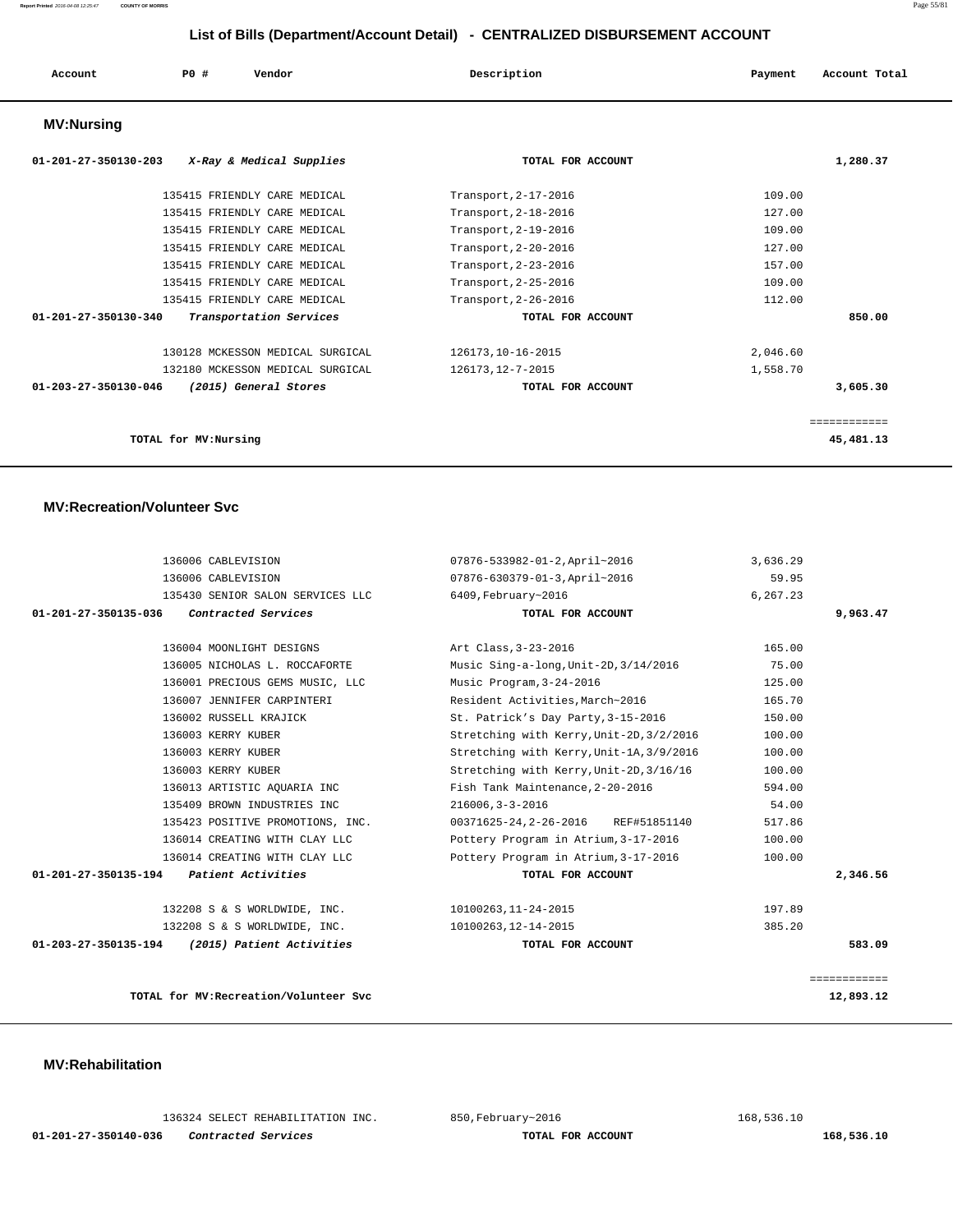**Report Printed** 2016-04-08 12:25:47 **COUNTY OF MORRIS** Page 56/81

# **List of Bills (Department/Account Detail) - CENTRALIZED DISBURSEMENT ACCOUNT**

| Account                               | P0 #                               | Vendor                                                                                                                                                          | Description                                                                                                                      | Payment                                      | Account Total                |
|---------------------------------------|------------------------------------|-----------------------------------------------------------------------------------------------------------------------------------------------------------------|----------------------------------------------------------------------------------------------------------------------------------|----------------------------------------------|------------------------------|
| <b>MV:Rehabilitation</b>              |                                    |                                                                                                                                                                 |                                                                                                                                  |                                              |                              |
| 01-201-27-350140-046                  | 134649 ARMAC INC<br>General Stores | 135418 MEDLINE INDUSTRIES INC                                                                                                                                   | 1183053, 3-2-2016<br>Jewett Back Brace, 2-22-2016<br>TOTAL FOR ACCOUNT                                                           | 97.34<br>433.37                              | 1,554.79                     |
|                                       | TOTAL for MV:Rehabilitation        |                                                                                                                                                                 |                                                                                                                                  |                                              | ============<br>170,090.89   |
| <b>Assistance Dep Child:Local Shr</b> |                                    |                                                                                                                                                                 |                                                                                                                                  |                                              |                              |
| 01-201-27-354100-091                  |                                    | 135321 OFFICE OF TEMPORARY ASSISTANCE<br>Assistance Dep Child: Local Shr Program E                                                                              | Estimated County share for TANF receipie<br>TOTAL FOR ACCOUNT                                                                    | 10,000.00                                    | 10,000.00                    |
|                                       |                                    | TOTAL for Assistance Dep Child: Local Shr                                                                                                                       |                                                                                                                                  |                                              | ============<br>10,000.00    |
| <b>Assistance SSI Income Recipien</b> |                                    |                                                                                                                                                                 |                                                                                                                                  |                                              |                              |
| 01-201-27-355100-090                  |                                    | 135319 OFFICE OF TEMPORARY ASSISTANCE<br>Assistance SSI Income Recipien Expenditu                                                                               | For estimated County share of ASSIR for<br>TOTAL FOR ACCOUNT                                                                     | 40,000.00                                    | 40,000.00                    |
|                                       |                                    | TOTAL for Assistance SSI Income Recipien                                                                                                                        |                                                                                                                                  |                                              | ============<br>40,000.00    |
| <b>County Adjuster</b>                |                                    |                                                                                                                                                                 |                                                                                                                                  |                                              |                              |
| 01-201-27-357100-068                  | 136414 COUNTY OF MORRIS            | Postage & Metered Mail                                                                                                                                          | 2nd Half 3/16 Metered Mail<br>TOTAL FOR ACCOUNT                                                                                  | 345.32                                       | 345.32                       |
|                                       | TOTAL for County Adjuster          |                                                                                                                                                                 |                                                                                                                                  |                                              | ============<br>345.32       |
| <b>Morris Cty Park Commission</b>     |                                    |                                                                                                                                                                 |                                                                                                                                  |                                              |                              |
| 01-201-28-370100-090                  |                                    | 136084 MORRIS COUNTY PARK COMMISSION<br>136084 MORRIS COUNTY PARK COMMISSION<br>136084 MORRIS COUNTY PARK COMMISSION<br>Morris Cty Park Commission Expenditures | MCPC 2016 Tax Support - Request 1<br>MCPC 2016 Tax Support - Request 2<br>MCPC 2016 Tax Support - Request 3<br>TOTAL FOR ACCOUNT | 2,279,167.00<br>2,279,167.00<br>2,279,167.00 | 6,837,501.00                 |
|                                       |                                    | TOTAL for Morris Cty Park Commission                                                                                                                            |                                                                                                                                  |                                              | ============<br>6,837,501.00 |
|                                       |                                    |                                                                                                                                                                 |                                                                                                                                  |                                              |                              |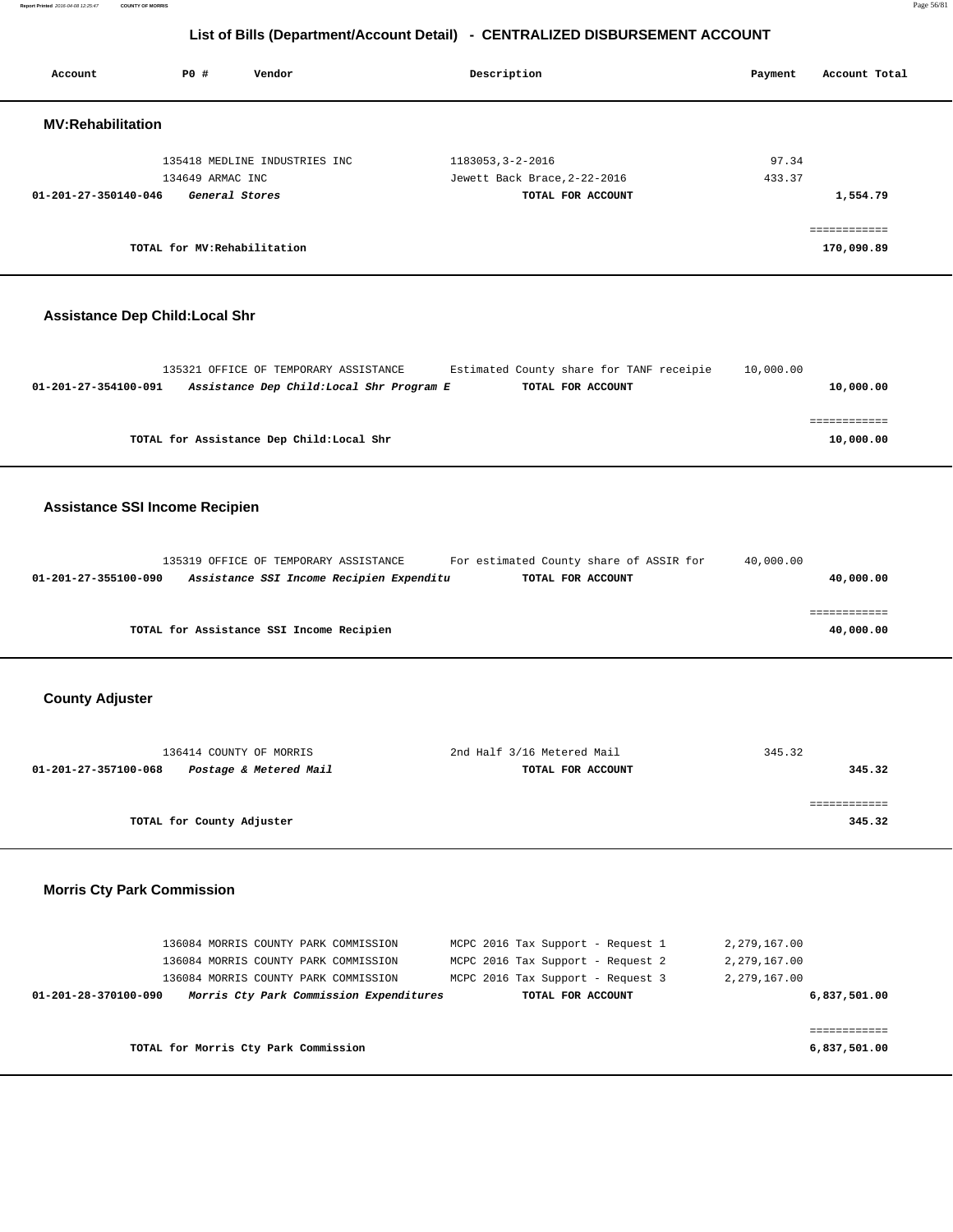| P0 #<br>Account                                | Vendor                                                           | Description                                            | Payment          | Account Total |
|------------------------------------------------|------------------------------------------------------------------|--------------------------------------------------------|------------------|---------------|
|                                                |                                                                  |                                                        |                  |               |
|                                                | 134233 BAKER & TAYLOR BOOKS                                      | 321652 C000745 3 B00000 dated 01/03/16                 | 782.12           |               |
|                                                | 134233 BAKER & TAYLOR BOOKS                                      | 321652 C000745 3 B00000 dated 01/28/16                 | 51.05            |               |
|                                                | 134234 BUC INTERNATIONAL CORP                                    | 17758 dated 01/13/16; Premium Combo Pack               | 186.95           |               |
|                                                | 134235 CENTER POINT LARGE PRINT                                  | Purchase Order#XCP16-1 dated 01/07/16                  | 118.15           |               |
|                                                | 134388 FINANCIAL INFORMATION INC                                 | 1959000 dated 02/01/16                                 | 895.00           |               |
| 134389 GALE                                    |                                                                  | 116418 dated 01/07/16                                  | 58.38            |               |
| 134389 GALE                                    |                                                                  | 116418 dated 01/08/16                                  | 147.15           |               |
| 134389 GALE                                    |                                                                  | 116418 dated 01/13/16                                  | 24.79            |               |
| 134389 GALE                                    |                                                                  | 116418 dated 01/14/16                                  | 135.90           |               |
| 134389 GALE                                    |                                                                  | 116418 dated 01/15/16                                  | 27.19            |               |
| 134389 GALE                                    |                                                                  | 116418 dated 01/21/16                                  | 79.97            |               |
| 134389 GALE                                    |                                                                  | 116418 dated 01/22/16                                  | 24.79            |               |
| 134389 GALE                                    |                                                                  | 116418 dated 02/04/16                                  | 87.17            |               |
| 134389 GALE                                    | 134392 GENERAL CODE PUBLISHERS                                   | 116418 dated 02/05/16<br>LNJ-MOOR01 dated 02/01/16     | 175.14<br>30.00  |               |
|                                                | 134400 INGRAM LIBRARY SERVICES                                   | 20C0083 dated 01/06/16                                 | 148.50           |               |
|                                                | 134400 INGRAM LIBRARY SERVICES                                   | 20C0083 dated 01/07/16                                 | 23.38            |               |
|                                                | 134400 INGRAM LIBRARY SERVICES                                   | 20C0083 dated 01/11/16                                 | 72.56            |               |
|                                                | 134400 INGRAM LIBRARY SERVICES                                   | 20C0083 dated 01/11/16                                 | 21.13            |               |
|                                                | 134400 INGRAM LIBRARY SERVICES                                   | 20C0083 dated 01/12/16                                 | 19.84            |               |
|                                                | 134400 INGRAM LIBRARY SERVICES                                   | 20C0083 dated 01/12/16                                 | 1,212.22         |               |
|                                                | 134400 INGRAM LIBRARY SERVICES                                   | 20C0083 dated 01/14/16                                 | 27.58            |               |
|                                                | 134400 INGRAM LIBRARY SERVICES                                   | 20C0083 dated 01/14/16                                 | 294.35           |               |
|                                                | 134400 INGRAM LIBRARY SERVICES                                   | 20C0083 dated 01/15/16                                 | 40.27            |               |
|                                                | 134401 INGRAM LIBRARY SERVICES                                   | 20C0083 dated 01/15/16                                 | 637.06           |               |
|                                                | 134401 INGRAM LIBRARY SERVICES                                   | 20C0083 dated 01/18/16                                 | 48.71            |               |
|                                                | 134401 INGRAM LIBRARY SERVICES                                   | 20C0083 dated 01/20/16                                 | 650.13           |               |
|                                                | 134401 INGRAM LIBRARY SERVICES                                   | 20C0083 dated 01/20/16                                 | 24.24            |               |
|                                                | 134401 INGRAM LIBRARY SERVICES                                   | 20C0083 dated 01/20/16                                 | 11.90            |               |
|                                                | 134401 INGRAM LIBRARY SERVICES                                   | 20C0083 dated 01/21/16                                 | 52.47            |               |
|                                                | 134401 INGRAM LIBRARY SERVICES                                   | 20C0083 dated 01/21/16                                 | 23.90            |               |
|                                                | 134401 INGRAM LIBRARY SERVICES                                   | 20C0083 dated 01/25/16                                 | 22.05            |               |
|                                                | 134401 INGRAM LIBRARY SERVICES                                   | 20C0083 dated 01/25/16                                 | 75.99            |               |
|                                                | 134402 INGRAM LIBRARY SERVICES                                   | 20C0083 dated 01/26/16                                 | 16.29            |               |
|                                                | 134402 INGRAM LIBRARY SERVICES                                   | 20C0083 dated 01/26/16                                 | 60.83            |               |
|                                                | 134402 INGRAM LIBRARY SERVICES                                   | 20C0083 dated 01/26/16                                 | 21.90            |               |
|                                                | 134402 INGRAM LIBRARY SERVICES<br>134402 INGRAM LIBRARY SERVICES | 20C0083 dated 01/27/16<br>20C0083 dated 02/03/16       | 95.76<br>61.20   |               |
|                                                | 134395 NEWSBANK INC                                              | 24737 dated 01/04/16                                   | 256.00           |               |
|                                                | 134397 U.S. PHARMACOPEIAL CONVENTION                             | 45907 dated 1/22/16                                    | 904.50           |               |
| 01-201-29-390100-028                           | <i>Books &amp; Periodicals</i>                                   | TOTAL FOR ACCOUNT                                      |                  | 7,646.51      |
|                                                | 134396 UNITED PARCEL SERVICE                                     | 708309 dated 01/23/16                                  | 14.85            |               |
|                                                | 136414 COUNTY OF MORRIS                                          | 2nd Half 3/16 Metered Mail                             | 1,181.74         |               |
| 01-201-29-390100-068                           | Postage & Metered Mail                                           | TOTAL FOR ACCOUNT                                      |                  | 1,196.59      |
|                                                | 134400 INGRAM LIBRARY SERVICES                                   | 20C0083 dated 01/15/16                                 | 396.62           |               |
|                                                | 134401 INGRAM LIBRARY SERVICES                                   | 20C0083 dated 01/18/16                                 | 25.79            |               |
|                                                | 134393 MIDWEST TAPE LLC<br>134393 MIDWEST TAPE LLC               | 2000001148 dated 01/07/16                              | 171.92<br>134.74 |               |
|                                                | 134393 MIDWEST TAPE LLC                                          | 2000001148 dated 01/15/16<br>2000001148 dated 01/22/16 | 305.03           |               |
|                                                | 134393 MIDWEST TAPE LLC                                          | 2000001148 dated 02/05/16                              | 138.73           |               |
| 01-201-29-390100-083    Video & Film Materials |                                                                  | TOTAL FOR ACCOUNT                                      |                  | 1,172.83      |
|                                                | 134394 MOTION PICTURE LICENSING CORP.                            | License#503998829 dated 1/01/16                        | 290.46           |               |
|                                                | 132793 STORAGE SYSTEMS USA                                       | 2nd Floor -Agreement#165-17 Feb 1, 2016                | 1,500.00         |               |
|                                                | 132793 STORAGE SYSTEMS USA                                       | 1st Floor -Agreement#165-17 Feb 1, 2016                | 1,000.00         |               |
| 01-201-29-390100-084                           | Other Outside Services                                           | TOTAL FOR ACCOUNT                                      |                  | 2,790.46      |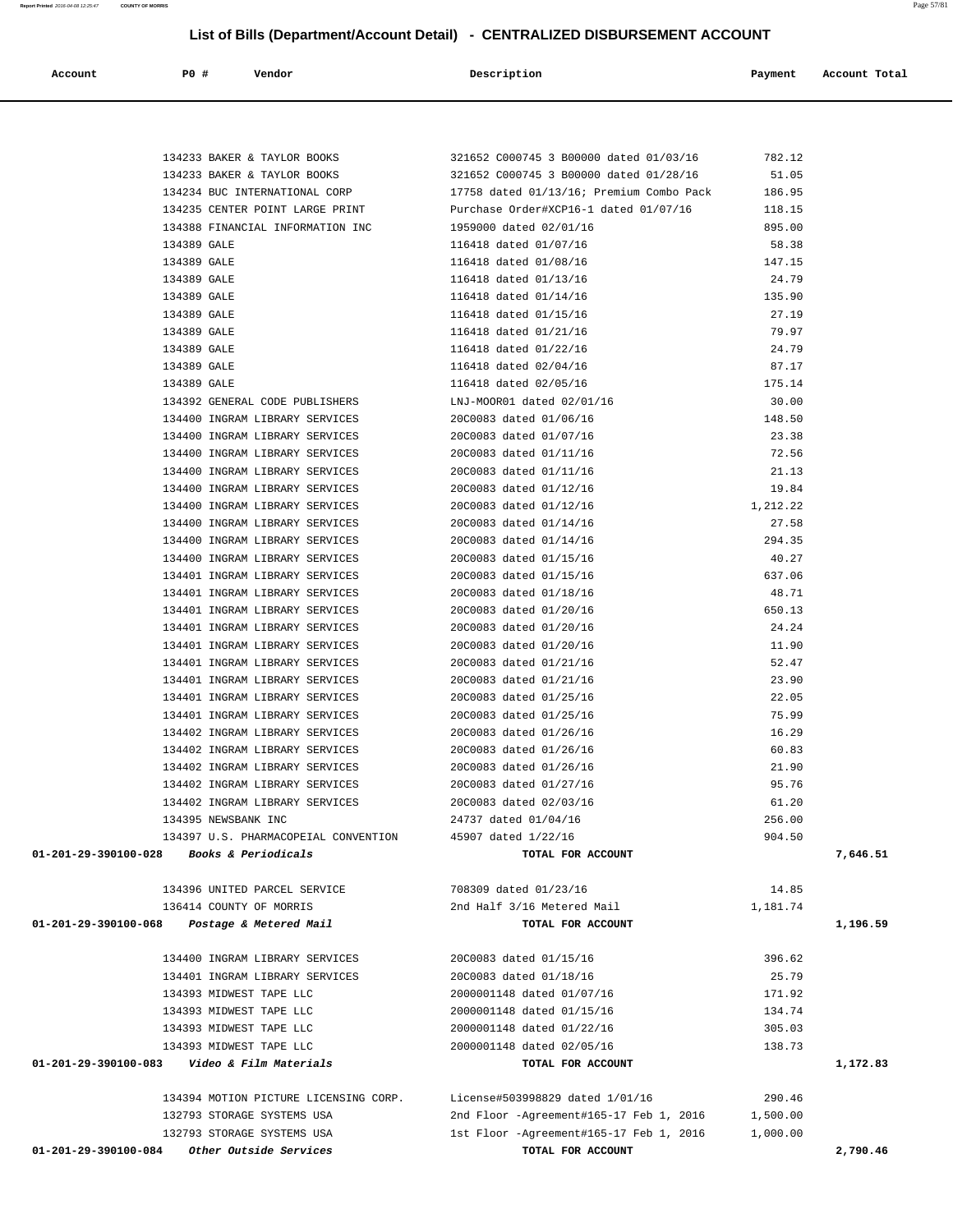| Account                                         | PO# |                          | Vendor                                                      | Description                                                      | Payment  | Account Total |
|-------------------------------------------------|-----|--------------------------|-------------------------------------------------------------|------------------------------------------------------------------|----------|---------------|
|                                                 |     |                          | 132599 SHEET MUSIC PLUS                                     | Order#746671087 dated 09/03/15                                   | 81.91    |               |
|                                                 |     |                          | 132599 SHEET MUSIC PLUS                                     | Order#433174358 dated 10/07/15                                   | 52.27    |               |
|                                                 |     |                          | 132599 SHEET MUSIC PLUS                                     | Order#734530100 dated 11/12/15                                   | 350.94   |               |
|                                                 |     |                          | 132599 SHEET MUSIC PLUS                                     | Order#734530100 dated 12/18/15                                   | $-2.00$  |               |
|                                                 |     |                          | 132599 SHEET MUSIC PLUS                                     | Order#788306528 dated 11/24/15                                   | 331.31   |               |
|                                                 |     |                          | 132599 SHEET MUSIC PLUS                                     | Order#788306528 dated 12/01/15                                   | 19.95    |               |
|                                                 |     |                          | 132599 SHEET MUSIC PLUS                                     | Order#788306528 dated 12/17/15                                   | 33.75    |               |
|                                                 |     |                          | 134218 SHEET MUSIC PLUS                                     | Order#734530100 dated 11/16/15                                   | 54.95    |               |
|                                                 |     |                          | 132601 THOMSON REUTERS                                      | 1003308031 dated 12/01/15 (November 2015 1,499.40                |          |               |
|                                                 |     |                          | 132601 THOMSON REUTERS                                      | 1003308031 dated 01/01/16 (December 2015                         | 1,450.97 |               |
|                                                 |     |                          | 130203 UNIWORLD BUSINESS PUB.                               | Invoice dated 10/30/15; American Firms O                         | 878.00   |               |
|                                                 |     |                          | 132603 WORLD BOOK EDUCATIONAL PROD                          | M3515 dated 11/19/15                                             | 999.00   |               |
| 01-203-29-390100-028 (2015) Books & Periodicals |     |                          |                                                             | TOTAL FOR ACCOUNT                                                |          | 5,750.45      |
|                                                 |     |                          |                                                             | 134217 OFFICE CONCEPTS GROUP, INC. 16868 Dept#Lib dated 12/21/15 | 230.43   |               |
|                                                 |     |                          | $01-203-29-390100-058$ (2015) Office Supplies & Stationery  | TOTAL FOR ACCOUNT                                                |          | 230.43        |
|                                                 |     |                          | 134216 CARTRIDGE WORLD FAIRFIELD                            | 10008 dated 08/11/15                                             | 439.90   |               |
|                                                 |     |                          | 134216 CARTRIDGE WORLD FAIRFIELD 10008 dated 11/19/15       |                                                                  | 527.88   |               |
|                                                 |     |                          | $01-203-29-390100-095$ (2015) Other Administrative Supplies | TOTAL FOR ACCOUNT                                                |          | 967.78        |
|                                                 |     |                          |                                                             |                                                                  |          | ============  |
|                                                 |     | TOTAL for County Library |                                                             |                                                                  |          | 19,755.05     |

# **County Superintendent of Schoo**

| 136414 COUNTY OF MORRIS                                                                            | 2nd Half 3/16 Metered Mail                           | 60.64        |
|----------------------------------------------------------------------------------------------------|------------------------------------------------------|--------------|
| Postage & Metered Mail<br>01-201-29-392100-068                                                     | TOTAL FOR ACCOUNT                                    | 60.64        |
| 135234 NESTLE WATERS NORTH AMERICA INC.<br><i>Furniture &amp; Fixtures</i><br>01-201-29-392100-162 | 0434565933<br>01/15/16-02/14/16<br>TOTAL FOR ACCOUNT | 8.98<br>8.98 |
| TOTAL for County Superintendent of Schoo                                                           |                                                      | 69.62        |
|                                                                                                    |                                                      |              |

# **Contribution to County College**

| 135949 COUNTY COLLEGE OF MORRIS          | 1st Half 4/16 Operating Budget       | 492,916.67 |
|------------------------------------------|--------------------------------------|------------|
| 135950 COUNTY COLLEGE OF MORRIS          | 2nd Half March 2016 Operating Budget | 492,916.67 |
| 01-201-29-395100-090<br>Expenditures     | TOTAL FOR ACCOUNT                    | 985,833.34 |
|                                          |                                      |            |
|                                          |                                      |            |
| TOTAL for Contribution to County College |                                      | 985,833.34 |
|                                          |                                      |            |

# **Rutgers Extension Service**

| 01-201-29-396100-058<br><i>Office Supplies &amp; Stationery</i> | TOTAL FOR ACCOUNT | 97.94    |
|-----------------------------------------------------------------|-------------------|----------|
| 135270 W.B. MASON COMPANY INC                                   | return            | $-36.69$ |
| 135270 W.B. MASON COMPANY INC                                   | office supplies   | 134.63   |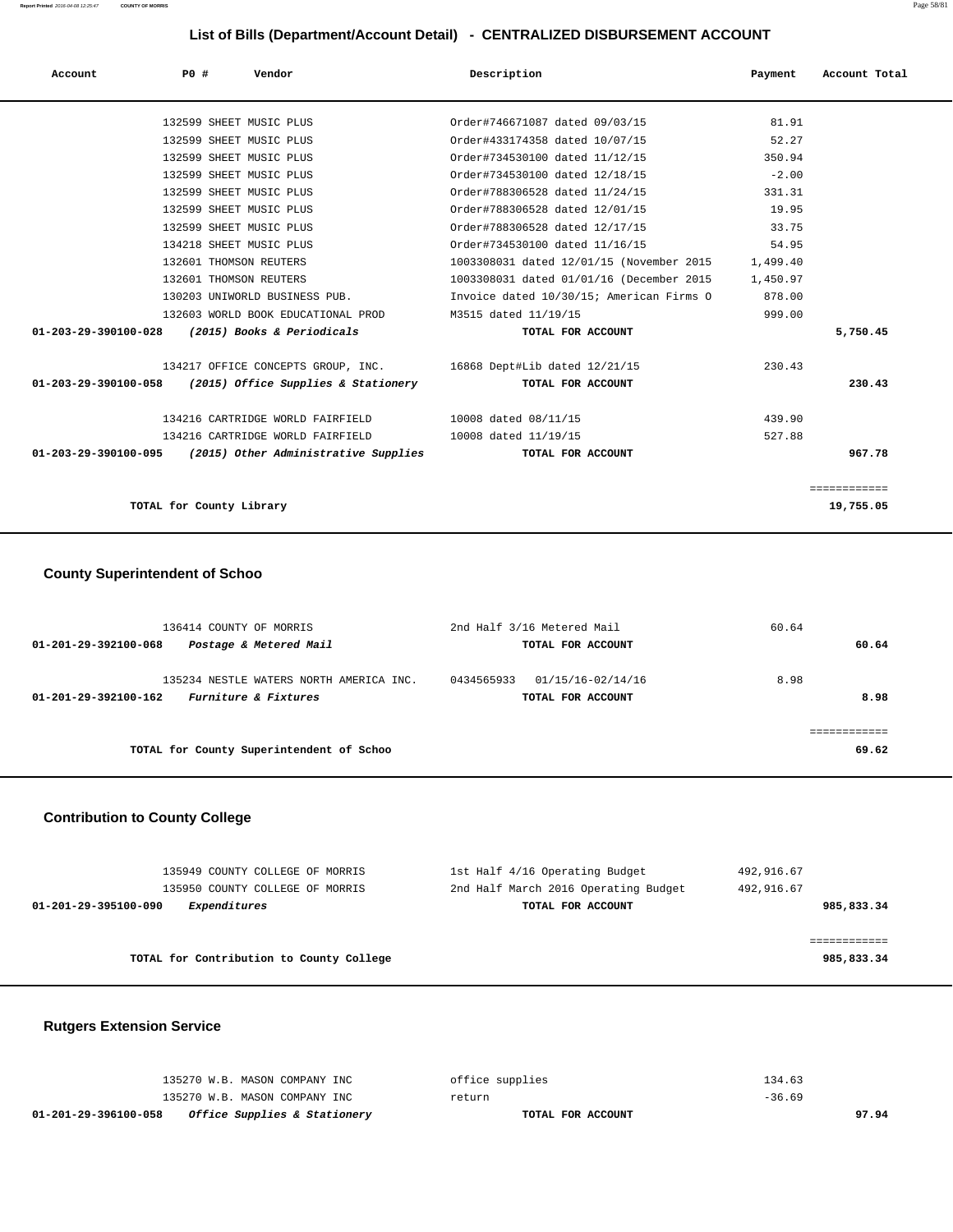**Report Printed** 2016-04-08 12:25:47 **COUNTY OF MORRIS** Page 59/81

# **List of Bills (Department/Account Detail) - CENTRALIZED DISBURSEMENT ACCOUNT**

| PO#<br>Account                   | Vendor                              | Description            | Account Total<br>Payment |
|----------------------------------|-------------------------------------|------------------------|--------------------------|
| <b>Rutgers Extension Service</b> |                                     |                        |                          |
| $01 - 201 - 29 - 396100 - 068$   | Postage & Metered Mail              | TOTAL FOR ACCOUNT      | 12.32                    |
|                                  | 135170 RICOH AMERICAS CORPORATION   | Copier lease           | 1,040.86                 |
|                                  | 135171 RICOH AMERICAS CORPORATION   | Copier lease           | 726.06                   |
| $01 - 201 - 29 - 396100 - 163$   | <i><b>Office Machines</b></i>       | TOTAL FOR ACCOUNT      | 1,766.92                 |
|                                  | 135169 RICOH AMERICAS CORPORATION   | Color copies-MPC-3002  | 811.86                   |
|                                  | 135169 RICOH AMERICAS CORPORATION   | Color copies-MPC-4502A | 188.23                   |
| 01-203-29-396100-069             | $(2015)$ Printing                   | TOTAL FOR ACCOUNT      | 1,000.09                 |
|                                  |                                     |                        | ============             |
|                                  | TOTAL for Rutgers Extension Service |                        | 2,877.27                 |

 **Cont M.C. School of Tech** 

|                      | 135954 MC VOCATIONAL SCHOOL DISTRICT  | 4/16 District Taxes to Be Raised | 389,482.67 |
|----------------------|---------------------------------------|----------------------------------|------------|
| 01-201-29-400100-090 | Cont M.C. School of Tech Expenditures | TOTAL FOR ACCOUNT                | 389,482.67 |
|                      |                                       |                                  |            |
|                      |                                       |                                  |            |
|                      | TOTAL for Cont M.C. School of Tech    |                                  | 389,482.67 |
|                      |                                       |                                  |            |

## **Fire and Police Academy**

| 133754 LEXIS NEXIS/ MATTHEW BENDER                    | NJ Register Renewal        | 211.00 |        |
|-------------------------------------------------------|----------------------------|--------|--------|
| Books & Periodicals<br>$01 - 201 - 29 - 407100 - 028$ | TOTAL FOR ACCOUNT          |        | 211.00 |
|                                                       |                            |        |        |
| 135140 W.B. MASON COMPANY INC                         | Tape                       | 5.18   |        |
| 135140 W.B. MASON COMPANY INC                         | Folders, Lettter           | 15.98  |        |
| 135140 W.B. MASON COMPANY INC                         | Folder, Fastener           | 49.12  |        |
| 135140 W.B. MASON COMPANY INC                         | Folder, INTR               | 15.59  |        |
| 135140 W.B. MASON COMPANY INC                         | Scissors                   | 5.59   |        |
| 135140 W.B. MASON COMPANY INC                         | Batteries, AAA             | 10.83  |        |
| 135140 W.B. MASON COMPANY INC                         | Disc, DVD+R                | 9.45   |        |
| 135529 W.B. MASON COMPANY INC                         | Storage Boxes - LTR        | 99.81  |        |
| 135529 W.B. MASON COMPANY INC                         | Report Covers Blue         | 25.80  |        |
| 135529 W.B. MASON COMPANY INC                         | Report Covers Red          | 60.20  |        |
| 135529 W.B. MASON COMPANY INC                         | 11x17 Copy Paper           | 23.21  |        |
| 01-201-29-407100-058 Office Supplies & Stationery     | TOTAL FOR ACCOUNT          |        | 320.76 |
| 136414 COUNTY OF MORRIS                               | 2nd Half 3/16 Metered Mail | 125.76 |        |
| 01-201-29-407100-068 Postage & Metered Mail           | TOTAL FOR ACCOUNT          |        | 125.76 |
| 134927 MORRISTOWN LUMBER &                            | FH PHL Bolts               | 20.98  |        |
| 134927 MORRISTOWN LUMBER &                            | FIN HX Nuts                | 3.79   |        |
| $01 - 201 - 29 - 407100 - 239$ Small Tools            | TOTAL FOR ACCOUNT          |        | 24.77  |
| 135528 MORRISTOWN LUMBER &                            | RECIP Blades               | 16.99  |        |
| 135528 MORRISTOWN LUMBER &                            | 9" RECIP Blades            | 10.99  |        |
| 01-201-29-407100-258<br>Equipment                     | TOTAL FOR ACCOUNT          |        | 27.98  |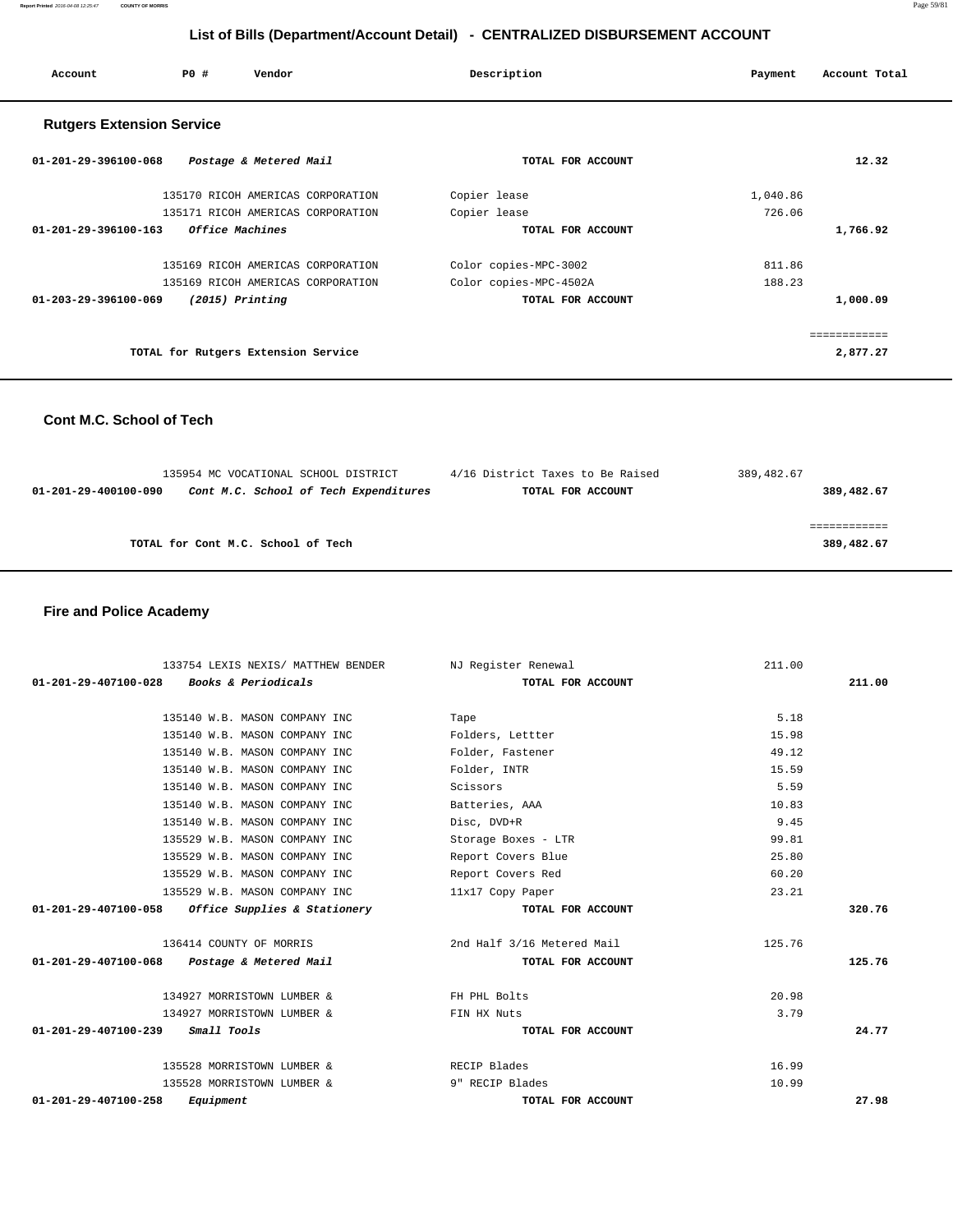**Report Printed** 2016-04-08 12:25:47 **COUNTY OF MORRIS** Page 60/81

# **List of Bills (Department/Account Detail) - CENTRALIZED DISBURSEMENT ACCOUNT**

| Account                        | PO# | Vendor                             | Description       | Payment | Account Total |
|--------------------------------|-----|------------------------------------|-------------------|---------|---------------|
| <b>Fire and Police Academy</b> |     |                                    |                   |         |               |
| $01 - 203 - 29 - 407100 - 231$ |     | (2015) Hazardous Material Disposal | TOTAL FOR ACCOUNT |         | 1,550.00      |
|                                |     |                                    |                   |         |               |
|                                |     | TOTAL for Fire and Police Academy  |                   |         | 2,260.27      |

## **Utilities**

| 135539 JERSEY CENTRAL POWER & LIGHT             | 10-00-59-9968-9-0 Rt 15 & Dewey Ave 3/                                       | 64.68      |           |
|-------------------------------------------------|------------------------------------------------------------------------------|------------|-----------|
| 135533 JERSEY CENTRAL POWER & LIGHT             | 10-00-64-2465-3-9 Rt 53 & Diamond Sprin                                      | 32.33      |           |
| 135834 JERSEY CENTRAL POWER & LIGHT             | 10-00-84-5117-1-4 Berkshire Valley Road                                      | 20.09      |           |
| 135833 JERSEY CENTRAL POWER & LIGHT             | 10-00-84-5137-1-0 Berkshire Valley Road                                      | 20.21      |           |
| 135831 JERSEY CENTRAL POWER & LIGHT             | 10-00-05-8414-2-2 Street Lighting Morris                                     | 331.33     |           |
| 135830 JERSEY CENTRAL POWER & LIGHT             | 10-00-01-6063-0-8 Street Lighting Dove                                       | 623.94     |           |
| 135832 JERSEY CENTRAL POWER & LIGHT             | 10-00-44-7627-6-1 Route 46 & Canfield A                                      | 22.86      |           |
| 135832 JERSEY CENTRAL POWER & LIGHT             | 10-00-44-7627-6-1 Route 46 & Canfield Av                                     | 32.76      |           |
| 136264 JERSEY CENTRAL POWER & LIGHT             | 100 102 601 695 - COMM CENTER 2/20/16 -                                      | 6,621.67   |           |
| 136012 AES-NJ COGEN CO INC                      | Gas Usage, February~2016                                                     | 3,475.51   |           |
| 136240 JERSEY CENTRAL POWER & LIGHT             | 100 102 459 516 - WARRANTS 2/19/16 - 3/2                                     | 778.17     |           |
| 136203 JERSEY CENTRAL POWER & LIGHT             | 100 079 438 253 - CAC COMPLEX 2/20/16 -                                      | 13,850.66  |           |
| 136342 JERSEY CENTRAL POWER & LIGHT             | 10-00-89-1397-3-5 0 Rt 206 Chester 3/2                                       | 95.10      |           |
| 132784 JERSEY CENTRAL POWER & LIGHT             | 100 105 119 190 Rt 10 & Hillside Ave 1/                                      | 45.46      |           |
| 134686 JERSEY CENTRAL POWER & LIGHT             | 100 105 119 190 Rt 10 & Hillside Ave.,                                       | 41.98      |           |
| 136371 BOROUGH OF BUTLER                        | 8496-0 Rt 23 & Decker Ave                                                    | 54.76      |           |
| 136371 BOROUGH OF BUTLER                        | 8495-1 Traffic Light                                                         | 71.31      |           |
| 136371 BOROUGH OF BUTLER                        | 8495-0 Rt 23 So Light Pole #144                                              | 79.51      |           |
| 01-201-31-430100-137 Electricity                | TOTAL FOR ACCOUNT                                                            |            | 26,262.33 |
|                                                 |                                                                              |            |           |
|                                                 | 135682 DIRECT ENERGY BUSINESS MARKETING ACCOUNT #612830/706981 - CAC COMPLEX | 1,073.85   |           |
| 135370 ELIZABETHTOWN GAS COMPANY                | 3333344641 - LONG VALLEY 2/5/16 - 3/8/1                                      | 639.00     |           |
| 135369 PSE&G CO                                 | REF # MOMBAG/ COUNTY OF MORRIS - MUNICIP                                     | 26, 373.03 |           |
| 135736 N.J. NATURAL GAS COMPANY                 | 22-0009-4999-6Y MONTVILLE 2/16/16 - 3/1                                      | 1,466.19   |           |
| 135139 SUBURBAN PROPANE -2347                   | Propane                                                                      | 399.97     |           |
| 135139 SUBURBAN PROPANE -2347                   | Safety P&T Fee                                                               | 9.62       |           |
| 01-201-31-430100-141<br>Natural Gas             | TOTAL FOR ACCOUNT                                                            |            | 29,961.66 |
|                                                 |                                                                              |            |           |
| 135421 MORRIS COUNTY MUNICIPAL                  | 100041, Roll-Offs, January~2016                                              | 3,179.93   |           |
| 135421 MORRIS COUNTY MUNICIPAL                  | MORRIS55, Tipping Fees, January~2016                                         | 2,934.00   |           |
| 01-201-31-430100-143<br>Rubbish & Trash Removal | TOTAL FOR ACCOUNT                                                            |            | 6,113.93  |
|                                                 |                                                                              |            |           |
| 135999 STERICYCLE INC.                          | 8074425, March~2016                                                          | 1,015.57   |           |
| 01-201-31-430100-145 Solid Waste Cost           | TOTAL FOR ACCOUNT                                                            |            | 1,015.57  |
|                                                 |                                                                              |            |           |
| 135601 VERIZON                                  | 973-455-0378 979 71Y / RE: PENTHOUSE- A                                      | 67.22      |           |
| 134813 VERIZON                                  | 973 267-2255 164 81Y 02/19/16                                                | 39.92      |           |
| 135582 VERIZON                                  | 973-697-0879 521 94Y, 2/22/16, Jefferson                                     | 29.92      |           |
| 135582 VERIZON                                  | 973-326-8955 127 49Y, 2/25/16, Sheriff's                                     | 29.92      |           |
| 135582 VERIZON                                  | 973-838-8083 446 48Y, 2/28/16, Kinnelon                                      | 34.17      |           |
| 135312 AT&T MOBILITY                            | Account 287257507299 01/22/16-02/21/16                                       | 374.88     |           |
| 135622 VERIZON                                  | Account 201 V63-1789 999 12Y - 03/2016                                       | 7,285.91   |           |
| 135679 AT&T                                     | Acct: 1001-102-9542 - PRI Circuits                                           | 1,383.80   |           |
| 135679 AT&T                                     | $Acct: 1001-236-0482 - Centrex/POSTS Circu$                                  | 160.87     |           |
| 135634 VERIZON BUSINESS                         | Bill Payer ID Y2206770                                                       | 5,929.02   |           |
| 135633 VERIZON                                  | 201 V63-2073 999 44Y 03/2016                                                 | 1,669.02   |           |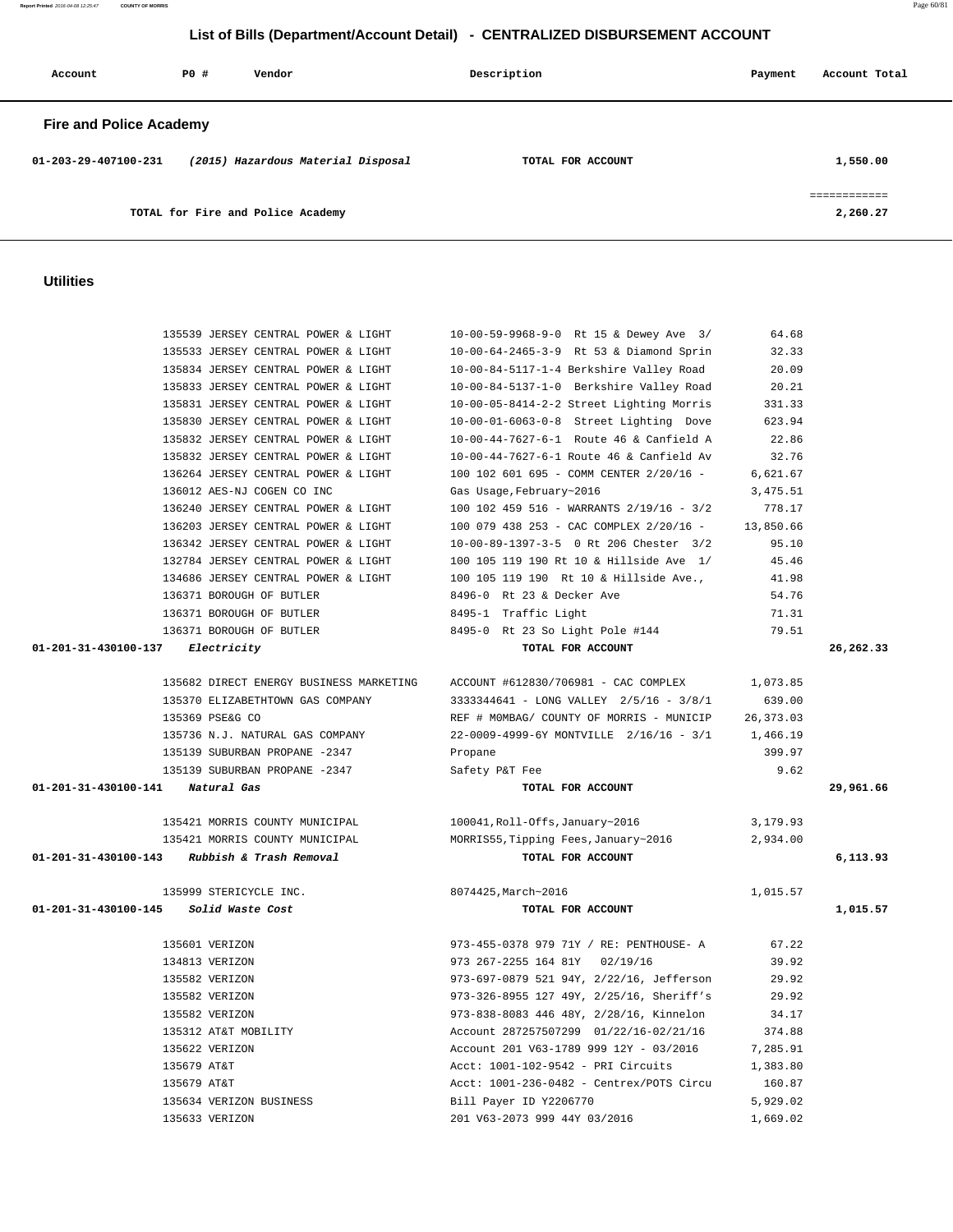|                  |                         | List of Bills (Department/Account Detail) - CENTRALIZED DISBURSEMENT ACCOUNT |         |               |
|------------------|-------------------------|------------------------------------------------------------------------------|---------|---------------|
| Account          | PO#<br>Vendor           | Description                                                                  | Payment | Account Total |
| <b>Utilities</b> |                         |                                                                              |         |               |
|                  | 135636 VERIZON BUSINESS | Account 6000083582X26                                                        | 94.16   |               |
|                  | 135635 AT&T MOBILITY    | Account 287257507299                                                         | 147.95  |               |
|                  | 135743 VERIZON          | 973 993-1440 628 16Y 03/01/16                                                | 67.22   |               |
|                  | 136238 VERIZON          | 973-299-6835 828 04Y, 3/10/16, Boonton T                                     | 34.17   |               |
|                  | 136238 VERIZON          | 973-361-0398 892 16Y, 3/1/16, Randolph T                                     | 128.25  |               |
|                  | 136238 VERIZON          | 973-455-1700 480 36Y, 3/2/16, Emerg NonC                                     | 106.08  |               |
|                  | 136238 VERIZON          | 973-328-3165 445 587 3/4/16 Dover MT /                                       | 34 17   |               |

| 67.22<br>973 993-1440 628 16Y 03/01/16<br>34.17<br>973-299-6835 828 04Y, 3/10/16, Boonton T<br>973-361-0398 892 16Y, 3/1/16, Randolph T<br>128.25<br>973-455-1700 480 36Y, 3/2/16, Emerg NonC<br>106.08<br>973-328-3165 445 58Y, 3/4/16, Dover WT (<br>34.17<br>973-829-0312 882 15Y, 3/4/16, Randolph O<br>67.22<br>973-584-2050 195 53Y, 3/11/16, Mt Rd Rox<br>29.92<br>973-539-7933 842 07Y, 3/16/16, Randolph<br>29.92<br>136188 CENTURYLINK<br>309973303, 3/19/16, T1 Chester site (3/1 1,785.33 |
|-------------------------------------------------------------------------------------------------------------------------------------------------------------------------------------------------------------------------------------------------------------------------------------------------------------------------------------------------------------------------------------------------------------------------------------------------------------------------------------------------------|
|                                                                                                                                                                                                                                                                                                                                                                                                                                                                                                       |
|                                                                                                                                                                                                                                                                                                                                                                                                                                                                                                       |
|                                                                                                                                                                                                                                                                                                                                                                                                                                                                                                       |
|                                                                                                                                                                                                                                                                                                                                                                                                                                                                                                       |
|                                                                                                                                                                                                                                                                                                                                                                                                                                                                                                       |
|                                                                                                                                                                                                                                                                                                                                                                                                                                                                                                       |
|                                                                                                                                                                                                                                                                                                                                                                                                                                                                                                       |
|                                                                                                                                                                                                                                                                                                                                                                                                                                                                                                       |
|                                                                                                                                                                                                                                                                                                                                                                                                                                                                                                       |
| TOTAL FOR ACCOUNT<br>26,532.74                                                                                                                                                                                                                                                                                                                                                                                                                                                                        |
| 6912201650.00/ VOTING MACHINE<br>43.45<br>135904 SOUTHEAST MORRIS COUNTY                                                                                                                                                                                                                                                                                                                                                                                                                              |
| 135904 SOUTHEAST MORRIS COUNTY<br>6912201330.00/ CNTY GRG<br>379.17                                                                                                                                                                                                                                                                                                                                                                                                                                   |
| 135904 SOUTHEAST MORRIS COUNTY<br>6912201670.02/ 16 HIGHVIEW<br>45.43                                                                                                                                                                                                                                                                                                                                                                                                                                 |
| $-9.49$<br>135904 SOUTHEAST MORRIS COUNTY<br>6912201610.00/ MOSQUITO - HIGHVIEW                                                                                                                                                                                                                                                                                                                                                                                                                       |
| 136262 TOWNSHIP OF PARSIPPANY -<br>1330060-1/ 500 W HANOVER<br>1,160.32                                                                                                                                                                                                                                                                                                                                                                                                                               |
| 136262 TOWNSHIP OF PARSIPPANY -<br>1330060-3/ 500 W HANOVER<br>770.00                                                                                                                                                                                                                                                                                                                                                                                                                                 |
| 136262 TOWNSHIP OF PARSIPPANY -<br>1330060-4/ 500 W HANOVER<br>1,159.45                                                                                                                                                                                                                                                                                                                                                                                                                               |
| 136355 SOUTHEAST MORRIS COUNTY<br>7721001924.00/ H/S-MV1<br>930.13                                                                                                                                                                                                                                                                                                                                                                                                                                    |
| 136355 SOUTHEAST MORRIS COUNTY<br>7721000080.00/ SCHUYLER<br>665.33                                                                                                                                                                                                                                                                                                                                                                                                                                   |
| 136355 SOUTHEAST MORRIS COUNTY<br>7721000133.00/ CENTRAL AVE<br>763.38                                                                                                                                                                                                                                                                                                                                                                                                                                |
| 136355 SOUTHEAST MORRIS COUNTY<br>7721001827.00/ LIBRARY<br>673.87                                                                                                                                                                                                                                                                                                                                                                                                                                    |
| 136355 SOUTHEAST MORRIS COUNTY<br>7721000127.00/ SEU<br>191.25                                                                                                                                                                                                                                                                                                                                                                                                                                        |
| 136355 SOUTHEAST MORRIS COUNTY<br>7721000131.00/ YOUTH SHELTER<br>374.90                                                                                                                                                                                                                                                                                                                                                                                                                              |
| TOTAL FOR ACCOUNT<br>7,147.19                                                                                                                                                                                                                                                                                                                                                                                                                                                                         |
| 136211 SOUTHEAST MORRIS COUNTY<br>738.82<br>2110000040.00/ A & R BLDG                                                                                                                                                                                                                                                                                                                                                                                                                                 |
| 136211 SOUTHEAST MORRIS COUNTY<br>2,777.39<br>2110000045.00/ CH                                                                                                                                                                                                                                                                                                                                                                                                                                       |
| 136211 SOUTHEAST MORRIS COUNTY<br>2120000847.00/ CORRECTION FACILITY<br>5,955.01                                                                                                                                                                                                                                                                                                                                                                                                                      |
| 136211 SOUTHEAST MORRIS COUNTY<br>2110000050.00/ ADM CTS<br>367.25                                                                                                                                                                                                                                                                                                                                                                                                                                    |
| 136211 SOUTHEAST MORRIS COUNTY 2120000530.01/ SHADETREE<br>2,156.80                                                                                                                                                                                                                                                                                                                                                                                                                                   |
| 01-203-31-430100-147 (2015) Water<br>TOTAL FOR ACCOUNT<br>11,995.27                                                                                                                                                                                                                                                                                                                                                                                                                                   |
| ============                                                                                                                                                                                                                                                                                                                                                                                                                                                                                          |
| 109,028.69                                                                                                                                                                                                                                                                                                                                                                                                                                                                                            |

# **Contingent**

| 135264 NEW JERSEY STATE POLICE               | Instrument Calibration 12/20/13 | 80.00 |
|----------------------------------------------|---------------------------------|-------|
| Program Expenditures<br>01-201-35-470100-090 | TOTAL FOR ACCOUNT               | 80.00 |
|                                              |                                 |       |
|                                              |                                 |       |
| TOTAL for Contingent                         |                                 | 80.00 |
|                                              |                                 |       |

# **Nutrition**

|                      | 135655 MORRISTOWN CAR WASH | 10 books car wash tkts | 1.000.00 |
|----------------------|----------------------------|------------------------|----------|
| 01-201-41-716100-059 | Other General Expenses     | TOTAL FOR ACCOUNT      | 1,000.00 |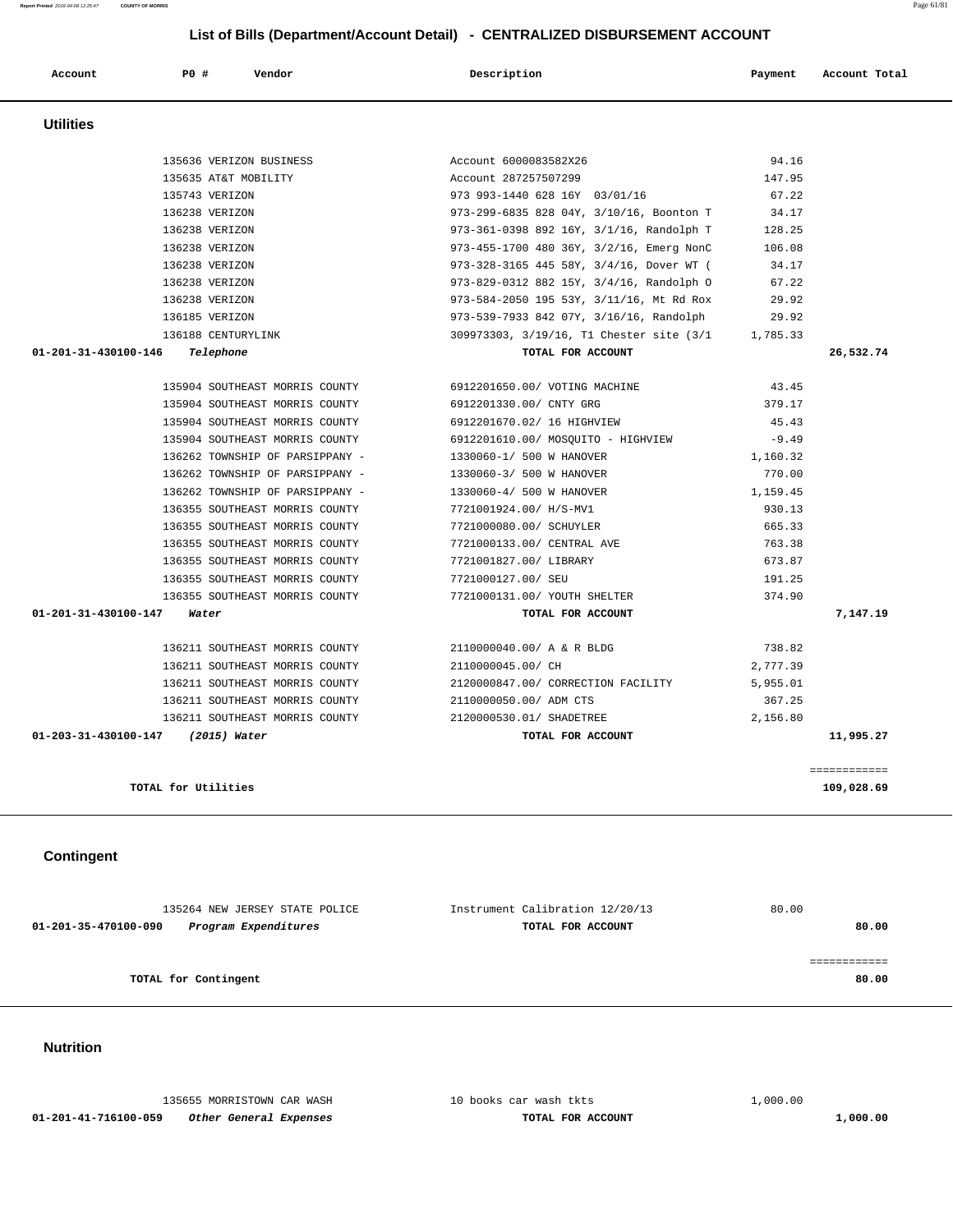| Account              | PO#                 | Vendor                              | Description                            | Payment | Account Total |
|----------------------|---------------------|-------------------------------------|----------------------------------------|---------|---------------|
| <b>Nutrition</b>     |                     |                                     |                                        |         |               |
|                      | 135048 CENTURYLINK  |                                     | 309518262 - Service Feb.19-Mar.18 2016 | 44.86   |               |
| 01-201-41-716100-146 | Telephone           |                                     | TOTAL FOR ACCOUNT                      |         | 91.86         |
|                      |                     |                                     |                                        |         |               |
|                      |                     | 130187 W.B. MASON COMPANY INC       | Vinyl Glove Medium cswvecpfgm          | 60.00   |               |
|                      |                     | 130187 W.B. MASON COMPANY INC       | Vinyl Glove Large cswvecpfgl           | 120.00  |               |
|                      |                     | 130187 W.B. MASON COMPANY INC       | Vinyl Glove Xlarge cswvecpfgxl         | 120.00  |               |
|                      |                     | 130187 W.B. MASON COMPANY INC       | Kraft #5 Coin Envelope, Lt Brown       | 231.80  |               |
|                      |                     | 130187 W.B. MASON COMPANY INC       | Master Two-Sided Whole Punch           | 31.41   |               |
| 01-203-41-716100-058 |                     | (2015) Office Supplies & Stationery | TOTAL FOR ACCOUNT                      |         | 563.21        |
|                      | 126258 CENTURYLINK  |                                     | August phone expense Act. # 309518262  | 44.73   |               |
| 01-203-41-716100-146 |                     | (2015) Telephone                    | TOTAL FOR ACCOUNT                      |         | 44.73         |
|                      |                     |                                     |                                        |         | ============  |
|                      | TOTAL for Nutrition |                                     |                                        |         | 1,699.80      |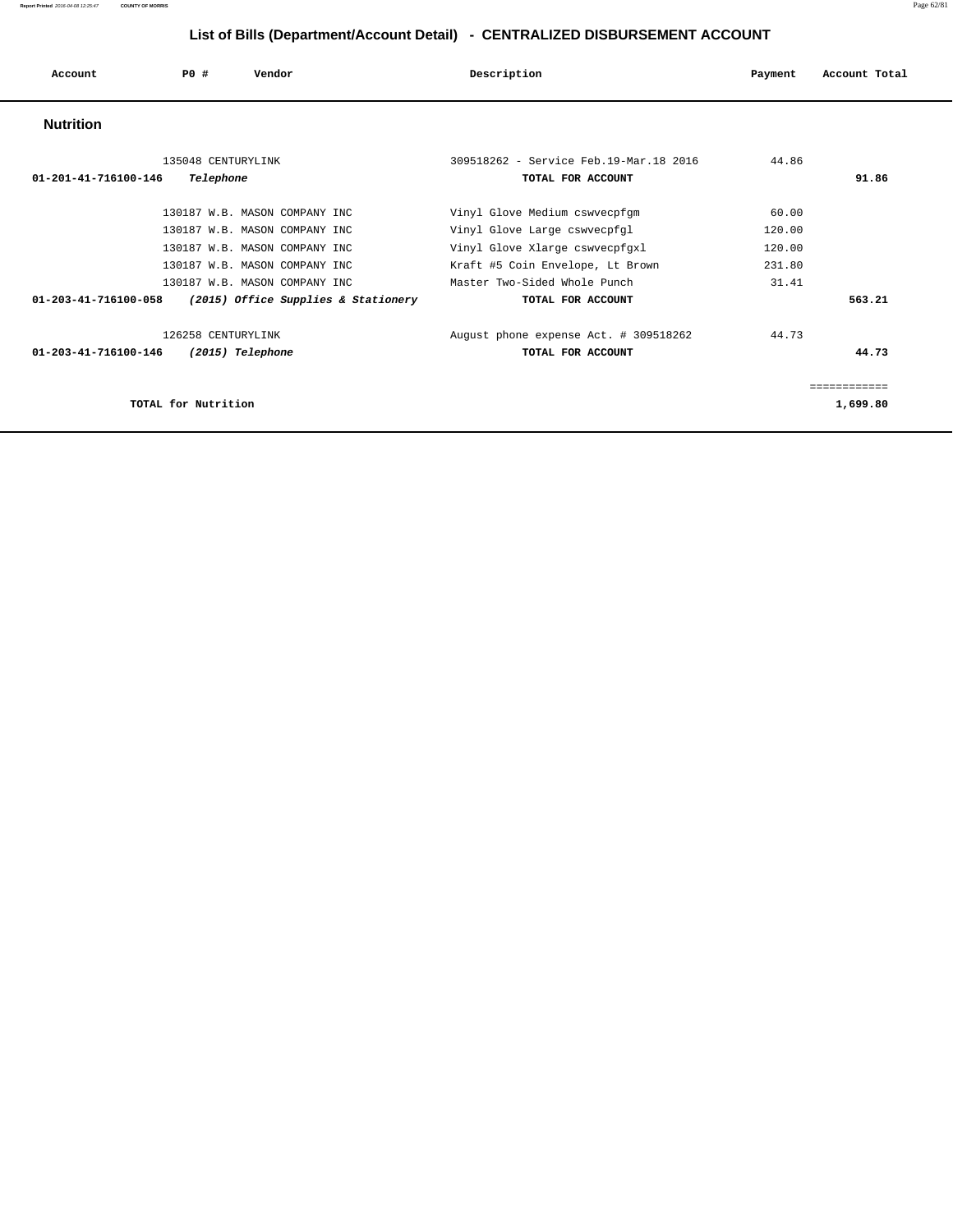**Report Printed** 2016-04-08 12:25:47 **COUNTY OF MORRIS** Page 63/81

#### **List of Bills (Department/Account Detail) - CENTRALIZED DISBURSEMENT ACCOUNT**

| Account                    | PO#                           | Vendor                                   | Description                              | Payment  | Account Total |
|----------------------------|-------------------------------|------------------------------------------|------------------------------------------|----------|---------------|
|                            |                               |                                          |                                          |          |               |
|                            |                               |                                          | <b>Grant Fund</b>                        |          |               |
| <b>Bio-Terrorism Grant</b> |                               |                                          |                                          |          |               |
|                            |                               |                                          |                                          |          |               |
|                            |                               | 134806 W.B. MASON COMPANY INC            | customer C1033751 Invoice dated 2/17/201 | 290.40   |               |
|                            |                               | 134806 W.B. MASON COMPANY INC            |                                          | $-21.06$ |               |
|                            | 134333 PROPAC INC.            |                                          | Quote 29479 dated 2/17/16                | 1,760.00 |               |
|                            | 134333 PROPAC INC.            |                                          | shipping                                 | 143.50   |               |
|                            |                               | 132795 UNIVERSAL UNIFORM SALES CO INC    | Large Patches                            | 175.00   |               |
|                            |                               | 132795 UNIVERSAL UNIFORM SALES CO INC    | Small patches                            | 137.50   |               |
|                            |                               | 136412 COUNTY OF MORRIS                  | 2nd Half 3/16 Metered Mail               | 20.95    |               |
| 02-213-41-718605-391       |                               | Public Health Emer Grant(7/1/15-6/30/16) | TOTAL FOR ACCOUNT                        |          | 2,506.29      |
|                            |                               |                                          |                                          |          |               |
|                            |                               |                                          |                                          |          | ============  |
|                            | TOTAL for Bio-Terrorism Grant |                                          |                                          |          | 2,506.29      |

#### **DEPARTMENT 741615**

| 02-213-41-741615-392<br>WFNJ-TANF (7/1/15-12/31/16) | TOTAL FOR ACCOUNT                  |          | 12,811.41 |
|-----------------------------------------------------|------------------------------------|----------|-----------|
| 136175 PROJECT SELF SUFFICIENCY                     | Andrea S.                          | 453.00   |           |
| 136175 PROJECT SELF SUFFICIENCY                     | Angelica N.                        | 453.00   |           |
| 136175 PROJECT SELF SUFFICIENCY                     | Kathy H.                           | 453.00   |           |
| 135703 TELESEARCH INC                               |                                    | 14.27    |           |
| 135703 TELESEARCH INC                               | Karen I., 3/13/16.                 | 1,046.50 |           |
| 135703 TELESEARCH INC                               |                                    | 13.36    |           |
| 135703 TELESEARCH INC                               |                                    | 30.88    |           |
| 135091 CENTURYLINK                                  |                                    | 6.01     |           |
| 135700 VERIZON                                      |                                    | 5.68     |           |
| 135011 US LIFE INSURANCE COMPANY                    |                                    | 3.85     |           |
| 134880 AT&T                                         |                                    | 0.94     |           |
| 135704 EDWARDS LEARNING CENTER                      | February monthly expenses.         | 4,621.14 |           |
| 135698 JOHN PATTEN                                  |                                    | 12.95    |           |
| 135502 TELESEARCH INC                               | Denise D., W/E 3/6/16.             | 207.83   |           |
| 135502 TELESEARCH INC                               | Karen I., W/E 3/6/16.              | 937.20   |           |
| 135502 TELESEARCH INC                               |                                    | 13.96    |           |
| 135502 TELESEARCH INC                               |                                    | 19.88    |           |
| 135502 TELESEARCH INC                               |                                    | 32.92    |           |
| 134892 W.B. MASON COMPANY INC                       |                                    | 27.19    |           |
| 127776 MANPOWER                                     | Richard M., W/E 9/6/15 & 10/11/15. | 1,083.40 |           |
| 135241 NESTLE WATERS NORTH AMERICA INC.             |                                    | 1.19     |           |
| 135060 TELESEARCH INC                               | Denise D., W/E 2/28/19.            | 831.32   |           |
| 135060 TELESEARCH INC                               | Karen I., W/E 2/28/16.             | 1,001.65 |           |
| 135060 TELESEARCH INC                               |                                    | 15.26    |           |
| 135060 TELESEARCH INC                               |                                    | 19.88    |           |
| 135060 TELESEARCH INC                               |                                    | 30.63    |           |
| 134901 TELESEARCH INC                               | Denise D., W/E 2/21/16.            | 801.63   |           |
| 134901 TELESEARCH INC                               | Karen I., W/E 2/21/16.             | 627.90   |           |
| 134901 TELESEARCH INC                               |                                    | 8.37     |           |
| 134901 TELESEARCH INC                               |                                    | 15.90    |           |
| 134901 TELESEARCH INC                               |                                    | 20.72    |           |
|                                                     |                                    |          |           |

**TOTAL for DEPARTMENT 741615** 12,811.41

============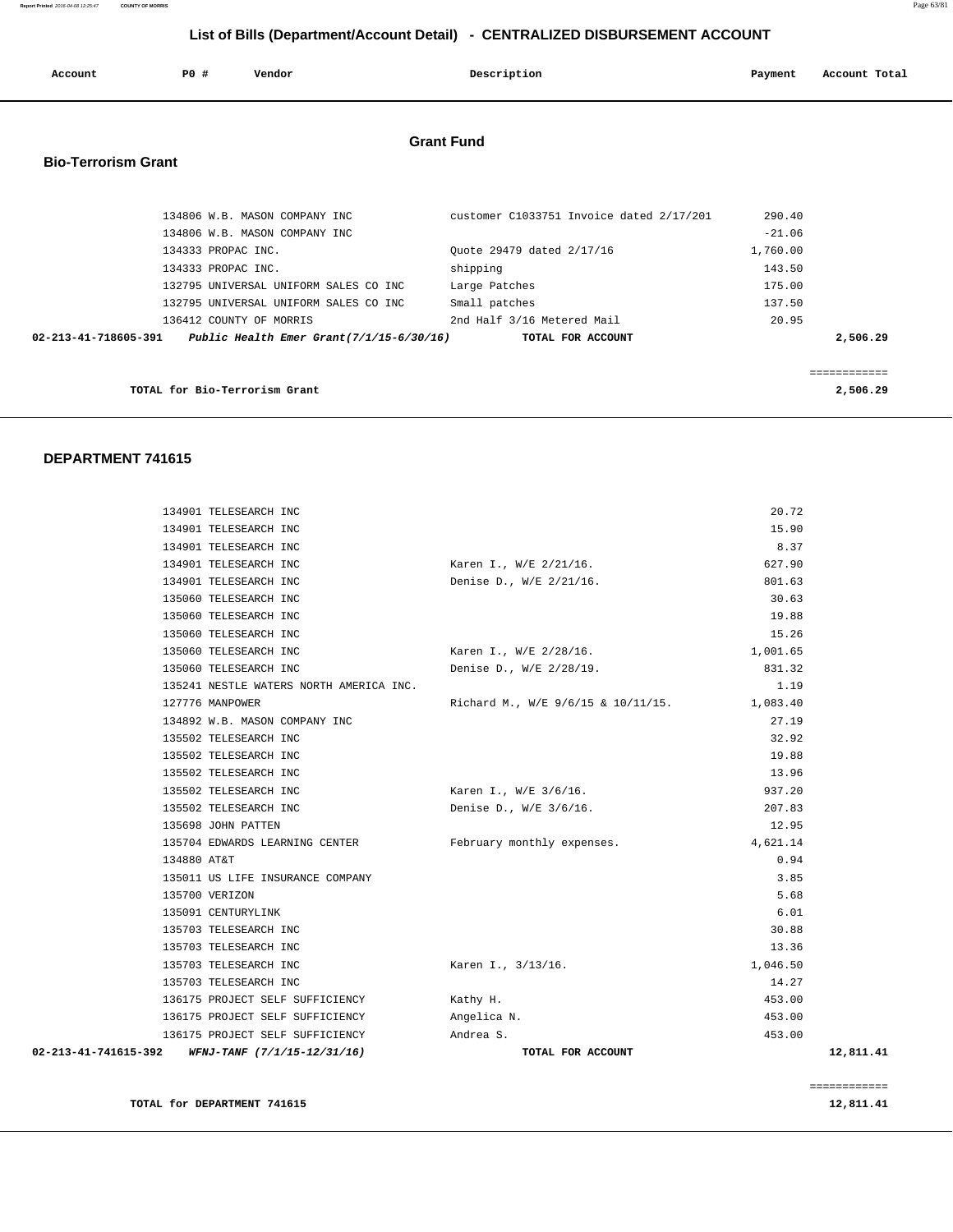| Account | $PO +$ | Vendor<br>. | Description | Payment | Account Total |
|---------|--------|-------------|-------------|---------|---------------|
|         |        |             |             |         |               |

| 20.72<br>134901 TELESEARCH INC                                                  |              |
|---------------------------------------------------------------------------------|--------------|
| 134901 TELESEARCH INC<br>15.90                                                  |              |
| 8.37<br>134901 TELESEARCH INC                                                   |              |
| 30.63<br>135060 TELESEARCH INC                                                  |              |
| 19.88<br>135060 TELESEARCH INC                                                  |              |
| 15.26<br>135060 TELESEARCH INC                                                  |              |
| 135241 NESTLE WATERS NORTH AMERICA INC.<br>1.19                                 |              |
| 27.19<br>134892 W.B. MASON COMPANY INC                                          |              |
| 32.92<br>135502 TELESEARCH INC                                                  |              |
| 19.88<br>135502 TELESEARCH INC                                                  |              |
| 13.96<br>135502 TELESEARCH INC                                                  |              |
| 12.95<br>135698 JOHN PATTEN                                                     |              |
| 134880 AT&T                                                                     | 0.94         |
| 135011 US LIFE INSURANCE COMPANY                                                | 3.85         |
| 135700 VERIZON                                                                  | 5.68         |
| 135091 CENTURYLINK                                                              | 6.01         |
| 30.88<br>135703 TELESEARCH INC                                                  |              |
| 13.36<br>135703 TELESEARCH INC                                                  |              |
| 14.27<br>135703 TELESEARCH INC                                                  |              |
| 02-213-41-741620-392 WFNJ-General Assistance(7/1/15-12/31/16) TOTAL FOR ACCOUNT | 293.84       |
|                                                                                 |              |
|                                                                                 | ============ |

**TOTAL for DEPARTMENT 741620 293.84**

#### **DEPARTMENT 741635**

| 135709 RUTGERS CENTER FOR CONTINUING              | Bijan M.          | 2,396.00 |
|---------------------------------------------------|-------------------|----------|
| 02-213-41-741635-392<br>WDPP-DW (7/1/15-12/31/16) | TOTAL FOR ACCOUNT | 2,396.00 |
|                                                   |                   |          |
|                                                   |                   |          |
| TOTAL for DEPARTMENT 741635                       |                   | 2,396.00 |
|                                                   |                   |          |

| 134901 TELESEARCH INC                   |                                      | 165.80 |
|-----------------------------------------|--------------------------------------|--------|
| 134901 TELESEARCH INC                   |                                      | 127.23 |
| 134901 TELESEARCH INC                   |                                      | 67.00  |
| 133011 HEWLETT-PACKARD COMPANY          | Promotional pricing ends on 1/31/16. | 50.00  |
| 135060 TELESEARCH INC                   |                                      | 245.00 |
| 135060 TELESEARCH INC                   |                                      | 159.04 |
| 135060 TELESEARCH INC                   |                                      | 122.07 |
| 135241 NESTLE WATERS NORTH AMERICA INC. |                                      | 9.48   |
| 134892 W.B. MASON COMPANY INC           |                                      | 217.53 |
| 135502 TELESEARCH INC                   |                                      | 329.23 |
| 135502 TELESEARCH INC                   |                                      | 198.80 |
| 135502 TELESEARCH INC                   |                                      | 139.58 |
| 135698 JOHN PATTEN                      |                                      | 129.50 |
| 134880 AT&T                             |                                      | 7.53   |
| 135011 US LIFE INSURANCE COMPANY        |                                      | 30.84  |
| 136127 BRANFORD HALL CAREER INSTITUTE   | Vikash P.                            | 800.00 |
| 135700 VERIZON                          |                                      | 56.75  |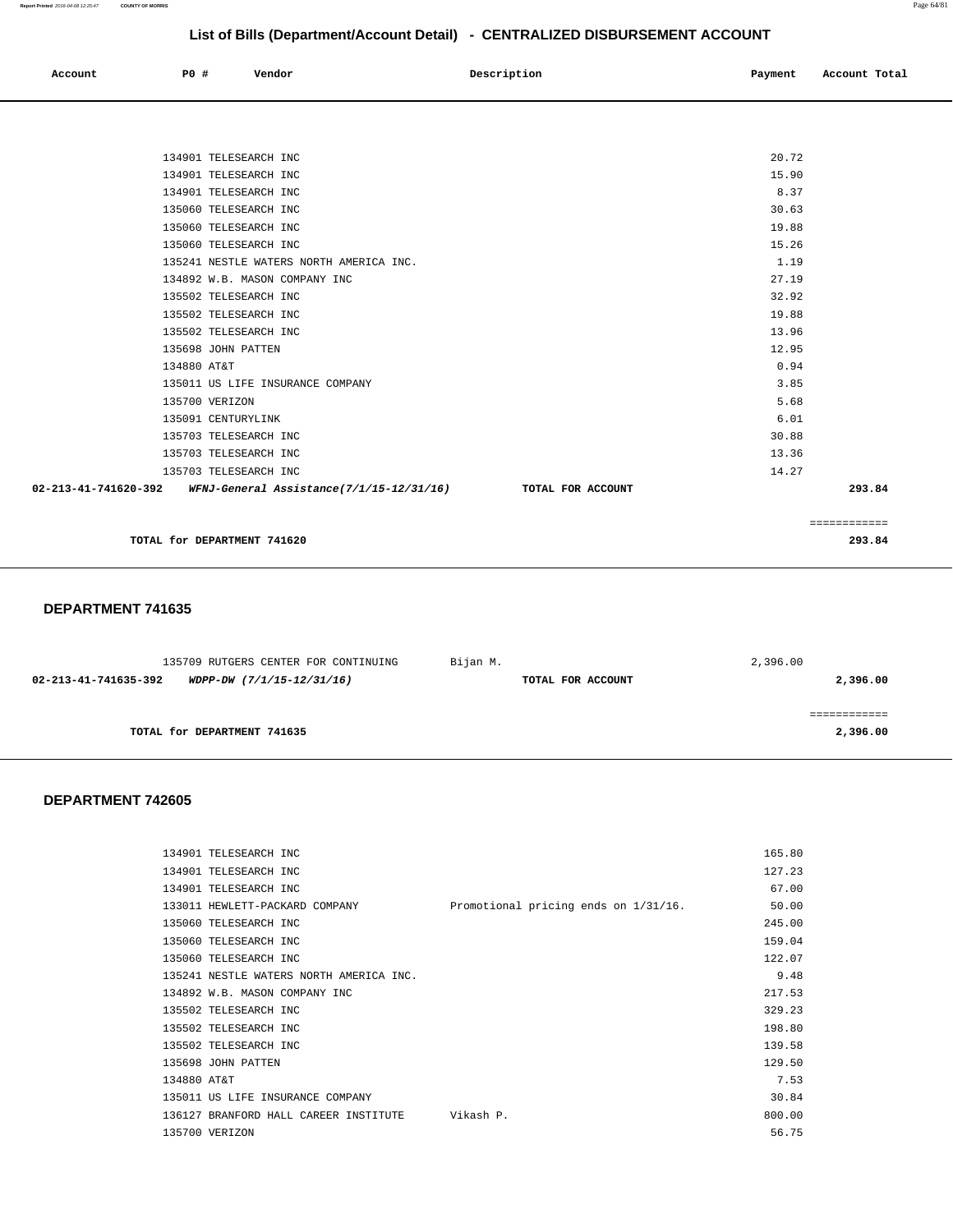**Report Printed** 2016-04-08 12:25:47 **COUNTY OF MORRIS** Page 65/81

# **List of Bills (Department/Account Detail) - CENTRALIZED DISBURSEMENT ACCOUNT**

| Account              | P0 # | Vendor                      | Description       | Account Total<br>Payment |
|----------------------|------|-----------------------------|-------------------|--------------------------|
| DEPARTMENT 742605    |      |                             |                   |                          |
|                      |      | 135703 TELESEARCH INC       |                   | 308.82                   |
|                      |      | 135703 TELESEARCH INC       |                   | 133.60                   |
|                      |      | 135703 TELESEARCH INC       |                   | 142.70                   |
| 02-213-41-742605-391 |      | WIA Adult (7/1/14-6/30/16)  | TOTAL FOR ACCOUNT | 3,488.60                 |
|                      |      |                             |                   | ============             |
|                      |      | TOTAL for DEPARTMENT 742605 |                   | 3,488.60                 |
|                      |      |                             |                   |                          |

#### **DEPARTMENT 742610**

| 02-213-41-742610-391 WIA Dislocated Worker (7/1/14-6/30/16) | TOTAL FOR ACCOUNT                                                           | 10,224.22 |
|-------------------------------------------------------------|-----------------------------------------------------------------------------|-----------|
|                                                             | 136412 COUNTY OF MORRIS 2nd Half 3/16 Metered Mail                          | 284.83    |
| 135703 TELESEARCH INC                                       | Ivellisee R., W/E 3/13/16.                                                  | 428.10    |
| 135703 TELESEARCH INC                                       | Lilly H., W/E 3/13/16.                                                      | 400.79    |
| 135703 TELESEARCH INC                                       | Jane A., W/E 3/13/16.                                                       | 926.47    |
| 135091 CENTURYLINK                                          | 310372742 - Bill dated 2/22/16 973-383-1                                    | 180.35    |
| 135700 VERIZON                                              | 908-859-3220 143 27Y. Bill dated Mar.4,                                     | 170.24    |
| 136125 BERKELEY COLLEGE                                     | Shanna K.                                                                   | 390.00    |
| 134880 AT&T                                                 | 030 515 8956 001 Bill dated Feb. 27, 201 28.23                              |           |
| 135698 JOHN PATTEN                                          | Travel from 10/29/15 to 3/10/16.                                            | 388.50    |
| 135502 TELESEARCH INC                                       | Lilly H., W/E 3/6/16.                                                       | 418.74    |
| 135502 TELESEARCH INC                                       | Roseanne H., W/E 3/6/16.                                                    | 596.40    |
| 135502 TELESEARCH INC                                       | Jane A., W/E 3/6/16.                                                        | 987.68    |
|                                                             | 134892 W.B. MASON COMPANY INC paper, legal size, colors.                    | 815.72    |
| 135509 LINCOLN TECHNICAL INSTITUTE Dolores S.               |                                                                             | 376.16    |
| 135060 TELESEARCH INC                                       | Lilly H., W/E 2/28                                                          | 457.75    |
|                                                             | 135060 TELESEARCH INC Roseanne H., W/E 2/28                                 | 596.40    |
| 135060 TELESEARCH INC                                       | Jane A., W/E 2/28/16.                                                       | 918.74    |
| 135500 RUTGERS CENTER FOR CONTINUING                        | Terri C.                                                                    | 359.00    |
|                                                             | 133011 HEWLETT-PACKARD COMPANY (2) Qty. of (2) HP Office jet Pro 8610 All-i | 150.00    |
| 134901 TELESEARCH INC                                       | Lilly H., W/E 2/21/16.                                                      | 251.26    |
| 134901 TELESEARCH INC                                       | Roseann H., W/E 2/21/16.                                                    | 477.12    |
| 134901 TELESEARCH INC                                       | Jane A., W.E 2/21/16.                                                       | 621.74    |

**TOTAL for DEPARTMENT 742610** 10,224.22

============

|  | 134901 TELESEARCH INC                   |        | 207.25 |
|--|-----------------------------------------|--------|--------|
|  | 134901 TELESEARCH INC                   |        | 159.04 |
|  | 134901 TELESEARCH INC                   |        | 83.75  |
|  | 135501 NEWBRIDGE SERVICES INC           | Liz C. | 250.00 |
|  | 135060 TELESEARCH INC                   |        | 306.25 |
|  | 135060 TELESEARCH INC                   |        | 198.80 |
|  | 135060 TELESEARCH INC                   |        | 152.59 |
|  | 135241 NESTLE WATERS NORTH AMERICA INC. |        | 11.87  |
|  | 134892 W.B. MASON COMPANY INC           |        | 271.91 |
|  | 135502 TELESEARCH INC                   |        | 263.38 |
|  | 135502 TELESEARCH INC                   |        | 159.04 |
|  |                                         |        |        |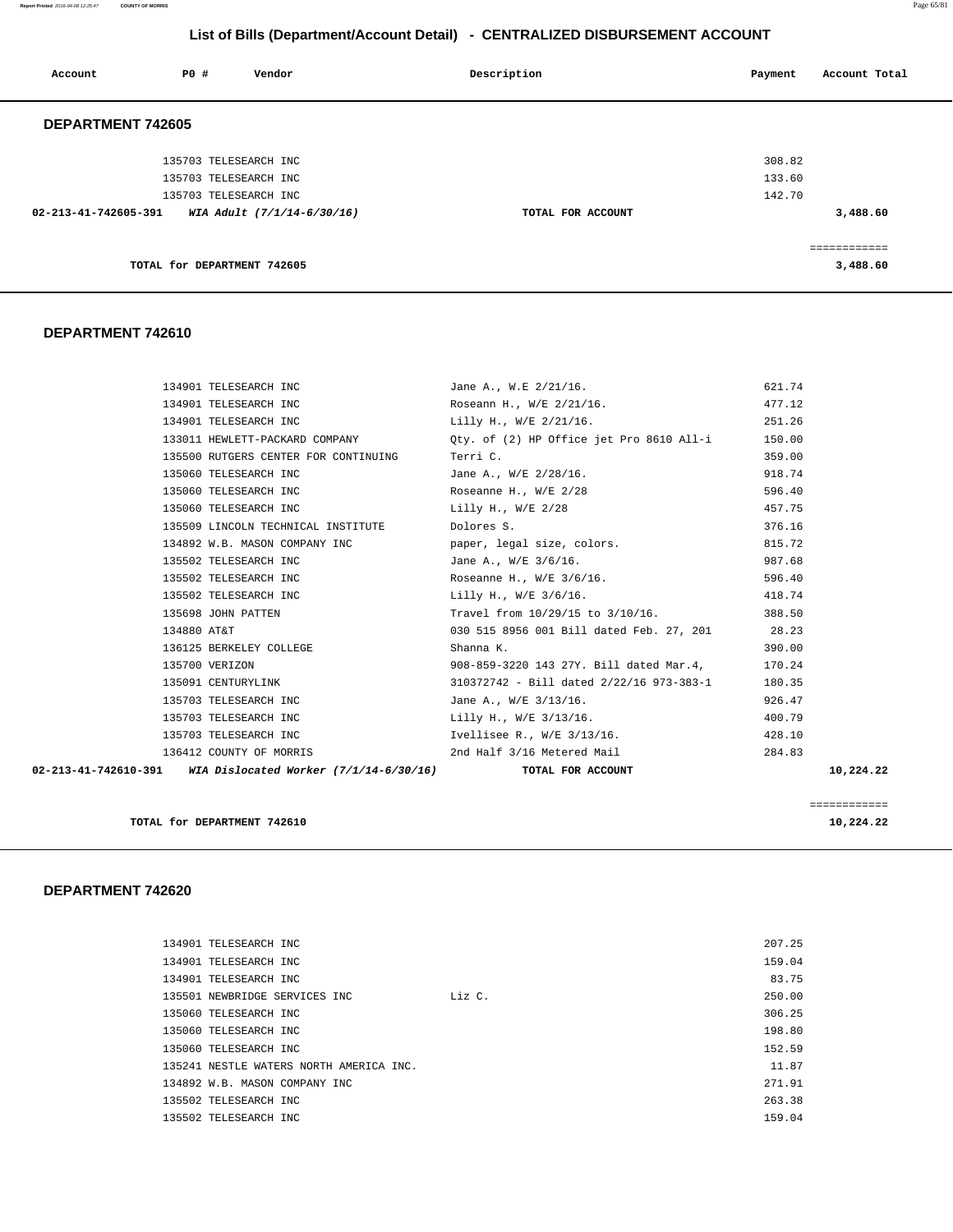#### **Report Printed** 2016-04-08 12:25:47 **COUNTY OF MORRIS** Page 66/81

# **List of Bills (Department/Account Detail) - CENTRALIZED DISBURSEMENT ACCOUNT**

| Account              | PO#                                            | Vendor                           | Description                    | Payment                  | Account Total            |
|----------------------|------------------------------------------------|----------------------------------|--------------------------------|--------------------------|--------------------------|
| DEPARTMENT 742620    |                                                |                                  |                                |                          |                          |
|                      | 135698 JOHN PATTEN<br>134880 AT&T              |                                  |                                | 103.60<br>9.41           |                          |
|                      | 136093 LEIGH CARTER<br>135700 VERIZON          | 135011 US LIFE INSURANCE COMPANY | Travel from 2/5/16 to 3/16/16. | 38.54<br>175.77<br>45.40 |                          |
|                      | 135091 CENTURYLINK<br>135703 TELESEARCH INC    |                                  |                                | 60.12<br>247.06          |                          |
| 02-213-41-742620-391 | 135703 TELESEARCH INC<br>135703 TELESEARCH INC | WIA Youth (7/1/14-6/30/16)       | TOTAL FOR ACCOUNT              | 106.88<br>114.16         | 3,076.48                 |
|                      | TOTAL for DEPARTMENT 742620                    |                                  |                                |                          | ============<br>3,076.48 |
|                      |                                                |                                  |                                |                          |                          |

#### **DEPARTMENT 742705**

| 135515 JERSEY TRACTOR TRAILER                       | Peter A.      | 3,200.00          |              |
|-----------------------------------------------------|---------------|-------------------|--------------|
| 135514 EZ WHEELS DRIVING SCHOOL                     | James P.      | 1,013.49          |              |
| 135711 SMITH & SOLOMON                              | Donel M.      | 2,624.00          |              |
| 136167 EZ WHEELS DRIVING SCHOOL                     | Miquel A.F.   | 1,142.40          |              |
| 136108 WARREN COUNTY COMMUNITY COLL.                | Robert M., C. | 1,540.00          |              |
| 136140 AVTECH INSTITUTE                             | Bridlee P.    | 1,244.44          |              |
| 136139 AVTECH INSTITUTE                             | Doris G.      | 3,200.00          |              |
| 136132 AVTECH INSTITUTE                             | Kerri S.      | 1,973.33          |              |
| 136161 WARREN COUNTY COMMUNITY COLL.                | Carrie S.     | 1,084.58          |              |
| 136159 EZ WHEELS DRIVING SCHOOL                     | Jose L.       | 1,069.80          |              |
| 136111 AVTECH INSTITUTE                             | Amee M.       | 1,173.33          |              |
| 136104 EZ WHEELS DRIVING SCHOOL                     | Kataline G.   | 1,546.28          |              |
| 136165 EZ WHEELS DRIVING SCHOOL                     | Anthony C.    | 1,013.49          |              |
| 02-213-41-742705-391<br>WIOA Adult (7/1/15-6/30/17) |               | TOTAL FOR ACCOUNT | 21,825.14    |
|                                                     |               |                   |              |
|                                                     |               |                   | ============ |

**TOTAL for DEPARTMENT 742705 21,825.14**

| 135520 INFORMATION & TECHNOLOGY         | Kamini P.                                | 1,173.84 |
|-----------------------------------------|------------------------------------------|----------|
| 135513 RUTGERS CENTER FOR CONTINUING    | Laurie K.                                | 2,676.00 |
| 135505 CHIRON TRAINING CENTER           | Alexander Y.                             | 1,257.67 |
| 135510 RAMAPO COLLEGE OF NJ             | Steven W.                                | 3,200.00 |
| 135511 RAMAPO COLLEGE OF NJ             | Mark C.                                  | 3,200.00 |
| 135507 INFORMATION & TECHNOLOGY         | Kamini P.                                | 800.00   |
| 135508 LASCOMP INSTITUTE                | Thomas Z.                                | 3,200.00 |
| 135241 NESTLE WATERS NORTH AMERICA INC. | 04347508545 Jan18-Feb14,2016. bill for d | 35.60    |
| 135851 INFORMATION & TECHNOLOGY         | Sandra R.                                | 1,290.00 |
| 135706 MILLENNIUM SOLUTION FOCUS        | David L.                                 | 600.00   |
| 135708 RUTGERS CENTER FOR CONTINUING    | Loreta H.                                | 2,284.00 |
| 135712 RUTGERS, THE STATE UNIVERSITY    | Pablo L.                                 | 3,196.00 |
| 135011 US LIFE INSURANCE COMPANY        | Group life Group life insurance. Policy# | 115.64   |
| 136106 WARREN COUNTY COMMUNITY COLL.    | Raquel P.                                | 1,540.00 |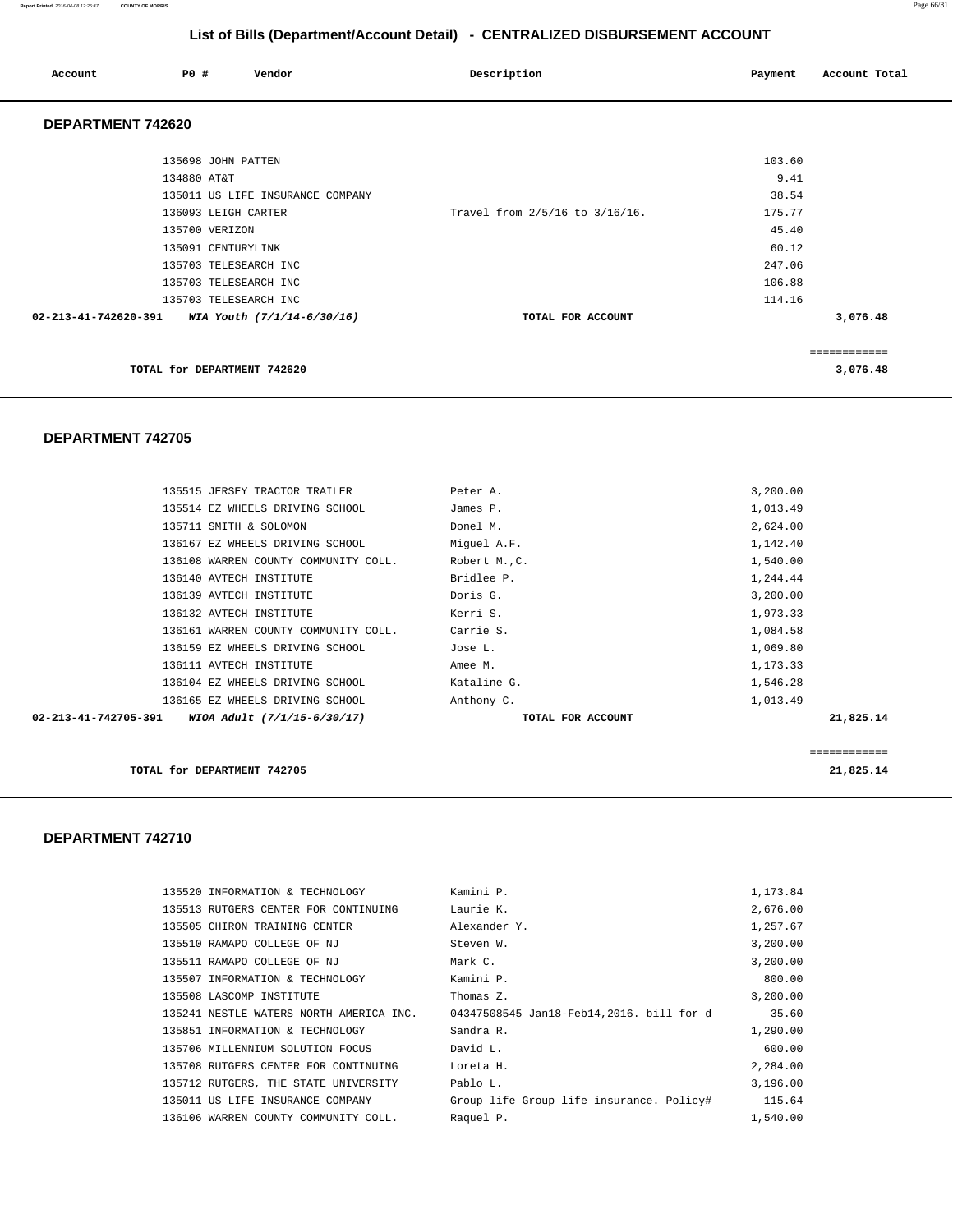| Account           | Vendor<br>PO#                      | Description | Account Total<br>Payment |
|-------------------|------------------------------------|-------------|--------------------------|
| DEPARTMENT 742710 |                                    |             |                          |
|                   | 136102 JERSEY TRACTOR TRAILER      | Robert C.   | 1,600.00                 |
|                   | 136103 WILLIAM PATERSON UNIVERSITY | Shanna H.   | 3,200.00                 |
|                   | 136170 EZ WHEELS DRIVING SCHOOL    | Salvador V. | 1,066.40                 |
|                   | 136169 EZ WHEELS DRIVING SCHOOL    | Alex M.     | 1,126.10                 |

 136166 EZ WHEELS DRIVING SCHOOL Walter W. 2,132.80 136171 EZ WHEELS DRIVING SCHOOL Cesar O. 104.96 136124 AVVENTIS TECH INC. Rachel N. 3,200.00 136174 LASCOMP INSTITUTE  $\begin{array}{ccc} \texttt{Particle L.} \end{array}$ 136173 LASCOMP INSTITUTE THE Mark R. And Mark R. 3,200.00 136209 ASHLEY NORTON, INC. Joseph A., Dates: 12/21/15 to 2/27/16. 4,999.50 136107 WARREN COUNTY COMMUNITY COLL. Doris Gomez-M. 1,540.00 136141 AVTECH INSTITUTE **Ingrid D.** 1,480.00 136142 AVTECH INSTITUTE Flor S. 1,333.33 136138 AVTECH INSTITUTE Cynthia P. 680.00 136136 AVTECH INSTITUTE Maria G. 552.00 136135 AVTECH INSTITUTE Mary D. 552.00 136134 AVTECH INSTITUTE Kathleen W. 1,674.66 136131 AVTECH INSTITUTE Lisa K. 1,120.00 136130 AVTECH INSTITUTE William R. 60.00 136129 AVTECH INSTITUTE Munir M. 1,280.00

|  | 136128 AVTECH INSTITUTE                                      | Wen P.            | 1,360.00  |
|--|--------------------------------------------------------------|-------------------|-----------|
|  | 136145 AVTECH INSTITUTE                                      | Bruce P.          | 960.00    |
|  | 136144 AVTECH INSTITUTE                                      | Cynthia V.        | 1,392.00  |
|  | 136143 AVTECH INSTITUTE                                      | Elsi W.           | 1,336.00  |
|  | 136150 AVTECH INSTITUTE                                      | Benjamin G.       | 693.34    |
|  | 136149 WARREN COUNTY COMMUNITY COLL.                         | Rigoberto P.      | 1,540.00  |
|  | 136148 WARREN COUNTY COMMUNITY COLL.                         | Jadeja J.         | 1,540.00  |
|  | 136147 WARREN COUNTY COMMUNITY COLL.                         | Mariana T.        | 1,540.00  |
|  | 136164 AVTECH INSTITUTE                                      | Benjamin G.       | 800.00    |
|  | 136163 AVTECH INSTITUTE                                      | Maria K.          | 408.00    |
|  | 136162 JERSEY TRACTOR TRAILER                                | Michael L.        | 3,200.00  |
|  | 136194 AVTECH INSTITUTE                                      | Wen P.            | 800.00    |
|  | 136113 AVTECH INSTITUTE                                      | Lori C.           | 1,111.11  |
|  | 136160 AMERICAN INSTITUTE OF                                 | Jigneshkumar P.   | 4,000.00  |
|  | 136219 INTERNATIONAL DIMENSIONAL STONE LLC Teresa V.         |                   | 4,996.39  |
|  | 136176 RUTGERS, THE STATE UNIVERSITY                         | Ruth C.           | 3,200.00  |
|  | 136123 ACADEMY OF ALLIED HEALTH                              | Rosscie M.        | 1,787.23  |
|  | 02-213-41-742710-391 WIOA Dislocated Worker (7/1/15-6/30/17) | TOTAL FOR ACCOUNT | 90,419.85 |
|  |                                                              |                   |           |

**TOTAL for DEPARTMENT 742710 90,419.85**

| 02-213-41-742720-391<br>WIOA Youth (7/1/15-6/30/17) | TOTAL FOR ACCOUNT | 13,261.45 |
|-----------------------------------------------------|-------------------|-----------|
| 135705 NEWBRIDGE SERVICES INC                       | Allissa O.        | 1,125.00  |
| 135504 NEWBRIDGE SERVICES INC                       | Carlee Z.         | 510.00    |
| 135519 NEWBRIDGE SERVICES INC                       | Jake L.           | 3,140.00  |
| 135512 LINCOLN TECHNICAL INSTITUTE                  | Samuel V.         | 686.45    |
| 135516 NEWBRIDGE SERVICES INC                       | Anthony J.        | 250.00    |
| 135517 NEWBRIDGE SERVICES INC                       | Michael D.        | 760.00    |
| 135518 NEWBRIDGE SERVICES INC                       | Leroy H.          | 3,140.00  |
| 135521 NEWBRIDGE SERVICES INC                       | Selena J.         | 510.00    |
| 135506 NEWBRIDGE SERVICES INC.                      | Idrus F.          | 3,140.00  |
|                                                     |                   |           |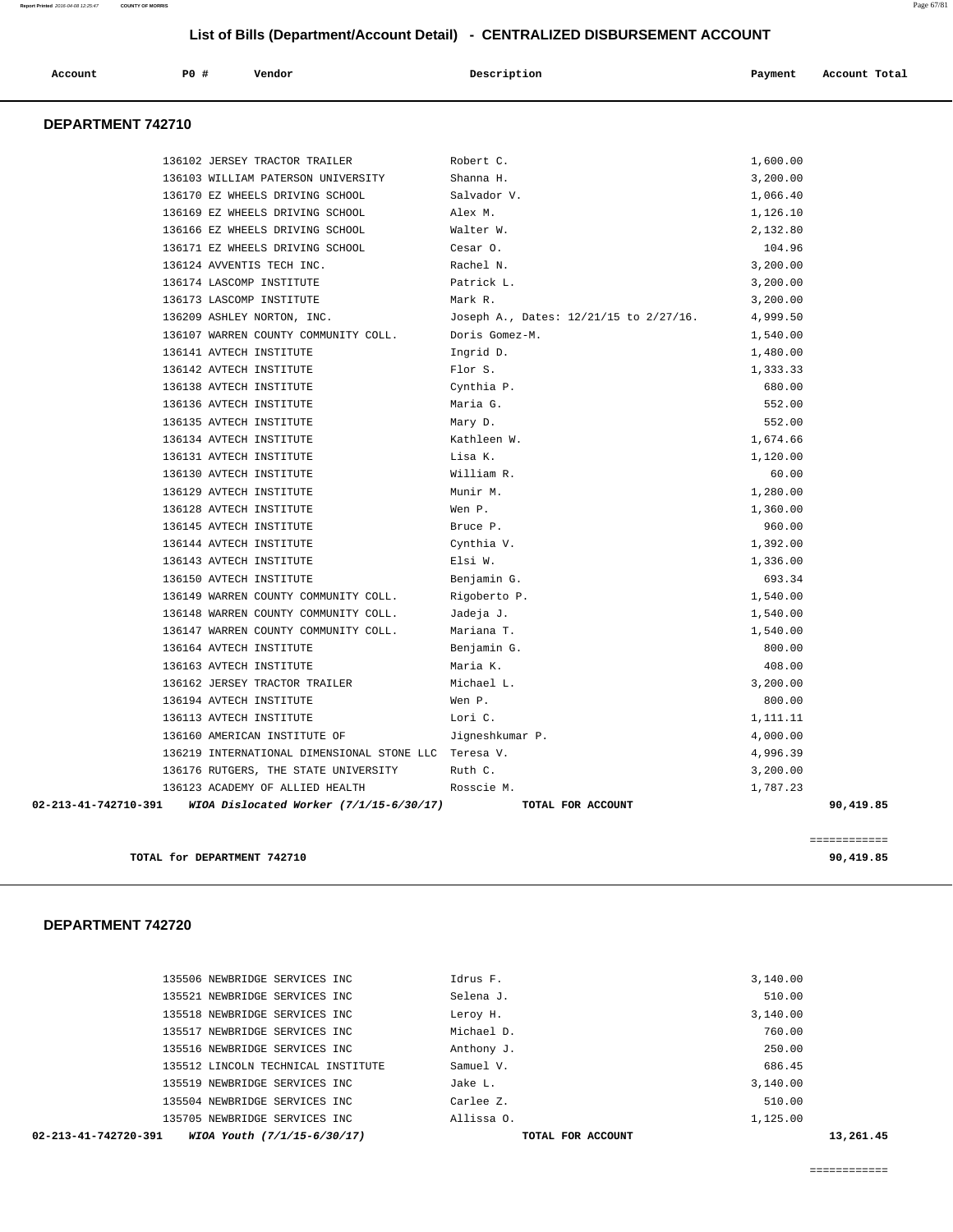**Report Printed** 2016-04-08 12:25:47 **COUNTY OF MORRIS** Page 68/81

# **List of Bills (Department/Account Detail) - CENTRALIZED DISBURSEMENT ACCOUNT**

| Account              | P0 #                        | Vendor | Description | Payment | Account Total |
|----------------------|-----------------------------|--------|-------------|---------|---------------|
| DEPARTMENT 742720    |                             |        |             |         |               |
|                      | TOTAL for DEPARTMENT 742720 |        |             |         | 13,261.45     |
| <b>Reach Program</b> |                             |        |             |         |               |

|                      | 135522 AEROFUND FINANCIAL INC. | Transportation from $3/7/16$ to $3/11/16$ . | 4,794.24 |
|----------------------|--------------------------------|---------------------------------------------|----------|
| 02-213-41-751605-392 | REACH Prog(7/1/15-6/30/16)     | TOTAL FOR ACCOUNT                           | 4,794.24 |
|                      |                                |                                             |          |
|                      |                                |                                             |          |
|                      | TOTAL for Reach Program        |                                             | 4,794.24 |
|                      |                                |                                             |          |

 **DEPARTMENT 752520** 

|                      | TOTAL for DEPARTMENT 752520    |                                            |                           |                                          |          | 18,582.00 |
|----------------------|--------------------------------|--------------------------------------------|---------------------------|------------------------------------------|----------|-----------|
|                      |                                |                                            |                           |                                          |          |           |
| 02-213-41-752520-392 |                                | $SCP-Program$ Services $(1/1/15-12/31/15)$ |                           | TOTAL FOR ACCOUNT                        |          | 18,582.00 |
|                      |                                | 136251 BIG BROTHERS BIG SISTERS OF         |                           | 2015 3rd and 4th quarter expenses for 14 | 4,373.00 |           |
|                      |                                | 136251 BIG BROTHERS BIG SISTERS OF         |                           | 2015 2nd quarter expenses for 14 youth   | 2,189.00 |           |
|                      | 132698 MORRIS ARTS             |                                            | 5 workshops Oct -December |                                          | 2,250.00 |           |
|                      | 136252 THE EDUCATIONAL CENTER  |                                            |                           | 4th quarter 2015 provided 8 students wit | 7,920,00 |           |
|                      | 136253 JERSEY BATTERED WOMEN'S |                                            | 2015 4th quarter expenses |                                          | 1,850.00 |           |

#### **DEPARTMENT 752535**

| 132699 FAMILY INTERVENTION                                 | October 2015 129.75 contract hours, 15 st | 17,357.00 |
|------------------------------------------------------------|-------------------------------------------|-----------|
| 132699 FAMILY INTERVENTION                                 | November 2015 112.58 contract hours, 12.  | 17,000.00 |
| 132699 FAMILY INTERVENTION                                 | December 2015 14.75 stabilization hours,  | 7,583.00  |
| SCP-Family Court (1/1/15-12/31/15)<br>02-213-41-752535-392 | TOTAL FOR ACCOUNT                         | 41,940.00 |
|                                                            |                                           |           |
|                                                            |                                           |           |
| TOTAL for DEPARTMENT 752535                                |                                           | 41,940.00 |

#### **Chapter 51**

| 02-213-41-757505-392 | Chapter 51 (1/1/15-12/31/15)       | TOTAL FOR ACCOUNT                     | 16,307.90 |
|----------------------|------------------------------------|---------------------------------------|-----------|
|                      | 136099 ST. CLARE'S HOSPITAL        | Treatment days                        | 6.120.00  |
|                      | 135686 CORNERSTONE FAMILY PROGRAMS | Adjustment for amount left in CAF     | $-115.10$ |
|                      | 135686 CORNERSTONE FAMILY PROGRAMS | Transportation expenses               | 147.00    |
|                      | 135686 CORNERSTONE FAMILY PROGRAMS | 182 SW Hours                          | 6,679.00  |
|                      | 135685 CORNERSTONE FAMILY PROGRAMS | 4th Quarter 2015 Now You Know Program | 3,477.00  |
|                      |                                    |                                       |           |

**TOTAL for Chapter 51 16,307.90**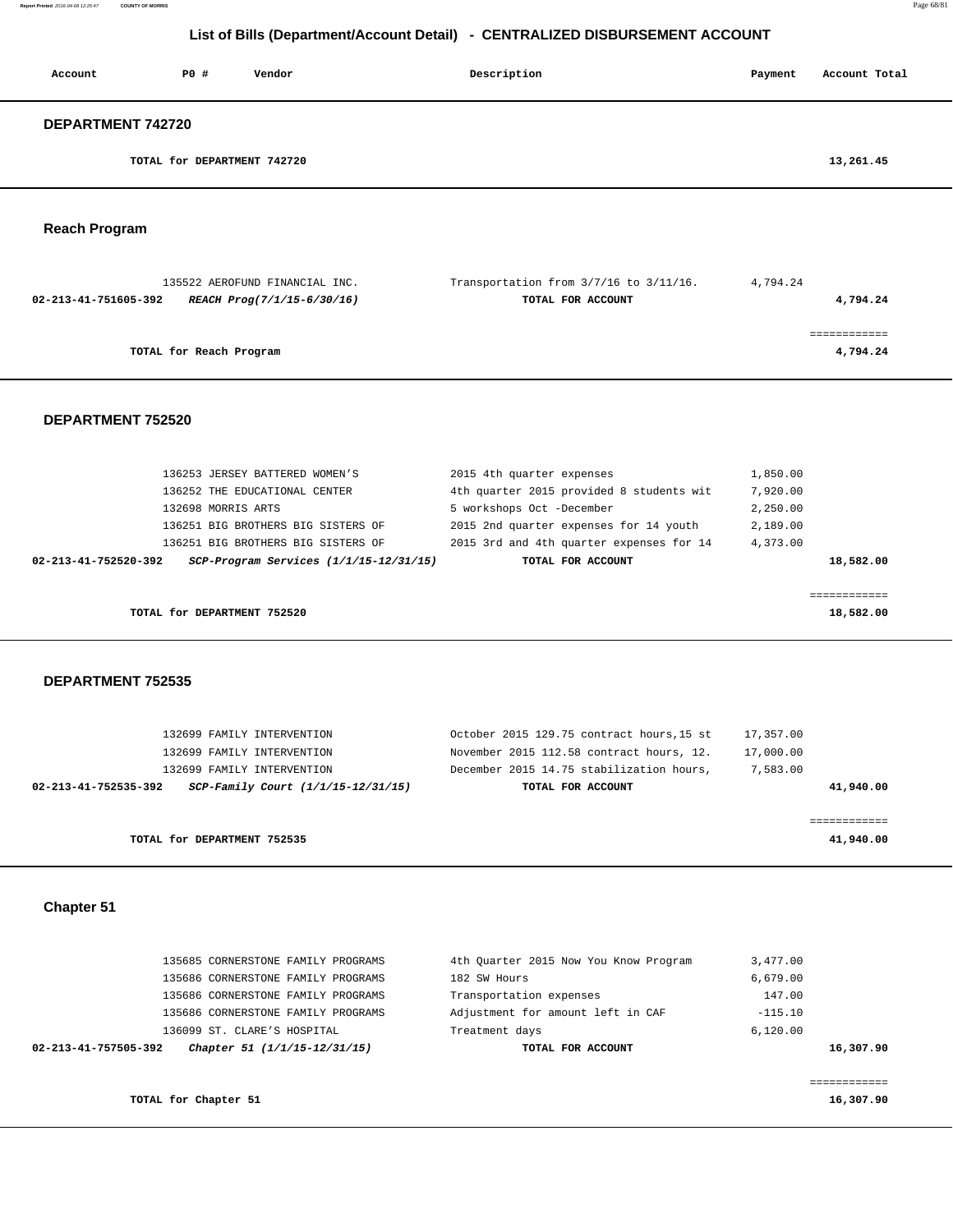| Account              | PO#                         | Vendor                                                            | Description                                                   | Payment  | Account Total            |
|----------------------|-----------------------------|-------------------------------------------------------------------|---------------------------------------------------------------|----------|--------------------------|
| 02-213-41-758510-394 |                             | 136237 TOWNSHIP OF MORRIS<br>Municipal Alliance (1/1/15-12/31/15) | Morristown/Morris Township Municipal All<br>TOTAL FOR ACCOUNT | 4,000.00 | 4,000.00                 |
|                      | TOTAL for DEPARTMENT 758510 |                                                                   |                                                               |          | ============<br>4,000.00 |

#### **DEPARTMENT 758610**

| 02-213-41-758610-392 | Municipal Alliance $(7/1/15-6/30/16)$ | TOTAL FOR ACCOUNT                        |          | 17,578.32 |
|----------------------|---------------------------------------|------------------------------------------|----------|-----------|
|                      | 136265 TOWNSHIP OF ROXBURY            | Roxbury Municipal Alliance Fiscal Year 2 | 2,024.00 |           |
|                      | 136090 TOWNSHIP OF ROCKAWAY           | Rockaway Twp. Municipal Alliance Fiscal  | 2,884.00 |           |
|                      | 136221 TOWNSHIP OF CHESTER            | Chester Municipal Alliance Fiscal Year 2 | 2,314.44 |           |
|                      | 136197 M.O.M.A.C                      | Mt. Olive Municipal Alliance Fiscal Year | 2,988.03 |           |
|                      | 136208 TOWNSHIP OF DENVILLE           | Denville Municipal Alliance Fiscal Year  | 5,280.76 |           |
|                      | 135691 SAINT JOHN / UACCNJ            | Portion of United Way's Youth Leadership | 1,803.00 |           |
|                      | 135719 SODEXO INC & AFFILIATES        | Food for Countywide Alliance Meeting on  | 233.25   |           |
|                      | 135559 OFFICE CONCEPTS GROUP, INC.    | Fiscal Year 2016 Countywide Coordination | 50.84    |           |
|                      |                                       |                                          |          |           |

**TOTAL for DEPARTMENT 758610** 17,578.32

#### **DEPARTMENT 774605**

| 132326 ANDOVER TOWNSHIP                                | October 2015 DRE Grant Reimubursement  | 2,750.00 |
|--------------------------------------------------------|----------------------------------------|----------|
| 132326 ANDOVER TOWNSHIP                                | Novermber 2015 DRE Grant Reimbursement | 4,482.50 |
| 02-213-41-774605-391<br>DRE Call Out (10/1/15-9/30/16) | TOTAL FOR ACCOUNT                      | 7,232.50 |
|                                                        |                                        |          |
|                                                        |                                        |          |
| TOTAL for DEPARTMENT 774605                            |                                        | 7,232.50 |
|                                                        |                                        |          |

#### **DEPARTMENT 783610**

| 134729 END VIOLENCE AGAINST                               | ID#1629 End Violence Against Women Inter | 570.00 |
|-----------------------------------------------------------|------------------------------------------|--------|
| SART/SANE Program 10/1/15-9/30/16<br>02-213-41-783610-391 | TOTAL FOR ACCOUNT                        | 570.00 |
|                                                           |                                          |        |
|                                                           |                                          |        |
| TOTAL for DEPARTMENT 783610                               |                                          | 570.00 |

| 132315 TACTICAL MEDICAL SOLUTIONS INC. | Equipment order per attached Quote #4744 | 10,234.87 |
|----------------------------------------|------------------------------------------|-----------|
| 134619 TACTICAL MEDICAL SOLUTIONS INC. | Split Account-2014 SHSP                  | 423.78    |
| 136330 TECHLINE TECHNOLOGIES, INC.     | 3/15/16 B-Con - Section 19723            | 1,600.00  |
| 136330 TECHLINE TECHNOLOGIES, INC.     | 3/15/16 B-Con - Section 19763            | 1,600.00  |
| 136330 TECHLINE TECHNOLOGIES, INC.     | 3/31/16 B-Con - Section 19764            | 1,600.00  |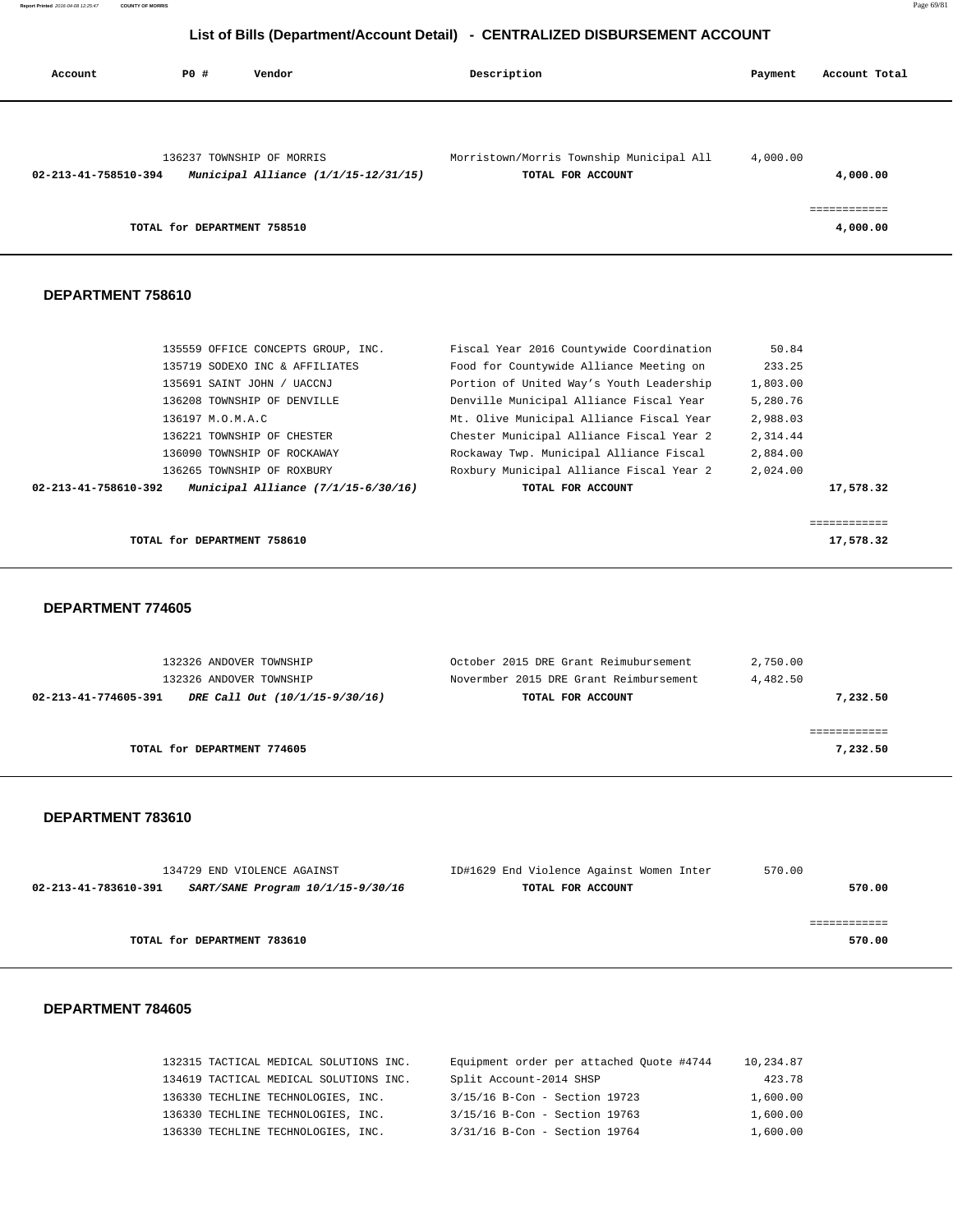**Report Printed** 2016-04-08 12:25:47 **COUNTY OF MORRIS** Page 70/81

# **List of Bills (Department/Account Detail) - CENTRALIZED DISBURSEMENT ACCOUNT**

| Account              | PO#                         | Vendor                                     | Description       | Payment | Account Total                        |
|----------------------|-----------------------------|--------------------------------------------|-------------------|---------|--------------------------------------|
| DEPARTMENT 784605    |                             |                                            |                   |         |                                      |
| 02-213-41-784605-391 |                             | FFY14 Homeland Security $(9/1/14-8/31/16)$ | TOTAL FOR ACCOUNT |         | 17,058.65                            |
|                      | TOTAL for DEPARTMENT 784605 |                                            |                   |         | . = = = = = = = = = = =<br>17,058.65 |

#### **Urban Areas Security Initiativ**

| 135237 MICROSOFT CORPORATION                        | 2014 UASI                                | 19,627.98    |
|-----------------------------------------------------|------------------------------------------|--------------|
| 130752 PMC ASSOCIATES                               | Equipment enhancements per attached Quot | 26,653.97    |
| 131752 BEST ENTERPRISES, LLC                        | Ouote 15466                              | 35,929.17    |
| 131752 BEST ENTERPRISES, LLC                        | Ouote 15467                              | 39, 146. 31  |
| 131752 BEST ENTERPRISES, LLC                        | Ouote 15468                              | 8,699.18     |
| FFY14 UASI (9/1/14-8/31/16)<br>02-213-41-784630-391 | TOTAL FOR ACCOUNT                        | 130,056.61   |
|                                                     |                                          |              |
|                                                     |                                          | .=========== |
| TOTAL for Urban Areas Security Initiativ            |                                          | 130,056.61   |

#### **DEPARTMENT 784805**

|                      | 131751 PMC ASSOCIATES                          | Communications equipment per attached Qu | 26,616.35 |
|----------------------|------------------------------------------------|------------------------------------------|-----------|
| 02-213-41-784805-391 | $FFY15$ Homeland Security( $10/6/15-8/31/18$ ) | TOTAL FOR ACCOUNT                        | 26,616.35 |
|                      |                                                |                                          |           |
|                      |                                                |                                          |           |
|                      | TOTAL for DEPARTMENT 784805                    |                                          | 26,616.35 |
|                      |                                                |                                          |           |

#### **DEPARTMENT 784820**

| 134619 TACTICAL MEDICAL SOLUTIONS INC.              | Split Account-2015 UASI                  | 7.74     |
|-----------------------------------------------------|------------------------------------------|----------|
| 133790 BEST ENTERPRISES, LLC                        | Upgrades per attached Ouote #15494 Dated | 4,349.59 |
| 02-213-41-784820-391<br>FFY15 UASI (9/1/15-8/31/18) | TOTAL FOR ACCOUNT                        | 4,357.33 |
|                                                     |                                          |          |
|                                                     |                                          |          |
| TOTAL for DEPARTMENT 784820                         |                                          | 4,357.33 |
|                                                     |                                          |          |

## **Body Armor-Sheriff**

|                      | 135552 ATLANTIC TACTICAL OF NJ, INC.  | SecondChance Summit SM 02 II Male Shoote | 767.00    |           |
|----------------------|---------------------------------------|------------------------------------------|-----------|-----------|
|                      | 135552 ATLANTIC TACTICAL OF NJ, INC.  | Protech IMPAC - HT Special Treat Plate-S | 88.50     |           |
|                      | 132654 ATLANTIC TACTICAL OF NJ, INC.  | Item #GG4-NV-AP2 - SecondChance Summit S | 3,540.00  |           |
|                      | 132654 ATLANTIC TACTICAL OF NJ, INC.  | Item #HH1-NV-AP2 - SecondChance Summit S | 10,620.00 |           |
|                      | 132654 ATLANTIC TACTICAL OF NJ. INC.  | Item #19X-NV-0 - SecondChance Extra Spex | 1,132.80  |           |
| 02-213-41-801510-392 | Body Armor-Sheriff(10/22/15-10/21/20) | TOTAL FOR ACCOUNT                        |           | 16,148.30 |
|                      |                                       |                                          |           |           |

**TOTAL for Body Armor-Sheriff 16,148.30**

============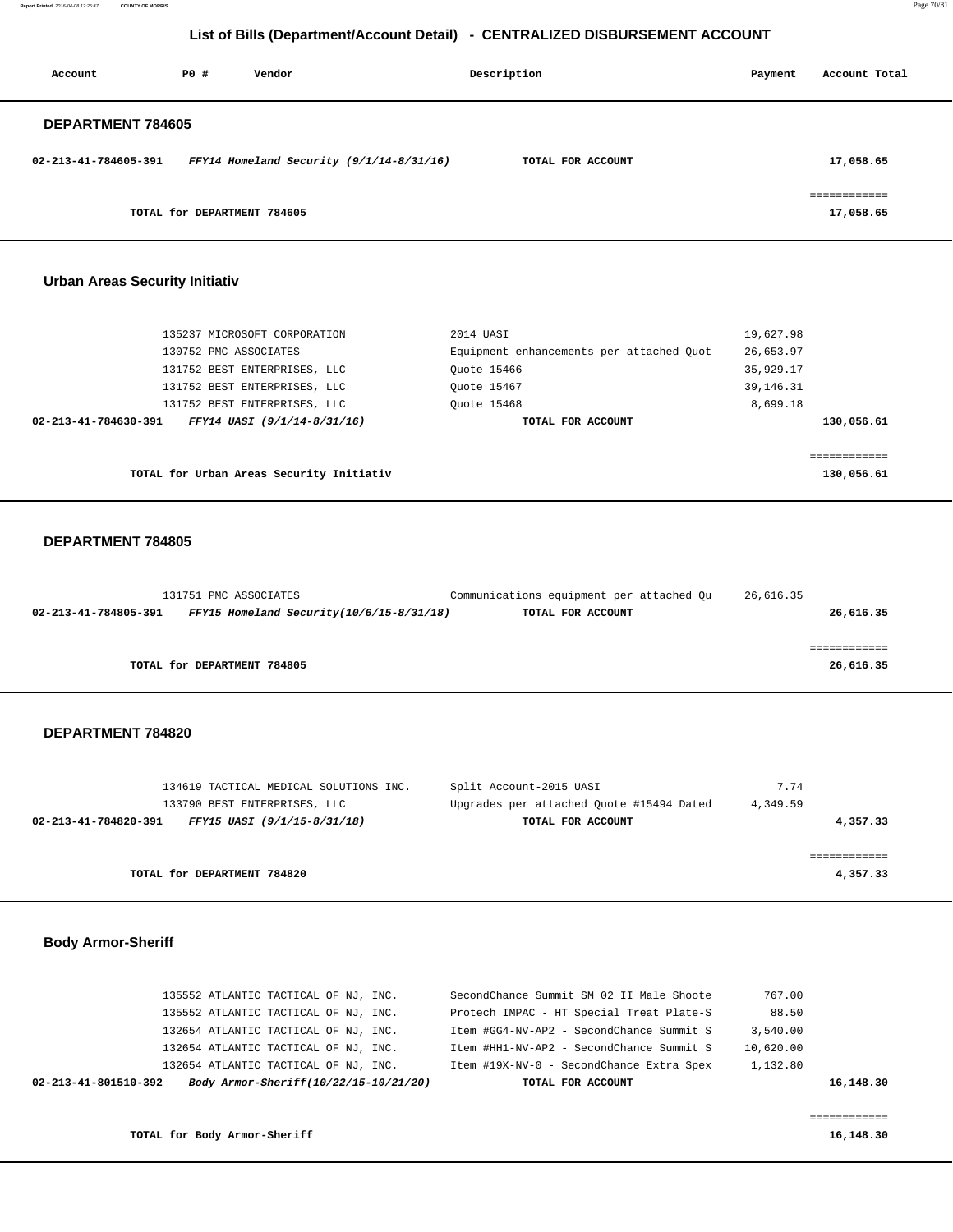|                                   |             | $\sqrt{2}$                | . .               |                          |
|-----------------------------------|-------------|---------------------------|-------------------|--------------------------|
| Account                           | <b>PO #</b> | Vendor                    | Description       | Account Total<br>Payment |
| <b>Police &amp; Fire Training</b> |             |                           |                   |                          |
|                                   |             | 135494 A-V SERVICES, INC. | Replacement Lamp  | 233.00                   |
|                                   |             | 135494 A-V SERVICES, INC. | Freight           | 19.58                    |
| 02-213-41-803905-392              | State Share |                           | TOTAL FOR ACCOUNT | 252.58                   |
|                                   |             |                           |                   | ------------             |
|                                   |             |                           |                   |                          |

**TOTAL for Police & Fire Training 252.58**

# **DEPARTMENT 808605**

| 02-213-41-808605-391 | Megan's Law & LLEA $(3/1/15 - 2/29/16)$ | TOTAL FOR ACCOUNT                        | 1,993.46 |
|----------------------|-----------------------------------------|------------------------------------------|----------|
|                      | 135344 LAURIE A ENGEMANN                | Transcript requested by SAP Catherine Br | 102.26   |
|                      | 133933 GEN-EL SAFETY & INDUSTRIAL       | Nitrile Powder Free Gloves-Blue- M-L & X | 364.22   |
|                      | 134144 W.B.HUNT CO., INC.               | NOVA 160AW BLACK                         | 42.00    |
|                      | 134144 W.B.HUNT CO., INC.               | 8GB SDHC CLASS 10 163X MEMORY            | 14.99    |
|                      | 134144 W.B.HUNT CO., INC.               | LP-E8 CANON REPL BATTERY                 | 14.00    |
|                      | 134144 W.B.HUNT CO., INC.               | INFINITY ELITE 10X25                     | 82.00    |
|                      | 134144 W.B.HUNT CO., INC.               | 67MM DIGITAL HD UV                       | 15.00    |
|                      | 134144 W.B.HUNT CO., INC.               | 3-YEAR DIAMOND WARRANTY                  | 130.00   |
|                      | 134144 W.B.HUNT CO., INC.               | AFB016C-700 16-300 DI VC PZD             | 629.00   |
|                      | 134144 W.B.HUNT CO., INC.               | EOS Reble T51 W/18-55 STM LENS           | 599.99   |
|                      |                                         |                                          |          |

============

**TOTAL for DEPARTMENT 808605 1,993.46** 

## **General Operating Support**

|                      | 133079 BOROUGH OF ROCKAWAY               | 2016 regrant - 80% of total award - pmt    | 1,772.00 |
|----------------------|------------------------------------------|--------------------------------------------|----------|
|                      | 133077 HISTORICAL SOCIETY OF BOONTON TWP | 2016 re-grant - pmt $#1$ - 80% of total aw | 3,119.20 |
| 02-213-41-860605-392 | General Operating Spprt(7/1/15-6/30/16)  | TOTAL FOR ACCOUNT                          | 4,891.20 |
|                      |                                          |                                            |          |
|                      |                                          |                                            |          |
|                      | TOTAL for General Operating Support      |                                            | 4,891.20 |

#### **DEPARTMENT 864607**

|                      | 136074 GREENMAN PEDERSEN INC             | Construction Inspection Services for Sus | 21,410.40 |
|----------------------|------------------------------------------|------------------------------------------|-----------|
| 02-213-41-864607-391 | Sussex(CR617)STP-0350(107)(9/8/14-9/8/16 | TOTAL FOR ACCOUNT                        | 21,410.40 |
|                      |                                          |                                          |           |
|                      |                                          |                                          |           |
|                      | TOTAL for DEPARTMENT 864607              |                                          | 21,410.40 |
|                      |                                          |                                          |           |

 **DEPARTMENT 864690** 

**Report Printed** 2016-04-08 12:25:47 **COUNTY OF MORRIS** Page 71/81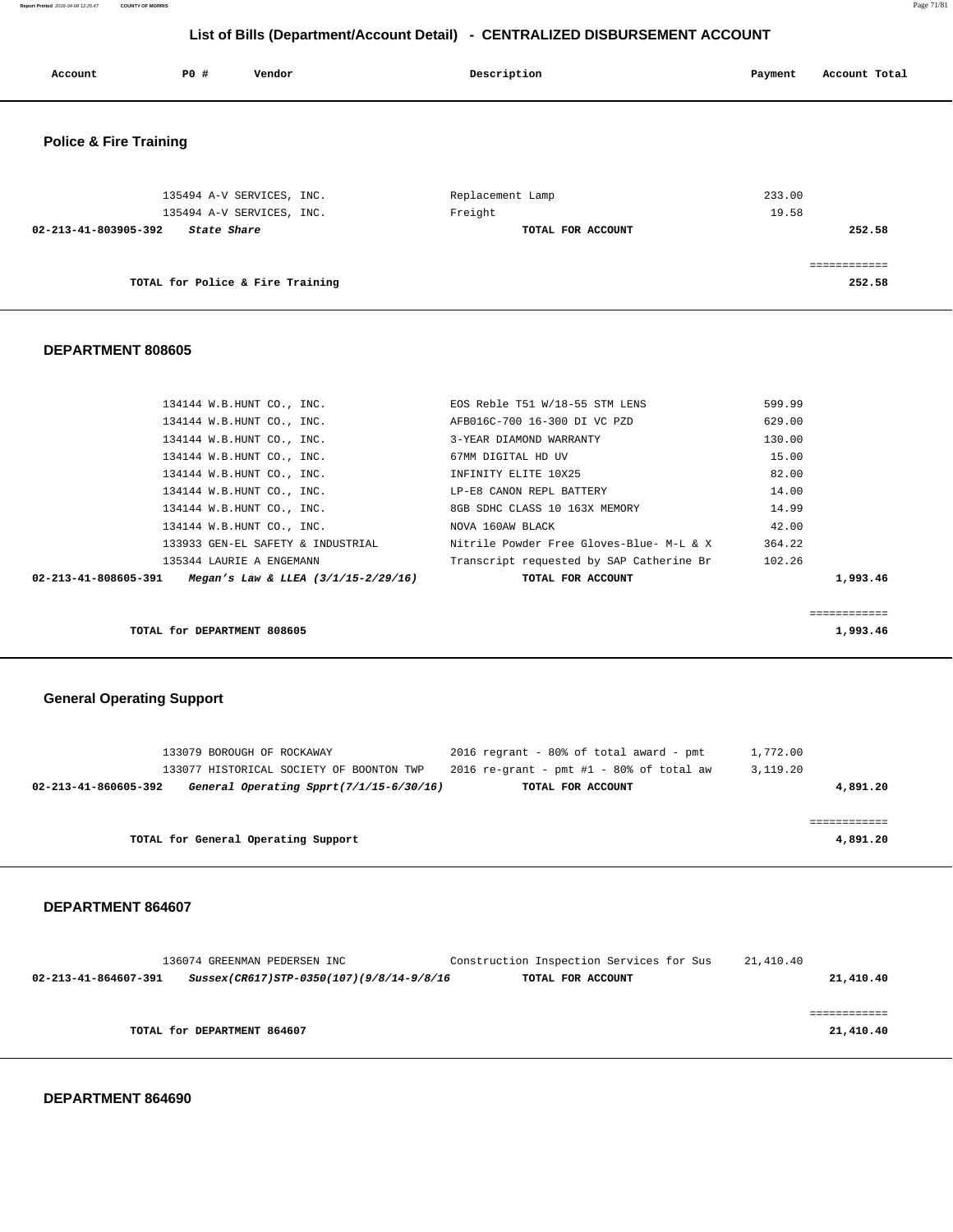**Report Printed** 2016-04-08 12:25:47 **COUNTY OF MORRIS** Page 72/81

# **List of Bills (Department/Account Detail) - CENTRALIZED DISBURSEMENT ACCOUNT**

| Account                  | PO#                         | Vendor |                                          | Description       |  | Payment | Account Total            |  |  |
|--------------------------|-----------------------------|--------|------------------------------------------|-------------------|--|---------|--------------------------|--|--|
| <b>DEPARTMENT 864690</b> |                             |        |                                          |                   |  |         |                          |  |  |
| 02-213-41-864690-391     |                             |        | Openaki Br STP-C00S(690) (9/9/14-9/9/16) | TOTAL FOR ACCOUNT |  |         | 9,041.80                 |  |  |
|                          | TOTAL for DEPARTMENT 864690 |        |                                          |                   |  |         | ============<br>9,041.80 |  |  |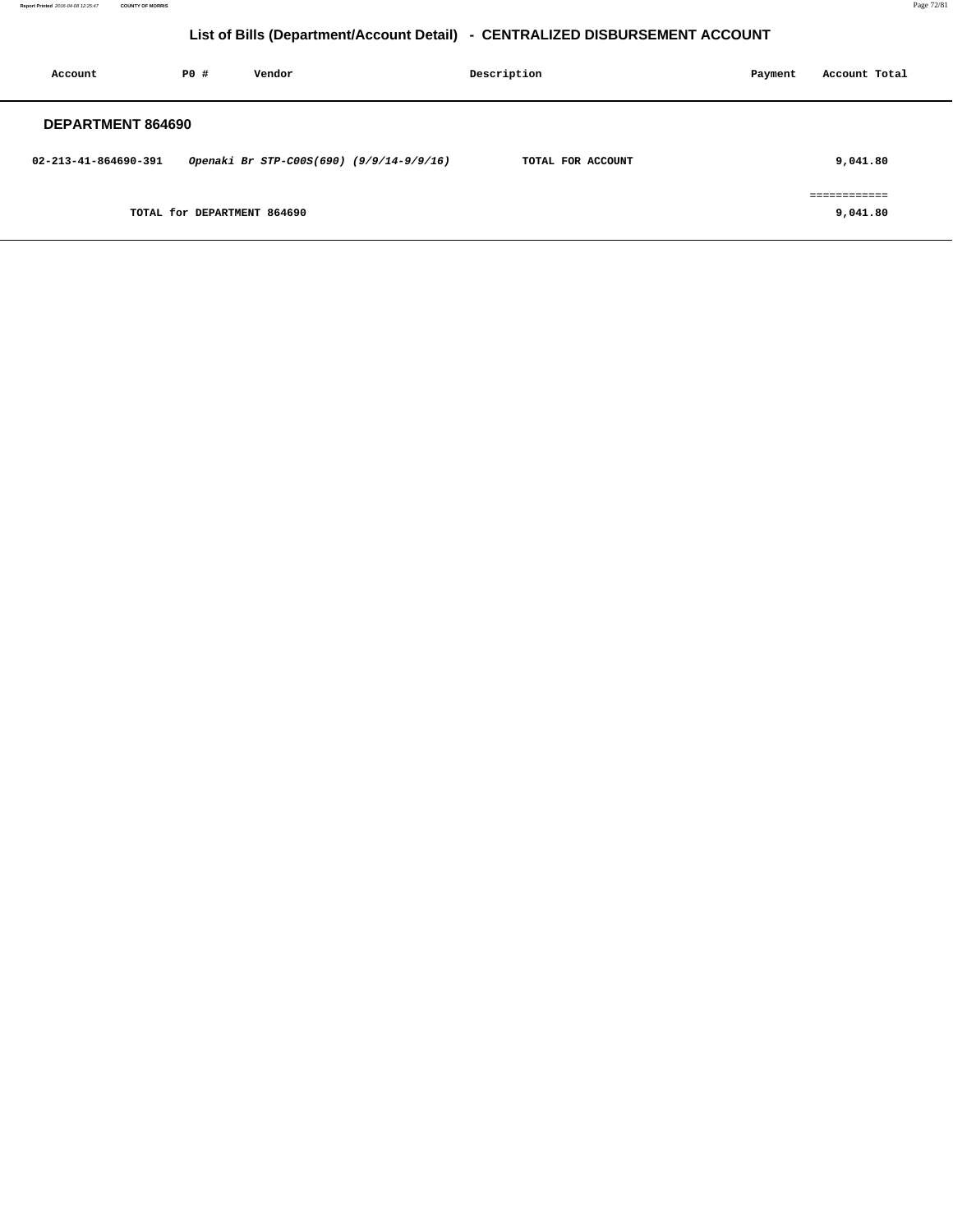| Report Printed 2016-04-08 12:25:47    | <b>COUNTY OF MORRIS</b> |                   |                                                           |                       |                                                                              |           |               | Page 73/81 |
|---------------------------------------|-------------------------|-------------------|-----------------------------------------------------------|-----------------------|------------------------------------------------------------------------------|-----------|---------------|------------|
|                                       |                         |                   |                                                           |                       | List of Bills (Department/Account Detail) - CENTRALIZED DISBURSEMENT ACCOUNT |           |               |            |
|                                       |                         |                   |                                                           |                       |                                                                              |           |               |            |
| Account                               |                         | PO#               | Vendor                                                    | Description           |                                                                              | Payment   | Account Total |            |
|                                       |                         |                   |                                                           |                       |                                                                              |           |               |            |
|                                       |                         |                   |                                                           |                       |                                                                              |           |               |            |
|                                       |                         |                   |                                                           | <b>County Capital</b> |                                                                              |           |               |            |
| Acq AutomTimeAttendnc, P/R sys        |                         |                   |                                                           |                       |                                                                              |           |               |            |
|                                       |                         |                   |                                                           |                       |                                                                              |           |               |            |
|                                       |                         | 134976 KRONOS INC |                                                           |                       | Leave Module Setup/Deploy Calls                                              | 1,292.50  |               |            |
| 04-216-55-951145-909                  |                         |                   | Miscellaneous - Other                                     |                       | TOTAL FOR ACCOUNT                                                            |           | 1,292.50      |            |
|                                       |                         |                   |                                                           |                       |                                                                              |           | ============  |            |
|                                       |                         |                   | TOTAL for Acq AutomTimeAttendnc, P/R sys                  |                       |                                                                              |           | 1,292.50      |            |
|                                       |                         |                   |                                                           |                       |                                                                              |           |               |            |
|                                       |                         |                   |                                                           |                       |                                                                              |           |               |            |
| <b>Improvemnts Historic Speedwell</b> |                         |                   |                                                           |                       |                                                                              |           |               |            |
|                                       |                         |                   |                                                           |                       |                                                                              |           |               |            |
|                                       |                         |                   |                                                           |                       |                                                                              |           |               |            |
| 04-216-55-951159-909                  |                         |                   | 135934 ECLECTIC ARCHITECTURE LLC<br>Miscellaneous - Other |                       | MOSES ESTY HOUSE PROJECT<br>TOTAL FOR ACCOUNT                                | 10,580.00 | 10,580.00     |            |
|                                       |                         |                   |                                                           |                       |                                                                              |           |               |            |
|                                       |                         |                   |                                                           |                       |                                                                              |           | ============  |            |
|                                       |                         |                   | TOTAL for Improvemnts Historic Speedwell                  |                       |                                                                              |           | 10,580.00     |            |
|                                       |                         |                   |                                                           |                       |                                                                              |           |               |            |

## **Abatmnt/demol-Fac on Greystone**

| 135656 DECOTIIS, FITZPATRICK &                | Legal services rendered | 1,031.55 |
|-----------------------------------------------|-------------------------|----------|
| Miscellaneous - Other<br>04-216-55-953087-909 | TOTAL FOR ACCOUNT       | 1,031.55 |
|                                               |                         |          |
|                                               |                         |          |
| TOTAL for Abatmnt/demol-Fac on Greystone      |                         | 1,031.55 |

## **Analy dam condition,rehab dams**

| 135858 CIVIL DYNAMICS INC<br>135859 CIVIL DYNAMICS INC<br>135860 CIVIL DYNAMICS INC | REHABILITATION OF CANTY'S LAKE DAM<br>REHABILITATION CANTY'S LAKE DAM<br>DAM INSPECTION - SUNRISE LAKE, COOPER MI | 11,900.00<br>11,200.00<br>9,900,00 |
|-------------------------------------------------------------------------------------|-------------------------------------------------------------------------------------------------------------------|------------------------------------|
| Miscellaneous - Other<br>04-216-55-953113-909                                       | TOTAL FOR ACCOUNT                                                                                                 | 33,000.00                          |
|                                                                                     |                                                                                                                   |                                    |
| TOTAL for Analy dam condition, rehab dams                                           |                                                                                                                   | 33,000.00                          |

## **Road Design/Construction**

| 136075 THE RBA GROUP INC.<br>Miscellaneous - Other<br>04-216-55-953165-909 | Professional Services Rendered Concernin<br>TOTAL FOR ACCOUNT | 13,350.00 | 13,350.00 |
|----------------------------------------------------------------------------|---------------------------------------------------------------|-----------|-----------|
| 135600 JEN ELECTRIC INC.                                                   | Traffic Signal Standard Type K, Traffic                       | 5,525.00  |           |
| 135600 JEN ELECTRIC INC.                                                   | Electrician/IMSA Certified Traffic Signa                      | 3,700.00  |           |
| 135600 JEN ELECTRIC INC.                                                   | 30 FT Bucket Truck                                            | 600.00    |           |
| Building & Improvements<br>04-216-55-953165-951                            | TOTAL FOR ACCOUNT                                             |           | 9,825,00  |
|                                                                            |                                                               |           |           |
|                                                                            |                                                               |           |           |
| TOTAL for Road Design/Construction                                         |                                                               |           | 23,175.00 |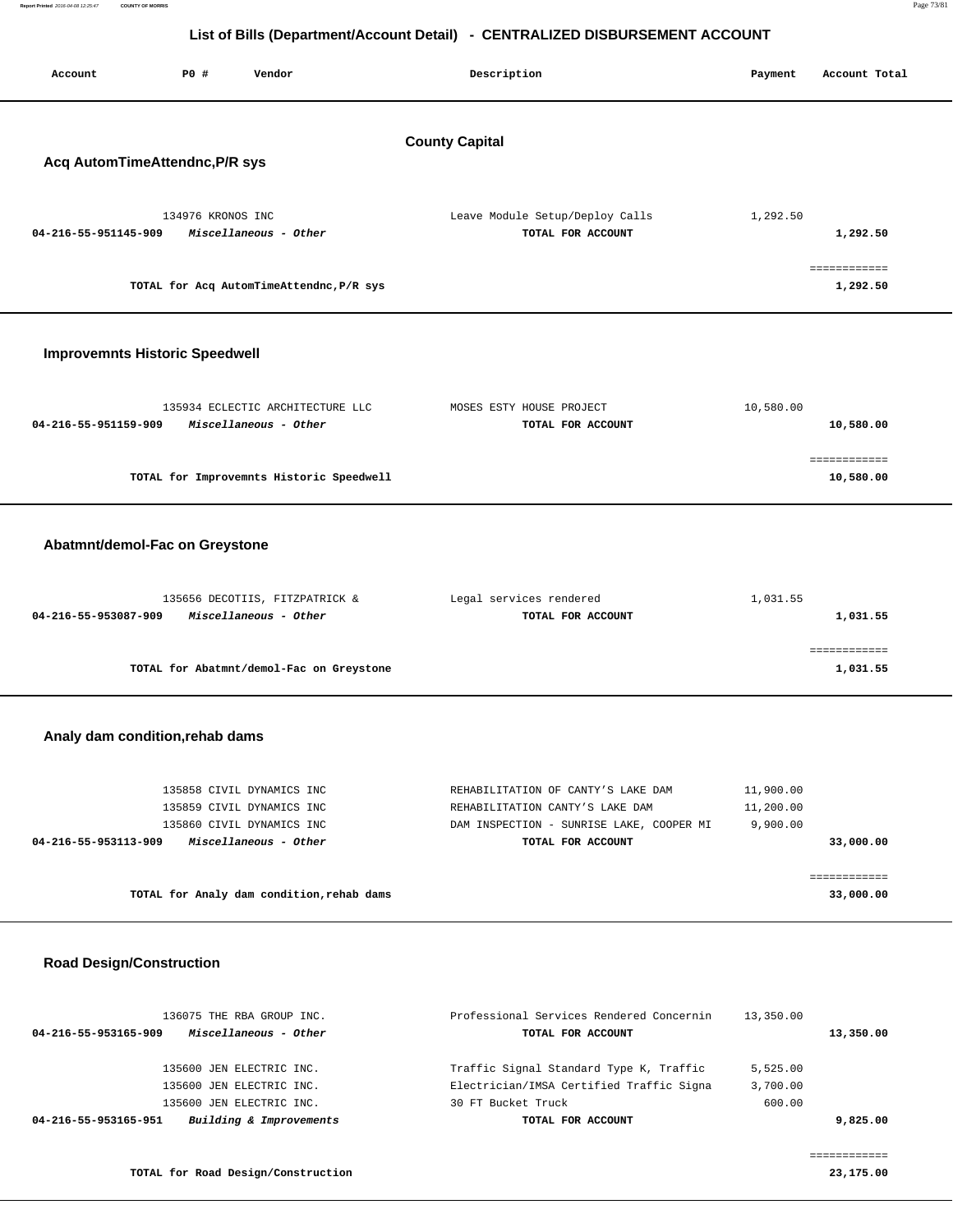**Report Printed** 2016-04-08 12:25:47 **COUNTY OF MORRIS** Page 74/81

# **List of Bills (Department/Account Detail) - CENTRALIZED DISBURSEMENT ACCOUNT**

| Account                                                   | PO#                         | Vendor                                                                                                         | Description                                                                                               | Payment               | Account Total             |
|-----------------------------------------------------------|-----------------------------|----------------------------------------------------------------------------------------------------------------|-----------------------------------------------------------------------------------------------------------|-----------------------|---------------------------|
| DEPARTMENT 953202                                         |                             |                                                                                                                |                                                                                                           |                       |                           |
| 04-216-55-953202-909                                      |                             | 136073 STONEFIELD ENGINEERING<br>Road Resurfacing/Construction/Imprvments                                      | Traffic Analysis & Construction Design a<br>TOTAL FOR ACCOUNT                                             | 1,358.00              | 1,358.00                  |
|                                                           | TOTAL for DEPARTMENT 953202 |                                                                                                                |                                                                                                           |                       | ============<br>1,358.00  |
| DEPARTMENT 953269                                         |                             |                                                                                                                |                                                                                                           |                       |                           |
| 04-216-55-953269-909                                      |                             | 135676 CHERRY WEBER & ASSOC. PC<br>135863 KELLER & KIRKPATRICK<br>Bridge Design/Constr - var locations         | Engineering Design Services for Erosion<br>Construction Inspection - Clerk of Works<br>TOTAL FOR ACCOUNT  | 5,465.45<br>5,408.00  | 10,873.45                 |
|                                                           | TOTAL for DEPARTMENT 953269 |                                                                                                                |                                                                                                           |                       | ------------<br>10,873.45 |
| DEPARTMENT 953323                                         |                             |                                                                                                                |                                                                                                           |                       |                           |
| 04-216-55-953323-909                                      |                             | 135677 CHERRY WEBER & ASSOC. PC<br>136070 CHERRY WEBER & ASSOC. PC<br>Bridge Design/Constr VarLoc-Public Works | Construction Inspection Services for the<br>Professional Engineering for Constructio<br>TOTAL FOR ACCOUNT | 15,795.00<br>5,200.00 | 20,995.00                 |
|                                                           | TOTAL for DEPARTMENT 953323 |                                                                                                                |                                                                                                           |                       | ============<br>20,995.00 |
| <b>DEPARTMENT 953347</b>                                  |                             |                                                                                                                |                                                                                                           |                       |                           |
|                                                           |                             | 134850 CARRIER CORPORATION                                                                                     | RE: CHILLER INSPECTION - A&R #1/ 02-24-1                                                                  | 4,239.00              |                           |
|                                                           |                             | 134850 CARRIER CORPORATION                                                                                     | RE: CHILLER INSPECTION - A&R #2                                                                           | 4,239.00              |                           |
|                                                           |                             | 134850 CARRIER CORPORATION                                                                                     | RE: CHILLER INSPECTION - CH #1                                                                            | 4,239.00              |                           |
|                                                           |                             | 134850 CARRIER CORPORATION                                                                                     | RE: CHILLER INSPECTION - CH #2                                                                            | 4,239.00              |                           |
|                                                           |                             | 134850 CARRIER CORPORATION                                                                                     | $RE:$ CHILLER INSPECTION - CH #3 $4,239.00$                                                               |                       |                           |
|                                                           |                             | 134845 CARRIER CORPORATION                                                                                     | RE: A&R/ 02-18-16                                                                                         | 1,740.00              |                           |
|                                                           |                             | 134845 CARRIER CORPORATION                                                                                     | RE: PLANNING & DEV/ 02-18-16                                                                              | 1,649.00              |                           |
|                                                           |                             | 134845 CARRIER CORPORATION                                                                                     | RE: TREASURER/ 02-18-16                                                                                   | 1,649.00              |                           |
|                                                           |                             | 134845 CARRIER CORPORATION                                                                                     | RE: CH/ 02-18-16                                                                                          | 2,280.00              |                           |
|                                                           |                             | 134845 CARRIER CORPORATION                                                                                     | RE: 6 CT ST/ 02-19-16                                                                                     | 705.79                |                           |
|                                                           |                             | 134845 CARRIER CORPORATION                                                                                     | RE: JDC/ 02-19-16                                                                                         | 12,571.70             |                           |
|                                                           |                             | 135226 CARRIER CORPORATION                                                                                     |                                                                                                           | 28.36                 |                           |
|                                                           |                             |                                                                                                                | 135730 AUTOMATED BUILDING CONTROLS RE: A&R/INTEGRATE V-1 BACNET CONTROLLER 1,560.00                       |                       |                           |
| 04-216-55-953347-951 HVAC-Replace or Repair Various Bldgs |                             |                                                                                                                | TOTAL FOR ACCOUNT                                                                                         |                       | 43,378.85                 |
|                                                           | TOTAL for DEPARTMENT 953347 |                                                                                                                |                                                                                                           |                       | ============<br>43,378.85 |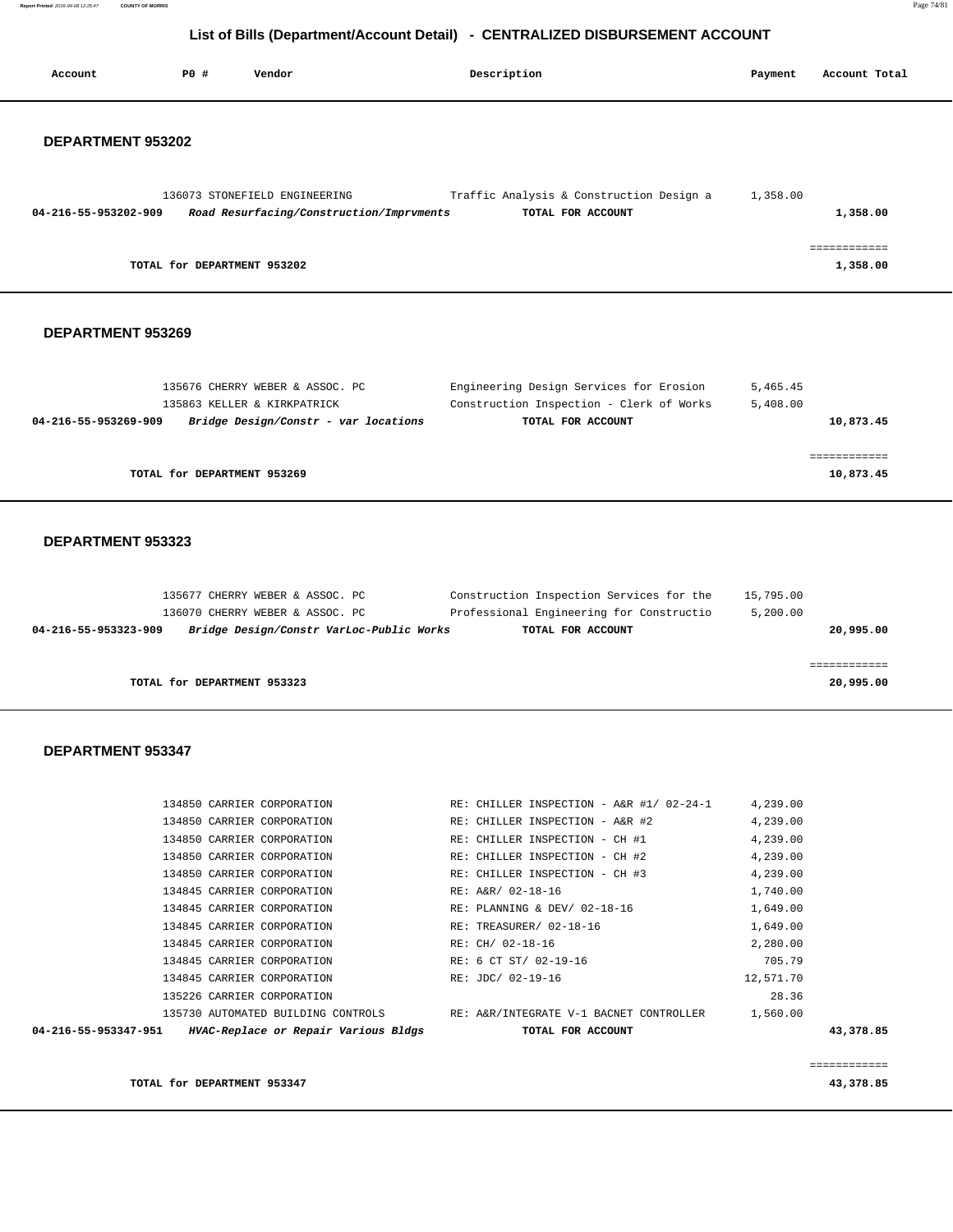**Report Printed** 2016-04-08 12:25:47 **COUNTY OF MORRIS** Page 75/81

# **List of Bills (Department/Account Detail) - CENTRALIZED DISBURSEMENT ACCOUNT**

| Account              | P0 #<br>Vendor                             | Description                                                                          | Payment    | Account Total              |
|----------------------|--------------------------------------------|--------------------------------------------------------------------------------------|------------|----------------------------|
|                      |                                            |                                                                                      |            |                            |
|                      | 134854 MTB ELECTRIC                        | INSTALL ONE ADDITIONAL RUN OF ACCESS CON                                             | 1,250.00   |                            |
|                      | 133311 MTB ELECTRIC                        | RE: OTA CABEL RUNS/ AS PER QUOTE DATED 0                                             | 1,530.00   |                            |
| 04-216-55-953350-951 | Security Upgrades OTA                      | TOTAL FOR ACCOUNT                                                                    |            | 2,780.00                   |
|                      | TOTAL for DEPARTMENT 953350                |                                                                                      |            | ------------<br>2,780.00   |
| DEPARTMENT 953352    |                                            |                                                                                      |            |                            |
|                      | 134451 NATIONAL OFFICE FURNITURE           |                                                                                      | 992.40     |                            |
|                      | 134451 NATIONAL OFFICE FURNITURE           | QTY 1/ ITEM CODE WWN42RDLW/ WAVEWORKS, 4<br>QTY 1/ ITEM CODE BW-4DW/ CONF TABLE, 32W | 243.00     |                            |
|                      | 134451 NATIONAL OFFICE FURNITURE           | QTY 1/50NN48RDW BARRINGTON, 48DIA, CONFE                                             | 1,116.00   |                            |
|                      | 134451 NATIONAL OFFICE FURNITURE           | QTY 1/TBW-4DW BARRINGTON, 32WX28H QUEEN                                              | 758.40     |                            |
| 04-216-55-953352-951 | Replace-Carpet, Flooring, etc Various Bldg | TOTAL FOR ACCOUNT                                                                    |            | 3,109.80                   |
|                      |                                            |                                                                                      |            | ============               |
|                      | TOTAL for DEPARTMENT 953352                |                                                                                      |            | 3,109.80                   |
| DEPARTMENT 953353    |                                            |                                                                                      |            |                            |
|                      | 135717 USA ARCHITECTS PLANNERS &           | COURTHOUSE - DESIGN & CONSTRUCTION, SERV                                             | 1,775.04   |                            |
|                      | 135717 USA ARCHITECTS PLANNERS &           | CREDIT                                                                               | $-188.35$  |                            |
| 04-216-55-953353-909 | Various Improvements at Courthouse         | TOTAL FOR ACCOUNT                                                                    |            | 1,586.69                   |
|                      | 135499 GPC, INC.                           | Alteration and Conversion of First Floor                                             | 72,980.24  |                            |
|                      | 136266 GPC, INC.                           | Alteration and Conversion of First Floor                                             | 106,796.71 |                            |
| 04-216-55-953353-951 | Various Improvements at Courthouse         | TOTAL FOR ACCOUNT                                                                    |            | 179,776.95                 |
|                      | TOTAL for DEPARTMENT 953353                |                                                                                      |            | ============<br>181,363.64 |
|                      |                                            |                                                                                      |            |                            |

## **DEPARTMENT 953356**

|                      | 136069 BOSWELL ENGINEERING INC      | Professional Engineering Services. MC-103 | 6,457.00 |
|----------------------|-------------------------------------|-------------------------------------------|----------|
| 04-216-55-953356-909 | Various Road-Designs & Construction | TOTAL FOR ACCOUNT                         | 6,457.00 |
|                      |                                     |                                           |          |
|                      |                                     |                                           |          |
|                      | TOTAL for DEPARTMENT 953356         |                                           | 6,457.00 |
|                      |                                     |                                           |          |

|                      | 131705 BFI                              | RE: SHERIFF'S DISPATCH AREA/ FURNITURE A | 2,832.84 |          |
|----------------------|-----------------------------------------|------------------------------------------|----------|----------|
| 04-216-55-953362-951 | Security Improvement AR Bldg/Courthouse | TOTAL FOR ACCOUNT                        |          | 2,832.84 |
|                      |                                         |                                          |          |          |
|                      |                                         |                                          |          |          |
|                      | TOTAL for DEPARTMENT 953362             |                                          |          | 2,832.84 |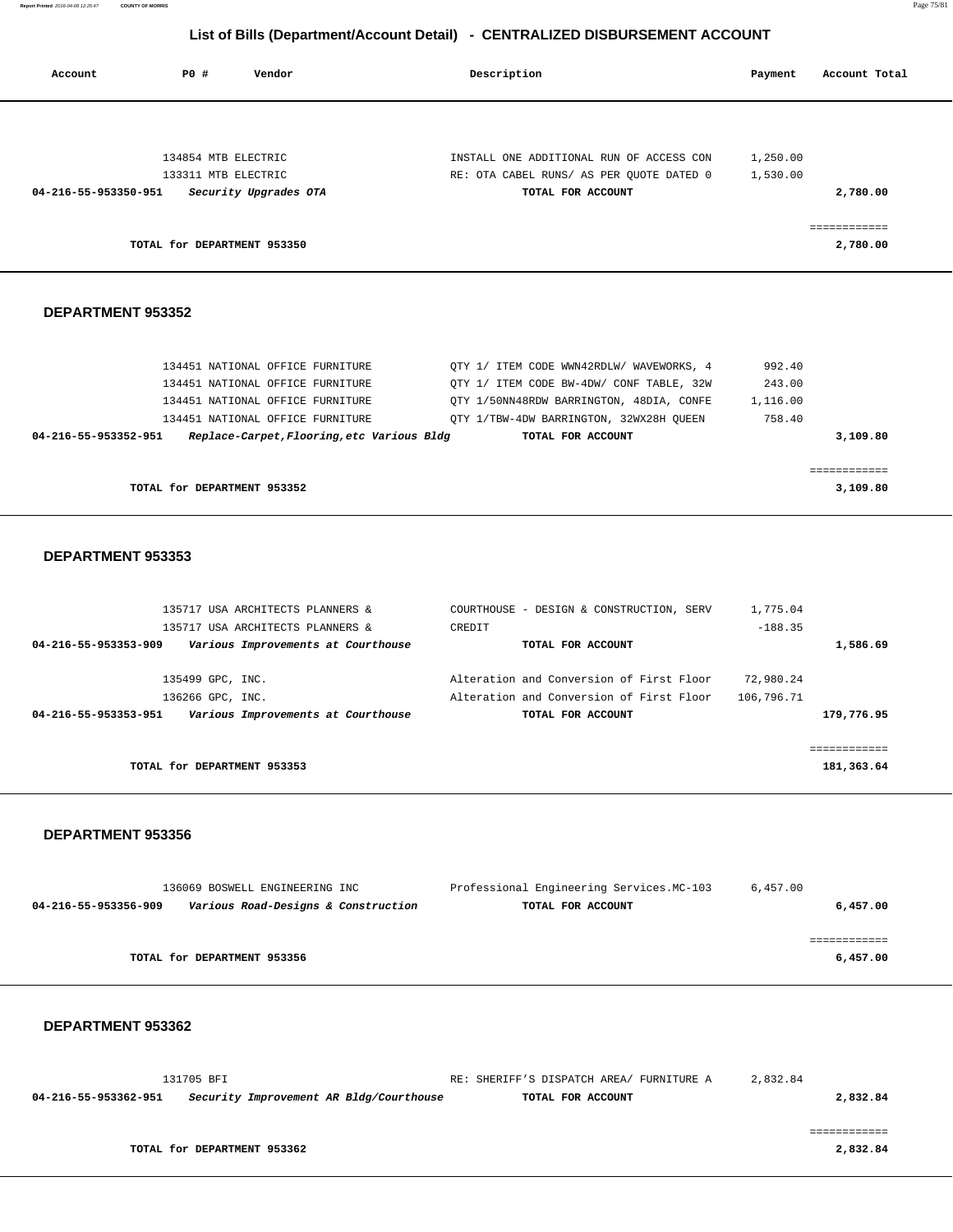# **DEPARTMENT 953387**

| TOTAL for DEPARTMENT 953383                             |                                               | 43,845.80    |
|---------------------------------------------------------|-----------------------------------------------|--------------|
|                                                         |                                               | ============ |
| 04-216-55-953383-940 B&G Interior Building Improvements | TOTAL FOR ACCOUNT                             | 43,845.80    |
| 135218 RFS COMMERCIAL, INC.                             | WO73820/ RE: FREEHOLDERS/ 01-18-16            | 422.80       |
| 135218 RFS COMMERCIAL, INC.                             | WO73789/RE: FREEHOLDERS/01-18-16              | 5,718.00     |
| 134852 RFS COMMERCIAL, INC.                             | WO76953/ RE: CH STAIRS/ 02-24-16              | 13,400.00    |
| 134852 RFS COMMERCIAL, INC.                             | WO76926/ RE: JBWS/ 02-24-16                   | 18,100.00    |
| 134843 CLIFTON ELEVATOR SERVICE CO INC                  | RE: LPS - 450 W. HANOVER - $(2)$ CAR $(S)$    | 294.00       |
| 134843 CLIFTON ELEVATOR SERVICE CO INC                  | $RE: PSTA - 500 W. HANOVER - (1) CAR(S)$      | 294.00       |
| 134843 CLIFTON ELEVATOR SERVICE CO INC                  | RE: HOMELESS CENTER- 540 W. HANOVER - (1      | 378.00       |
| 134843 CLIFTON ELEVATOR SERVICE CO INC                  | RE: HUMAN SERVICES - 340 W. HANOVER - (2)     | 696.00       |
| 134843 CLIFTON ELEVATOR SERVICE CO INC                  | $RE: SEU - 102 RAYNOR RD - (1) CAR(S)$        | 294.00       |
| 134843 CLIFTON ELEVATOR SERVICE CO INC                  | RE: CAC COMPLEX - 1 MEDICAL DR - (1) CA       | 294.00       |
| 134843 CLIFTON ELEVATOR SERVICE CO INC                  | RE: LIBRARY - 30 E. HANOVER - $(1)$ CAR $(S)$ | 294.00       |
| 134843 CLIFTON ELEVATOR SERVICE CO INC                  | RE: SCHUYLER ANNEX - 30 SCHUYLER - (2) C      | 720.00       |

 134843 CLIFTON ELEVATOR SERVICE CO INC RE: A & R BLDG - 10 COURT ST - (4) CAR(S 1,768.00 134843 CLIFTON ELEVATOR SERVICE CO INC RE: CH - 15 COURT ST- (3) CAR(S) 1,173.00

#### **DEPARTMENT 953383**

| 04-216-55-953382-940 | Road Resurfacing, MV arking lot, Railrd | TOTAL FOR ACCOUNT                        | 144,933.99 |
|----------------------|-----------------------------------------|------------------------------------------|------------|
|                      | 136201 AJM CONTRACTORS INC              | Milling & Resurfacing of Church Street/H | 10,411.77  |
|                      | 136202 AJM CONTRACTORS INC              | Milling & Resurfacing of Mt Pleasant Ave | 13,299.77  |
|                      | 136200 AJM CONTRACTORS INC              | Labor, Materials & Svcs. for the Pipe Re | 50,895.90  |
|                      | 135657 DELLA PELLO PAVING INC.          | Milling & Resurfacing of Changebridge Ro | 70,326.55  |

**TOTAL for DEPARTMENT 953363 4,143.11**

## **DEPARTMENT 953382**

| Paving & Resurfacing Various Roads<br>04-216-55-953363-909 | TOTAL FOR ACCOUNT                        |          | 4,143.11 |
|------------------------------------------------------------|------------------------------------------|----------|----------|
| 135662 JOHN M. MILLS ESO.                                  | Compensation to Commissioner per Order o | 600.00   |          |
| 135663 RUSSELL W. POLO                                     | Compensation to Commissioner per Order o | 600.00   |          |
| 135661 WATERS, MCPHERSON, MCNEILL, P.C.                    | Kahl Enterprises                         | 75.44    |          |
| 135661 WATERS, MCPHERSON, MCNEILL, P.C.                    | Freedom Group                            | 1,984.00 |          |
| 135664 WATERS, MCPHERSON, MCNEILL, P.C.                    | 1200 Sussex LLC                          | 9.42     |          |
| 135664 WATERS, MCPHERSON, MCNEILL, P.C.                    | Randolph Town Associates                 | 288.00   |          |
| 135664 WATERS, MCPHERSON, MCNEILL, P.C.                    | Pappas, E.                               | 586.25   |          |

# **DEPARTMENT 953363**

|  | List of Bills (Department/Account Detail) - CENTRALIZED DISBURSEMENT ACCOUNT |
|--|------------------------------------------------------------------------------|
|--|------------------------------------------------------------------------------|

Account **1888** PO # Vendor **Post Payment Account Payment Account Total**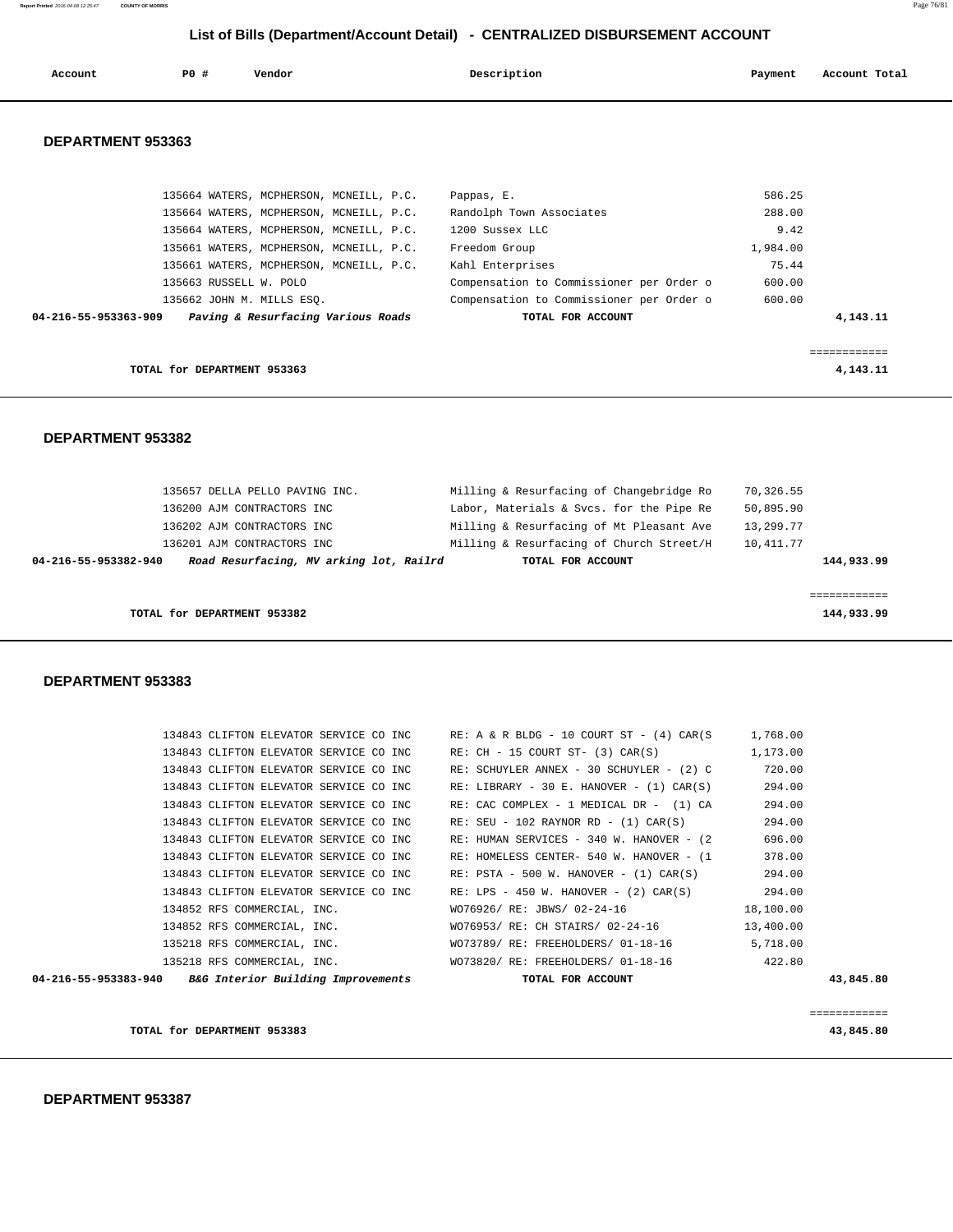**Report Printed** 2016-04-08 12:25:47 **COUNTY OF MORRIS** Page 77/81

# **List of Bills (Department/Account Detail) - CENTRALIZED DISBURSEMENT ACCOUNT**

| Account                  | PO#                         | Vendor                                                        | Description                                                   | Payment  | Account Total            |
|--------------------------|-----------------------------|---------------------------------------------------------------|---------------------------------------------------------------|----------|--------------------------|
| <b>DEPARTMENT 953387</b> |                             |                                                               |                                                               |          |                          |
| 04-216-55-953387-909     |                             | 136066 CHERRY WEBER & ASSOC. PC<br>Various Bridge Replacement | Engineering Design Services for County B<br>TOTAL FOR ACCOUNT | 1,165.00 | 4,016.10                 |
|                          | TOTAL for DEPARTMENT 953387 |                                                               |                                                               |          | ============<br>4,016.10 |

#### **DEPARTMENT 954394**

|                      | 128739 ATLANTIC TACTICAL OF NJ, INC.    | ITEM #SUR802 (SureFire Foreend Rail Syst | 983.07 |        |
|----------------------|-----------------------------------------|------------------------------------------|--------|--------|
| 04-216-55-954394-956 | Sheriff-Purchase Night Equip & PP Equip | TOTAL FOR ACCOUNT                        |        | 983.07 |
|                      |                                         |                                          |        |        |
|                      |                                         |                                          |        |        |
|                      | TOTAL for DEPARTMENT 954394             |                                          |        | 983.07 |
|                      |                                         |                                          |        |        |

## **DEPARTMENT 955306**

| 135151 WALLKILL GROUP INC                                    | RFC#5, Mold Remediation, 1-5-2016         | 2,882.30 |
|--------------------------------------------------------------|-------------------------------------------|----------|
| 135151 WALLKILL GROUP INC                                    | RFC#9R1, Old Frame Trench Fill, 1-21-2016 | 706.86   |
| 135151 WALLKILL GROUP INC                                    | RFC#010, Slide Bars/Sprayers, 1-27-2016   | 6.195.86 |
| Renovate Resident Tub/Shower Area-MV<br>04-216-55-955306-951 | TOTAL FOR ACCOUNT                         | 9,785.02 |
|                                                              |                                           |          |
|                                                              |                                           |          |
| TOTAL for DEPARTMENT 955306                                  |                                           | 9,785.02 |

#### **DEPARTMENT 955345**

|                      | 134440 RELIAS LEARNING LLC     | Software Subscription Service, 3-1-2016 t | 6,755.40 |
|----------------------|--------------------------------|-------------------------------------------|----------|
| 04-216-55-955345-940 | Various Projects - Morris View | TOTAL FOR ACCOUNT                         | 6,755.40 |
|                      |                                |                                           |          |
|                      |                                |                                           |          |
|                      | TOTAL for DEPARTMENT 955345    |                                           | 6,755.40 |
|                      |                                |                                           |          |

|                      | 135420 MEDLINE INDUSTRIES INC<br>135420 MEDLINE INDUSTRIES INC | 1183053,3-2-2016<br>1183053, 3-1-2016 | 396.91<br>10,992.99 |
|----------------------|----------------------------------------------------------------|---------------------------------------|---------------------|
| 04-216-55-955403-951 | MV-Long Term Health Center Improvements                        | TOTAL FOR ACCOUNT                     | 11,389.90           |
|                      |                                                                |                                       |                     |
|                      |                                                                |                                       |                     |
|                      | TOTAL for DEPARTMENT 955403                                    |                                       | 11,389.90           |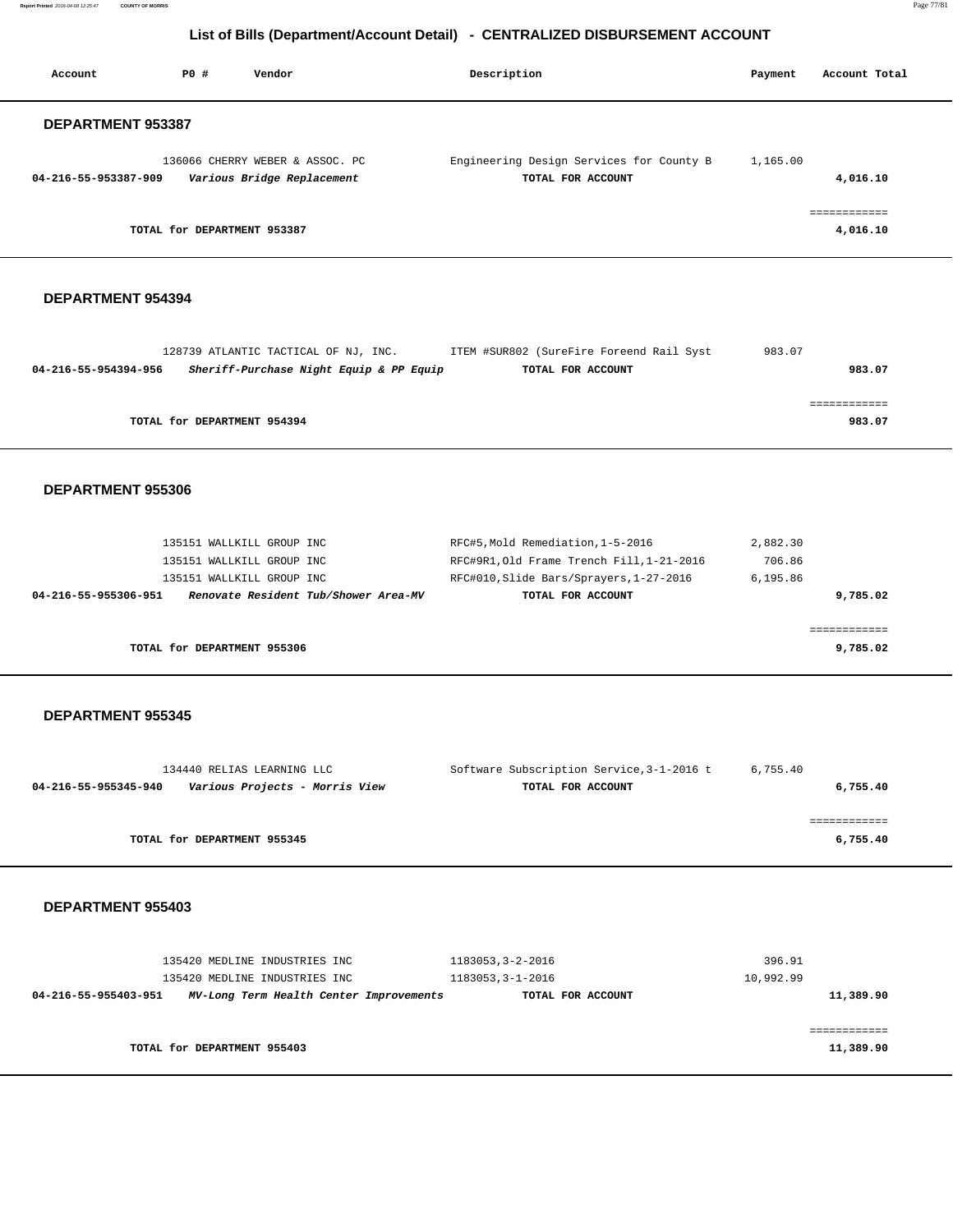**Report Printed** 2016-04-08 12:25:47 **COUNTY OF MORRIS** Page 78/81

# **List of Bills (Department/Account Detail) - CENTRALIZED DISBURSEMENT ACCOUNT**

| PO#<br>Vendor<br>Account |                             |                               | Description                              | Payment   | Account Total |
|--------------------------|-----------------------------|-------------------------------|------------------------------------------|-----------|---------------|
|                          |                             |                               |                                          |           |               |
|                          |                             | 133648 DELL MARKETING L.P.    | Warranty Extensions as per quote 1022994 | 27,526.25 |               |
|                          |                             | 133648 DELL MARKETING L.P.    | Warranty Extensions as per quote 1017565 | 1,897.36  |               |
|                          |                             | 131151 EXTREME NETWORKS INC.  | Network Infrastructure Hardware          | 42,291.52 |               |
|                          |                             | 131151 EXTREME NETWORKS INC.  | Network Infrastructure Hardware          | 42,335.57 |               |
| 04-216-55-962343-955     |                             | Purchase Various Equip for IT | TOTAL FOR ACCOUNT                        |           | 114,050.70    |
|                          |                             |                               |                                          |           |               |
|                          |                             |                               |                                          |           | :===========  |
|                          | TOTAL for DEPARTMENT 962343 |                               |                                          |           | 114,050.70    |

## **DEPARTMENT 962398**

|                      | 133982 DELL MARKETING L.P.      | Dell External USB Slim DVD+/-RW Optical | 399.90 |        |
|----------------------|---------------------------------|-----------------------------------------|--------|--------|
| 04-216-55-962398-955 | ITD-Computer & Newtork Upgrades | TOTAL FOR ACCOUNT                       |        | 399.90 |
|                      |                                 |                                         |        |        |
|                      |                                 |                                         |        |        |
|                      | TOTAL for DEPARTMENT 962398     |                                         |        | 399.90 |

# **Acq Train Equip Public Safety**

| 128854 DEFENDER EMERGENCY PRODUCTS SALES & Thermal Camera Kits |                   | 7,694.00 |
|----------------------------------------------------------------|-------------------|----------|
| Machinery & Equipment<br>04-216-55-963175-956                  | TOTAL FOR ACCOUNT | 7,694.00 |
|                                                                |                   |          |
|                                                                |                   |          |
| TOTAL for Acq Train Equip Public Safety                        |                   | 7,694.00 |

## **DEPARTMENT 963374**

|                      | 134244 MEGGIT TRAINING SYSTEMS INC. | Contract award per Resolution #5, Nov 9, | 219,975.00 |
|----------------------|-------------------------------------|------------------------------------------|------------|
| 04-216-55-963374-956 | Target Retrieval Systems - LPS      | TOTAL FOR ACCOUNT                        | 219,975.00 |
|                      |                                     |                                          |            |
|                      |                                     |                                          |            |
|                      | TOTAL for DEPARTMENT 963374         |                                          | 219,975.00 |
|                      |                                     |                                          |            |

| 129213 OFFICE MASTER INC.                                      | MESH BACK CHAIR                          | 305.40   |
|----------------------------------------------------------------|------------------------------------------|----------|
| 129213 OFFICE MASTER INC.                                      | $(2)$ ARMS                               | 47.40    |
| 129213 OFFICE MASTER INC.                                      | (3) STOOL FOR PLANNING TABLE             | 345.60   |
| 129260 TRENDWAY CORP. C/O PARAMOUNT FMS                        | FRONT FURNITURE INCLUDING A GREETING COU | 5,670.69 |
| Purchasing New Furniture/Lateral Files<br>04-216-55-964381-953 | TOTAL FOR ACCOUNT                        | 6,369.09 |
|                                                                |                                          |          |
|                                                                |                                          |          |
| TOTAL for DEPARTMENT 964381                                    |                                          | 6,369.09 |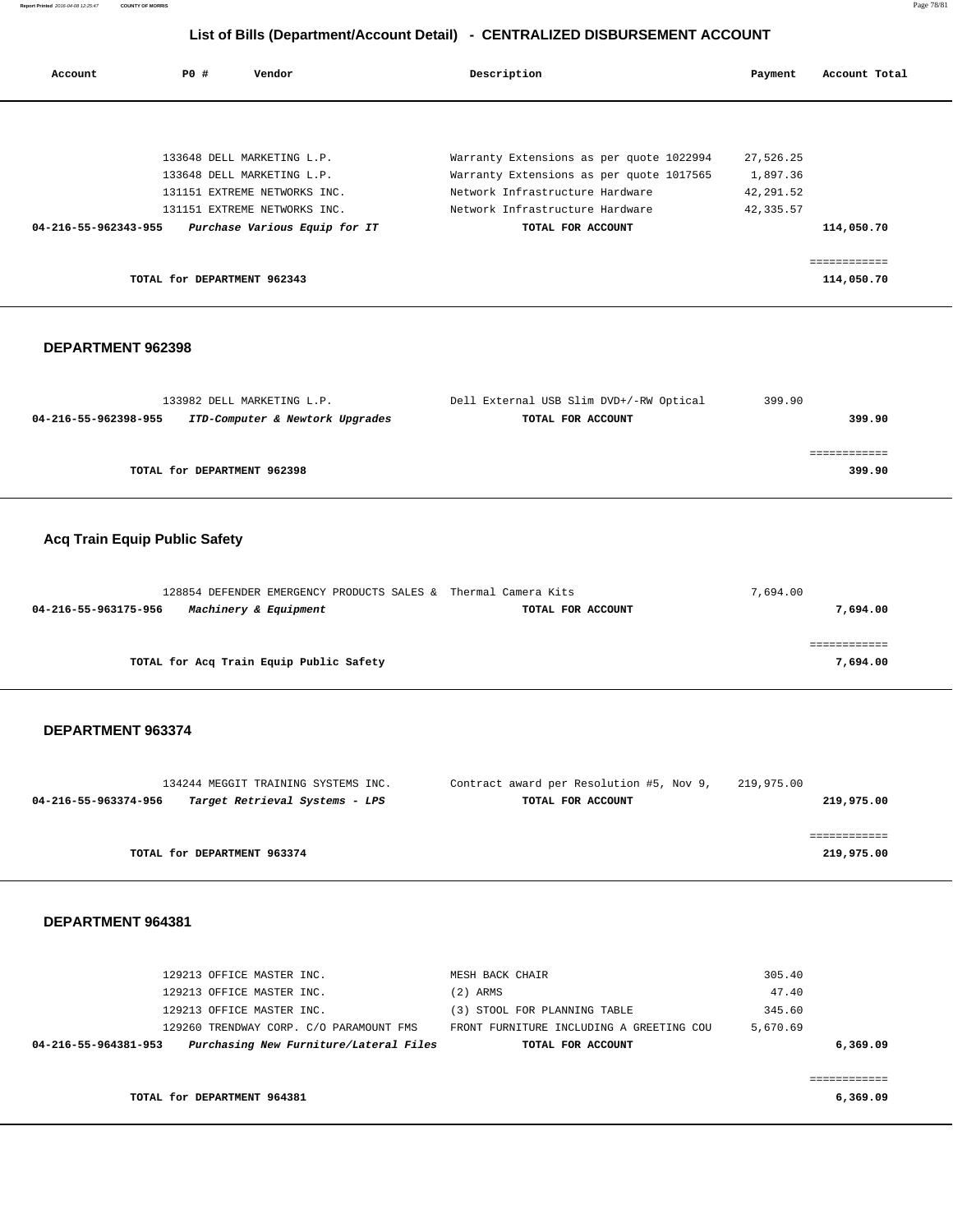**Report Printed** 2016-04-08 12:25:47 **COUNTY OF MORRIS** Page 79/81

# **List of Bills (Department/Account Detail) - CENTRALIZED DISBURSEMENT ACCOUNT**

| Account              | P0 #                        | Vendor                                                                       |           | Description       | Payment   | Account Total             |
|----------------------|-----------------------------|------------------------------------------------------------------------------|-----------|-------------------|-----------|---------------------------|
| 04-216-55-968307-951 |                             | 136310 MC VOCATIONAL SCHOOL DISTRICT<br>Var Capital Proj - MC School of Tech | AME (BMS) | TOTAL FOR ACCOUNT | 73,392.12 | 73,392.12                 |
|                      | TOTAL for DEPARTMENT 968307 |                                                                              |           |                   |           | ============<br>73,392.12 |

## **DEPARTMENT 968402**

| 136310 MC VOCATIONAL SCHOOL DISTRICT             | MJA Constructions Bldg 2/6 Stucco | 5,000.00   |
|--------------------------------------------------|-----------------------------------|------------|
| 136310 MC VOCATIONAL SCHOOL DISTRICT             | USA Architects (Bldg 4 steel)     | 250.00     |
| 136310 MC VOCATIONAL SCHOOL DISTRICT             | USA Architects (HVAC)             | 382.00     |
| 136310 MC VOCATIONAL SCHOOL DISTRICT             | USA Architects (HVAC)             | 774.21     |
| 136310 MC VOCATIONAL SCHOOL DISTRICT             | USA Architects (HVAC)             | 382.00     |
| 04-216-55-968402-909<br>VoTech Building Upgrades | TOTAL FOR ACCOUNT                 | 6,788.21   |
|                                                  |                                   |            |
| 136310 MC VOCATIONAL SCHOOL DISTRICT             | NEIE (Bldg 2/6 Stucco)            | 2,954.50   |
| 136310 MC VOCATIONAL SCHOOL DISTRICT             | NEIE                              | 9,785.00   |
| 04-216-55-968402-951<br>VoTech Building Upgrades | TOTAL FOR ACCOUNT                 | 12,739.50  |
|                                                  |                                   |            |
|                                                  |                                   | :========= |
| TOTAL for DEPARTMENT 968402                      |                                   | 19,527.71  |
|                                                  |                                   |            |

## **DEPARTMENT 969393**

| 118,413.76 |
|------------|
|            |
|            |
| 118,413.76 |
|            |

|                             | 136316 COUNTY COLLEGE OF MORRIS | USA Architects    | 275.00 |
|-----------------------------|---------------------------------|-------------------|--------|
| 04-216-55-969412-909        | CCM-Water Penetration Repairs   | TOTAL FOR ACCOUNT | 275.00 |
|                             |                                 |                   |        |
|                             |                                 |                   |        |
| TOTAL for DEPARTMENT 969412 |                                 |                   | 275.00 |
|                             |                                 |                   |        |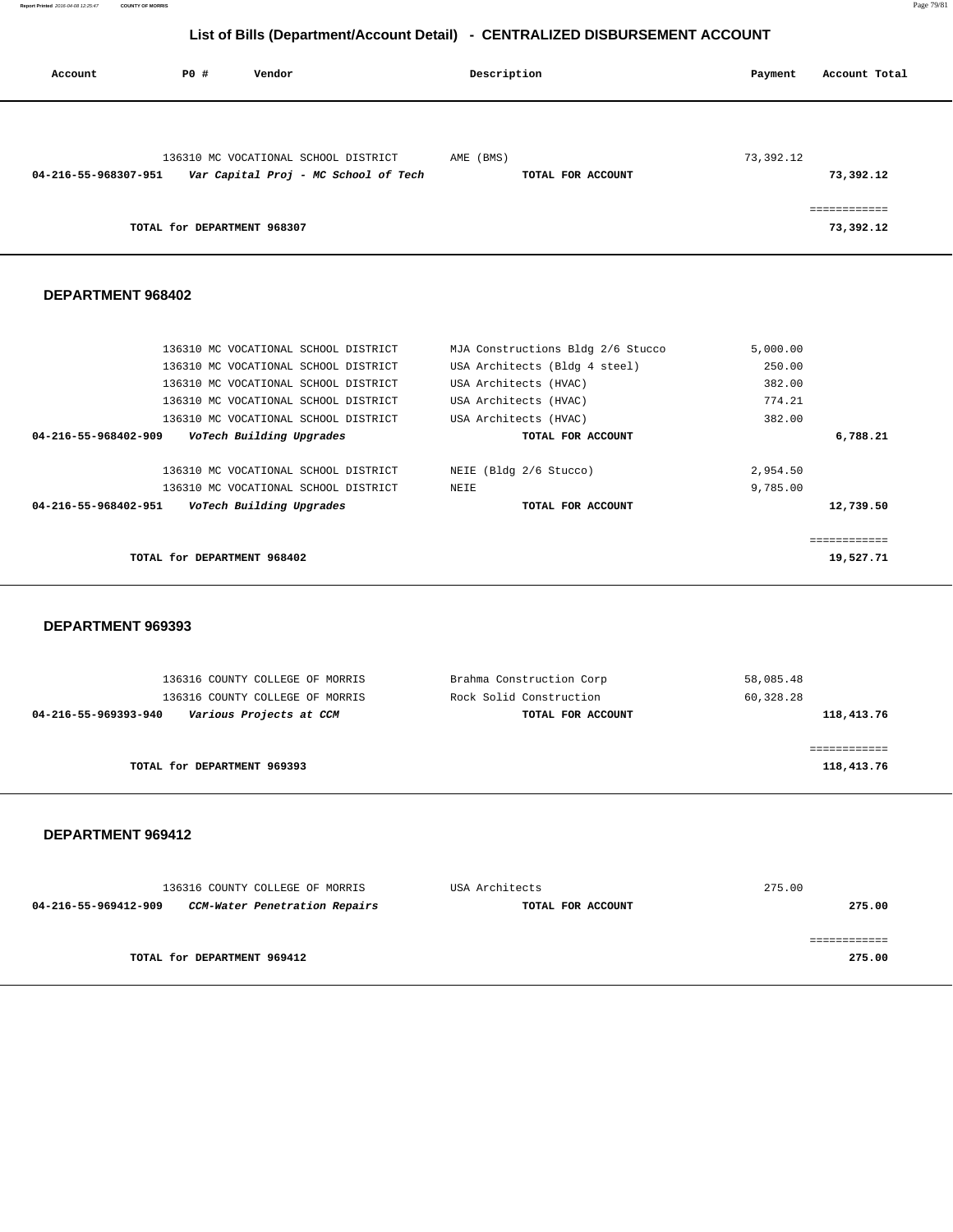# **List of Bills (Department/Account Detail) - CENTRALIZED DISBURSEMENT ACCOUNT**

| Account                                                        | <b>PO #</b> | Vendor                                                                | Description                                                   | Payment | Account Total          |
|----------------------------------------------------------------|-------------|-----------------------------------------------------------------------|---------------------------------------------------------------|---------|------------------------|
| <b>Dedicated Trust</b><br><b>Construction Board of Appeals</b> |             |                                                                       |                                                               |         |                        |
| 13-290-56-576801-888                                           |             | 134449 TREASURER STATE OF NEW JERSEY<br>Construction Board of Appeals | 2016 Subscription renewal (Account 10378<br>TOTAL FOR ACCOUNT | 300.00  | 300.00                 |
|                                                                |             | TOTAL for Construction Board of Appeals                               |                                                               |         | ------------<br>300.00 |

## **Attorney Id Card Program**

| 134818 GILL ASSOCIATES IDENTIFICATION            | Polariod 3-4500-1 YMCKT K P3500/P5500 Se | 338.00 |
|--------------------------------------------------|------------------------------------------|--------|
| 134818 GILL ASSOCIATES IDENTIFICATION            | .03 Credit Card Size White Vinyl Card Gr | 75.00  |
| 134818 GILL ASSOCIATES IDENTIFICATION            | Shipping & Handling                      | 35.00  |
| Attorney Id Card Program<br>13-290-56-578601-888 | TOTAL FOR ACCOUNT                        | 448.00 |
|                                                  |                                          |        |
|                                                  |                                          |        |
| TOTAL for Attorney Id Card Program               |                                          | 448.00 |
|                                                  |                                          |        |

## **Environ Quality & Enforcement**

| Environ Quality & Enforcement                   | TOTAL FOR ACCOUNT           | 16,288.75 |
|-------------------------------------------------|-----------------------------|-----------|
| 136267 COUNTY OF MORRIS<br>13-290-56-578901-888 | E Kelly                     | 2,877.28  |
| 136267 COUNTY OF MORRIS                         | D Vreeland                  | 6,494.33  |
| 136268 COUNTY OF MORRIS                         | Aue, Deacon, Gormand, Mynes | 4,553.14  |
| 136086 LUM, DRASCO & POSITAN LLC                |                             | 48.00     |
| 136086 LUM, DRASCO & POSITAN LLC                |                             | 24.00     |
| 136086 LUM, DRASCO & POSITAN LLC                |                             | 60.00     |
| 136086 LUM, DRASCO & POSITAN LLC                |                             | 96.00     |
| 136086 LUM, DRASCO & POSITAN LLC                |                             | 192.00    |
| 136086 LUM, DRASCO & POSITAN LLC                |                             | 36.00     |
| 136086 LUM, DRASCO & POSITAN LLC                |                             | 444.00    |
| 136086 LUM, DRASCO & POSITAN LLC                |                             | 852.00    |
| 136086 LUM, DRASCO & POSITAN LLC                |                             | 156.00    |
| 136086 LUM, DRASCO & POSITAN LLC                | CEHA Enforcement Actions    | 456.00    |

TOTAL for Environ Quality & Enforcement 16,288.75

## **DEPARTMENT 580558**

| 135615 CLEARY GIACOBBE ALFIERI &               | Open Space-General legal svcs. | 700.00 |
|------------------------------------------------|--------------------------------|--------|
| 13-290-56-580558-888<br>Open Space - Ancillary | TOTAL FOR ACCOUNT              | 700.00 |
|                                                |                                |        |
|                                                |                                |        |
| TOTAL for DEPARTMENT 580558                    |                                | 700.00 |

============